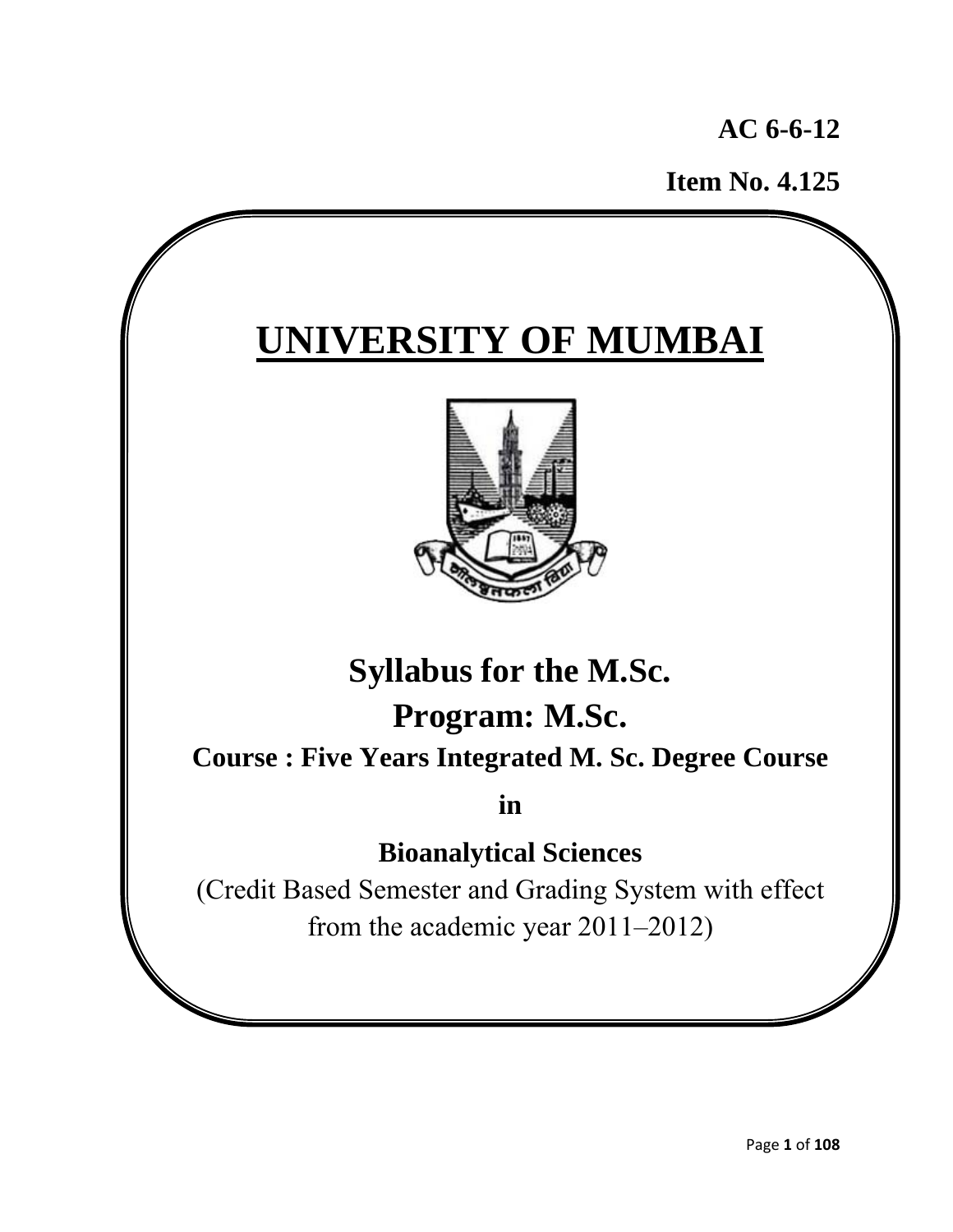### **FIVE YEARS INTEGRATED M.SC. DEGREE COURSE IN BIOANALYTICAL SCIENCES**

*with* Specialization *in* Bioanalysis, Bioinformatics and Nutraceutical Sciences.

### **Preamble**

### **Objectives**

- *1)* To impart high quality Science education in a vibrant academic ambience with a faculty of distinguished Teachers and Scientists.
- **2)** To prepare students for the country who will take up challenging research and teaching assignments in colleges, universities and industrial research and development in the field of bioanalysis, bioinformatics and Nutraceuticals.
- 3) To amalgamate classical analytical chemical techniques with modern genomic and proteomic technologies of manufacturing and analysis

### *Purpose:*

The world is evolving and is in a continual state of flux. The application of science to real world problems is becoming more complex, needing a thorough multidisciplinary approach.

In this age of plurality, application of pure science is *sine qua non*! One dimensional approach is redundant and this holds true in varied areas of scientific endeavour. This is reflected in the field of Astronomy, Biochemistry, Bioinformatics, Environmental Science, Forensic Science, Nanotechnology *et al.*

### *Background:*

A post graduate course in Bioanalytical Sciences is already being conducted in four colleges and the course has gained credence and acceptability amongst the student community. The industry has responded positively in this regard by absorbing fresh talent in the corporate domain.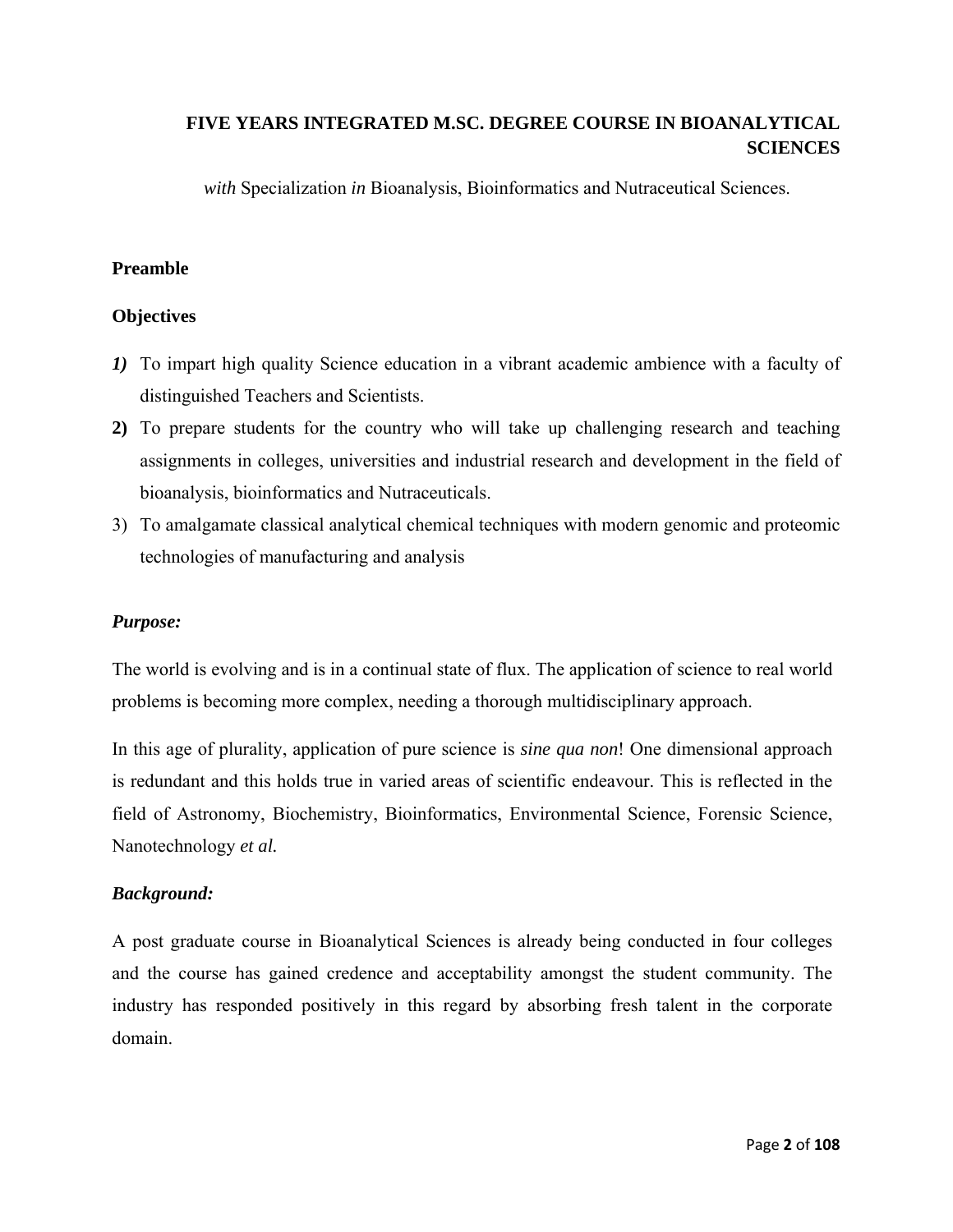### *Feedback:*

Furthermore, the regular interaction with the pharmaceutical industry and research institutes have provided ample evidence to the qualitative changes that have been brought about by the introduction of the course in M Sc Bioanalytical Sciences. The industry is experiencing a paradigm shift, and the gap between expectation and reality has been somewhat bridged to some extent.

But the catch, however, is the absence of academic cohesion at the UG and PG level. The specialization at the graduation level has been purely unidimensional, but the compulsion is multidimensional. This *reality bite* is our guiding force in conceptualization of the five years integrated programme. For instance, though students of Biology have studied Chemistry and vice versa unto the penultimate year of their graduation, the notion persists that they have specialized in the subject opted for graduation.

This is the *raison d'etre* for the deep desire to offer a Five Year Integrated Course in Bioanalytical Sciences.

### *Salient Features:*

The uniqueness of this course dovetails a modular learning with credit based evaluation. The program is designed by distinguished professionals and experts drawn from varied professional backgrounds. There have been people of experience from the world of academia, research and industry that forms the integrated triad in contemporary learning process.

The design of the course affirms the conviction that the students passing this course will help meet the demand for reliable and well informed bioanalysts in the areas of Analytical Sciences, Biotechnology, Clinical Research, Immunology, Molecular Biology and Pharmaceutical industry would be met immaculately.

### **BACK TO BASICS:**

The program will encompass the basics of Biology, Chemistry and Computational Sciences together in the First Three years of the Five year Program.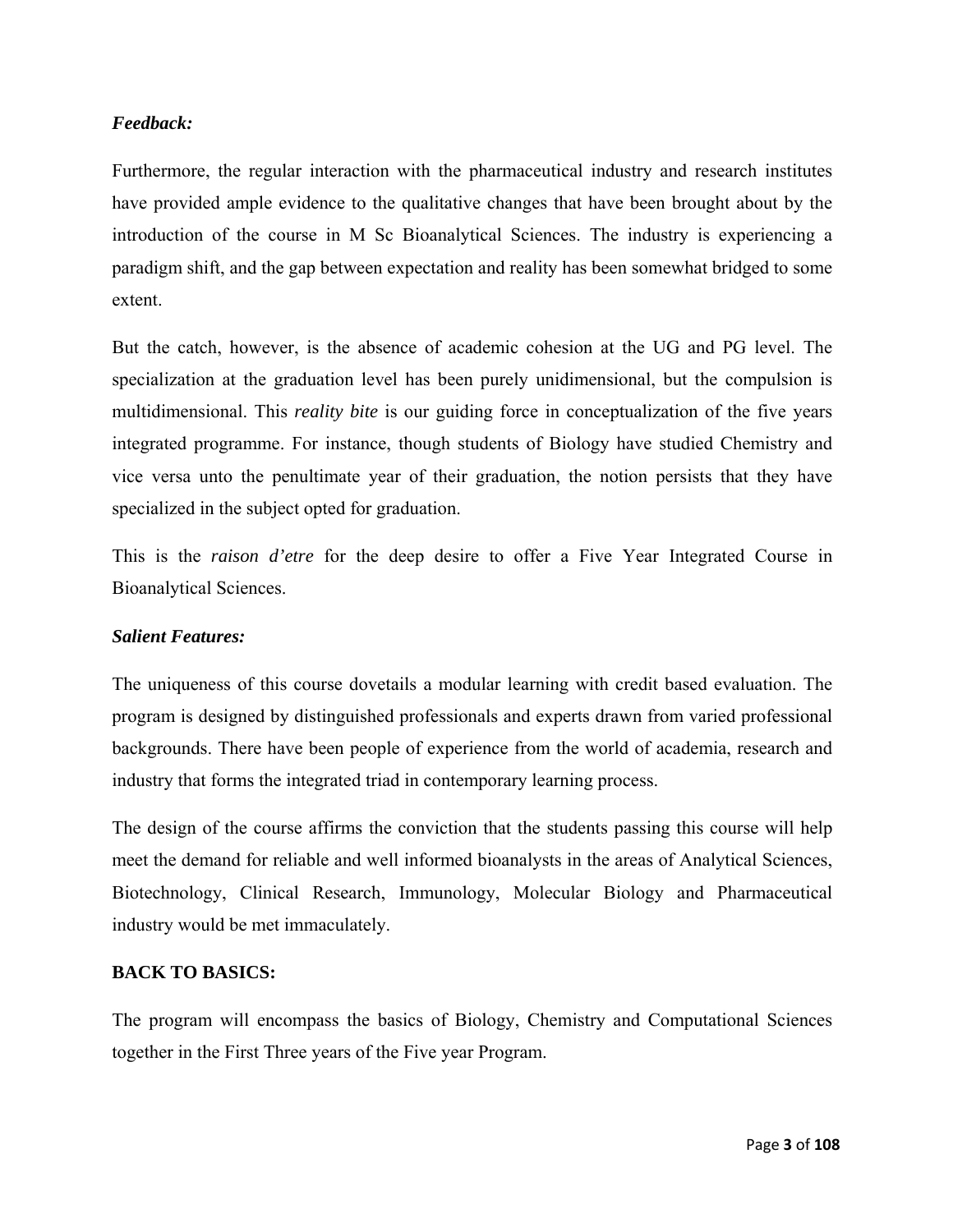### **THE FIRST THREE YEARS:**

The B Sc in Bioanalytical Science will afford a clear knowledge of the underlying concepts of modern Bioanalytical techniques. It will be backed by the experience in application of these techniques in the field of Biology as well as Chemistry. The course is really designed for the aspirants of PG studies or research, albeit, there is an *exit proviso* after graduation. The student at the end of the first three years will be confident enough to understand the underlying *mélange*  of the three subject areas. It would propel them to choose Bioinformatics, Biosciences or Nutraceuticals as specialization at the PG level.

### **INTENT:**

The program aims to broaden, heighten and deepen the extent and scope of the learner. This course is largely composite and combinative to blend the rigorous study involved in the multifarious disciplines of Biology, Chemistry, Computational Science and Physics. The implicit skill sets needed for operations across the disciplines and the industry wide compulsions will thus be imbibed by the student, through the completion of the five year integrated program.

### **VISION:**

The program envisions the use of modern sophisticated equipment and state of art instrument like HPLC, HPTLC, PCR, DNA sequencer *et al*. The practical sessions are designed to utilize the advanced instrumentation and to train students in the realm of Analytical Techniques, Applied Practical Analysis, Bioanalytical Techniques, Biopharmaceuticals, Industrial Processes, Quality Systems and Regulatory Affairs of the Food and Pharmaceutical Industries. Furthermore, the allied modules include the Data Analysis, Entrepreneurship, Management of Intellectual Property, Quality Assurance, Quality Control and Research Project. The student will carry out an extensive research project during the fifth year of the course, developing essential practical research skills, strengthening the presentation and communication skills acquired in previous years.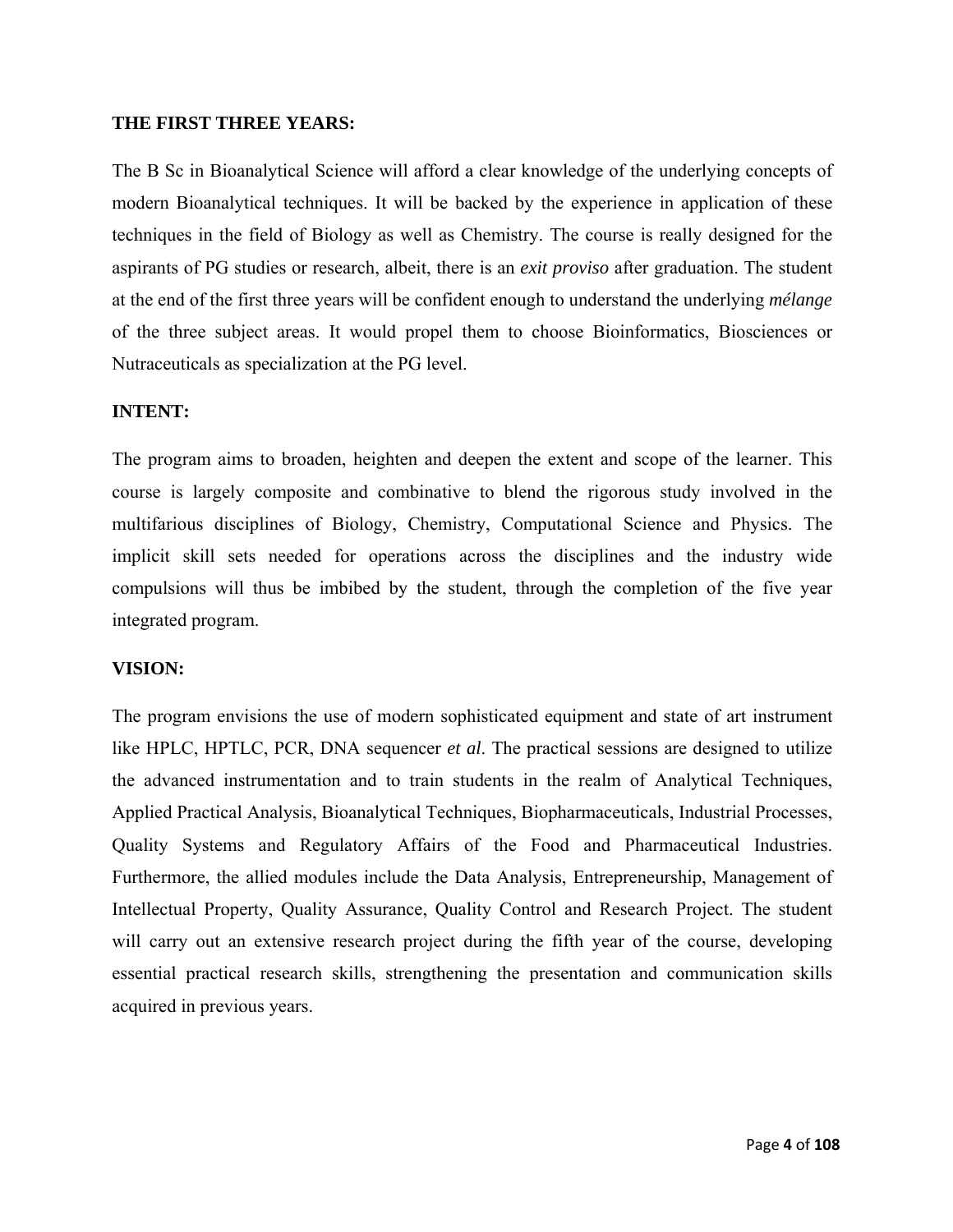### **PROSPECTS:**

Past placement records of the current MSc course in Bioanalytical Sciences is privy to the abundant employment opportunity that abounds for the students with the M Sc degree in Bioanalytical Sciences. Five years of intensive and all round training will be a definite recipe to find a *job fit* in Analysis, Quality Assurance and R&D. This would further give impetus in the domain of innovation and product development in the core areas of Biotechnology, Food, Health Care, Nutraceuticals, and Pharmaceutical industry. There is excellent prospect for the biotechnology and pharmaceutical applications globally.

The end result is forthcoming for Corporates, MNCs' and TNCs' to offer responsible positions to our students' vis-à-vis the holders of traditional PG qualification.

Hence, the need to introduce the Five Year Integrated course in Bioanalytical Sciences with specialization in Bioinformatics, Biosciences and Nutraceutical Sciences with a perspective to serve the student community, academia and the industry in the larger interest of attaining global competency.

The University of Mumbai has been in the vanguard of imparting quality education. And, it is in the fitness of things that the University rises up to the occasion to *raise the bar* of academic progression.

### **O.5882 TITLE**

- 1. The degree shall be titled as Five Year Integrated Course in M.Sc in Bioanalytical Sciences with specialization in Bioanalysis, Bioinformatics OR Nutraceutical Sciences.
- 2. The B.Sc. degree will be awarded to students in Bioanalytical Sciences who will complete a total of 144 credits (24 x 6 semesters) in three years. The degree of B. Sc in Bioanalytical Sciences be instituted.
- 3. The M.Sc. degree will be awarded to students in Bioanalytical Sciences who will complete a total of 96 credits (24 x 4 semesters) in subsequent two years (a Total of 240 credits in ten semesters). Except practical credits wherever applicable, student may be allowed to complete less courses/credits per semester on a condition that they complete B.Sc. degree in maximum of 4 years and M.Sc. degree in a maximum of three years. This facility will be available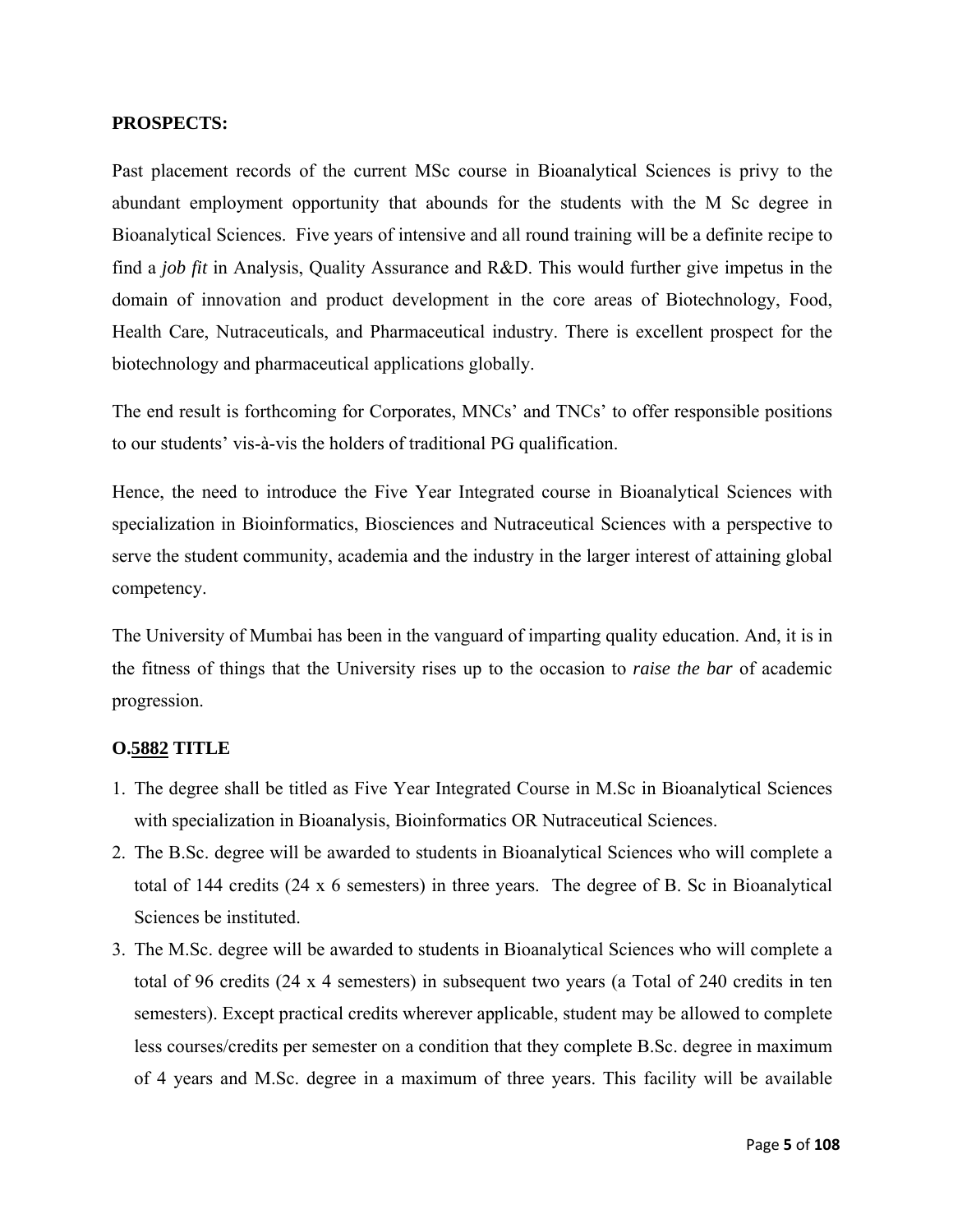subject to the availability of concerned courses in a given semester and with a maximum variation of 18 credits in case of fresh credits per semester

- 4. The students completing the course will be eligible for NET/SET examination in life sciences/chemical sciences.
- 5. The students will be entitled to a maximum of 24 credits per semester (total of 240 credits in ten semesters)
- 6. Each credit will be equivalent to 15 hours theory lectures and 30 hours of Laboratory work.

### **ELIGIBILITY**

A candidate for being eligible for admission to the 5 year Integrated M.Sc. degree course in Bioanalytical Sciences must have passed Standard XII after  $10 + 02$  schooling (or equivalent) examination from any recognized board in India with minimum of 50% marks for students belonging to general category and 45% marks for students belonging to Reserved Category in aggregate or equivalent grade with Science, subjects- Mathematics and Statistics, Biology, Chemistry and Physics.

### **ADMISSION PROCEDURE**

- a) A student seeking admission to Five year integrated M.Sc. degree course in Bioanalytical Sciences will first appear for entrance test of two hours duration, based on Objective type questions, General Knowledge and XII<sup>th</sup> Standard syllabus.
- b) Students will be selected for admission strictly on basis of merit list derived on the scores at the entrance examination and as per the reservation policy of the University of Mumbai and the Government of Maharashtra. Students featuring in the merit may be called for an interview and counseling session at the respective institution so that they may be acquainted about the teaching-training programme as envisaged in the syllabus.

### **FEE STRUCTURE:**

• Fee as per Undergraduate Biotechnology for first three years and as per Bioanalytical Sciences for the  $4<sup>th</sup>$  and  $5<sup>th</sup>$  year.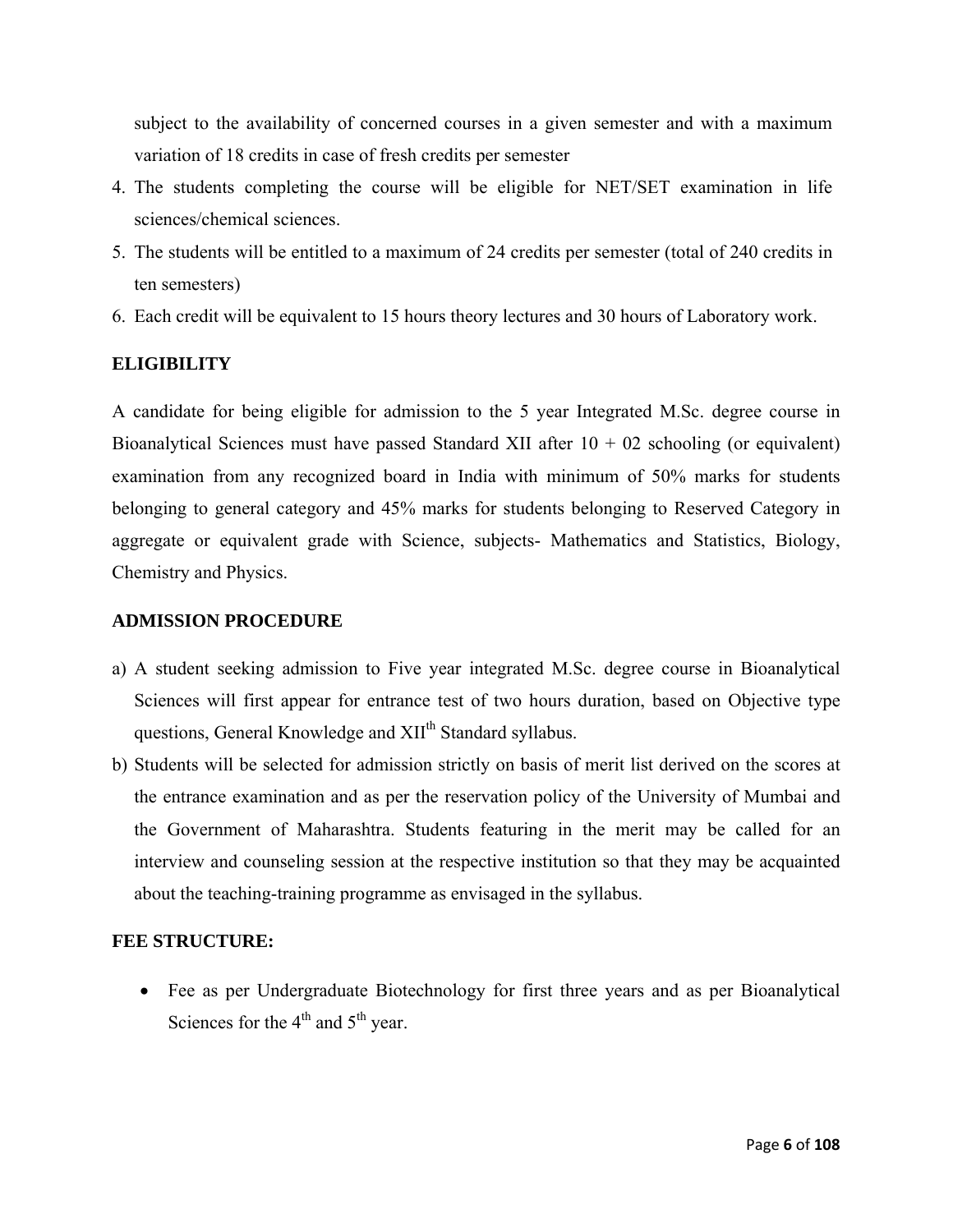### **WORK LOAD**

### **Semester I & II:**

- Six lecture periods per week per subject where each period is of One hour duration. Two lecture periods per week for FC.
- Practical- two lecture periods per week per subject where each period is of One hour duration.

### **Semester III & IV**

- Six lecture periods per week per subject where each period is of One hour duration. Two lecture periods per week for Environmental Science and Technical Communication Skill.
- Practical- two lecture periods per week per subject where each period is of One hour duration.

### **Semester V & VI**

- Six lecture periods per week for Chemical Sciences where each period is of One hour duration.
- Three lecture periods per week for Biological Sciences where each period is of One hour duration.
- Three lecture periods per week for Computational Sciences where each period is of One hour duration.
- Four lecture periods per week for Entrepreneurship Skills (AC 1) where each period is of One hour duration.
- Practical- two lecture periods per week per subject where each period is of One hour duration. Two lecture periods per week for projects/ assignments/ case studies where each period is of One hour duration.

### **Semester VII & VIII**

- Four lecture periods per week per subject where each period is of One hour duration.
- One lecture period per week for Seminar/field visits where each period is of One hour duration.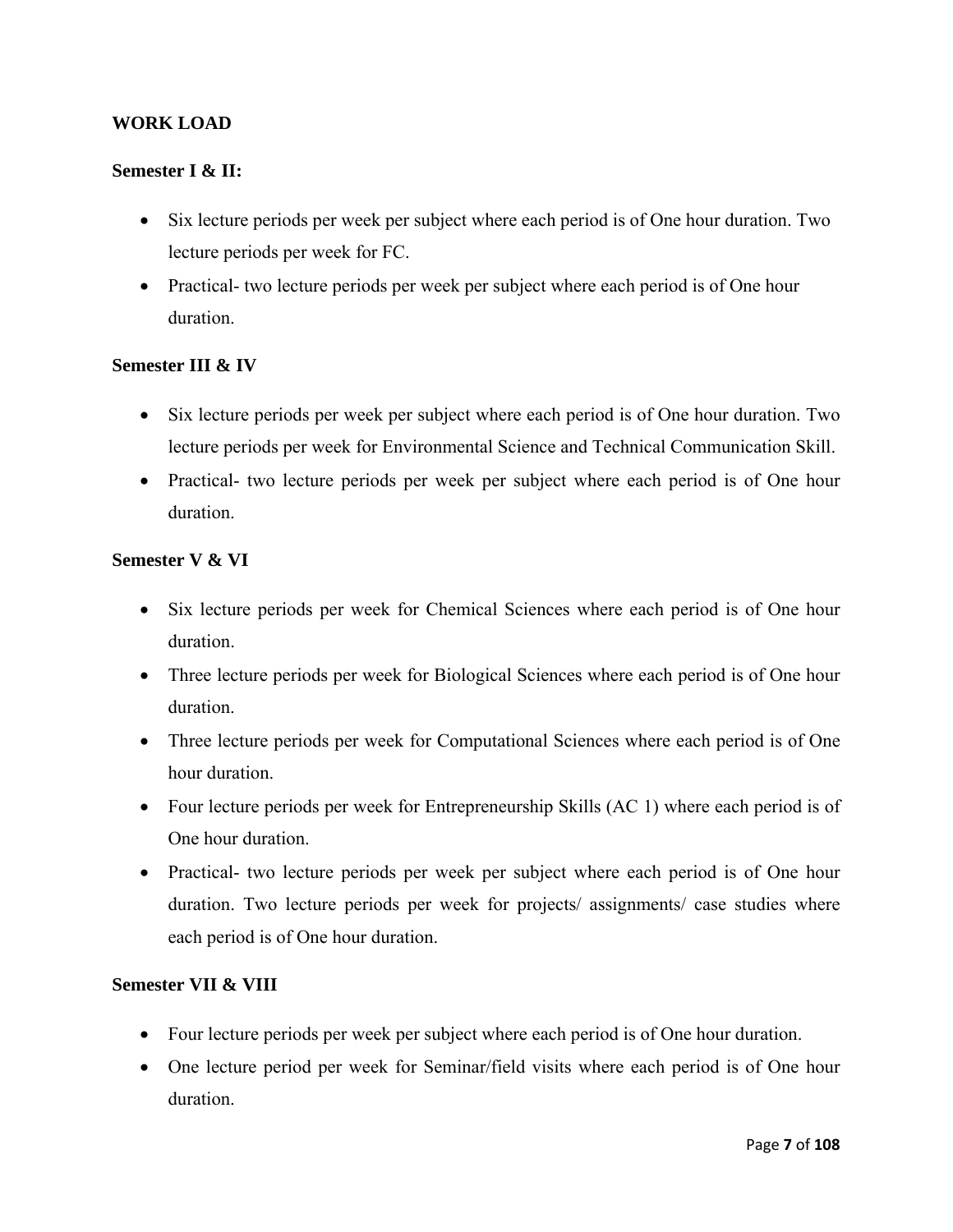• Practical- Two lecture periods per week per subject where each period is of One hour duration.

### **Semester IX & X (Workload is the same for each specialization.)**

- Four lecture periods per week per subject where each period is of One hour duration.
- One lecture period per week for Seminar/field visits where each period is of One hour duration.
- Practical- Two lecture periods per week per subject where each period is of One hour duration. Two lecture periods per week for industrial training and two lecture periods per week for project work.

### **TERM**

- $1^{ST}$  Term :  $1^{st}$  August to  $30^{th}$  November
- $2<sup>nd</sup> Term: 1<sup>st</sup> January to 30<sup>th</sup> April.$

### **DURATION:**

• The course shall be a full time course. The course shall be covered in Five Years in Ten **Semesters** 

### **NUMBER OF STUDENTS**

• **First Year** – 60 students. (NO lateral Entry allowed at ANY POINT)

### **Practical Batch Size** –

- First three years Batch of 20 students each.
- Fourth and Fifth year Batch of 10 students each.

### **STAFFING**

The following will be the **staffing pattern** for the course

- Instrument technician  $-01 B.Sc$ ./ diploma engineer
- Technical Assistant  $-02 XII^{\text{th}}$  (Science) Passed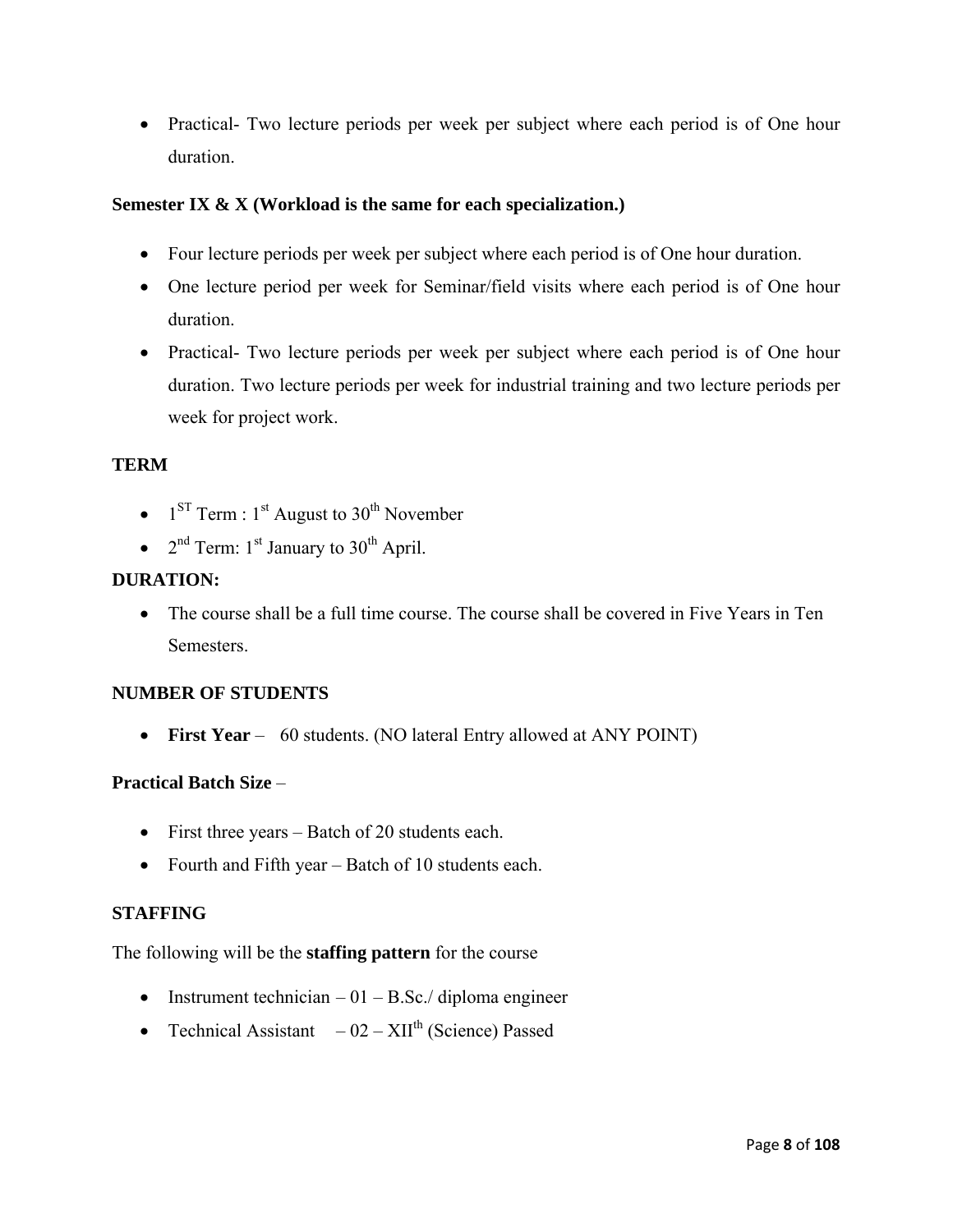- Lecturers  $-04$  (full time) 02 (part – time) and remaining workload to be completed using guest faculty.
- Lab attendant : 02 SSC passed
- Lab Assistant : 02 XII Passed

### **CORE FACULTY**

• Post-graduate with B+ and NET / SET degree in the subject of Chemistry / Botany / Zoology, Microbiology / Biochemistry / Biotechnology/ Biophysics and life sciences.

### **VISITING FACULTY FROM INDUSTRY & RESEARCH INSTITUTES**

• The visiting Faculty will be from a post equivalent to that of Senior Lecturer level with Ph. D and not less than 5 years of research experience or with experience in industry not below Assistant Manager Level in a reputed organization.

### **R.8143 MARK-LIST**

The mark-list of the students must indicate titles of papers in the syllabus

### **SEMESTER-I**

| <b>COURSE CODE</b> | <b>COURSE TITLE</b>                     |
|--------------------|-----------------------------------------|
| PSIBN101           | <b>Foundation Course-I</b>              |
| PSIBN102           | <b>Biological Sciences-I</b>            |
| PSIBN103           | <b>Biological Sciences-II</b>           |
| PSIBNP101          | <b>Biological Sciences-Practical</b>    |
| PSIBN104           | <b>Chemical Sciences-I</b>              |
| PSIBN105           | <b>Chemical Sciences-II</b>             |
| PSIBNP102          | <b>Chemical Sciences-Practical</b>      |
| PSIBN106           | <b>Computational Sciences-I</b>         |
| PSIBN107           | <b>Computational Sciences-II</b>        |
| PSIBNP103          | <b>Computational Sciences-Practical</b> |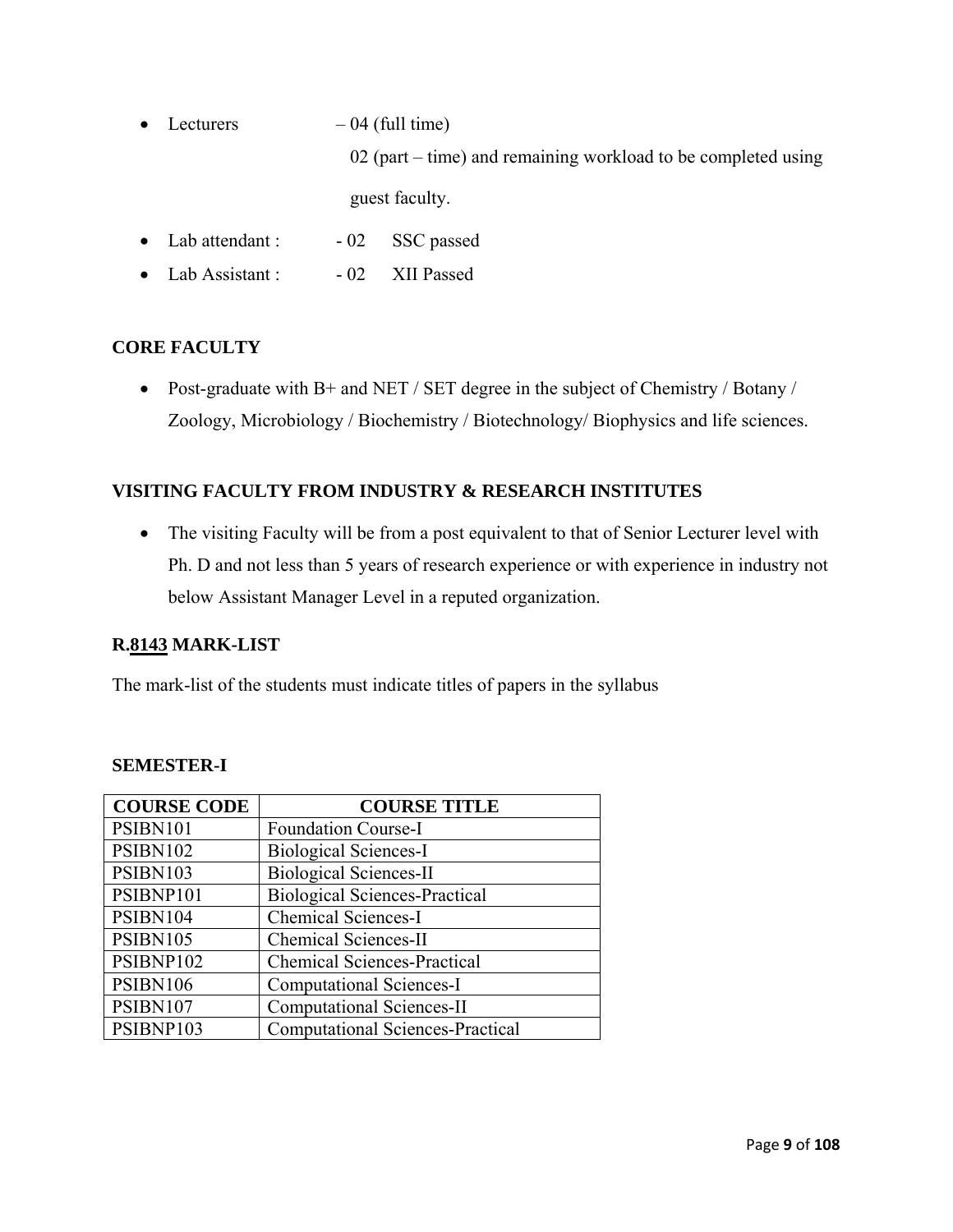### **SEMESTER-II**

| <b>COURSE CODE</b> | <b>COURSE TITLE</b>                     |
|--------------------|-----------------------------------------|
| <b>PSIBN201</b>    | <b>Foundation Course-II</b>             |
| PSIBN202           | <b>Biological Sciences-I</b>            |
| PSIBN203           | <b>Biological Sciences-II</b>           |
| PSIBNP201          | <b>Biological Sciences-Practical</b>    |
| PSIBN204           | Chemical Sciences-I                     |
| PSIBN205           | <b>Chemical Sciences-II</b>             |
| PSIBNP202          | <b>Chemical Sciences-Practical</b>      |
| <b>PSIBN206</b>    | <b>Computational Sciences-I</b>         |
| PSIBN207           | <b>Computational Sciences-III</b>       |
| PSIBNP203          | <b>Computational Sciences-Practical</b> |

### **SEMESTER-III**

| <b>COURSE CODE</b> | <b>COURSE TITLE</b>                     |
|--------------------|-----------------------------------------|
| PSIBN301           | <b>Environmental Science-I</b>          |
| PSIBN302           | <b>Biological Sciences-III</b>          |
| PSIBN303           | <b>Biological Sciences-IV</b>           |
| PSIBNP301          | <b>Biological Sciences-Practical</b>    |
| PSIBN304           | <b>Chemical Sciences-III</b>            |
| PSIBN305           | <b>Chemical Sciences-IV</b>             |
| PSIBNP302          | <b>Chemical Sciences-Practical</b>      |
| PSIBN306           | <b>Computational Sciences-III</b>       |
| PSIBN307           | <b>Computational Sciences-IV</b>        |
| PSIBNP303          | <b>Computational Sciences-Practical</b> |

### **SEMESTER-IV**

| <b>COURSE CODE</b> | <b>COURSE TITLE</b>                     |
|--------------------|-----------------------------------------|
| PSIBN401           | <b>Technical communication Skills</b>   |
| PSIBN402           | <b>Biological Sciences-III</b>          |
| PSIBN403           | <b>Biological Sciences-IV</b>           |
| PSIBNP401          | <b>Biological Sciences-Practical</b>    |
| PSIBN404           | <b>Chemical Sciences-III</b>            |
| PSIBN405           | <b>Chemical Sciences-IV</b>             |
| PSIBNP402          | <b>Chemical Sciences-Practical</b>      |
| PSIBN406           | <b>Computational Sciences-III</b>       |
| PSIBN407           | <b>Computational Sciences-IV</b>        |
| PSIBNP403          | <b>Computational Sciences-Practical</b> |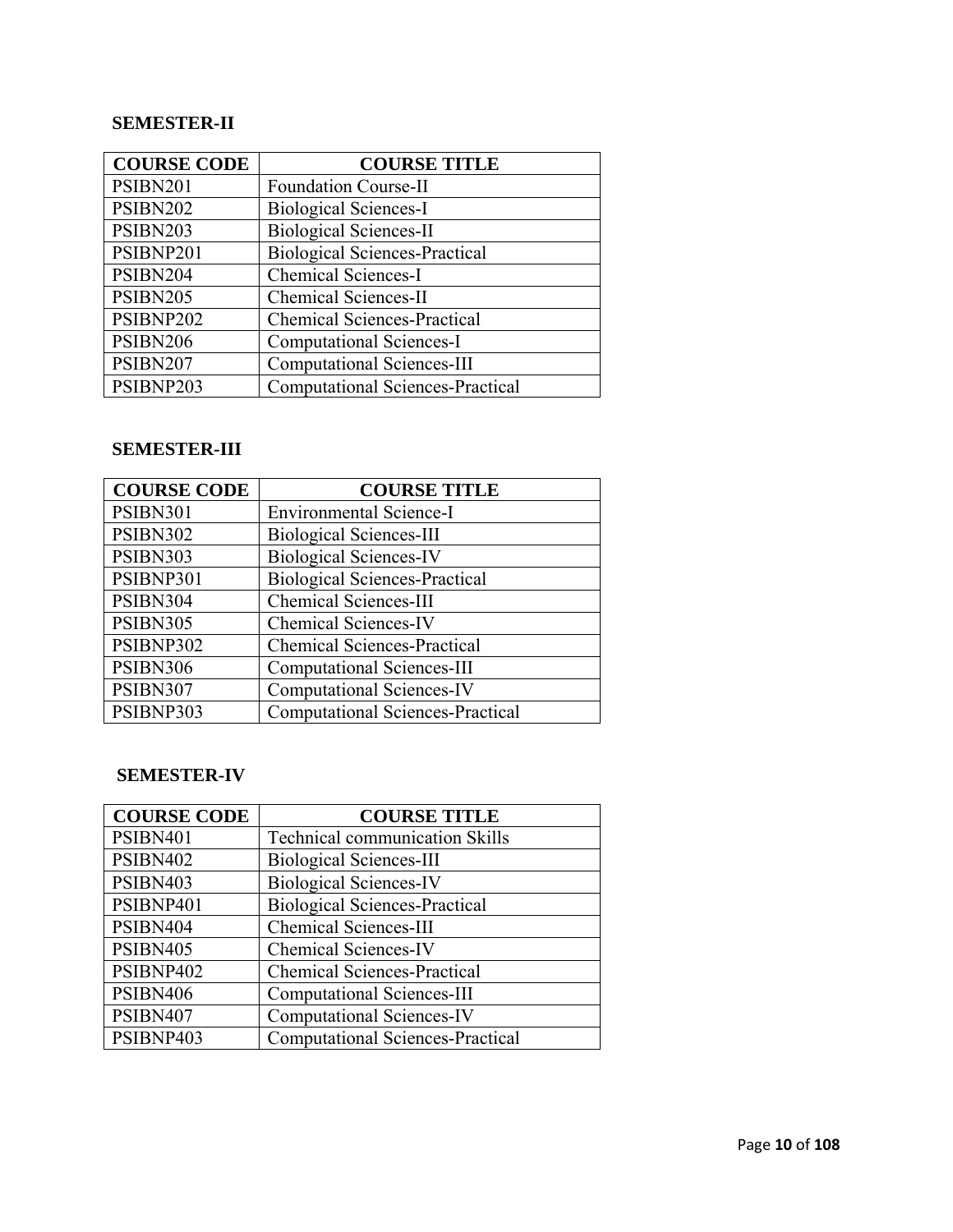### **SEMESTER-V**

| <b>COURSE CODE</b> | <b>COURSE TITLE</b>                     |
|--------------------|-----------------------------------------|
| <b>PSIBN501</b>    | Entrepreneurship Skills-I               |
| <b>PSIBN502</b>    | Project/Assignments/Case Studies        |
| PSIBN503           | <b>Biological Sciences-V</b>            |
| PSIBNP501          | <b>Biological Sciences-Practical</b>    |
| PSIBN504           | Chemical Sciences-V                     |
| <b>PSIBN505</b>    | Chemical Sciences-VI                    |
| PSIBNP502          | <b>Chemical Sciences-Practical</b>      |
| <b>PSIBN506</b>    | <b>Computational Sciences-V</b>         |
| PSIBNP503          | <b>Computational Sciences-Practical</b> |

### **SEMESTER-VI**

| <b>COURSE CODE</b> | <b>COURSE TITLE</b>                     |
|--------------------|-----------------------------------------|
| PSIBN601           | Entrepreneurship Skills-II              |
| <b>PSIBN602</b>    | Project/Assignments/Case Studies        |
| PSIBN603           | <b>Biological Sciences-V</b>            |
| PSIBNP601          | <b>Biological Sciences-Practical</b>    |
| PSIBN604           | Chemical Sciences-V                     |
| <b>PSIBN605</b>    | <b>Chemical Sciences-VI</b>             |
| PSIBNP602          | <b>Chemical Sciences-Practical</b>      |
| <b>PSIBN606</b>    | <b>Computational Sciences-V</b>         |
| PSIBNP603          | <b>Computational Sciences-Practical</b> |

### **SEMESTER-VII**

| <b>COURSE CODE</b> | <b>COURSE TITLE</b>                     |
|--------------------|-----------------------------------------|
| PSIBN701           | Advanced Microbiology, Molecular        |
|                    | biology, Genomics-P.I                   |
| PSIBNP701          | Practical-Paper I                       |
| PSIBN702           | Intellectual Property Rights, Drug Act, |
|                    | Quality Management-P.II                 |
| PSIBNP702          | Practical-Paper II                      |
| PSIBN703           | Tissue Culture(Plant & Animal) and      |
|                    | Toxicology-P.III                        |
| PSIBNP703          | Practical-Paper III                     |
| PSIBN704           | Proteomics, Bioinformatics,             |
|                    | Pharmacokinetics-P.IV                   |
| PSIBNP704          | Practical-Paper IV                      |
| PSIBN705           | Seminar/Field Visits                    |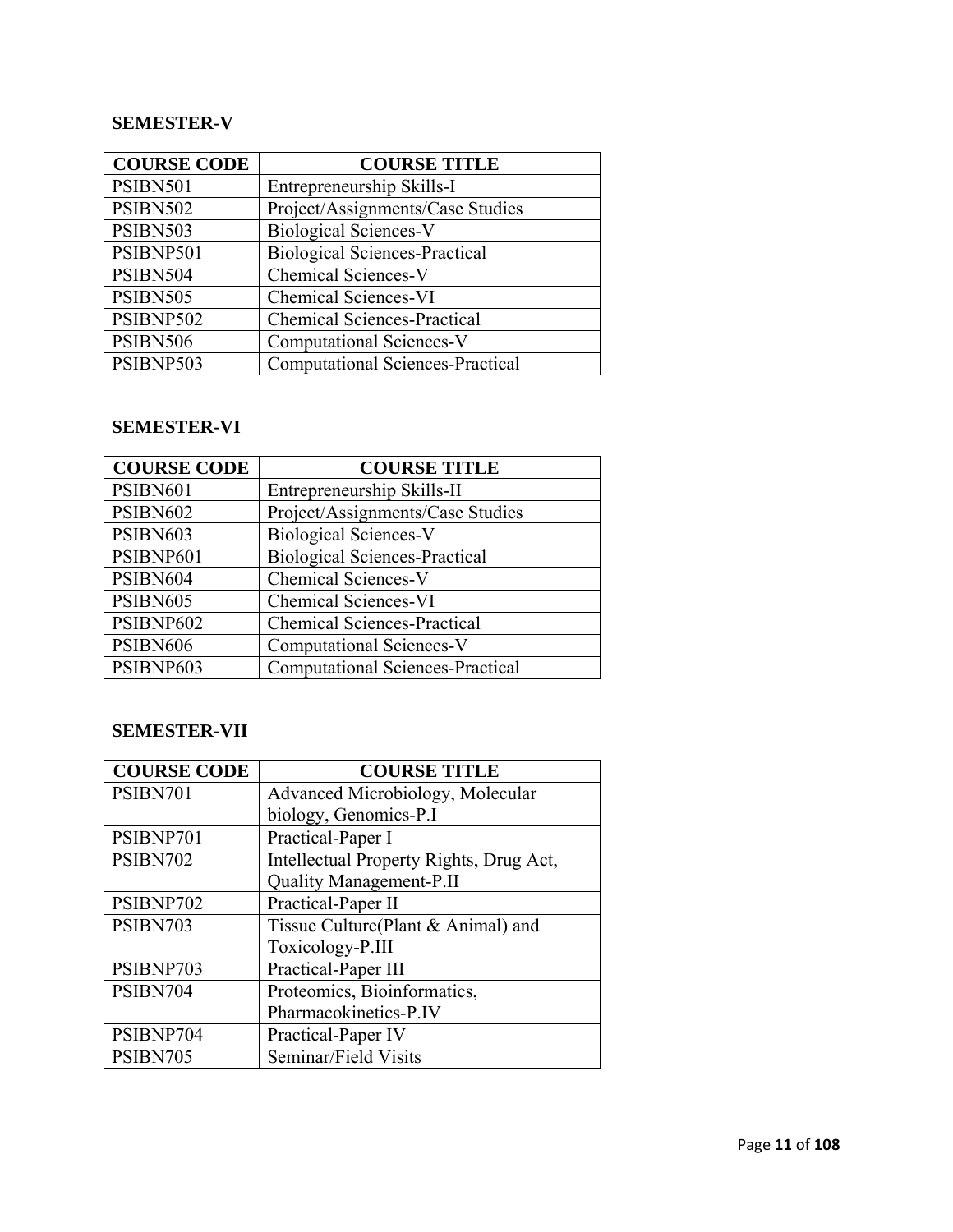### **SEMESTER-VIII**

| PSIBN801  | Advanced Microbiology, Molecular        |
|-----------|-----------------------------------------|
|           | biology, Genomics-P.I                   |
| PSIBNP801 | Practical-Paper I                       |
| PSIBN802  | Intellectual Property Rights, Drug Act, |
|           | Quality Management-P.II                 |
| PSIBNP802 | Practical-Paper II                      |
| PSIBN803  | Tissue Culture(Plant & Animal) and      |
|           | Toxicology-P.III                        |
| PSIBNP803 | Practical-Paper III                     |
| PSIBN804  | Proteomics, Bioinformatics,             |
|           | Pharmacokinetics-P.IV                   |
| PSIBNP804 | Practical-Paper                         |
| PSIBN805  | Seminar/Field Visits                    |

### **SEMESTER-IX**

### **BIOANALYSIS/ BIOINFORMATICS/ NUTRACEUTICALS**

| PSIBN901 | <b>Industrial Training-PVII</b>            |
|----------|--------------------------------------------|
| PSIBN902 | Project/Report Writing/ Industrial Visits- |
|          | P.VIII                                     |
| PSIBN903 | Seminar/Field Visits                       |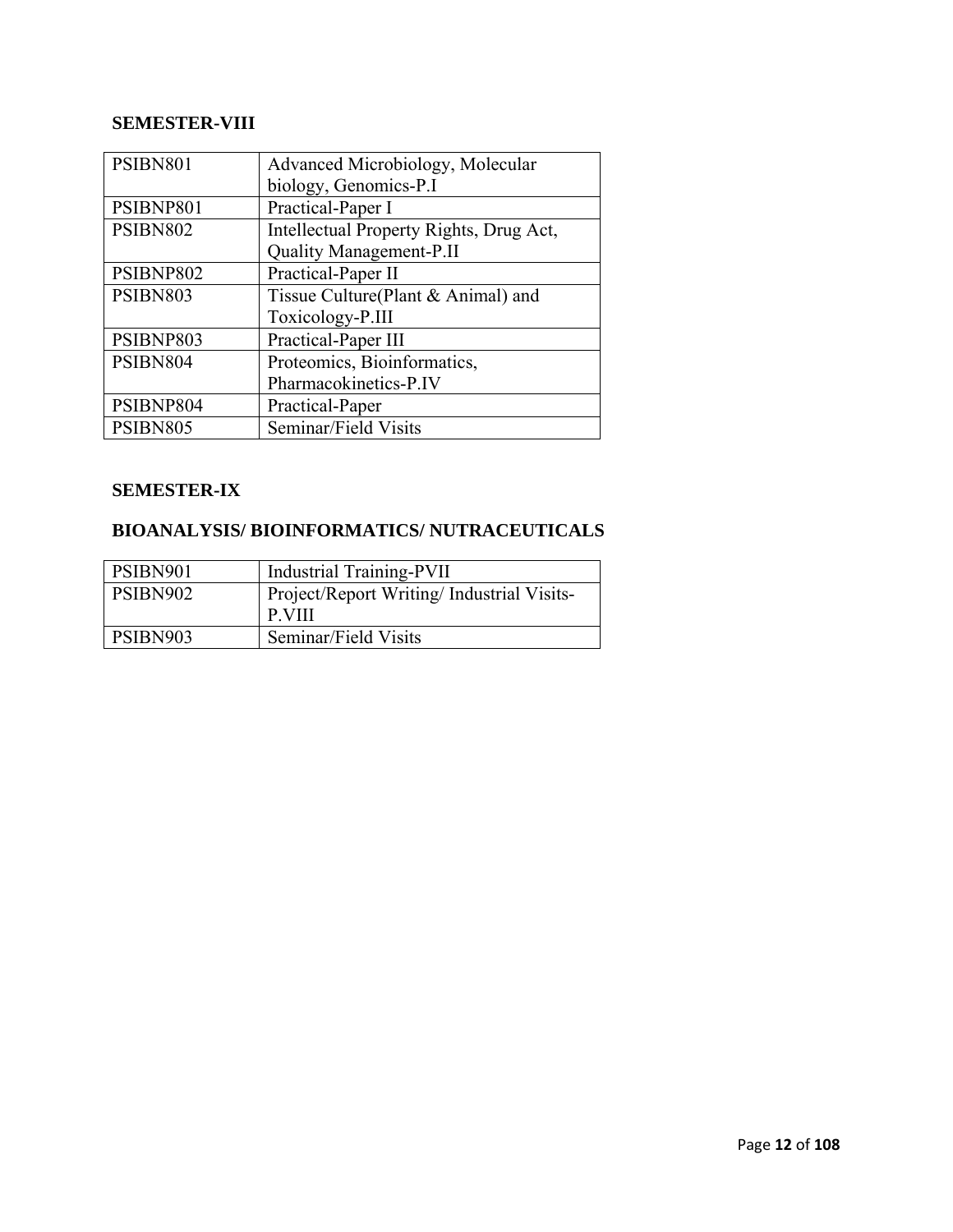### **SEMESTER-X**

### **BIOANALYSIS**

| <b>COURSE CODE</b> | <b>COURSE TITLE</b>                     |
|--------------------|-----------------------------------------|
| <b>PSIBN1001</b>   | Different Medicinal Systems,            |
|                    | Pharmacognosy, Standardization of ASU:  |
|                    | P.V                                     |
| PSIBNP1001         | Practical-Paper V                       |
| <b>PSIBN1002</b>   | Application of GMP, GCP, GLP, Method    |
|                    | Validation, BA/BE, Metabolite isolation |
|                    | and identification, Thermal Analysis,   |
|                    | Tracer Techniques-P.VI                  |
| PSIBNP1002         | Practical-Paper VI                      |
| <b>PSIBN1003</b>   | Seminar                                 |

### **NUTRACEUTICALS**

| <b>COURSE CODE</b> | <b>COURSE TITLE</b>                        |
|--------------------|--------------------------------------------|
| <b>PSIBN1001</b>   | <b>Nutraceuticals and Functional Foods</b> |
| PSIBNP1001         | Practical-Paper V                          |
| <b>PSIBN1002</b>   | Nutraceuticals: Evaluation,                |
|                    | Instrumentation , Product Development -    |
|                    | $P_{\cdot}$ II                             |
| <b>PSIBNP1002</b>  | Practical-Paper VI                         |
| <b>PSIBN1003</b>   | Seminar                                    |

### **BIOINFORMATICS**

| <b>COURSE CODE</b> | <b>COURSE TITLE</b>   |
|--------------------|-----------------------|
| <b>PSIBN1001</b>   | Concepts in Computing |
| PSIBNP1001         | Practical-Paper V     |
| <b>PSIBN1002</b>   | <b>Bioinformatics</b> |
| PSIBNP1002         | Practical-Paper VI    |
| <b>PSIBN1003</b>   | Seminar               |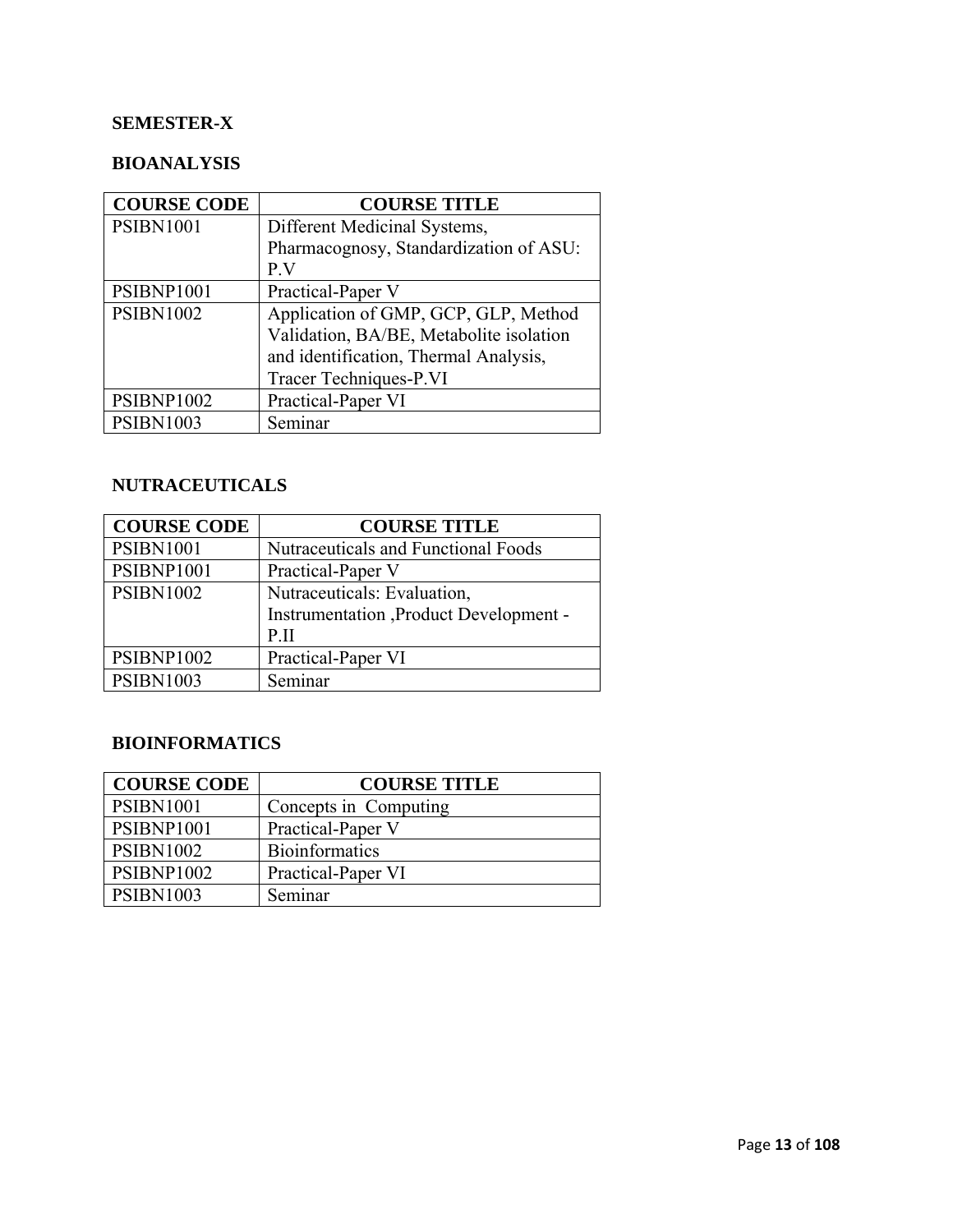### **CONDUCT OF THE COURSE**

The conduct of the course will be supervised and coordinated by specific committees as explained below;

Department means University department, College or Institution conducting the course. M.Sc. means five years integrated programme in Master of Sciences.

- I. Coordination Committee
	- 1. There shall be a coordination committee for Five Years integrated master's program, consisting of atleast three Heads of Department teaching the course. One of them will be the Chairperson decided by the committee. The coordination committee shall consider suggestions with reference to the overall functioning of the M.Sc. course received from the heads, Faculty, Students and the Examination Section, and shall recommend new rules, modification in the existing rules or clarifications thereof to the faculty and BUCD.
	- 2. The duration of Coordination Committee shall be for a maximum of three years.
	- 3. Any issue arising out of the implementation of the M.Sc. course which is of the specific nature relating to any particular department shall be resolved by the concerned Institutional committee and will be reported to the coordination committee for further approval.
- II. Institutional Committee
	- 1. The institutional committee shall consist of
		- All teachers participating in the teaching program at the institute
		- One head of the department
		- Chairperson appointed by the Head of the Institution.
	- 2. Duties of Institutional Committee

The institutional committee will

- a) Nominate the faculty for each course to be taught in the Institution
- b) Evolve the norms for evaluating oral examinations whenever necessary in relation to term paper/assignments, etc
- c) Be the board of examination and to nominate the faculty concerned as the paper setter and examiner for the semester-end examination (40 percent component)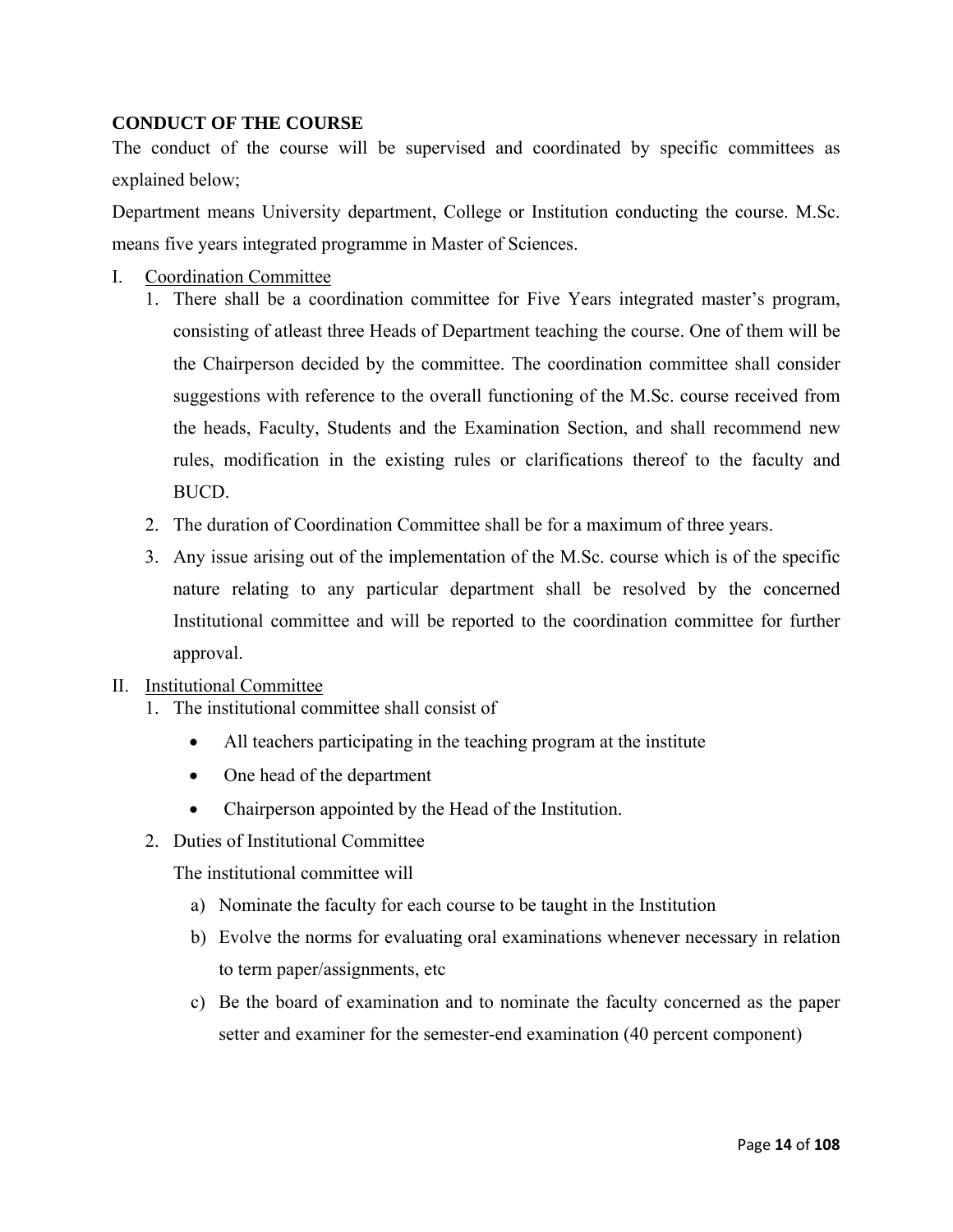- d) Take appropriate decisions in cases of readmissions of students during transition from old to revised Syllabus by deciding which credits from the revised Syllabus are equivalent to credits from the old Syllabus.
- e) To assist and undertake all actions/procedures for revision of syllabus. To nominate and constitute an examination committee from among faculty members for every academic year where the total existing faculty strength is more than ten.

### III. General Points

- a) The syllabus may be revised at the undergraduate level and postgraduate level at least every three years but must be revised every five years.
- b) Students will not be allowed to change over from credit system to non-credit or external examination or vice versa.

### **R. 8145 SCHEME OF EXAMINATION**

- 1. Each course will have: 40% Term Work/ Internal Assessment and 60% External/University. Written examination of three hours for courses with three credits and two hours for courses with 2 credits and Practical examination, wherever applicable, of 6 hours duration. All examinations will be held at the end of each semester and will be conducted by the University as per the existing norms.
- 2. Term Work (40%) and University Examination (60%) will be separate heads of passing.
- 3. The student has to obtain 40 percent aggregate marks in the term work and University Examination taken together subject to 25 percent in each head of passing.
- 4. To pass, a student shall have to get minimum aggregate 40% marks (Grade E and above on grade point scale) in each course.
- 5. If a student misses an internal assessment examination (where applicable) he / she will have a second chance with permission of the Institutional committee. Such a second chance shall not be the right of the students; it will be the discretion of the committee concerned to give or not to give second chance to a student to appear for internal assessment.
- 6. Student failing in semester-end exam may be allowed to appear for the supplementary semester-end exam. The supplementary semester end examination will be conducted within one month after declaration of the result. The student will be finally declared as failed if he / she do not pass in all credits within a total period of two years. After that, such students will have to seek fresh admission as per the admission rules prevailing at that time.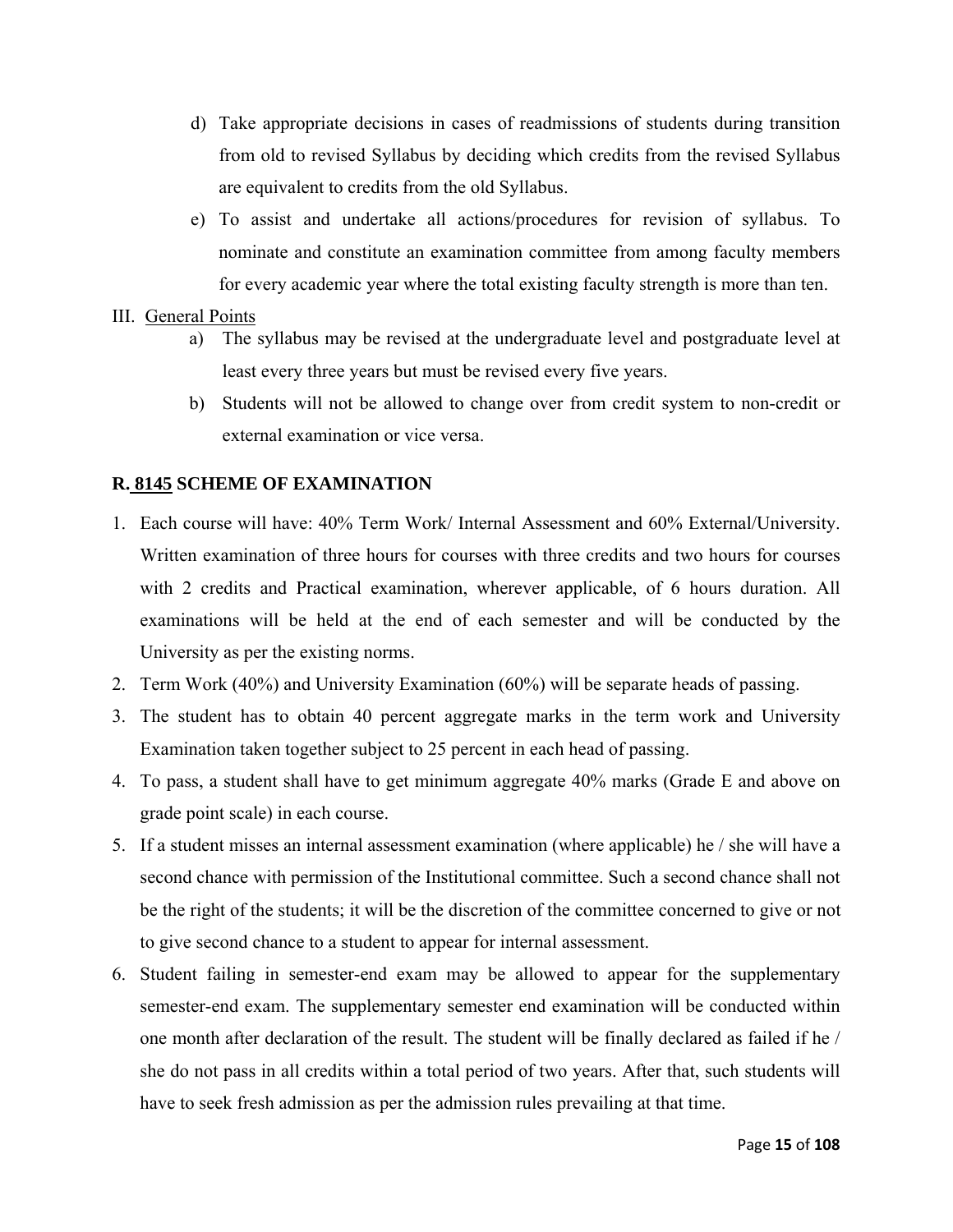- 7. A student cannot register for the next semester, if she/he fails to complete 50% credits of the total credits in each subject including Foundation course, Environmental Science and Applied components expected to be ordinarily completed in previous semester.
- 8. Internal marks will not change. A student cannot repeat Internal Assessment. In case she/he wants to repeat internal she/he can do so only by registering for the said courses as fresh students.
- 9. There shall be Revaluation of the answer scripts of semester-end examination but not of internal assessment papers as per VCD.
- 10. Internal Assessment answer books may be shown to the students concerned but not the endsemester answer books.
- 11. While marks will be given for all examinations, they will be converted into grades. The semester end and final grade sheets and transcripts will have only credits, grades and grade points average.
- 12. In subjects where project work is part of the credits, the project work will consist of not more than 02 credits for B.Sc. per semester and 06 credits for M.Sc per semester.
- 13. Each credit will have an term work/internal (continuous ) assessment of 40% of marks and a teacher must select a variety of procedures for examination such as:
	- i. Mid Term Test ;
	- ii. Short Quizzes / Viva / Presentations;
	- iii. Assignments / Seminars / Laboratory Journal Work ;
	- iv. Extension/Field/experimental Work;
	- v. Research Project by individual students or group of students; or
	- **vi.** An open Book Test / Review of Research Papers (with the concerned teacher deciding what books / scientific publications / research papers / Chapters from Reference books are to be allowed for this purpose.)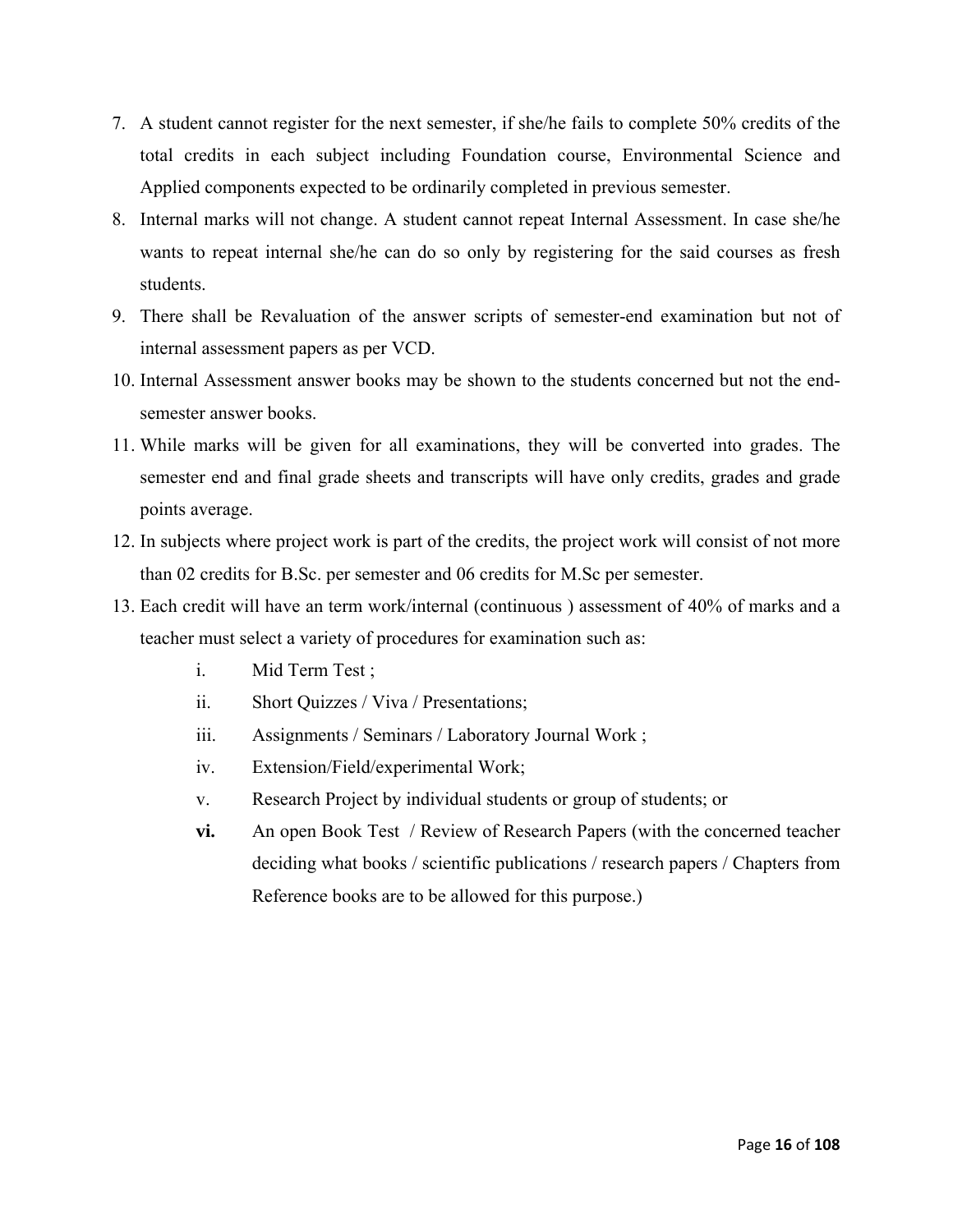The system of evaluation will be as follows;

### **(a) Internal assessment 40 %**

Courses with practicals

| <b>Sr No</b>  | <b>Evaluation type</b>                                                                                                                                                    | <b>Marks</b> |  |
|---------------|---------------------------------------------------------------------------------------------------------------------------------------------------------------------------|--------------|--|
|               | Two Assignments/Case study/Project                                                                                                                                        | 20           |  |
| $\mathcal{D}$ | One class Test (multiple choice questions objective)                                                                                                                      | 10           |  |
| $\mathcal{E}$ | Active participation in routine class instructional deliveries (case<br>studies/seminars//presentation)                                                                   | 05           |  |
|               | Overall conduct as a responsible student, manners, skill in articulation,<br>05<br>leadership qualities demonstrated through organizing co-curricular<br>activities, etc. |              |  |

### Practicals

| <b>Sr No</b> | <b>Evaluation type</b> | <b>Marks</b> |
|--------------|------------------------|--------------|
|              | Two best practicals    |              |
|              | Journal                | Ož           |
|              | Viva                   | 05           |

### **(b) External Theory examination 60 % (Semester I- Semester-VI)**

i) **Duration** – Theses examinations shall be of **2Hours/3Hours** duration.

### **ii) Theory Question Paper Pattern (60marks/2Hours duration) Courses with 2 credits**

- There shall be four questions each of 15 marks. On each unit there will be one question and the fourth one will be based on entire syllabus.
- All questions shall be compulsory with internal choice within the questions. (Each question will be of 20 to 23 marks with options.)
- Question may be subdivided into sub-questions a, b, c… and the allocation of marks depend on the weightage of the topic.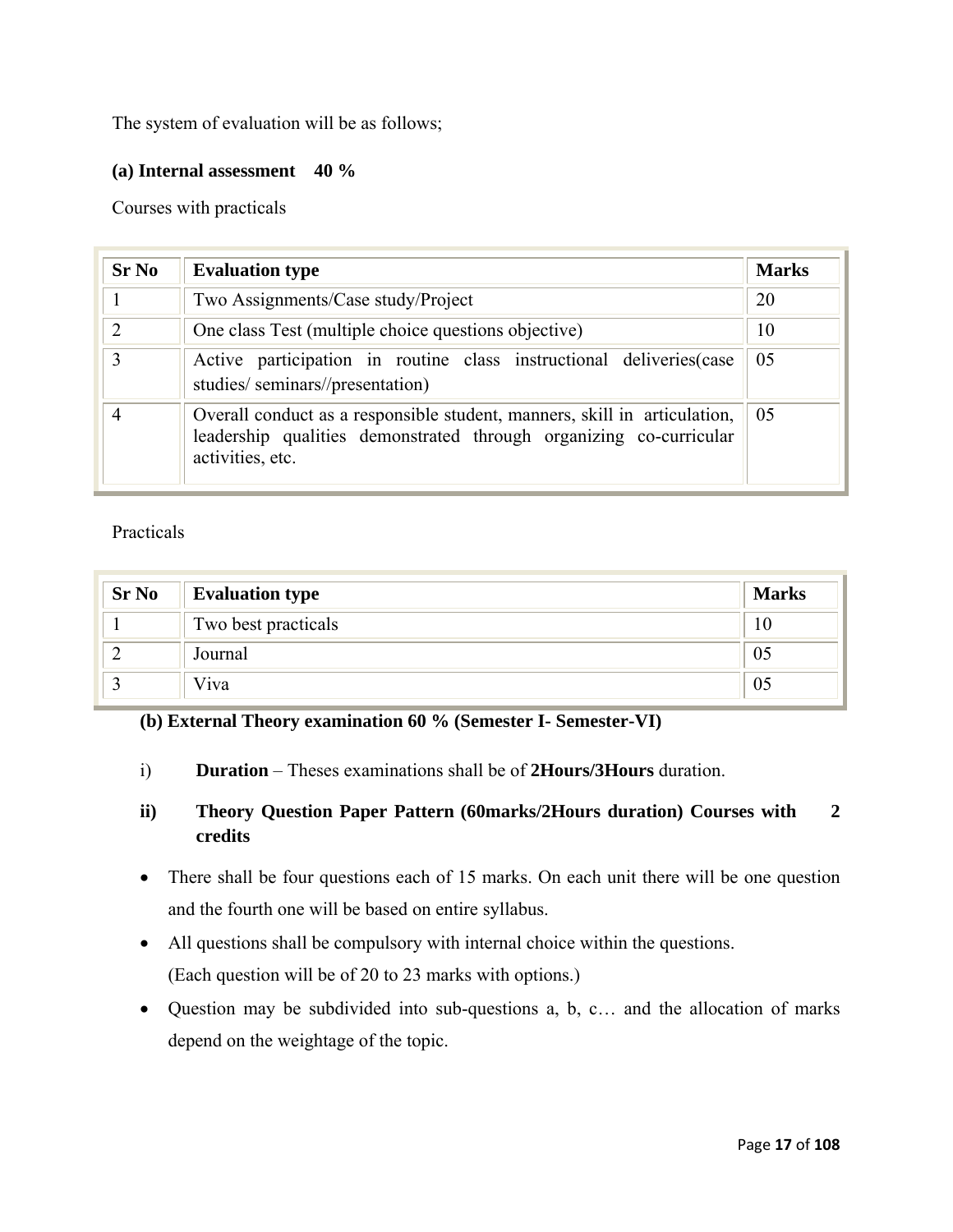### iii) **Theory Question Paper Pattern (75marks/3Hours duration) Courses with 3 credits**

- There shall be five questions each of 15 marks. On each unit there will be one question and the first question will be objective type based on entire syllabus and second question would be subjective based on entire syllabus.
- All questions shall be compulsory with internal choice within the questions. (Each question will be of 20 to 23 marks with options.)

Question may be subdivided into sub-questions a, b; c… and the allocation of marks depend on the weightage of the topic

|  |  |  |  |  |  |  |  | 14. The system of evaluation in terms of the 7 point grading system will be as follows: |
|--|--|--|--|--|--|--|--|-----------------------------------------------------------------------------------------|
|--|--|--|--|--|--|--|--|-----------------------------------------------------------------------------------------|

| Grades        | <b>Marks</b>    | Grade points  |
|---------------|-----------------|---------------|
| $\Omega$      | 70 and above    |               |
| $\mathbf{A}$  | 60 to 69.99     | 6             |
| B             | 55 to 59.99     |               |
| $\mathcal{C}$ | 50 to 54.99     | 4             |
| D             | 45 to 49.99     | 3             |
| E             | 40 to 44.99     | $\mathcal{D}$ |
| F (Fail)      | 39.99 and below |               |

15. Grade Point Average (GPA) =Total of product of grade points earned and credits hrs for each course divided by total credit hours.

 $GPA=\Sigma G_k * C_k / \Sigma C_k$ 

16.'D' Grade is equivalent to at least 45% of the marks as per circular No.UGC-1298/[4619] UNI-4 dated December 11,1999.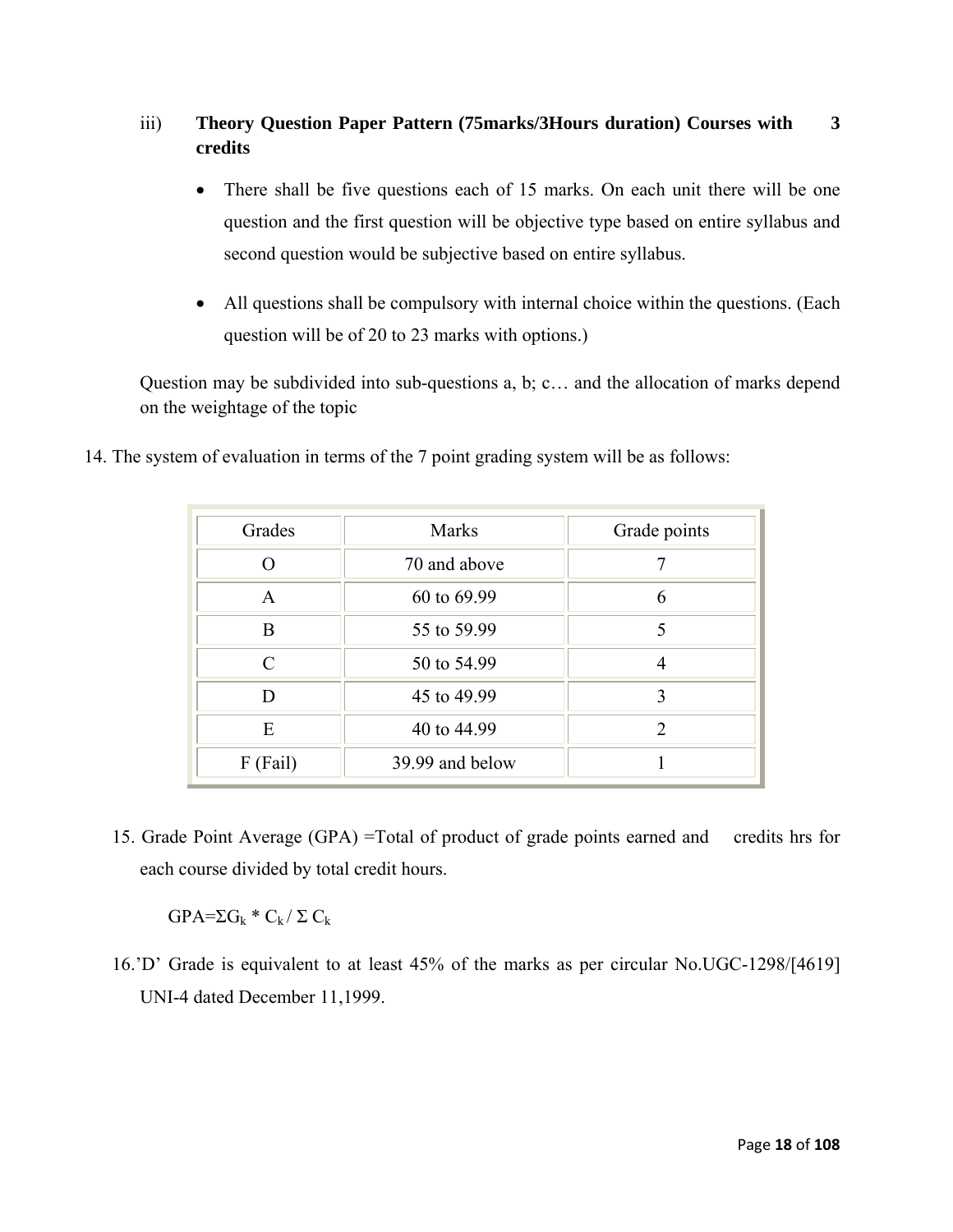### **Theory examination question paper pattern: (Semester-VII-X)**

All rules and pattern as per University of Mumbai for M.Sc courses.

End semester examination 60 % 60 marks

- Duration these examinations shall be of two hours duration.
- Questions paper pattern:-

There shall be four questions each of 15 marks.

All questions shall be compulsory with internal choice within the questions. Question may be sub divided into sub- questions a,b,c,d &e only and allocation of marks depends on the weightage of the topic

### **Practical Examination: Suggested Pattern**

- Each Practical paper will be of 50 marks (i.e. 200 marks in all)
- Each Practical paper will be of 6 hr duration on separate days, i.e. Four days in all

| Distribution of Papers |        |                                                    |               |  |  |
|------------------------|--------|----------------------------------------------------|---------------|--|--|
| Sr.No                  | Year   | <b>Subject</b>                                     |               |  |  |
|                        |        |                                                    | <b>Papers</b> |  |  |
| 1)                     | First  | <b>Biological Sciences</b>                         | Two           |  |  |
|                        |        | <b>Chemical Sciences</b>                           | Two           |  |  |
|                        |        | <b>Computational Sciences</b>                      | Two           |  |  |
|                        |        | <b>Foundation Course</b>                           | One           |  |  |
|                        | Second | <b>Biological Sciences</b>                         | Two           |  |  |
|                        |        | <b>Chemical Sciences</b>                           | Two           |  |  |
| 2)                     |        | <b>Computational Sciences</b>                      | Two           |  |  |
|                        |        | Environment Science/Technical Communication Skills | One           |  |  |
| 3)                     | Third  | <b>Biological Sciences</b>                         | One           |  |  |
|                        |        | <b>Chemical Sciences</b>                           | Two           |  |  |
|                        |        | <b>Computational Sciences</b>                      | One           |  |  |
|                        |        | Entrepreneurship Skills (AC-1)                     | One           |  |  |
|                        |        | Projects/Assignments/Case Studies(AC-2)            | One           |  |  |

- Biological Sciences Botany, Zoology, Microbiology and Molecular Biology
- Chemical Sciences Analytical Chemistry, Physical Chemistry, Organic Chemistry and **Biochemistry**
- Computational Sciences Mathematics, Biostatistics and Computer Sciences
- Foundation Course / Environmental Science As per UGC guidelines.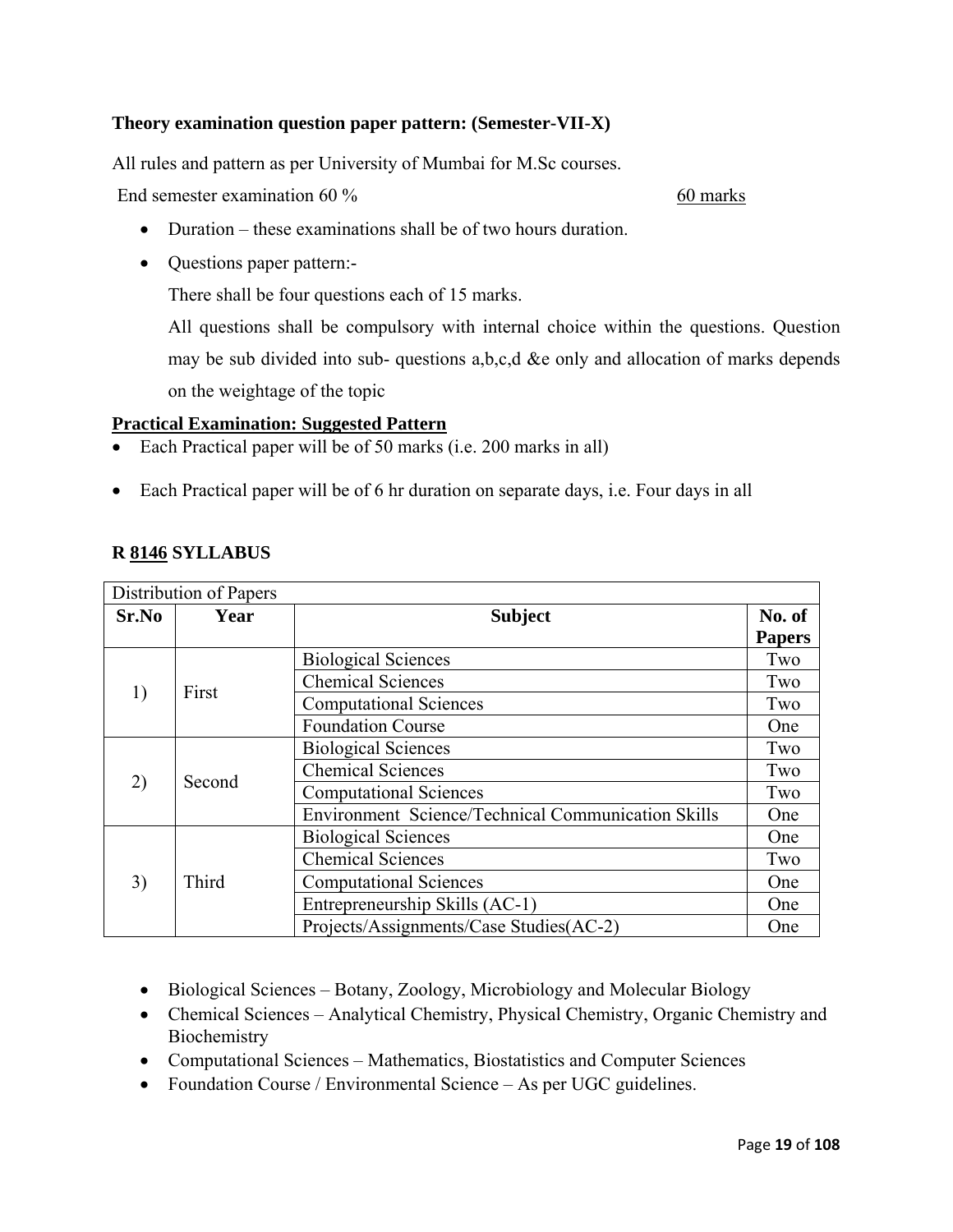- Entrepreneurship Skills Business Economics, Knowledge Management, Innovation  $\&$ Principles of Corporate Management.
- 1) Fourth Year 4 papers
- 2) Fifth Year There will be three specializations. There will be two special papers in semester IX and Industrial Training and projects of 12 credits each in Semester X in each specialization. Specialization will be in one of the following:
	- **1) Bioanalysis**
	- **2) Bioinformatics or**
	- **3) Nutraceuticals**

#### **Semester I** Semester II **PSIBN101: FOUNDATION COURSE PSIBN102:BIOLOGICAL SCIENCES-I 102.1:** Classification of living systems (Classification systems) **(15 L) 102.2:** Overview of organ systems in plants & animals **(15 L) 102.3:** Evolution of Life **(15 L) PSIBN103: BIOLOGICAL SCIENCES-II 103.1:** Water – the universal solvent **(15 L) 103.2:** Structure and function of cell organelles in bacteria, plants and animals **(15L) 103.3:** Macromolecules as building blocks of living systems **(15L**) **PSIBN104: CHEMICAL SCIENCES-I 104.1:** Bonding and structure of compounds -1 **(15 L) 104.2:** IUPAC Nomenclature **(10 L) +Nuclear Chemistry (05L) 104.3:**Thermodynamics **(15 L) PSIBN201: FOUNDATION COURSE PSIBN202: BIOLOGICAL SCIENCES-I 202.1:** Type specimens **(15L)**  • Bacteriophage • *E. coli*. • Cockroach and Rat • Sunflower and Maize **202.2**: Ecology and ecosystems **(15 L) 202.3:** Basic Microbiology **(15 L) PSIBN203: BIOLOGICAL SCIENCES-II 203.1:** Electron Transport Systems **(15 L) 203.2:** Physiology related to storage of reserved food in plants and animals. **(15L) 203.3:** Comparative physiology of prokaryotes and eukaryotes **(15 L) PSIBN204: CHEMICAL SCIENCES-I 204.1:** Bonding and structure of compounds -2 (05L)+ **Heterocyclic Compounds(10L) 204.2:** Biomolecules and their interactions -1**(15L)**

### **FIRST YEAR**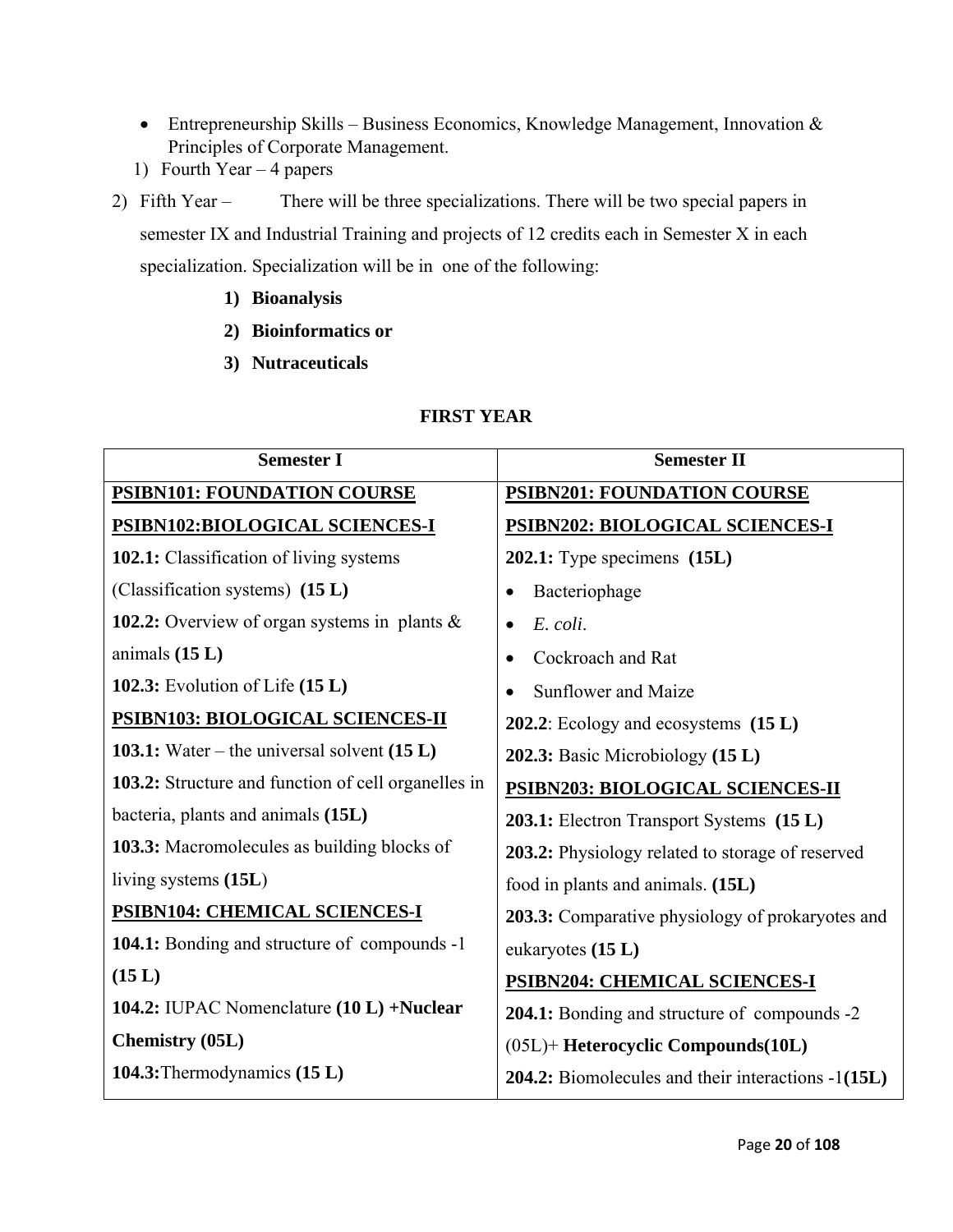|                                                  | 204.3: Classical methods of analysis (15 L)                 |
|--------------------------------------------------|-------------------------------------------------------------|
|                                                  |                                                             |
| <b>PSIBN105: CHEMICAL SCIENCES-II</b>            | <b>PSIBN205: CHEMICAL SCIENCES-II</b>                       |
| 105.1: Bioorganic Chemistry (15L)                | 205.1: Ionic Equilibrium (15 L)                             |
| 105.2: Statistics in analytical Chemistry (15 L) | 205.2: Reactions of aliphatic and aromatic                  |
| 105.3: Chemical kinetics (15L)                   | compounds (15 L)                                            |
| PSIBN106:COMPUTATIONAL SCIENCES-I                | 205.3: Electrodes and electrochemical reactions-1           |
| <b>(FUNDAMENTALS OF PHYSICS)</b>                 | (15L)                                                       |
| <b>106.1:</b> Mechanics (10 L)                   | PSIBN206:COMPUTATIONAL SCIENCES-I                           |
| 106.2: Optics I<br>(10 L)                        | <b>(FUNDAMENTALS OF PHYSICS)</b>                            |
| 106.3: : Optics II<br>(10 L)                     | <b>206.1:</b> Material science $\&$ Crystal geometry (10 L) |
| PSIBN107:COMPUTATIONAL SCIENCES-                 | <b>206.2:</b> Nuclear physics $(10 L)$                      |
| <b>II (APPLIED MATHEMATICS)</b>                  | 206.3: $X$ –ray techniques (10 L)                           |
| 107.1: System of linear equations and Matrices   | PSIBN207:COMPUTATIONAL SCIENCES-II                          |
| (10 L)                                           | (APPLIED MATHEMATICS)                                       |
| <b>107.2:</b> Calculus ( <b>10 L</b> )           | 207.1: Data representation and Measures (10 L)              |
| 107.3: Ordinary differential equations and       | Probability, standard discrete and<br>207.2:                |
| applications $(10 L)$                            | continuous distribution $(10 L)$                            |
|                                                  | 207.3: Sampling theory $(10 L)$                             |

| <b>Semester III</b>                                      | <b>Semester IV</b>                                         |  |  |
|----------------------------------------------------------|------------------------------------------------------------|--|--|
| PSIBN301: ENVIRONMENTAL SCIENCE                          | PSIBN401: TECHNICAL COMMUNICATION                          |  |  |
| PSIBN302:BIOLOGICAL SCIENCES-III                         | <b>SKILLS</b>                                              |  |  |
| <b>302.1:</b> Comparative account of Respiratory,        | PSIBN402:BIOLOGICAL SCIENCES-III                           |  |  |
| Digestive and Excretory systems in major phyla           | <b>402.1:</b> Comparative account of Circulatory, nervous, |  |  |
| of animals and Muscle structure and                      | and reproductive systems in major phyla of animals.        |  |  |
| Physiological and biochemical basis of muscle            | (15L)                                                      |  |  |
| contraction $(15 L)$                                     | <b>402.2:</b> Anabolic, Catabolic and amphibolic pathways  |  |  |
| <b>302.2:</b> Photorespiration in plants (C3, C4 plants) | (15 L)                                                     |  |  |
| (15L)                                                    | <b>402.3:</b> Genetics (15L)                               |  |  |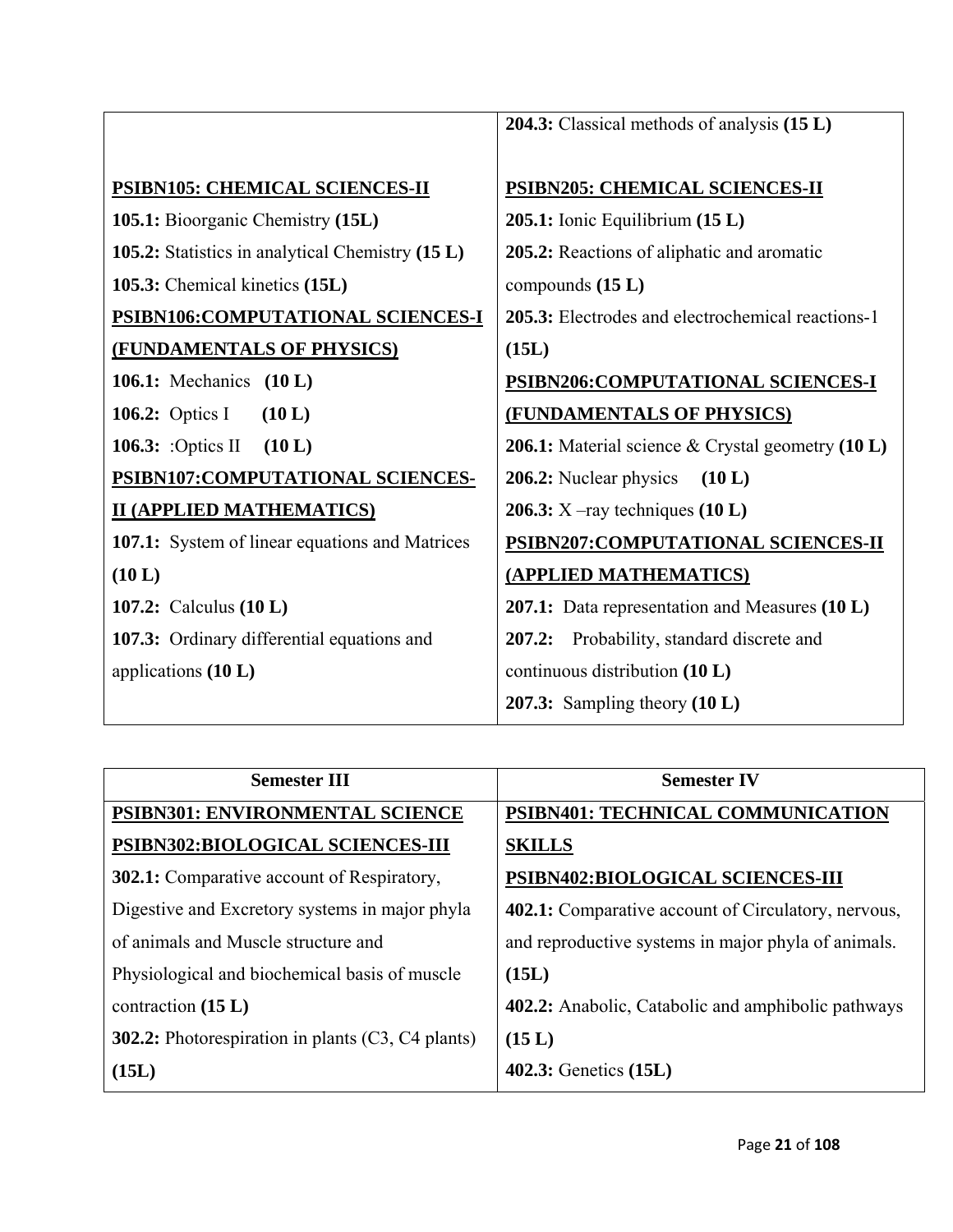**302.3:** Introduction to central dogma in biology and the genetic code **(15L) PSIBN303:BIOLOGICAL SCIENCES-IV 303.1:** Mutations, recombination and gene expression, Study of plasmids and transposons, Gene expression in prokaryotes **(15 L) 303.2:** Enzymes: classification, kinetics, inhibition, coenzymes. **(15L) 303.3:** Hormones, metabolic regulation, chemical signals in microbes like bioluminescence **(15L) PSIBN304: CHEMICAL SCIENCES-III 304.1:** Biomolecules and their interactions - 1**(10L)+** Bioorganic Chemistry **(05L) 304.2:** Spectroscopic methods of analysis-1 **(10 L)+** Classical methods of analysis **(05L) 304.3:** Heterocyclic Compounds**(15L) PSIBN305: CHEMICAL SCIENCES-IV 305.1:** Electrochemical, thermal and radiochemical methods of analysis **(10 L)+** Reactions of aliphatic and aromatic compounds **(05 L) 305.2:** Reaction mechanism of organic reactions **(15L) 305.3:** Stereochemistry-1**(15 L) PSIBN306:COMPUTATIONAL SCIENCES-III (COMPUTATIONAL MATHEMATICS AND STATISTICS) 306.1:** Testing of hypothesis **(10 L) 306.2:** Test of significance **(10 L) 306.3:** Analysis of variance and correlation and regression **(10 L)** 

### **PSIBN403:BIOLOGICAL SCIENCES-IV**

**403.1:** Structures and life cycles of bacteriophages, plant and animal viruses **(15 L) 403.2:** Chemical signals at cellular level – concept of receptors **(15 L) 403.3:** Introduction to immunology – concept of antigen, antibody, types of immunity, graft rejection and hypersensitivity **(15L) PSIBN404: CHEMICAL SCIENCES-III 404.1:** Photochemistry **(15L) 404.2:** Spectroscopic methods of analysis-2 **(15 L) 404.3:** Separation Techniques-Part 1 **(15L) PSIBN405: CHEMICAL SCIENCES-IV 405.1:** Metabolism and dietetics-1 **(10 L)+** Chemistry of natural products **(05 L)**

**405.2:** Electrochemical, thermal and radiochemical methods of analysis **(10L)** + Electrodes and

electrochemical reactions-2**(05L)** 

**405.3:** Stereochemistry-1**(10 L)+** Reaction mechanism of organic reactions **(05L)** 

### **PSIBN406:COMPUTATIONAL SCIENCES-III (COMPUTATIONAL MATHEMATICS AND**

## **STATISTICS) 306.1:** Algorithm **(10 L) 306.2:** Graphs **(10 L) 306.3:** Numerical methods **(10 L) PSIBN407:COMPUTATIONAL SCIENCES-IV (COMPUTERS)**

**407.1:** Introduction to algorithms and C **(10 L)**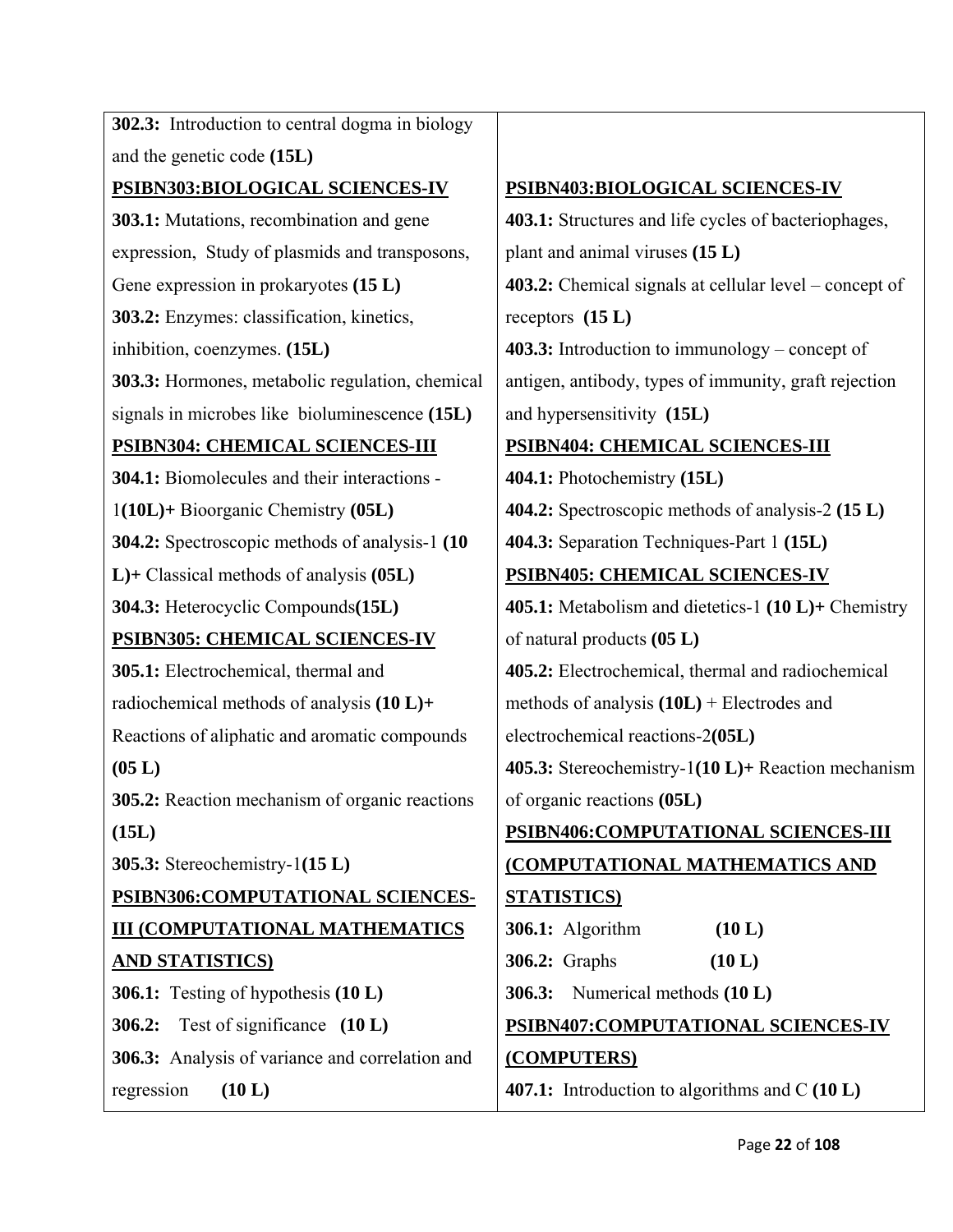|                                                    | 407.2: Arrays, strings, and sorting algorithms (10 L) |
|----------------------------------------------------|-------------------------------------------------------|
|                                                    | 407.3: Pointers and file handling (10 L)              |
| PSIBN307:COMPUTATIONAL SCIENCES-                   |                                                       |
| <b>IV(COMPUTERS)</b>                               |                                                       |
| 307.1: Introduction to computers $(10 L)$          |                                                       |
| <b>307.2:</b> Computer components and organization |                                                       |
| of computers $(10 L)$                              |                                                       |
| 307.3: Database management system (10 L)           |                                                       |

### **THIRD YEAR**

| <b>Semester V</b>                                              | <b>Semester VI</b>                              |  |  |
|----------------------------------------------------------------|-------------------------------------------------|--|--|
| <u> PSIBN501: ENTREPRENEUR SHIP SKILLS-I</u>                   | <b>PSIBN601: ENTREPRENEUR SHIP</b>              |  |  |
| PSIBN502:PROJECTS/ASSIGNMENTS/CASE                             | <b>SKILLS-II</b>                                |  |  |
| <b>STUDIES</b>                                                 | PSIBN602:PROJECTS/ASSIGNMENTS                   |  |  |
| PSIBN503:BIOLOGICAL SCIENCES-V                                 | /CASESTUDIES                                    |  |  |
| <b>503.1:</b> Basic Molecular biology – concept of Restriction | PSIBN603:BIOLOGICAL SCIENCES-V                  |  |  |
| enzymes, Vectors and cDNA library and Techniques used          | 603.1: Gametogenenis, Fertilization and         |  |  |
| in rDNA technology $(15 L)$                                    | Embryogenesis in animals, Development of        |  |  |
| <b>503.2:</b> Application of genetic engineering in bacterial, | organ system – limb, Developmental signals      |  |  |
| plant and animal systems with examples like insulin            | - polarity, differentiation, Concepts of ageing |  |  |
| production, pest resistant plant varieties, transgenic         | and regeneration (15L)                          |  |  |
| animals, gene therapy, stem cells etc (15 L)                   | 603.2: Microsporogenesis and                    |  |  |
| <b>503.3:</b> Medicinal Botany – Ethanobotany and              | megasporogenesis in plants, pollen              |  |  |
| Pharmacognosy (15L)                                            | germination, seed dormancy, plant hormones      |  |  |
| <b>PSIBN504: CHEMICAL SCIENCES-V</b>                           | and development and Applied techniques -        |  |  |
| 504.1: Chemistry of natural products -2 (15 L)                 | In vitro fertilization techniques, Gamate       |  |  |
| 504.2: Spectroscopic methods of Analysis-3                     | collection and storage, artificial seeds (15 L) |  |  |
| $(10L)$ +Photochemistry $(05L)$                                | 603.3: Environmental Regulation of living       |  |  |
| 504.3 : Separation Techniques-Part 2 (15L)                     | systems, Biological Clock and Circadian         |  |  |
| PSIBN505: CHEMICAL SCIENCES-VI                                 | rhythm; Photoperiodism, Vernalization           |  |  |
| 505.1: Polymers (15 L)                                         | ,Temperature and sex determination (eg.         |  |  |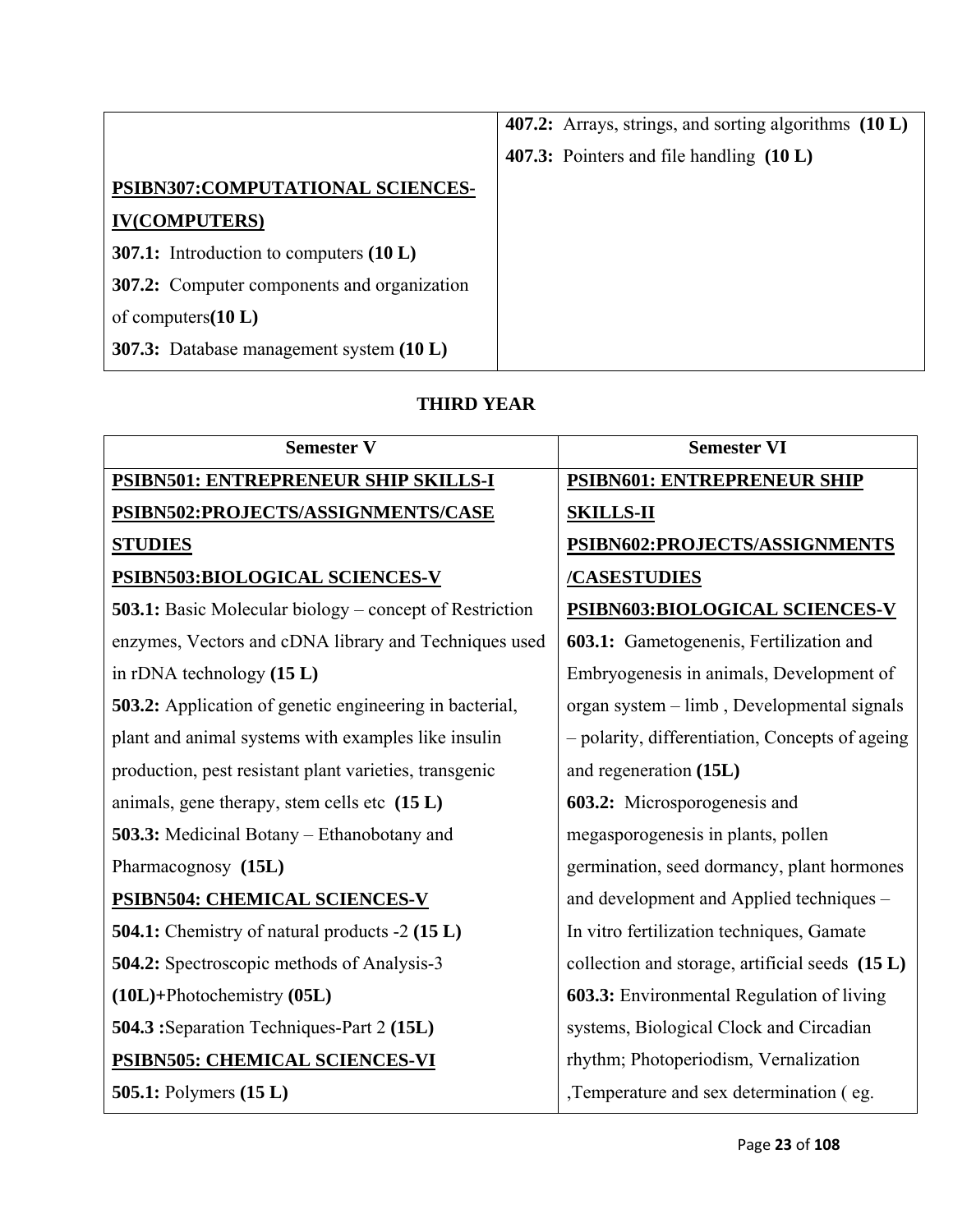| <b>505.2:</b> Coordination compounds and<br>Organometallics | reptiles), Hibernation, aestivation, awakening   |
|-------------------------------------------------------------|--------------------------------------------------|
| (15 L)                                                      | in animals $(15 L)$                              |
| <b>505.3:</b> Biochemical methods of analysis (15 L)        | PSIBN604: CHEMICAL SCIENCES-V                    |
| PSIBN506:COMPUTATIONAL SCIENCES-                            | <b>604.1:</b> Metabolism and dietetics-2 (15L)   |
| <b>V(PRINCIPLES OF COMPUTATIONAL</b>                        | <b>604.2:</b> Pharmaceutical biochemistry (15 L) |
| <b>BIOLOGY</b> )                                            | 604.3: Séparation Techniques Part 3 (15 L)       |
| <b>506.1:</b> Introduction to various databases (10 L)      | <b>PSIBN605: CHEMICAL SCIENCES-VI</b>            |
| 506.2: Heuristic algorithm $(10 L)$                         | <b>605.1:</b> Microanalysis $(15 L)$             |
| 506.3: Taxonomy and phylogeny $(10 L)$                      | <b>605.2:</b> Surface analysis $(15 L)$          |
|                                                             | <b>605.3:</b> Hyphenated techniques $(15 L)$     |
|                                                             | PSIBN606:COMPUTATIONAL                           |
|                                                             | <b>SCIENCES-V(PRINCIPLES OF</b>                  |
|                                                             | <b>COMPUTATIONAL BIOLOGY</b>                     |
|                                                             | <b>606.1:</b> Data mining $(10 L)$               |
|                                                             | 606.2: Hidden Markov model (10 L)                |
|                                                             | <b>606.3:</b> Pattern matching $(10 L)$          |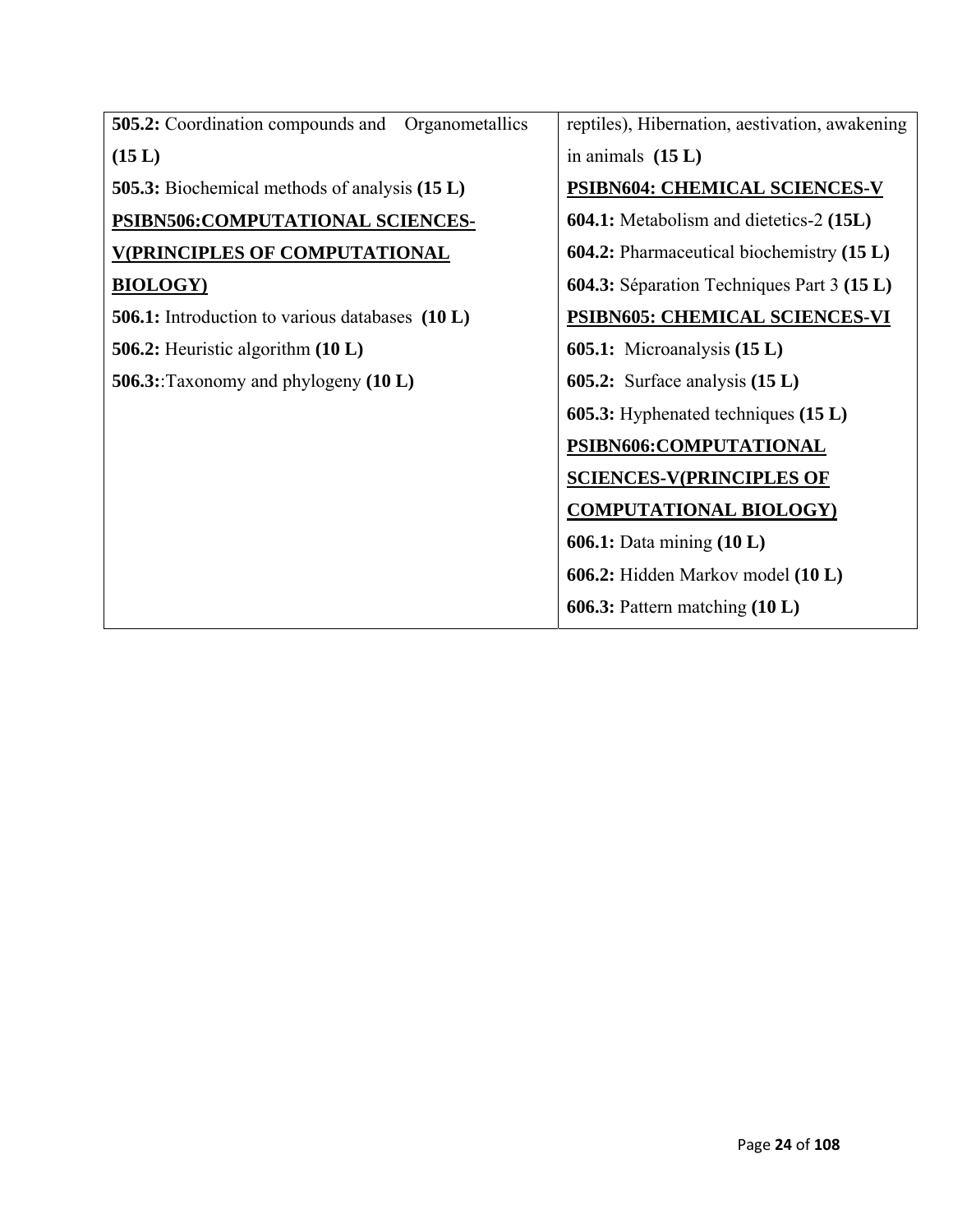### **DETAILED SYLLABUS FOR FIRST YEAR (SEMESTER I & II)**

### **SEMESTER I**

### **PSIBN101: FOUNDATION COURSE-I**

### **PSIBN102: BIOLOGICAL SCIENCES-I**

- ¾ **102.1:** Classification of living systems ( Classification systems)
	- Concept of Biodiversity and its significance,
	- Classification systems (till Order for Bacteria, plants and animals)
- ¾ **102.2:** Overview of organ systems in plants & animals
	- Cells to Tissues to Systems in animals
	- Morphology of plants with suitable examples, Morphology, anatomy, fruit and seed germination
	- Specialization of cells and tissues.
- $\geq 102.3$ : Evolution of Life
	- Darwinism and Neo-Darwinism
	- Chemical and Biochemical evolution
	- Coaccervates and Evidences of evolution

### **PSIBN103: BIOLOGICAL SCIENCES-II**

- $\geq 103.1$ : Water the universal solvent
	- Structure and properties of water
	- Role of water in cells and cellular systems
	- Diffusion and osmosis
	- Electrical properties of membrane
- ¾ **103.2:** Structure and function of cell organelles in bacteria, plants and animals

Types, Gross structure and Ultrastructure, Function and physiology of

- Plasma membrane, cell wall and cell membrane
- Mitochondria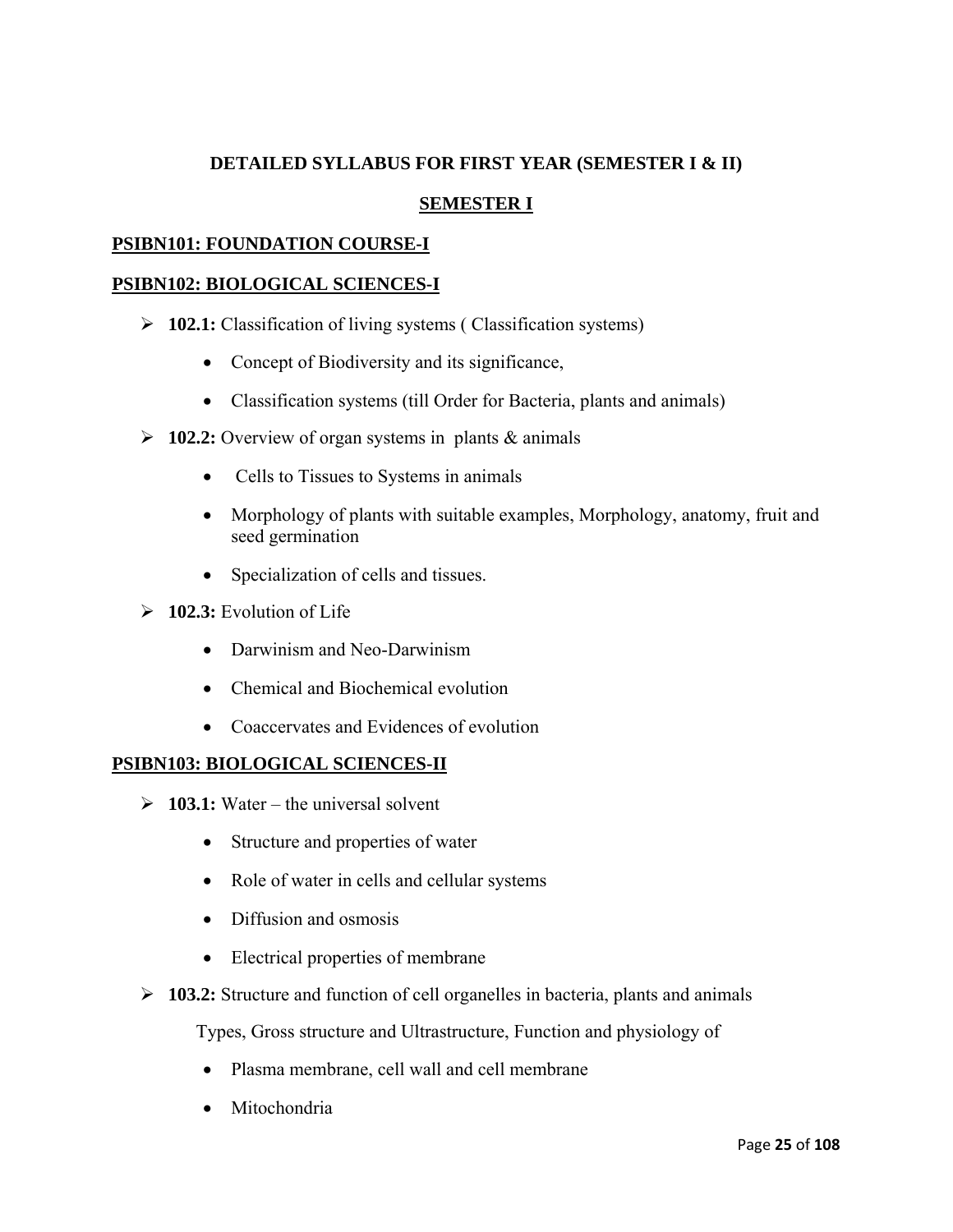- Chloroplast
- Golgi bodies
- $ER$  smooth and rough
- **Lysosomes**
- Nucleus and nucleolus
- Ribosomes
- ¾ **103.3:** Macromolecules as building blocks of living systems Structure and functional relationship
	- Proteins,
	- Nucleic acids,
	- Carbohydrates and
	- Lipids

### **PSIBN104: CHEMICAL SCIENCES-I**

### **104.1 Bonding and structure of compounds -1 (15L)**

- Ionic bond: Formation of ionic solids, lattice energy, solvation energy, Born-Haber cycle and Kapustinskii's equation (numerical problems expected) structures of some simple ionic solids like alkali halides and stability of ionic structures based on radius ratio rules.
- Covalent bond: Single and multiple bonding, co-ordinate bond, sigma and pi-bonds. Theory of hybridization, energetics of hybridization: sp. sp2, sp3, sp3d, sp3d2, sp3d3 with illustration of BeCl<sub>2</sub>, BF<sub>3</sub>, SiCl<sub>4</sub>, PCl<sub>5</sub>, SF<sub>6</sub>, IF<sub>7</sub>, NO<sup>-3</sup>, CO, CO<sub>2</sub>, SO<sub>2</sub> and SO<sub>3</sub>.
- Shapes of molecules: V.S.E.P.R. theory for NH3, ClF3, BrF5, ICI-2, TeF-5, PX3 (halides). Structure of group 15 and 16 hydrides.
- Valence bond theory
- Molecular orbital theory

### **104.2 IUPAC Nomenclature (10L)**

• IUPAC nomenclature of aliphatic polyfunctional compounds, including monocyclic compounds, on the basis of IUPAC priority order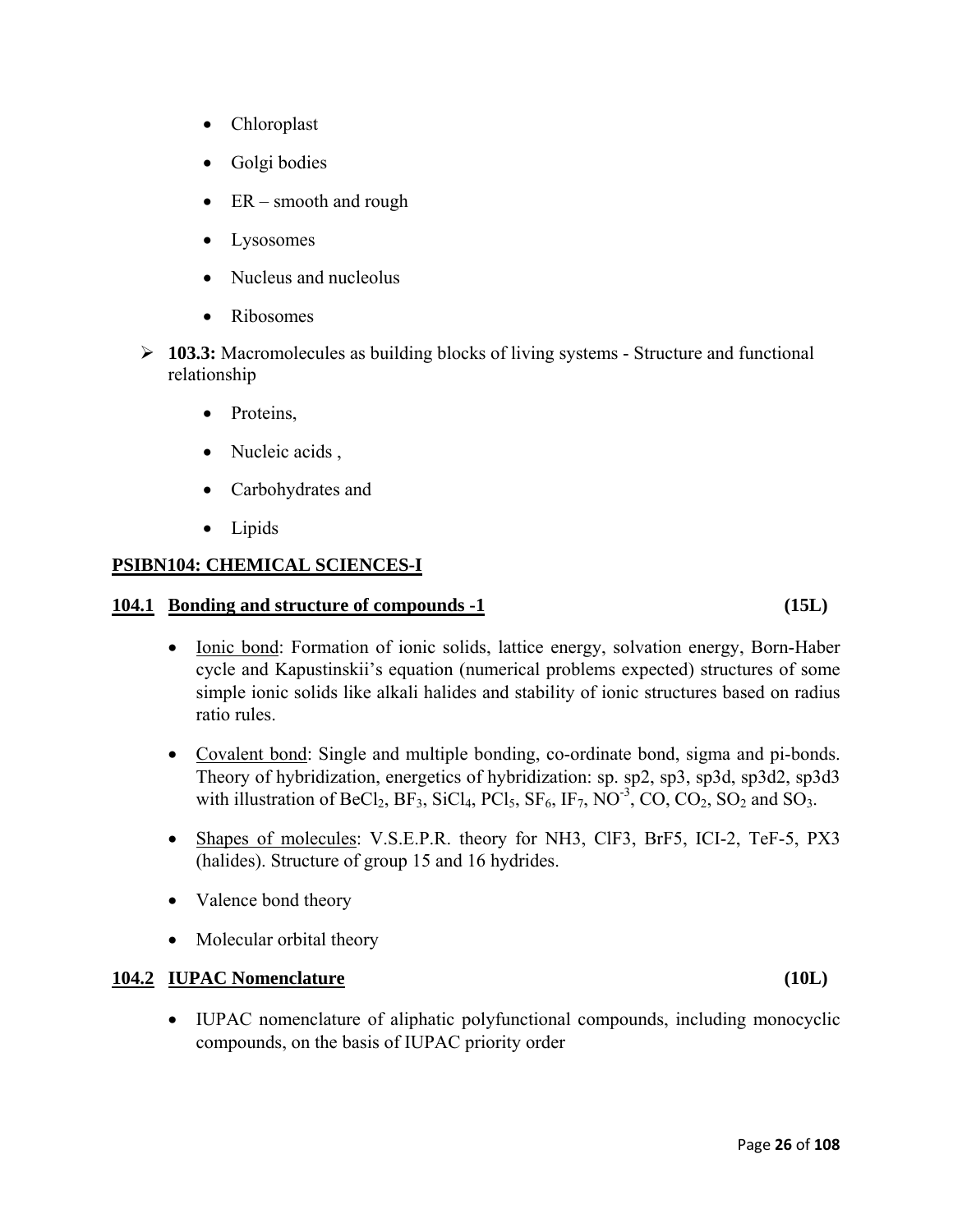### **Nuclear Chemistry (05L)**

- Detection and measurement of nuclear radiation
- Radioactive equilibrium and half life period.
- Measurement of Half life period using different relations
- Nuclear transmutation and artificial radioactivity
- Q value in nuclear reactions
- Nuclear fission and Nuclear Fusion.

### **104.3 Thermodynamics (15L)**

- First law of thermodynamics, internal energy, enthalpy, isothermal and adiabatic processes. Second law of thermodynamics. Carnot's cycle, mechanical efficiency, concept of entropy, entropy changes of system and surroundings for reversible and irreversible processes.
- Physical significance of entropy, entropy changes for an ideal gas in isothermal, isobaric and isochoric changes. Entropy changes accompanying fusion vaporization and transition.
- Helmholtz free energy, Gibbs free energy, Inter-relation between them. Calculation of free energy change with temperature and pressure. Gibb-Helmhottz equation. Chemical potential. Activity and activity coefficient, fugacity. Thermodynamics derivation of equilibrium constant, Kp and Kc and their inter-relation. Van't-Hoff isotherm and Van't-Hoff isochore.
- Phases in equilibria: Variation in vapour pressure of a liquid with temperature, Clapeyron equation, Clapeyron – Clausius equation.
- Colligative properties of solutions: Study of lowering in vapour pressure Raoult's law (derivation not expected), thermodynamics derivations for elevation in boiling point and depression in freezing point.
- Partial molal quantities, Gibbs-Dhem equation.

### **PSIBN105: CHEMICAL SCIENCES-II**

### **105.1 Bioorganic chemistry-1 (15L)**

• Enzymes: chemical nature, properties, nomenclature, classification, specific activity, katal, activation energy, mechanism of enzyme action, active site, enzyme specificity, enzyme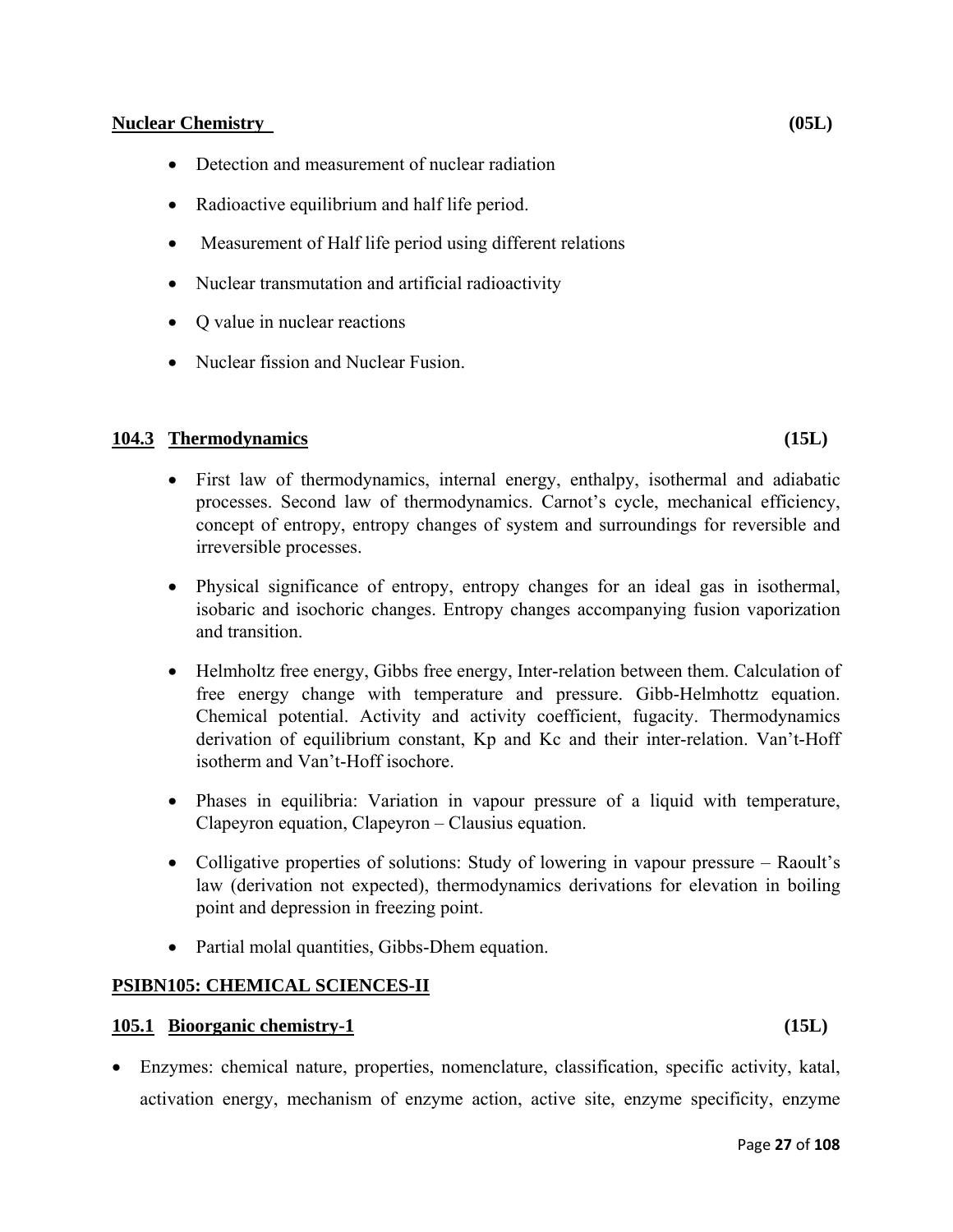kinetics, application of Michaelis- Menton equation, line weaver Burk plot, other plots, enzyme activators and inhibitors, types of inhibition, immobilized enzymes, isoenzymes, abzymes, synzymes, ribozymes, applications of enzymes

- Coenzymes: co enzymes in hydrogen transfer reactions- nicotinamide nucleotide, flavin nucleotide, lipoic acid. Co enzymes involved in group transfer- biotin, pyridoxal phosphate, thiamine pyrophosphate, coenzyme A, cobalamine, tetrahydro folic acid
- Cell signaling: Hormones and plant growth substances: classification of hormones, hormone secreting glands, organization of endocrine system, physiological role of – pancreatic hormones-(insulin, glucagon), thyroxine, glucocorticoids, epinephrine, signal transduction pathways, 2nd messengers, bacterial chemotaxis.

### **105.2 Statistics in analytical Chemistry (15L)**

- Outline of basic statistics
- Importance of statistics in Analytical chemistry
- Statistical measures such as mean, variance and standard deviation
- Difference between sample and the population, sampling techniques
- Calculation of errors and definition of residuals
- The normal distribution of random set of data and its implication on data analysis
- Definition of confidence level
- Degree of freedom
- Linear regression and the calibration curve, correlation coefficient
- The regression equation
- Limits of detection
- Q test
- Data evaluation and Comparison
- t-test for comparing the means of different data sets
- F-Test for testing differences between standard deviations of data sets for comparing precision

### **105.3 Chemical Kinetics (15L)**

- Rate of Reaction, definition and units of rate constant
- Measurement of reaction rates
- Integrated rate equation for zero, first and second order reactions
- Kinetic characteristics of first and second order reactions
- Pseudo-unimolecular reactions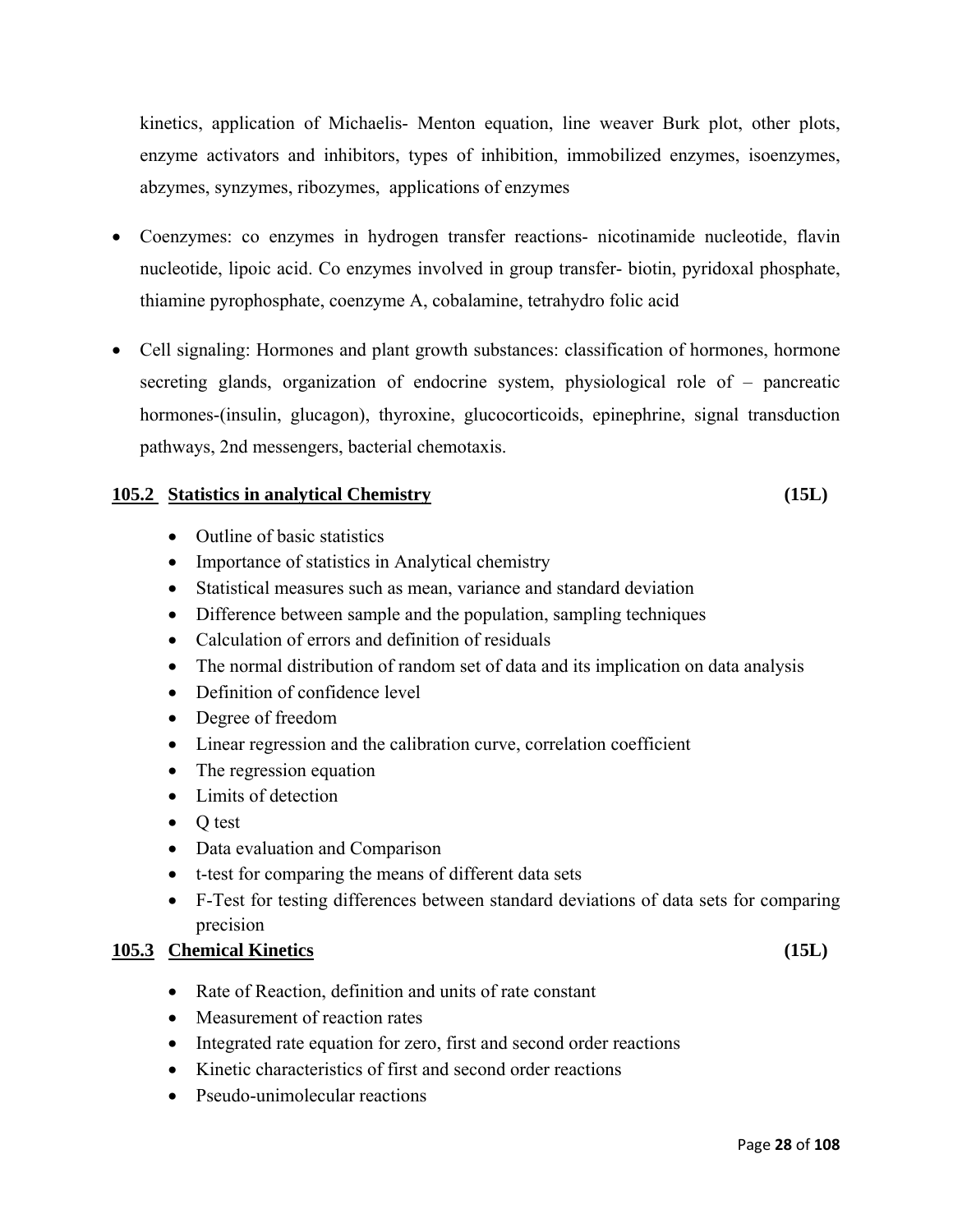### • Methods of determining order of reaction **PSIBN106: COMPUTATIONAL SCIENCES –I (FUNDAMENTALS OF PHYSICS)**

### **106.1 Mechanics (10L)**

- Applications of Newton's laws of motion, conical pendulum, motion of a particle in a vertical circle, scope of classical physics, conservative and non-conservative forces.
- Elastic module, Poisson's ratio, limiting values of Poisson's ratio, elastic constants and their relationship.
- Surface tension and surface energy, pressure difference across curved surface film, angle of contact.

### **106.2 Optics-I (10L)**

- Image formation: coaxial system of two thin lenses in contact and separated by a distance, cardinal points and qualitative description of image formation by a thin lens, aberration of optical images (spherical aberration, distortion, chromatic aberration), methods reducing aberrations, Ramsden eyepiece.
- interference by division of amplitude: interference in thin films (reflected system only) a wedge shaped film in monochromatic light, Newton's rings, determination of wavelength and the refractive index of a liquid using Newton's rings.
- Fraunhofer diffraction: expression for the resultant of N simple harmonic vibrations of equal amplitude, the same period and phases increasing in an arithmetic progression, use of this expression to study a single slit, a double slit, and a plane diffraction grating(transmission type), comparison of prism and grating spectra.

### **106.3 Optics-II (10L)**

- Resolving power of optical instrument: Rayleigh's criterion, R.P. of a telescope, a microscope, prism and grating spectrometers.
- introduction to polarization: pictorial representation of polarized light, polarization by scattering and by reflection, Brester's law, Malus's law, double refraction in calcite and quartz, experimental determination of  $\mu_0$  and  $\mu_E$  of a quartz or a calcite prism.
- lasers and application: operating principles of laser (resonance, optical pumping/excitation, population inversion, stimulated emission), spectral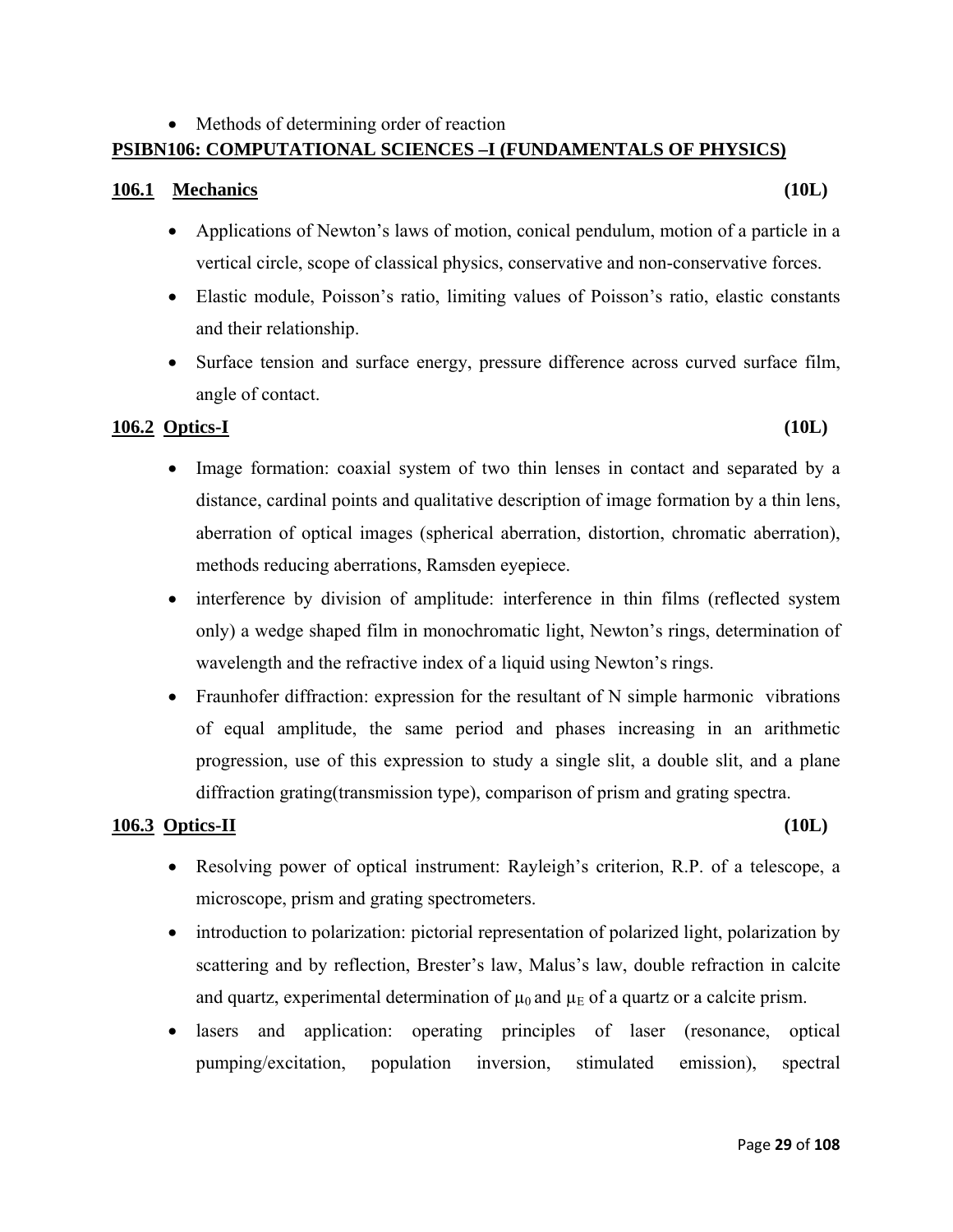characteristics of lasers, overview of types of lasers, ruby laser and He-Ne laser, holography, application of lasers in medicine and industry.

### **PSIBN107: COMPUTATIONAL SCIENCES –II (APPLIED MATHEMATICS)**

### **107.1 System of linear equations and Matrices**: **(10L)**

- Systems of homogenous and non homogenous linear equation
- Matrices over R, The matrix representation of systems of homogenous and non homogenous linear equation.
- Finding solutions of homogeneous and non-homogeneous 'm' linear equations in 'n' variables; matrices and its properties.

### **107.2 Calculus (10L)**

- Statement of rules for finding limits, sum rule, difference rule, product rule. Constantmultiplerule, quotient rule, Sandwich theorem of limits (without proof), Continuity of a real valued function at a point in terms of limits and two sided limits.
- Definition of derivative of a real valued function at a point, notion of differentiability, geometric interpretation of a derivative of a real valued function at appoint, differentiability of a function over non interval, statement of rules of differentiability, chain rule of finding derivative of composite differentiable functions.
- Applications of derivatives: Mean value theorems: Rolle's Mean Value Theorem, Language Mean Value Theorem, Cauchy's Mean value Theorem ( Without proof), Extreme values of function using first and second derivative test for extreme value, graphing functions using first and second derivatives. the second derivative test for concavity, points of inflections

### **107.3 Ordinary Differential Equations and Applications (10L)**

### ¾ **First order differential equations:**

- Review of separable differential equations, homogenous and non- homogenous differential equations.
- Linear differential equations and Bernoulli differential equations.
- Modeling with first order equations. Examples from financial mathematics, chemistry, environmental science, population growth and decay.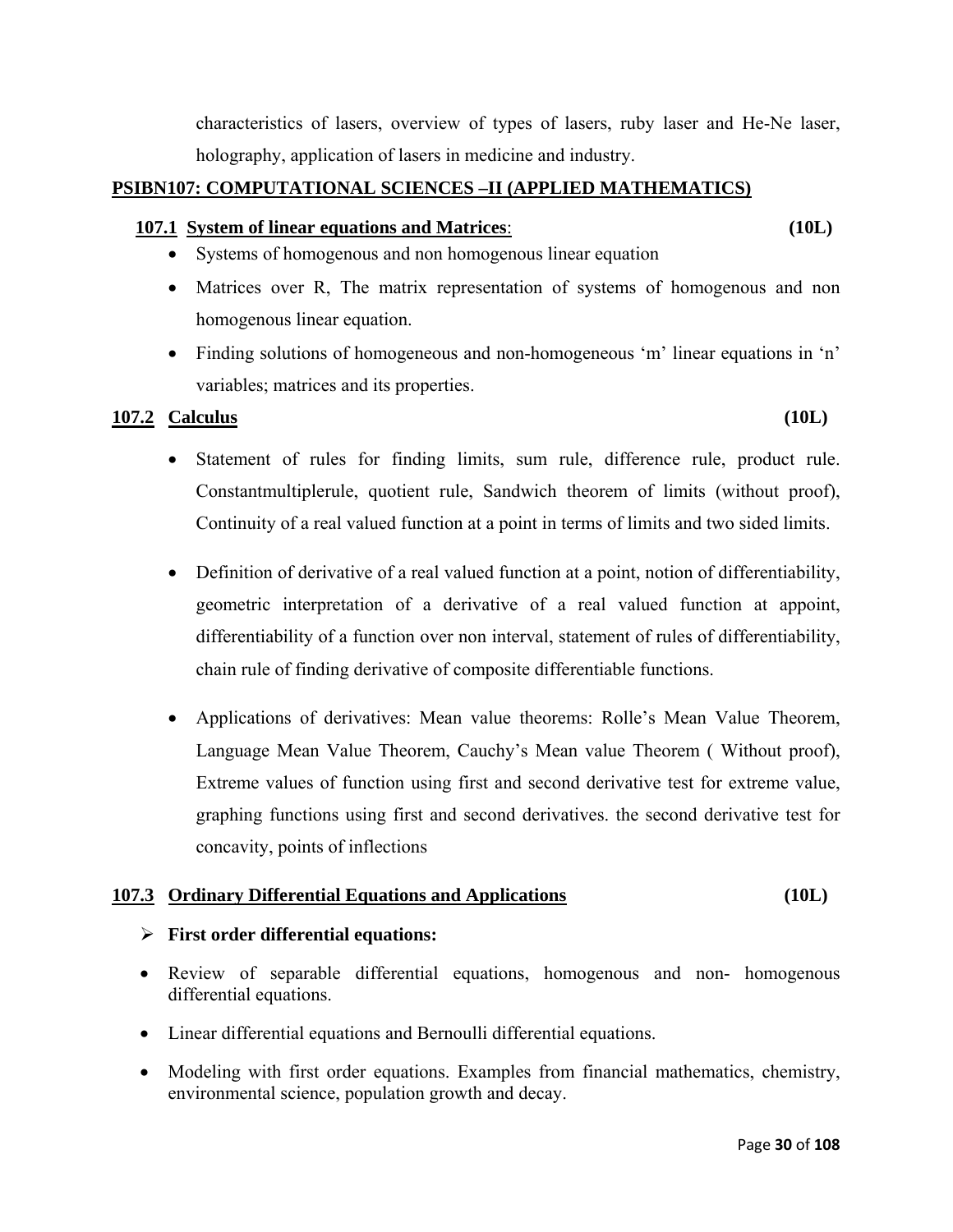### ¾ **Second order linear differential equations:**

• The general second order linear differential equation. Existence and uniqueness, theorem for the solutions of a second order initial value problem(statement only)

### **SEMESTER II**

### **PSIBN201:FOUNDATION COURSE-II**

### **PSIBN202: BIOLOGICAL SCIENCES-I**

- ¾ **202.1:** Type specimens
	- Bacteriophage
	- *E. coli*
	- Cockroach and Rat
	- Sunflower and Maize
- ¾ **202.2:** Ecology and Ecosystems
	- Concept of Biosphere, biomes and energy flow
	- Plant communities and Forest types of India.
	- Population Ecology (Natality, Mortality and Migration)
	- Ecological Crisis and its management, Global Warming and the idea of Carbon Credit.
- ¾ **202.3:** Basic Microbiology
	- Microbes and their environment.
	- Types of microbes,
	- Microscopy and staining techniques,
	- sterilization and disinfection techniques
	- Pathogenic and other organisms (Food and Pharma industry)

### **PSIBN203: BIOLOGICAL SCIENCES-II**

¾ **203.1:** Electron Transport Systems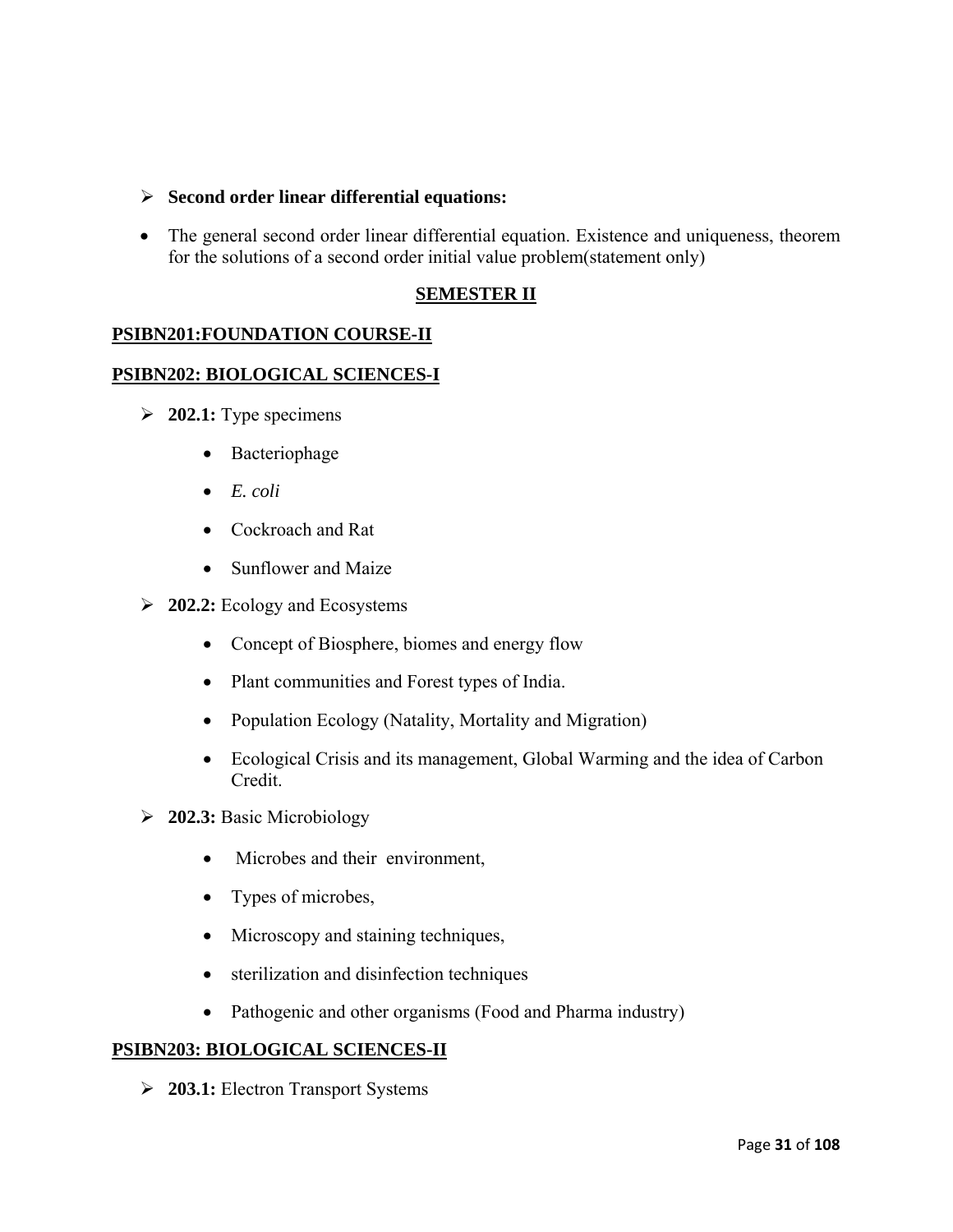- Bacteria
- Blue green algae
- Plants
- ¾ **203.2:** Physiology related to storage of reserved food in plants and animals.
	- Brown Fat and Blubber
	- Storage of carbohydrates
	- Storage compounds in bacteria
	- Oil seeds
- ¾ **203.3:** Comparative physiology of prokaryotes and eukaryotes:
	- Introduction to basic metabolic pathways,
	- Catabolism and anabolism restricted to glycolysis and citric acid cycle. Electron Transport system and its bioenergetics

### **PSIBN204: CHEMICAL SCIENCES-I**

### **204.1 Bonding and structure of compounds - 2 (05 L)**

- Chemical bonding
- Molecular symmetry

### **Heterocyclic compounds-1 (10L)**

- Introduction, electronic structures, aromaticity, reactivity and general methods of synthesis of – pyrroles, furans, thiophenes and pyridines
- Reactions: Furans: Halogenation, nitration, sulphonation, ring opening, Vilsmeier reaction, Diels-Alder reaction

### **204.2 Biomolecules and their interactions – 1 (15L)**

- Functional Groups and Chemical Bonding: Major aliphatic and aromatic groups with respect to important biomolecules. Bonding: covalent, dipoles, dipole interactions, ionic bonding, hydrogen bonding, hydrophobic and hydrophilic interactions, bond energies.
- Amino Acids: Building blocks of proteins, structure, classification, physical and chemical properties of amino acids, peptides.
- Proteins: Physical and chemical properties, levels of structural organization, stability of protein structures, classification, Ramachandran Plot, domains, motif, folds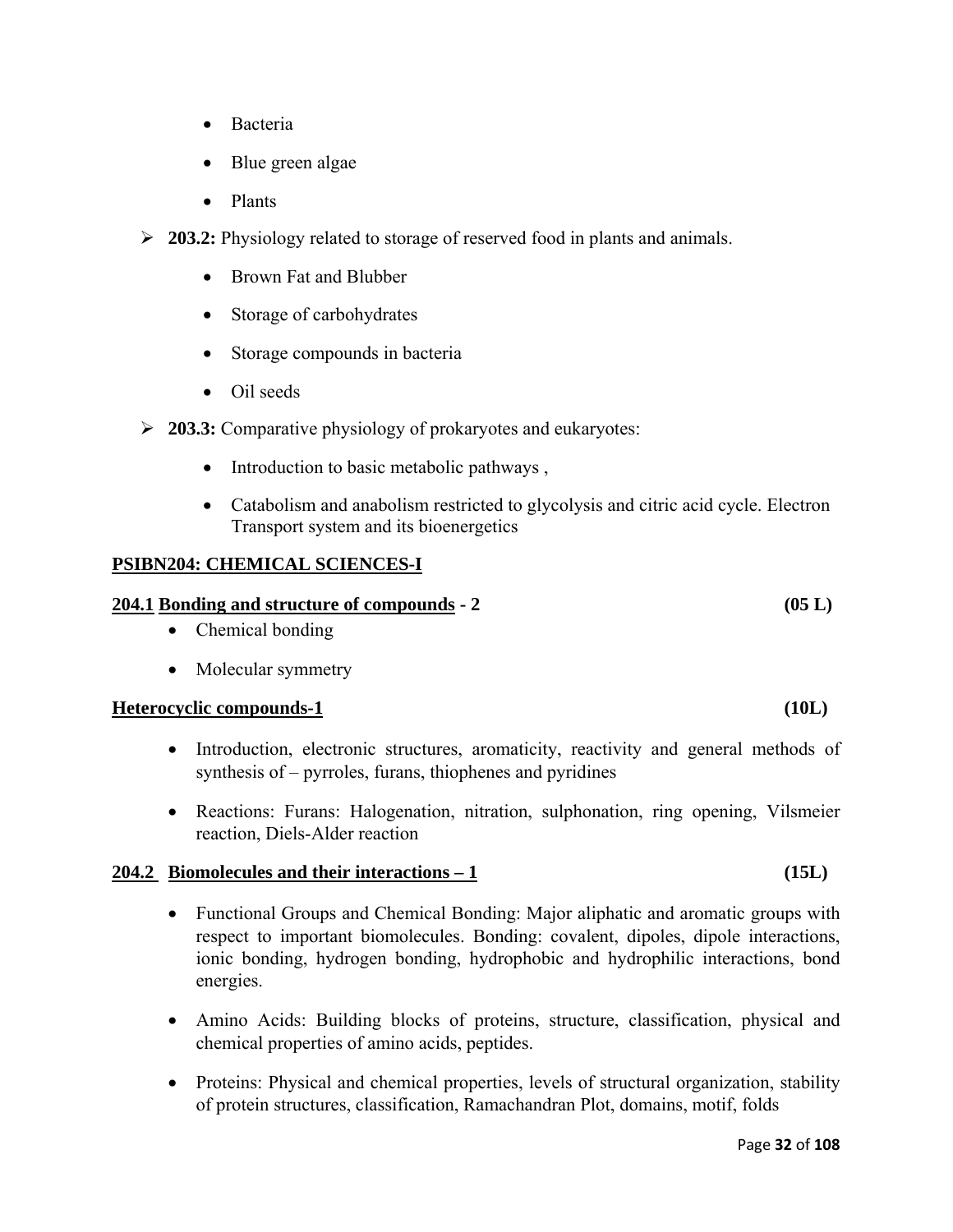- Carbohydrates: classification, Monosaccharides:- isomerism, reactions and derivatives, Disaccharides:- properties, Homoplysaccharides:- structure( starch, inulin, glycogen, cellulose) and functions, Heteropolysaccharides:- examples and functions.
- Nucleic acids: chemistry of nucleic acids, pyrimidines and purines, nucleosides, nucleotides, structure and properties of DNA, stability of nucleic acid structures, Chargaff`s rules, Watson and Crick model, structure and function of RNA, types of RNA, Conformations of DNA- A,B,Z forms of DNA.
- Lipids: classification of fatty acids and lipids, physical and chemical properties, functions of fatty acids, glycolipids, phospholipids, cholesterol:- structure and function

### **204.3 Classical methods of analysis – 1 (15L)**

- Volumetric analysis:
- Calibration of glass apparatus, weights and analytical balances.
- Primary and secondary standards.
- Standard solutions: preparation of standard solutions of HCl, H2SO4, phosphoric acid and ammonia from commercial samples.
- Principles and basic criteria of volumetric analysis, classification of titrations, theoretical aspects of titration curves, choice of indicators and end point determination in acid – base titration viz.
	- a. Strong base Vs. strong base
	- b. Weak acid Vs. strong base
	- c. Strong acid Vs. weak base
	- d. Weak acid Vs. weak base
- Titration curves of dibasic acid Vs. strong base and tribasic acid Vs. strong base.

### **PSIBN205: CHEMICAL SCIENCES-II**

### **205.1 Ionic Equilibrium (15L)**

- Basic principles
- Introduction to Ionic equilibrium
- Faraday's Laws,
- Classification of Electrolytes
- Ostwald's Dilution Law
- Absolute Velocities and Mobilities of Ions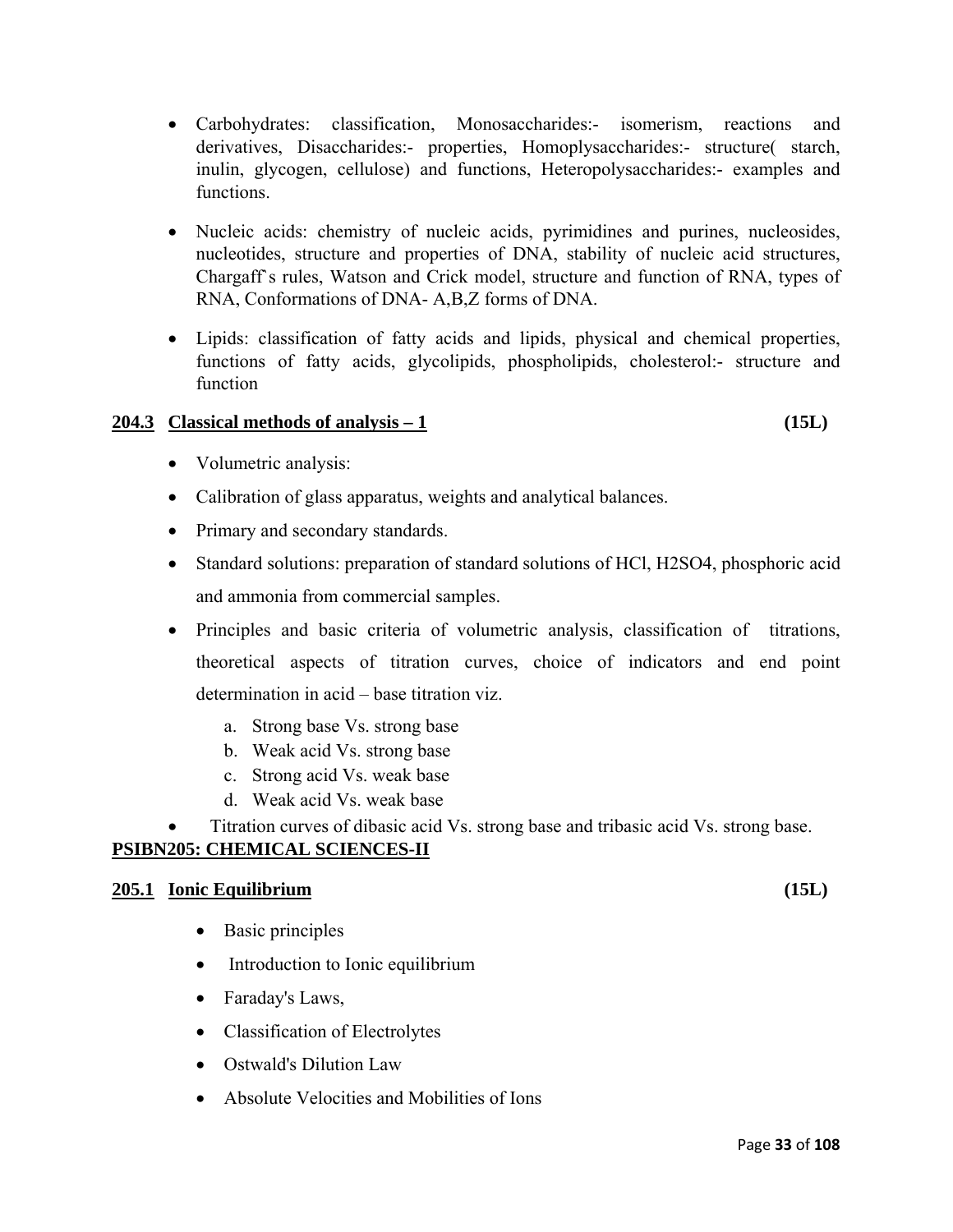- Activity coefficient
- Strong acids and bases
- Mono and polyprotic acids and bases
- Solubility
- Complex formation and organic complexes
- oxidation and reduction equilibria
- Hydrolysis of salts
- pH and buffer solutions
- Solubility product

### **205.2 Reactions of aliphatic and aromatic compounds -1 (15L)**

- Reactions of alkanes
- Reactions of alkenes and cycloalkenes: Epoxidation, potassium permanganate oxidation, ozonolysis, halogenation, addition of HX - Markovnikov's rule and peroxide effect (mechanism), formation of halohydrins
- Reactions of alkynes: Acidity of terminal alkynes and formation of metal acetylides, hydration, addition of HX, selective hydrogenation to cis- and trans- alkenes, alkylation of acetylide anions.

### **205.3 Electrodes and electrochemical reactions-1 (15L)**

- The nature of electrolytes in solution: Variation of molar conductance with concentration for weak and strong electrolytes (derivation of equation is not expected).
- Kohlrausch's law and its application to determine
	- Molar conductance at infinite dilution of a weak electrolyte,
	- Dissociation constant of a weak electrolyte,
	- Solubility of sparingly soluble salts.
- Migration of ions, ionic mobilities.
- Transport number and its determination by
	- Hittorf's method and
	- Moving boundary method
- Relation between ionic mobility, ionic conductance and transport number.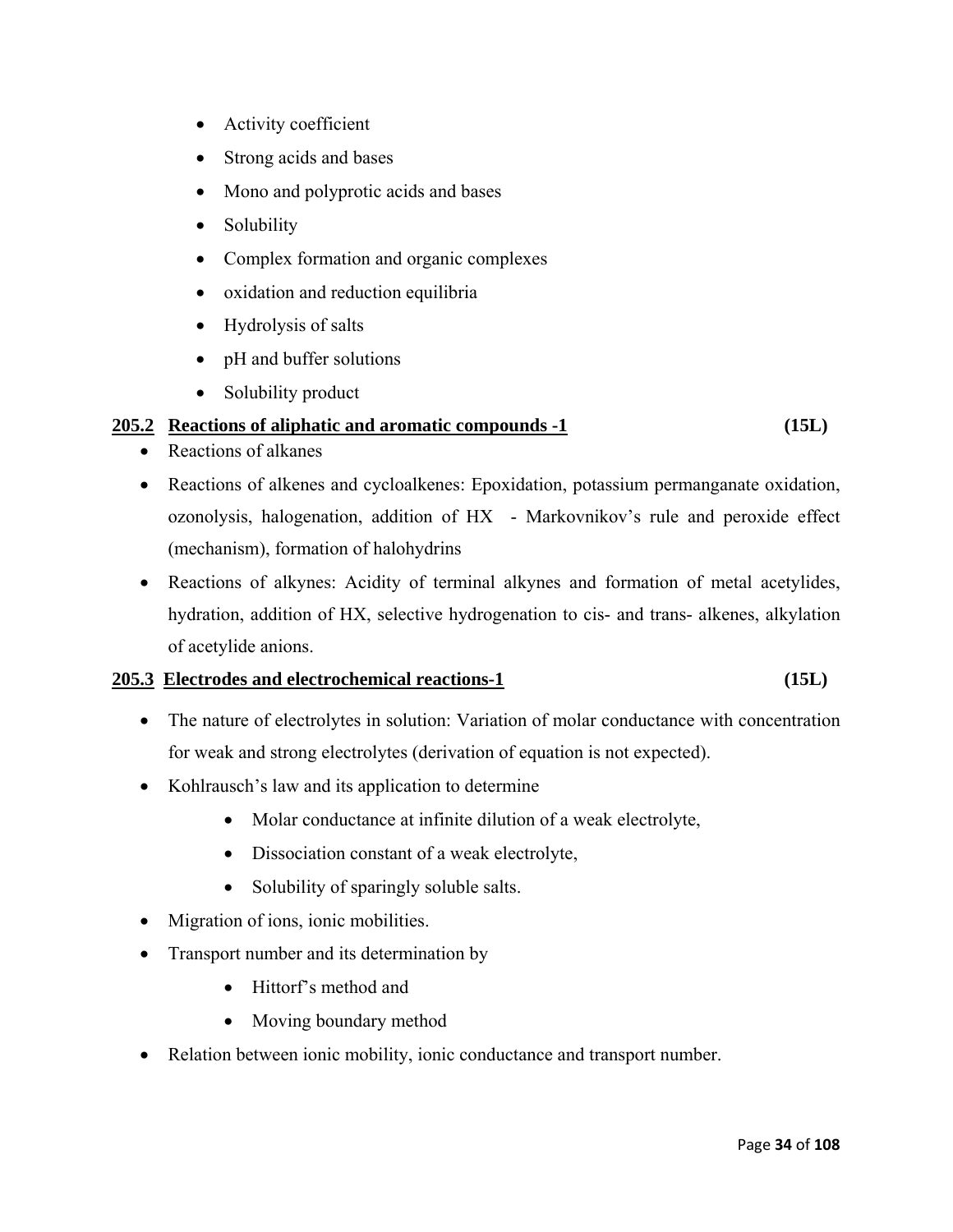- Conversion of chemical energy to electrical energy. Galvanic cells, reversible and irreversible cells.
- Types of reversible electrodes:
	- Electrodes of first type: Metal metal ion electrode
	- Electrodes of second type: Metal insoluble salt electrode
	- Redox electrodes
	- Gas electrode
	- Glass electrode
- Classification of cells Chemical and concentration cells, concentration cells with transference, concentration cells without transference, liquid junction potential, use of salt bridge.

### **PSIBN206: COMPUTATIONAL SCIENCES –I (FUNDAMENTALS OF PHYSICS)**

### **206.1 Material Science and Crystal Geometry (10L)**

- Material science: classification of materials, organic, inorganic and biological materials, semiconductor materials, current trends and advances in materials, materials structure and examination, selection of materials
- crystal geometry and structure: crystals, single crystal, whiskers, lattice point and space lattice, unit cell, primitive cell, atomic radius, density of crystal, direction lattice planes, miller indices, interplanar spacing, crystal planes in cubic unit cells, common planes in simple cubic structure, Co-ordination number, crystal growth

### **206.2 Nuclear physics (10L)**

- Nuclear properties: Nuclear mass and binding energy, stability of nucleus, mass defect and packing fraction, nuclear size, B/A Vs. A curve, nuclear magnetic moments, electric quadruple moment, nuclear parity.
- Radioactivity: mean life, successive radioactive transformation  $A \rightarrow B \rightarrow C$  type, radioactive equilibrium, radioactive series and carbon dating, nuclear radiation detectors(ionization chamber, proportional counter, GM counter, cloud chamber, bubble chamber, single lens magnetic β ray spectrometer, photographic emulsions.
- Heisenberg's uncertainty principle, its physical justification, uncertainty principle for energy and time, complementary nature of waves and particle aspects.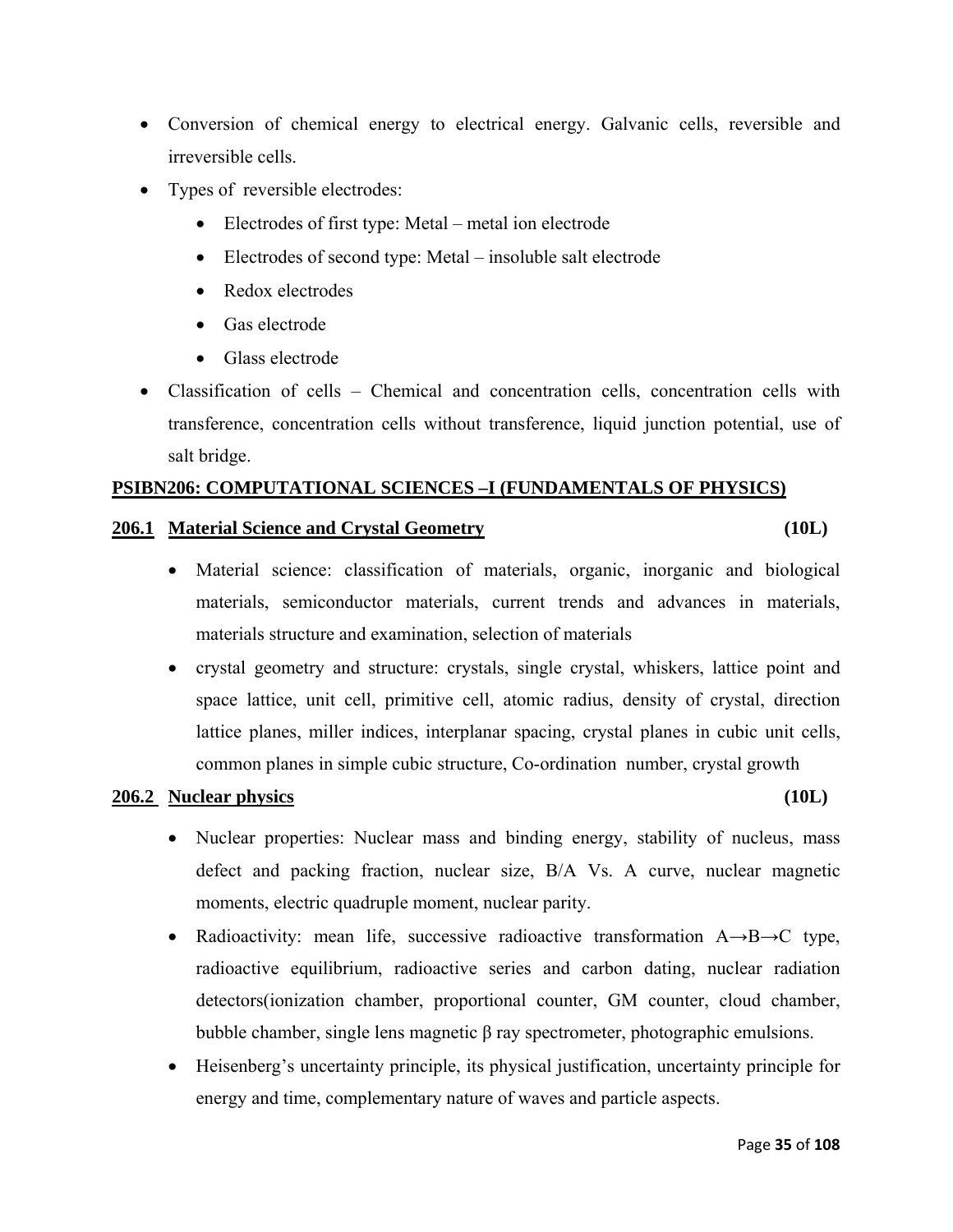- X-rays: production, continuous and characteristic X- ray spectra, Bragg's law and intensity of X- rays, Mosley's law.
- Compton Effect and its experimental verification, energy dependence of photoelectric effect and Compton Effect.

### **PSIBN207: COMPUTATIONAL SCIENCES –II (APPLIED MATHEMATICS)**

### **207.1 Data Representation and Measures (10L)**

- Frequency polygon, histograms, pie diagrams, bar diagrams
- Measure of Central tendency: Arithmetic mean, mode, median
- Measure of Dispersion: Range ,mean deviation, Standard deviation, Variance

### **207.2 Probability, Standard discrete and continuous distributions (10L)**

- Random variable, Probability distribution
- Important discrete distribution such as Bernouli, Binomial, Uniform, Geometric, Negative binomial, Poisson
- Moments mean, Variance
- Important continuous distribution
- Uniform, Normal, Exponential, Gamma, Beta, Normal approximation to various distributions.

### **207.3 Sampling Theory (10L)**

- Introduction to Sampling: Population, Sample Random Sampling.
- Methods of sampling : stratified sampling , cluster sampling
- Errors: sampling error, on-sampling error, standard error
- Statistical approach to biological samples & their Statistical treatment.

### **SEMESTER III**

### **PSIBN301: ENVIRONMENTAL SCIENCES - I**

### **PSIBN302: BIOLOGICAL SCIENCES-III**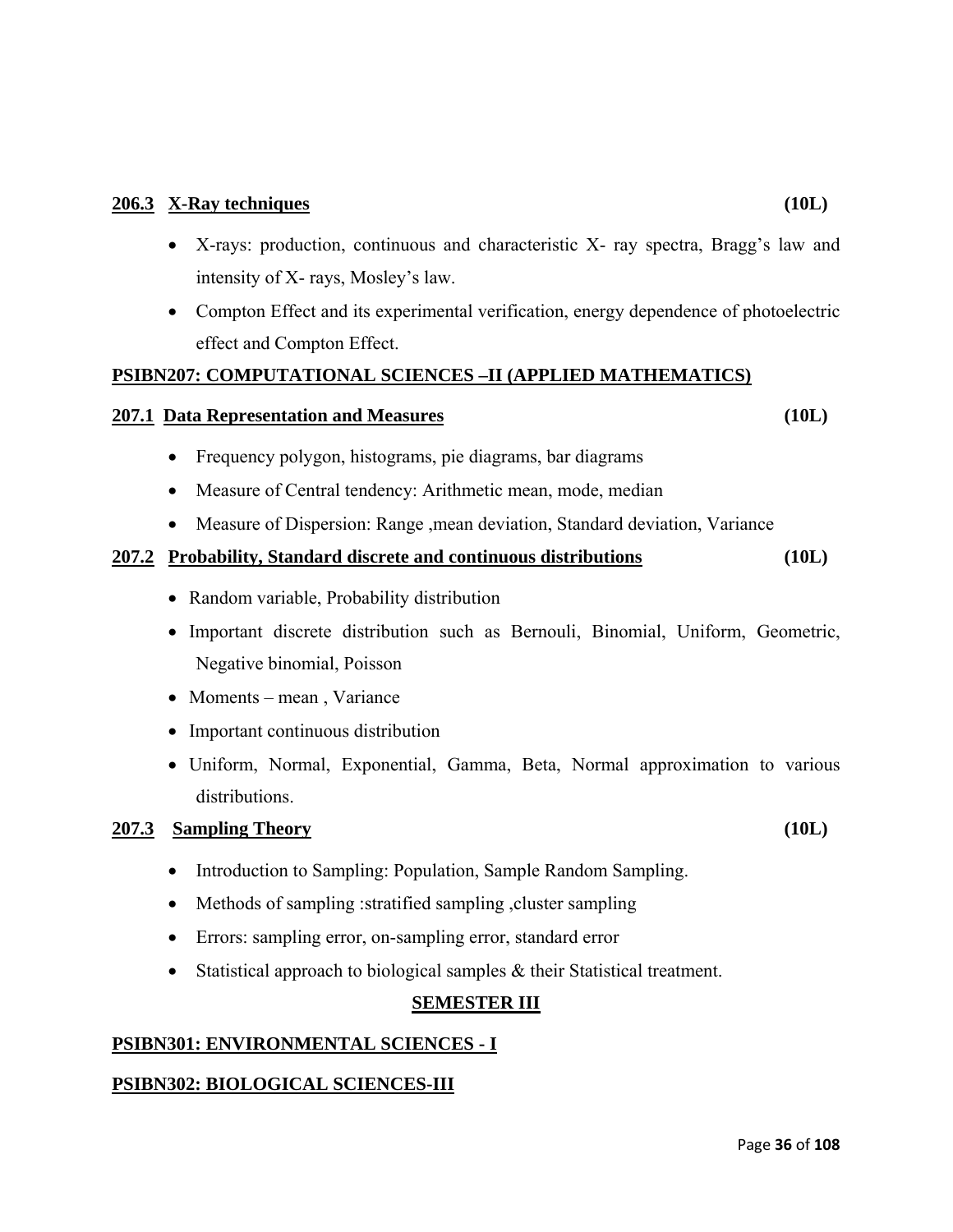#### **302.1: Comparative account of the following systems in major phyla of animals ; (15L)**

- Respiratory,
- Digestive,
- Excretory systems.
- Muscle structure, Physiological and biochemical basis of muscle contraction.

| $302.2$ : Photorespiration (C3, C4 plants)                            |       |
|-----------------------------------------------------------------------|-------|
| 302.3: Introduction to central dogma in biology and the genetic code. | (15L) |

#### **PSIBN303: BIOLOGICAL SCIENCES-IV**

#### **303.1: Mutations (15L)**

- Types of mutation Point and gross, Spontaneous and Induced
- Recombination and gene expression,
- Study of plasmids and transposons,
- Gene expression in prokaryotes

#### **303.2: Enzymes: (15L)**

- Classification,
- Enzyme kinetics,
- Enzyme inhibition,
- Coenzymes.

#### **303.3: Chemical regulation (15L)**

- Hormones,
- metabolic regulation,
- Chemical signals in microbes like bioluminescence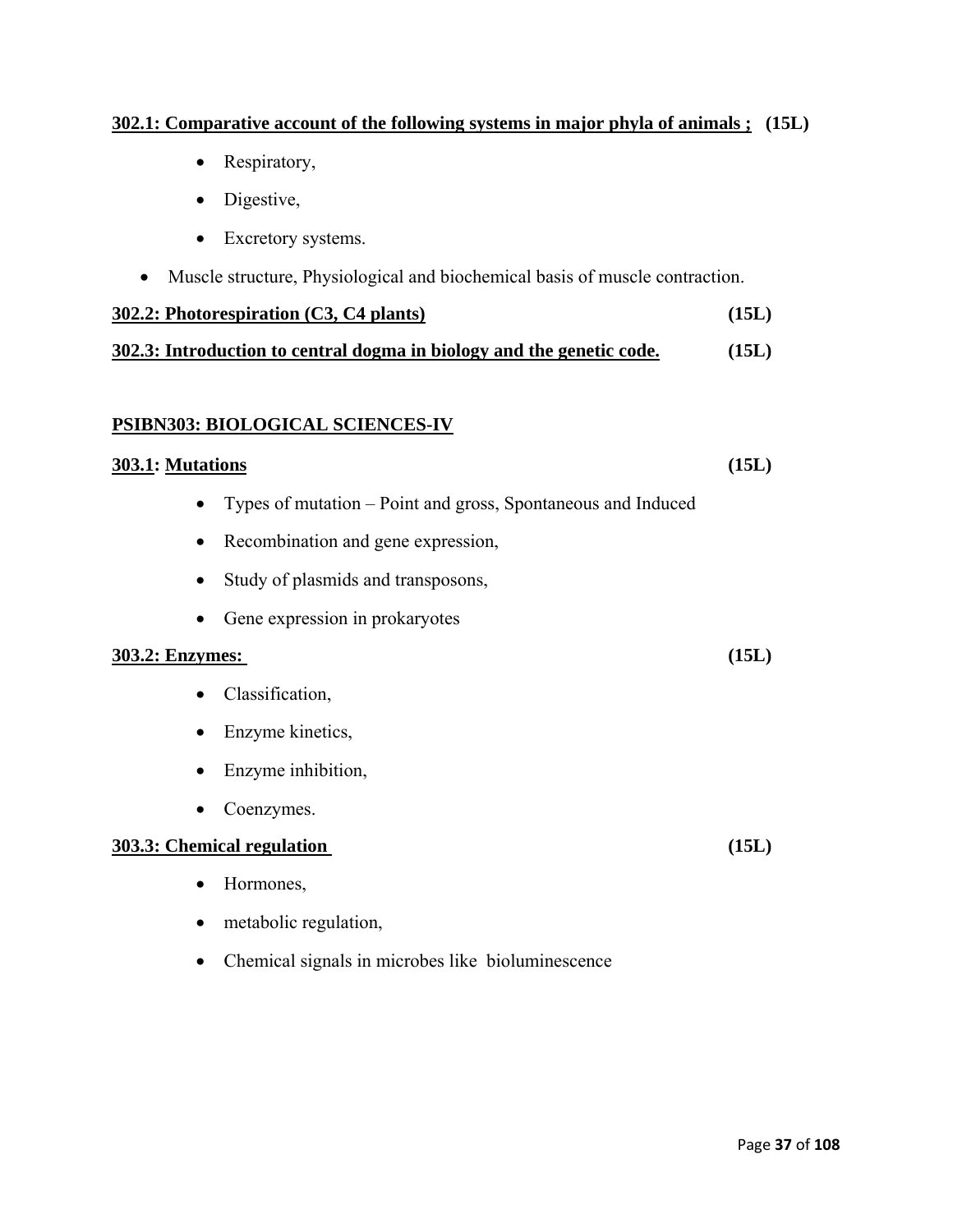#### **PSIBN304: CHEMICAL SCIENCES-III**

#### **304.1 Biomolecules and their interactions – 2 (10L)**

- Vitamins: definition, nomenclature, classification, provitamins (precursors), occurrence, properties, structure, functions, daily requirements, deficiency diseases.
- Role of Water: Properties of water, law of mass action, dissociation of water, pH, Bronsted theory of acids, ionization of weak acids and bases, Henderson and Hasselbach equation, titration curves, buffering action, pK values, physiological buffers.
- Bioenergetics: Redox reactions, components of ETC- Flowsheet with redox potential values of each carrier sites of ATP formation ad the action of inhibitors and uncouplers. Glycerol-phosphate shuttle, malate- aspartate shuttle. Role of membrane bound ATP synthetase. Substrate level phosphorylation

#### **Bioorganic chemistry-2 (05L)**

- Chemistry of alkaloids: occurrence, classification, properties, biological functions, biosynthesis of important alkaloids
- Chemistry of plant pigments: structure and functions of chlorophylls, carotenoids, phycobilins, flavanoids, anthocyanins.

#### **304.2 Spectroscopic methods of analysis - I (10L)**

- Interaction of EMR with matter: Nature of radiation, electromagnetic spectrum, energy of molecules- electronic, vibrational and rotational. Absorption of radiation by molecules. Beer-Lambert's law, deviation of Beer-Lambert's equation and its limitations. Terms used – absorbance, transmittance and molar absoptivity. Single beam colorimeter – principle, components and working.Quantisation of energy, Bohr frequency condition, interconversion of units,regions of electromagnetic spectrum and process associated with eachregion.
- Scattering of light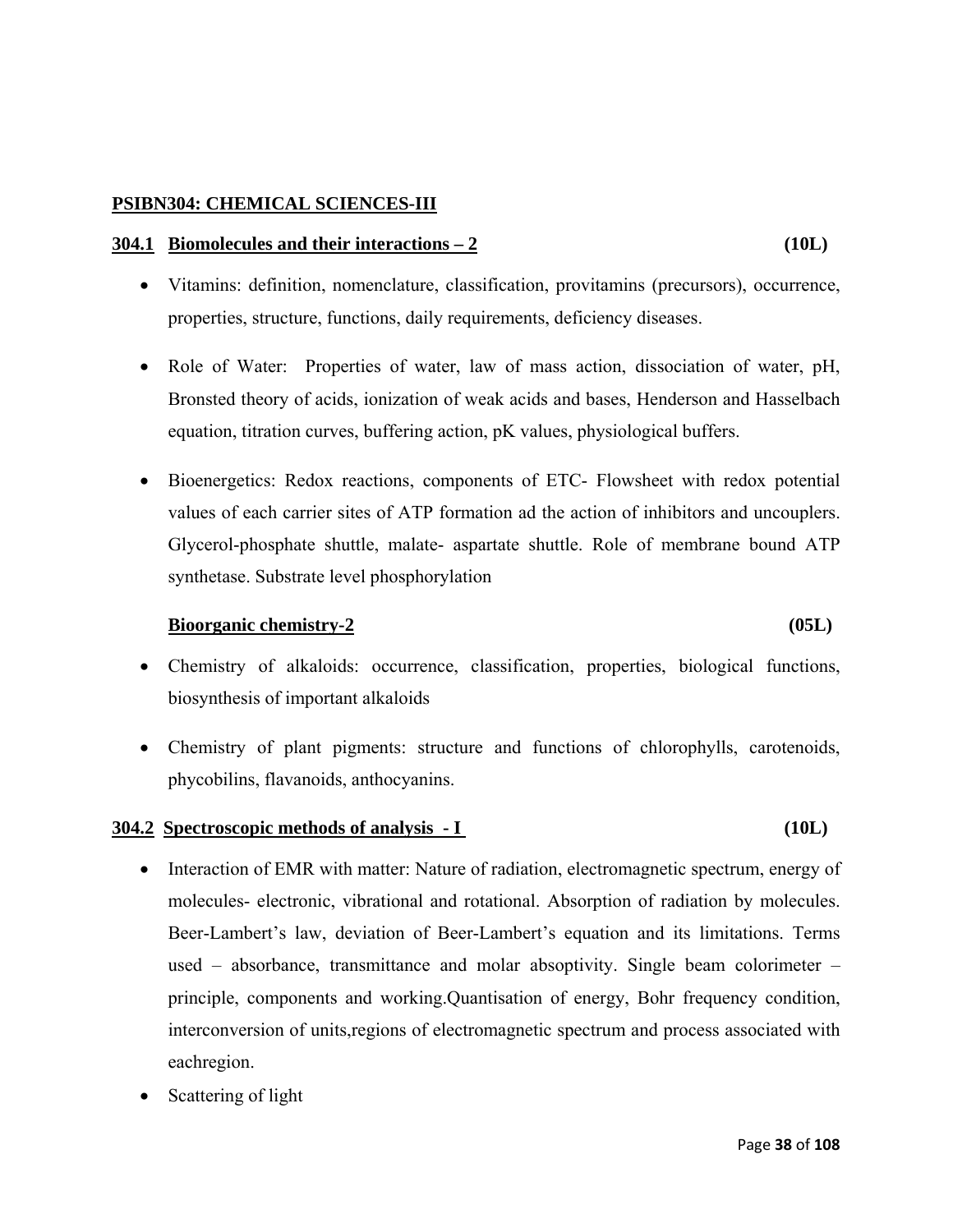• Turbidimetry and nephelometry

#### $Classical methods of analysis  $-2$  (05L)$

#### • **Gravimetric analysis:**

Conditions of precipitation, nucleation, particle size, crystal growth, colloidal state, ageing, co-precipitation, precipitation from homogeneous solutions, drying and ignition of precipitate.

#### **304.3 Heterocyclic compounds-2 (15L)**

- Thiophenes: Halogenation, nitration, sulphonation, Vilsmeier reaction, Friedal-Crafts reaction.
- Pyrroles: Halogenation, nitration, sulphonation, basicity/acidity, Acid catalyzed Polymerization, Vilsmeier reaction, Friedel-Craft's reaction.
- Pyridines: Basicity, Quaternization, reduction, oxidation of alkyl pyridines. Preparation and important reactions of pyridine N-oxide

#### **PSIBN305: CHEMICAL SCIENCES-IV**

#### **305.1 Electrochemical, thermal and radiochemical methods of analysis n- 1 (10L)**

- Basic Electrochemistry
- Conductometry / Conductometric titrations
- Potentiometry and potentiometric titrations
- pH measurements and pH electrode and combination electrode
- Ion selective electrodes
- Polaragraphy / voltametry / coulometry
- Applications, strengths and limitations of electrochemical analysis

#### **Reactions of aliphatic and aromatic compounds -2 (05L)**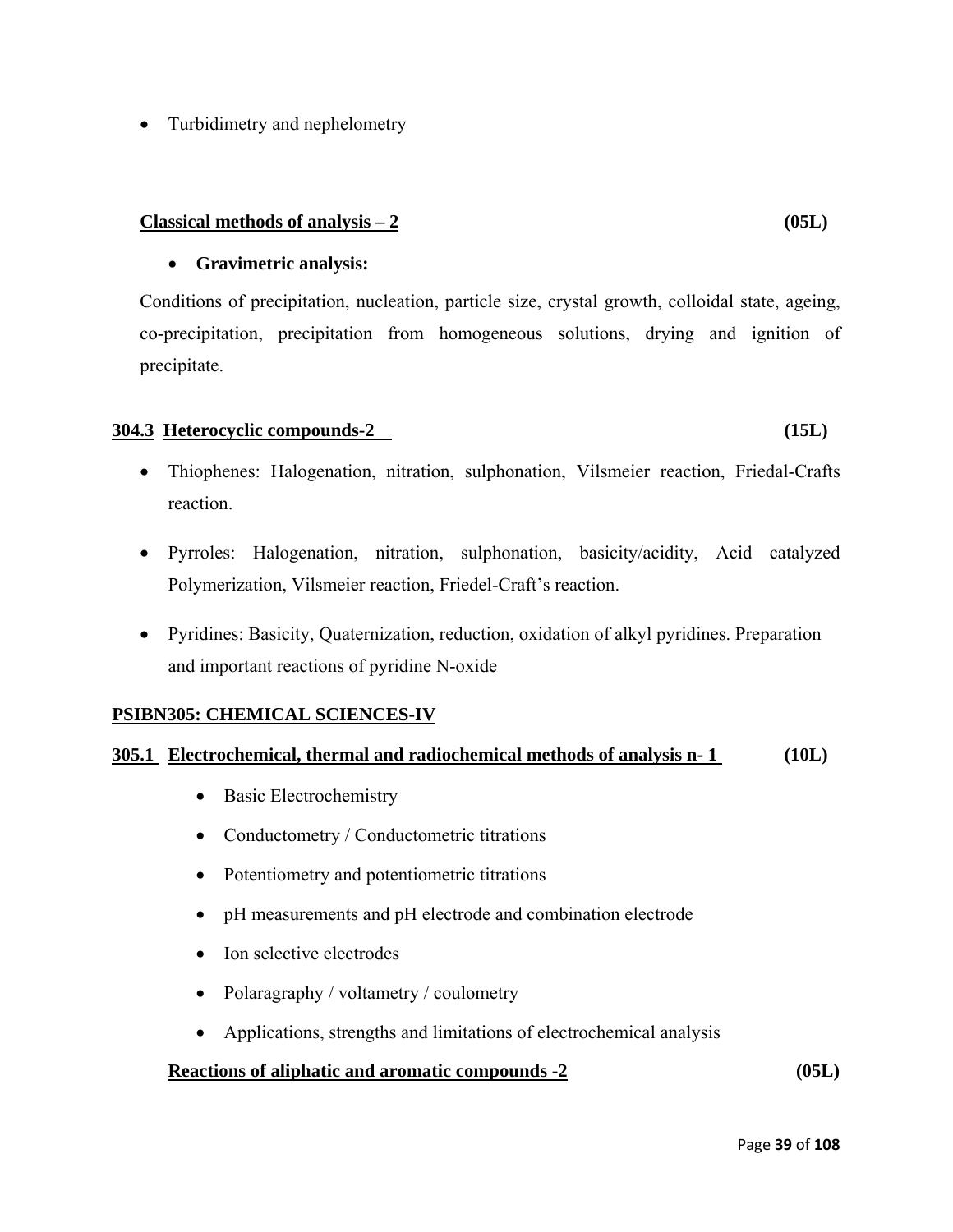#### **305.2 Reaction mechanism of organic reactions (15L)**

- Electronic effects and tautomerism:Basics and effects of the following on the reactivity of organic compounds – Inductive effect, electromeric effect, resonance effect, hyperconjugation an tautomerism.
- Reaction intermediates:Structure and stability of the following: carbocation, carbanion and free radical
- Classification of reactions:Kinds of organic reactions: Addition, elimination, substitution, rearrangement; polar, radical – illustrated with suitable examples.
- Methods of generation, and general reactions of the following reactive intermediates: Carbocation, carbanion, carbon free radical.

#### **305.3 Stereochemistry-1 (15L)**

- Idea of configuration. Stereochemistry of carbon compounds with one and two asymmetric carbon atoms (Wedge-dot formula). Study of enentiomers.
- Diastereoisomers, racemates and meso compounds.
- Diastereoisomerism (Geometrical isomerism) due to restricted rotation around C-C double bond.
- Projection formulae: Fischer, Newman and Sawhorse. The interconversion of the formulae of compounds with two stereogenic centres.
- Diastereomers: Threo, erythro, meso diastereomers. Geometrical isomerism in cycloalkanes (3- and 4- membered) and oximes.
- Absolute configuration: Sequence rules for specification of configuration assigning of stereochemical descriptors R/S to Fischer projection and wedge-dot formulae and E/Z to double bonds.

### **PSIBN306: COMPUTATIONAL SCIENCES –II (COMPUTATIONAL MATHEMATICS AND STATISTICS)**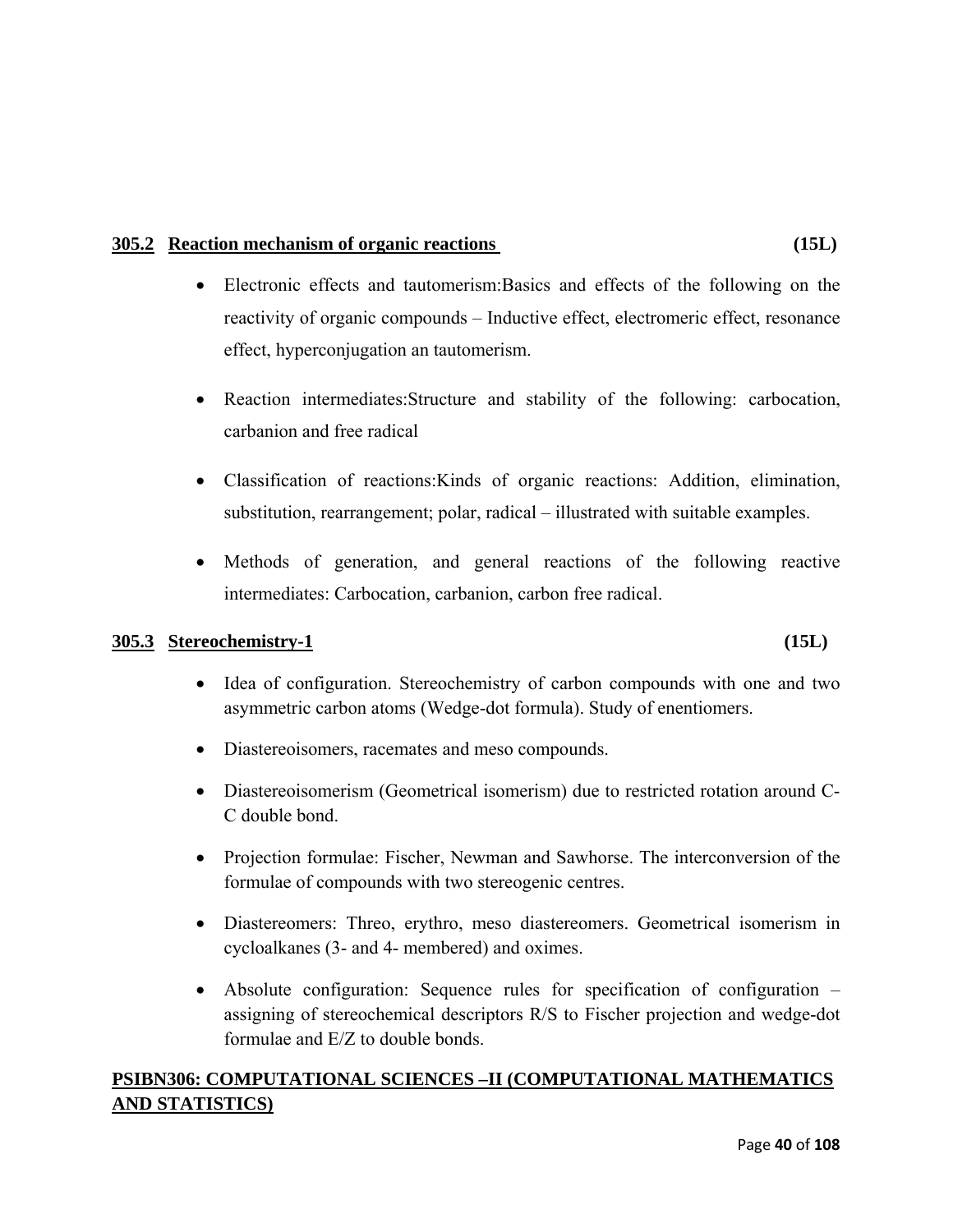#### **306.1 Testing of Hypothesis (10L)**

- Estimation : Point estimation and interval estimation
- Null Hypothesis and Alternate hypothesis, Simple and composite hypothesis
- Level of significance
- Type I and type ii errors
- Critical region
- Power of the test
- P-value

#### **306.2 Test of significance (10L)**

- One sample test:
- Test of Significance of population mean: Z-test and t-test
- Test of significance of population variance
- Two samples test:
- Test of significance of two means
- Test of significance of two proportions
- Chi square test, contingency table
- Non-parametric Test: Sign test, Wilcoxon test, Mann Whitney test, kruskal-walls, Fridman test.

#### **306.3 Analysis of variance and Correlation and regression (10L)**

- ANOVA:
- One-way classification
- Two way classification model with and without interaction effects, one observation per cell and r observations per cell
- Multiway classification model
- Correlation and Regression analysis
- Types of Correlation: positive and negative
- Correlation coefficient 'r'
- Regression analysis, its types
- Regression coefficient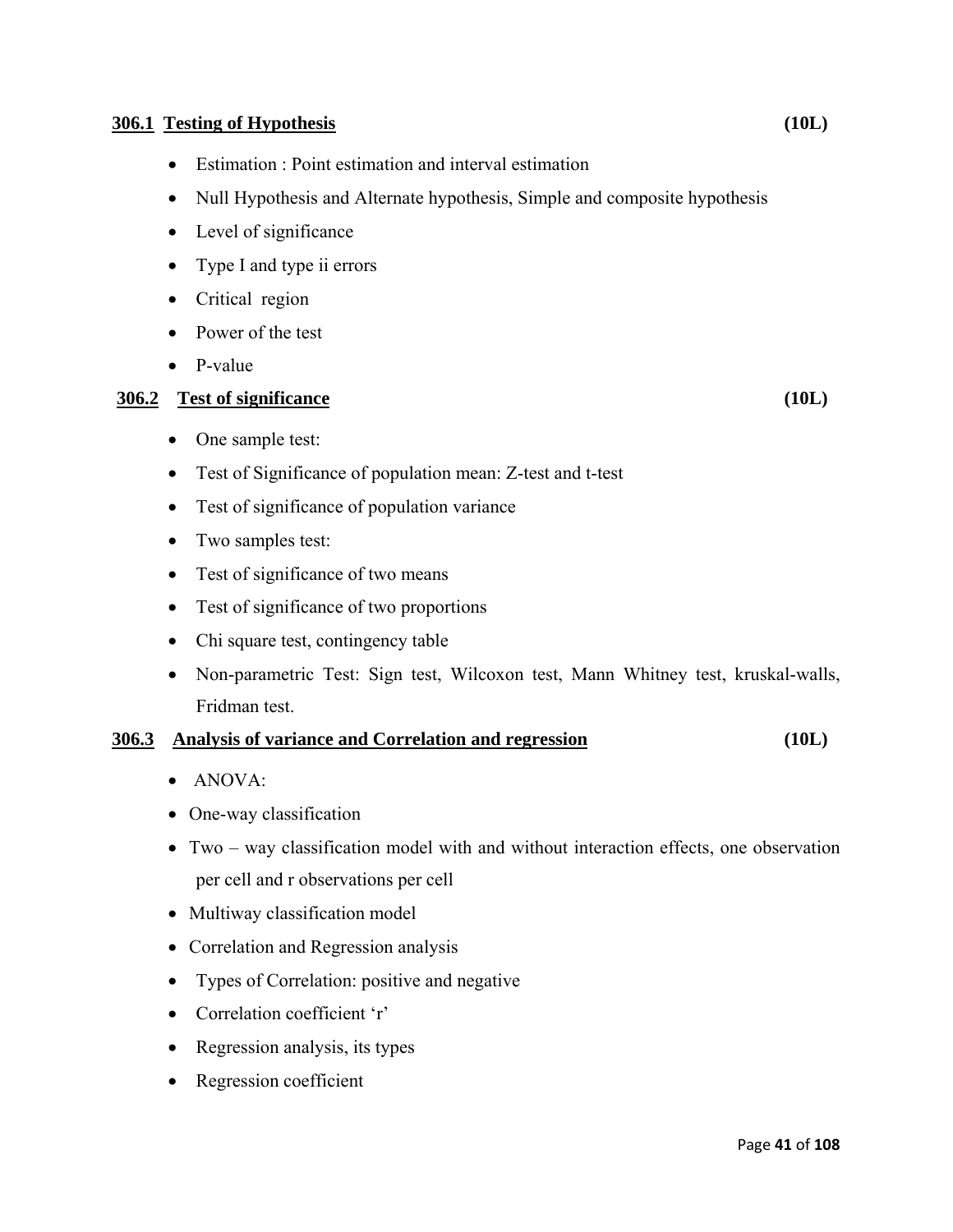#### **PSIBN307: COMPUTATIONAL SCIENCES –II (COMPUTERS)**

#### **307.1 INTRODUCTION TO COMPUTERS (10L)**

- History of computers and their classification
- Basics of modern computer system (view of a computer as an integrated system, Neumann machine, block diagram of a computer system)
- Number systems (binary, decimal, octal, hexadecimal and their inert-conversions)
- Computer arithmetic (binary addition and subtraction using signed magnitude, 1's complement and 2's complement, binary multiplication and division)
- Codes for character representation (hexadecimal, BCD, excess-3, gray code etc)

#### **307.2 COMPONENTS AND ORGANIZATION OF COMPUTERS (10L)**

- Memory- primary, secondary, optical, virtual, cache
- Input-output devices (devices, interfaces etc)
- Internal memory (DRAM, SRAM, ROM types, cache, memory principles, elements of cache design etc)
- External memory (magnetic disk, RAID, optical memory, magnetic tape)
- Input-output devices (DMA, I/O processors, I/O modules etc)

#### **307.3 DATABASE MANAGEMENT SYSTEM (10L)**

- Basics of relational model (overview, entity relation model, schema refinement and normal forms)
- Query languages (relational algebra, creating and altering tables, handling data using SQL etc)
- Implementing indexes, views and procedures (file organization and indexing, views, stored procedures, triggers)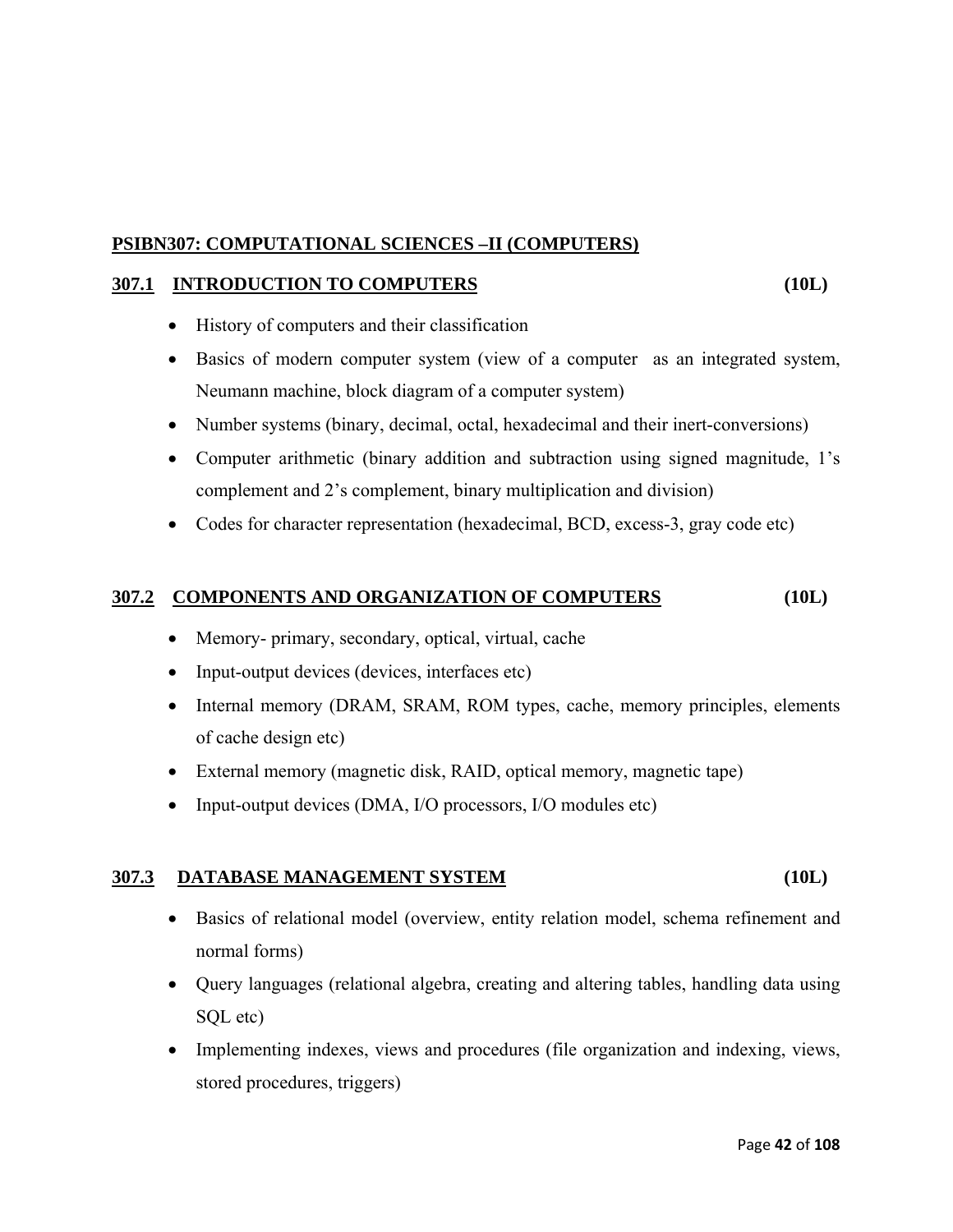#### **SEMESTER IV**

#### **PSIBN401: TECHNICAL COMMUNICATION SKILLS**

#### **PSIBN402: BIOLOGICAL SCIENCES-III**

#### **402.1: Comparative account of following systems in major phyla of animals. (15L)**

- Circulatory system
- Nervous system
- Reproductive system
- Donnan Membrane Equilibrium and Physiology of nerve conduction, Synapse & Synaptic conduction, Neurotransmitters, Drug addiction, Neuropathies
- Haemopoiesis and its regulation

#### **402.2: Anabolic, Catabolic and amphibolic pathways (15L)**

- Secondary metabolites in plants- Arabinose, Xylose, Phytosterols, Taxol, etc.
- Secondary metabolites in Bacteria
	- Polyhydroxy butyric acid
	- **Biosurfactants**
	- **Antibiotics**
	- **Biopolymers**
	- **Flavors**
	- **U** Vitamins
- Inborn Metabolic errors with examples

#### **402.3: Genetics (15L)**

- Cell cycle- G and S Phases, Control of cell cycle
- Concept of genes, chromosomes, Mitosis and Meiosis
- Mendelian and non-Mendelian inheritance, Linkage and crossing over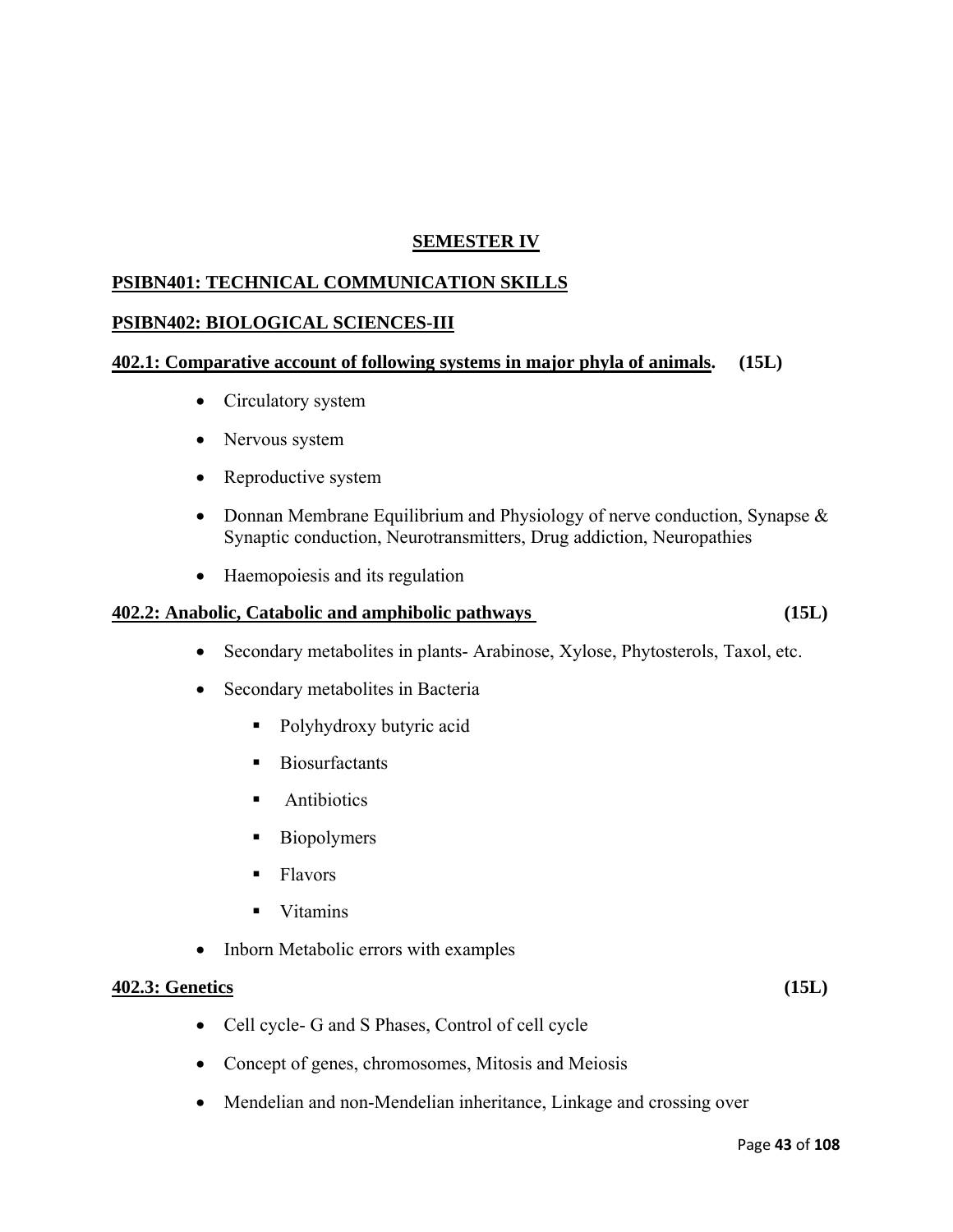- Sex determination in animals, sex linked, sex limited and sex influenced genes
- Variations in chromosome number and structure (e.g. Rice, wheat, Brassica, etc. and Syndromes in Human)
- Multiple alleles and pseudoalleles
- Gene expression in prokaryotes and eukaryotes, Genetics of Cancer.

#### **PSIBN403: BIOLOGICAL SCIENCES-IV**

**403.1:** Structures and life cycles of bacteriophages, plant and animal viruses **(15L)** 

**403.2:** Chemical signals at cellular level – concept of receptors, Carrier ions, active and passive transport across cell membrane. **(15L)** 

**403.3:** Introduction to immunology – concept of antigen, antibody, types of immunity, graft rejection and hypersensitivity. **(15L)** 

#### **PSIBN404: CHEMICAL SCIENCES-III**

#### **404.1 Photochemistry (15L)**

- Laws of Photochemistry: Grotthus Draper law,
- Stark Einstein's law of photochemical equivalence.
- Quantum yield and its determination using actinometer, primary and secondary photochemical reactions, reasons for low and high quantum yields.
- Photochemical reactions:
	- a. Combination of  $H_2$  and  $Cl_2$
	- b. Dissociation of HI and HBr
- Photosensitised reactions: Photosynthesis

#### **404.2 Spectroscopic methods of analysis – 2 (15L)**

- Rotational spectra of diatomic molecules
- Vibrational spectra of diatomic molecules
- Vibration rotation spectra of diatomic molecules
- Raman spectroscopy
- UV-Visible spectroscopy
- IR spectroscopy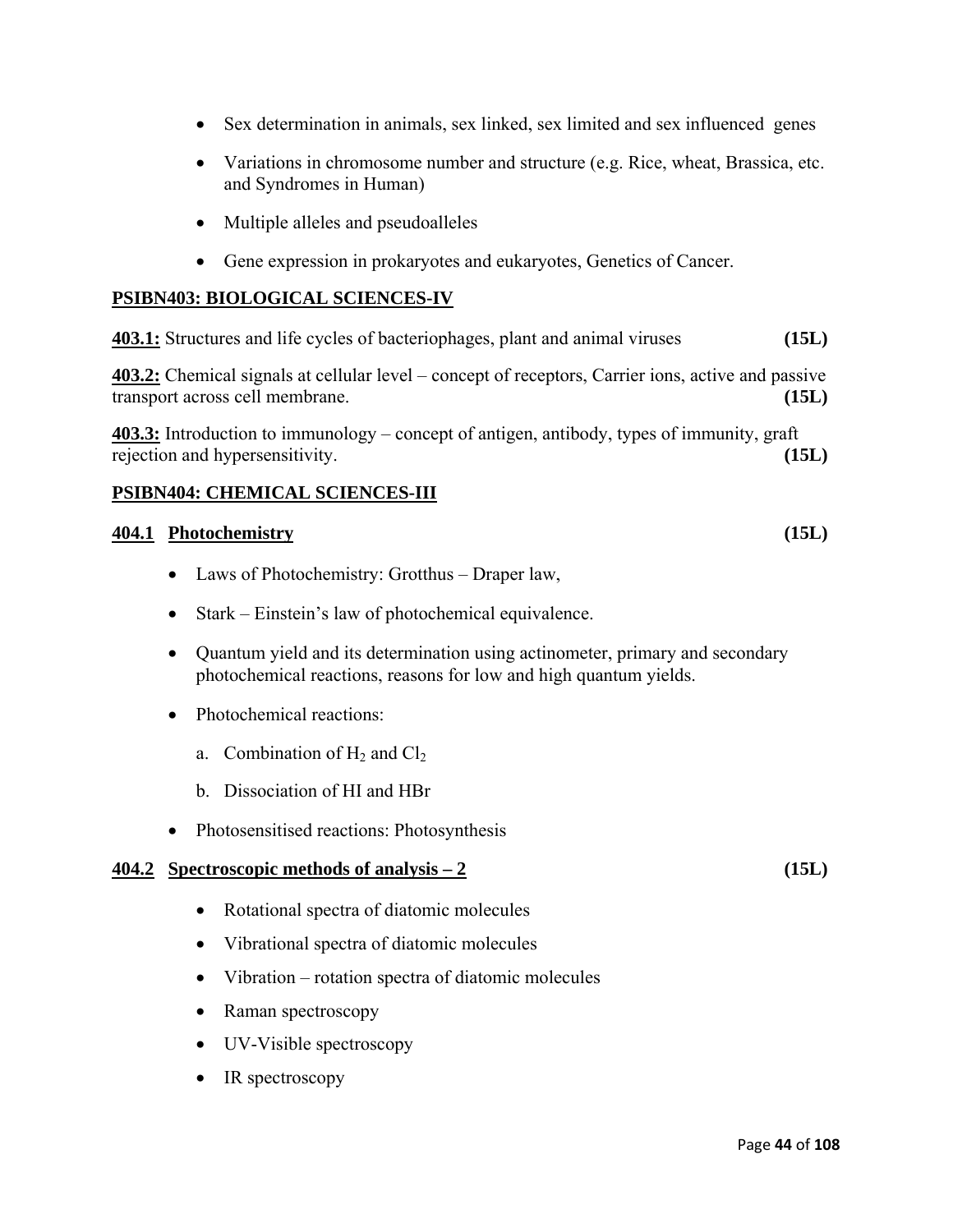#### **404.3 Separation techniques Part I (15L)**

- Separation science and importance of separation in analytical chemistry
- Distillation
- Zone refining, floatation
- Vacuum distillation
- Lyophilisation and freeze drying
- General concept of solvent extraction
- Batch extraction, continuous extraction, counter-current extraction, solid phase Extraction

#### **PSIBN405: CHEMICAL SCIENCES-IV**

#### **405.1 Metabolism and dietetics-1 (10L)**

- Carbohydrate metabolism: Glycolysis, Glycogenesis, Glycogenolysis, Gluconeogenesis, EM Pathway, reactions, characteristics, Fate of carbon , Interconversion of hexoses, pyruvate to acetyl CoA reaction, TCA cycle – detailed reaction, energetics, labeling of carbon, amphibolic pathway, anapleurotic reactions, HMP pathway.
- Lipid metabolism: lipolysis, lipogenesis beta oxidation pathway for fatty acids, energetics, biosynthesis of saturated fatty acids, ketone bodies- acetone, aceto- acetic acid, beta hydroxy butyric acid- their formation, utilization, and physiological significance.
- Protein metabolism: oxidative and non oxidative deamination, reactions, mechanism, examples., transamination, reactions, mechanism, GOT, GPT metabolic significance., decarboxylation reactions and mechanism , formation and transport of ammonia, urea cycle, mechanism and significance, protein synthesis

#### **Chemistry of natural products – 1 (05L)**

• General idea, including classification, structures and commercial importance of terpenes, alkaloids, vitamins, hormones, steroids.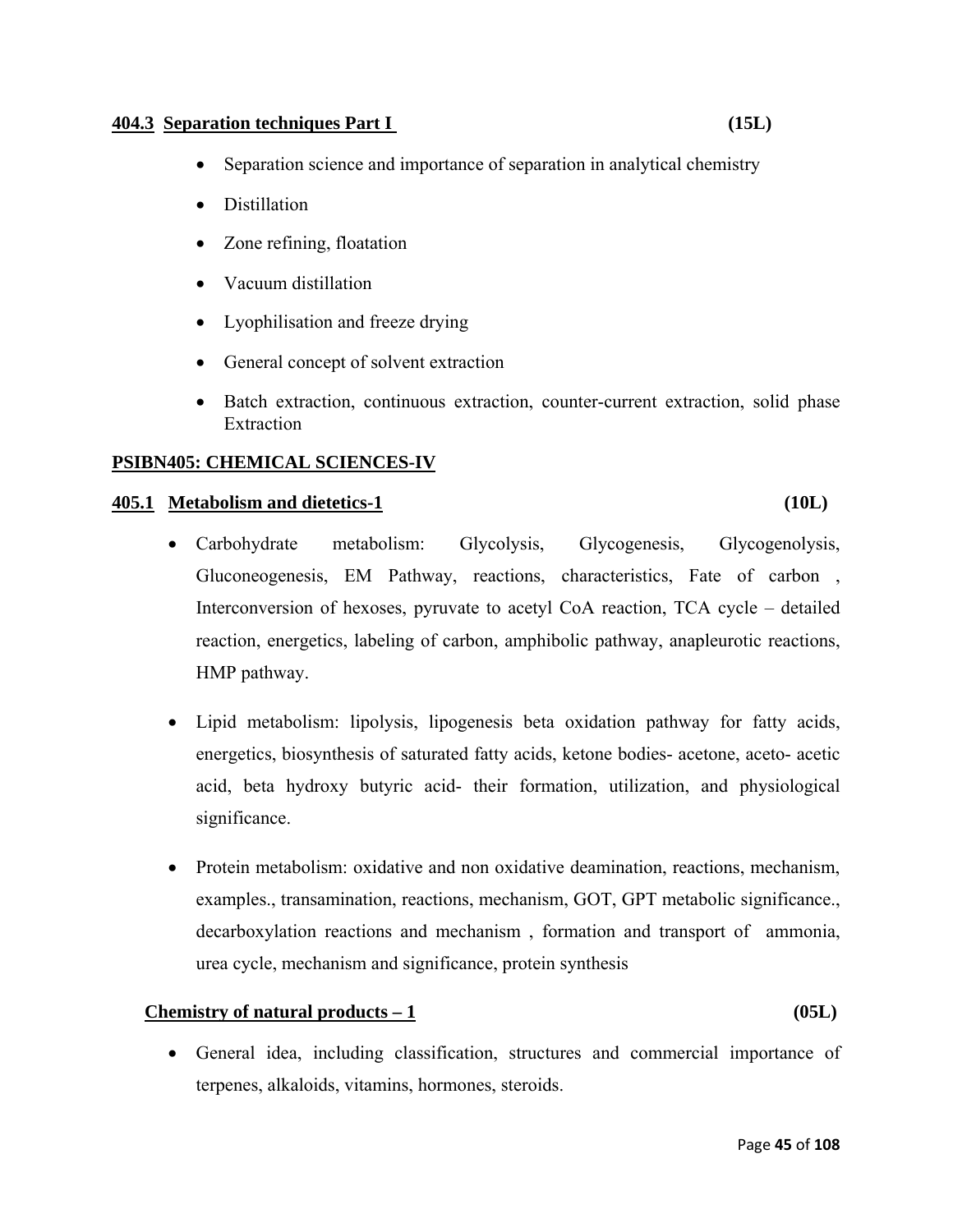#### **405.2 Electrochemical, thermal and radiochemical methods of analysis – 2 (15L)**

- Concepts of thermal analysis and calorimetry
- TGA, DTA, DSC, TMA
- Applications, strengths and limitations of thermal analysis
- Concepts of radiochemistry
- Neutron activation analysis
- Isotope dilution analysis
- Radio immuno assay
- Radiation and safety
- Applications, strengths and limitations of radiochemical analysis

#### **Electrodes and electrochemical reactions-2 (05L)**

• Determination of thermodynamic parameters from EMF measurements – free energy change, enthalpy change, entropy change and equilibrium constant for the cell reaction.

- Ionic strength, variation of activity coefficient with concentration, Debye-Huckel limiting law.
	- a. Application of EMF measurements in the determination of:
	- b. activity coefficient
	- c. pH using quinhydrone and glass electrodes
- solubility and solubility product of sparingly soluble salts using chemical cells and concentration cells
- Formula of Ag-NH3 complex ion
- Reference electrode:
	- a. Primary standard hydrogen electrode (SHE) and
	- b. Secondary calomel electrode
- Activity and mean activity, activity co-efficient and mean activity co-efficient of electrolytes. Nernst theory of electrode potential. Nernst equation for potential of galvanic cells and for electrode potential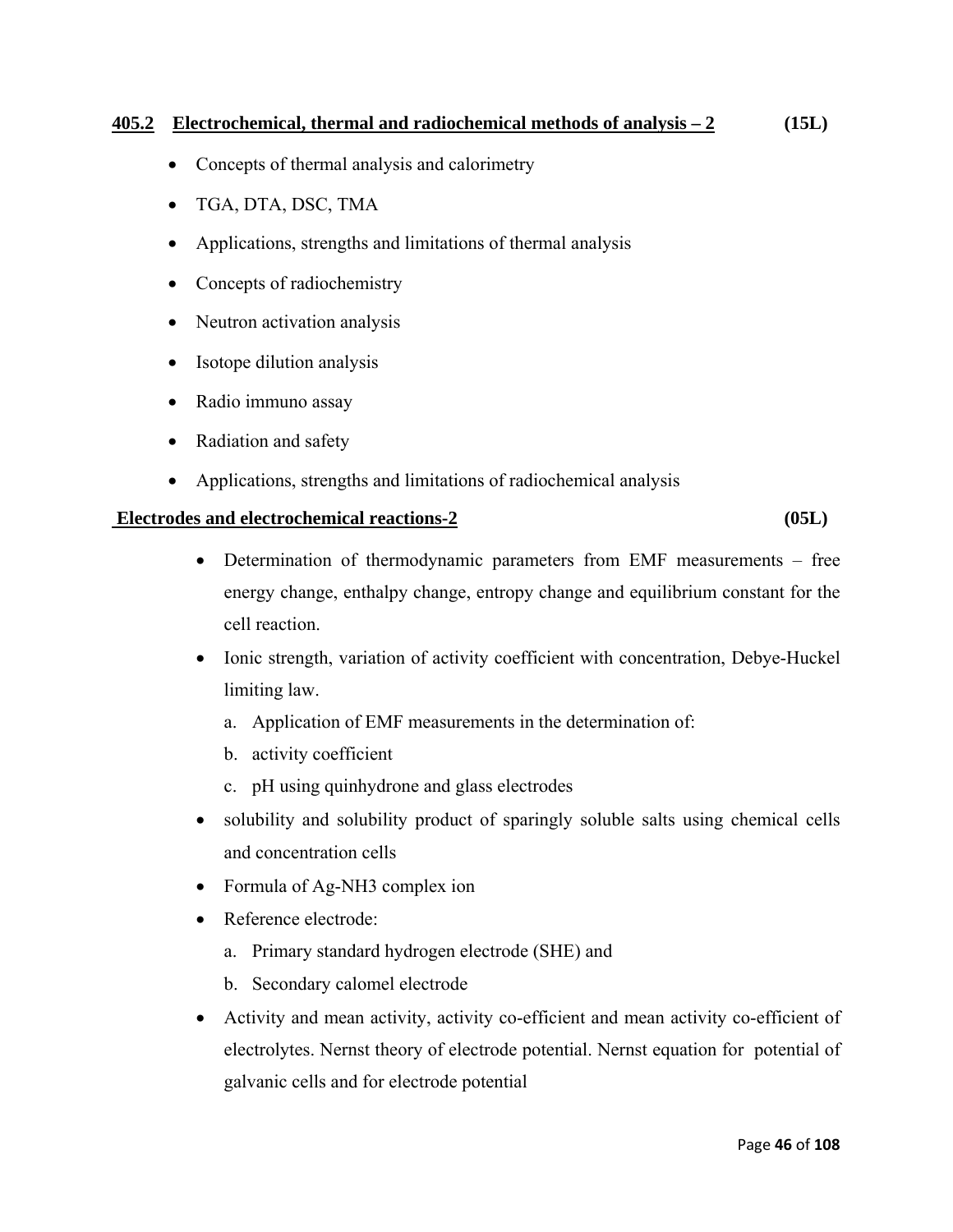#### • Applied aspects: Different types of cells and their uses,

#### **405.3 Stereochemistry-2 (10L)**

- Conformation: conformational analysis of ethane and butane.
- Structure of cycloalkanes (upto C=6)
- Molecular chirality and elements of symmetry
- Regioselectivity
- Stereo selectivity and stereo specificity
- Circular dichroism (CD) and optical rotatory dispersion (ORD)

#### **Reaction mechanism of organic reactions -2** (05L)

- Carbenes: Generation, structure and reaction with olefins.
- Methods of determining reaction mechanism product analysis, trapping of intermediates, isotopic labeling, kinetic and stereochemical studies.

### **PSIBN406: COMPUTATIONAL SCIENCES –II (COMPUTATIONAL MATHEMATICS AND STATISTICS)**

#### **406.1 Algorithms (10L)**

- Definition and characteristics of an algorithm, selection and interactive constructs in peudocode. Data structures like array.
- Sorting and searching algorithms; algoritms on integers, algorithm on matrices,

#### **406.2 Graphs (10L)**

- Introduction to graphs: types of graph(simple graph, multigraph, pseudograph, directed graph, with an example of each), some special simple graphs(complete graph, cycle, wheel in graph, bipartite graph, regular graph),
- Representing graphs and graph isomorphism;
- Elementary combinatories: Sets; functions; relations; permutations; combinations.

#### **406.3 Numerical Methods**: **(10L)**

- Finding roots of equations
- Finding solutions of linear equations and numerical approximations.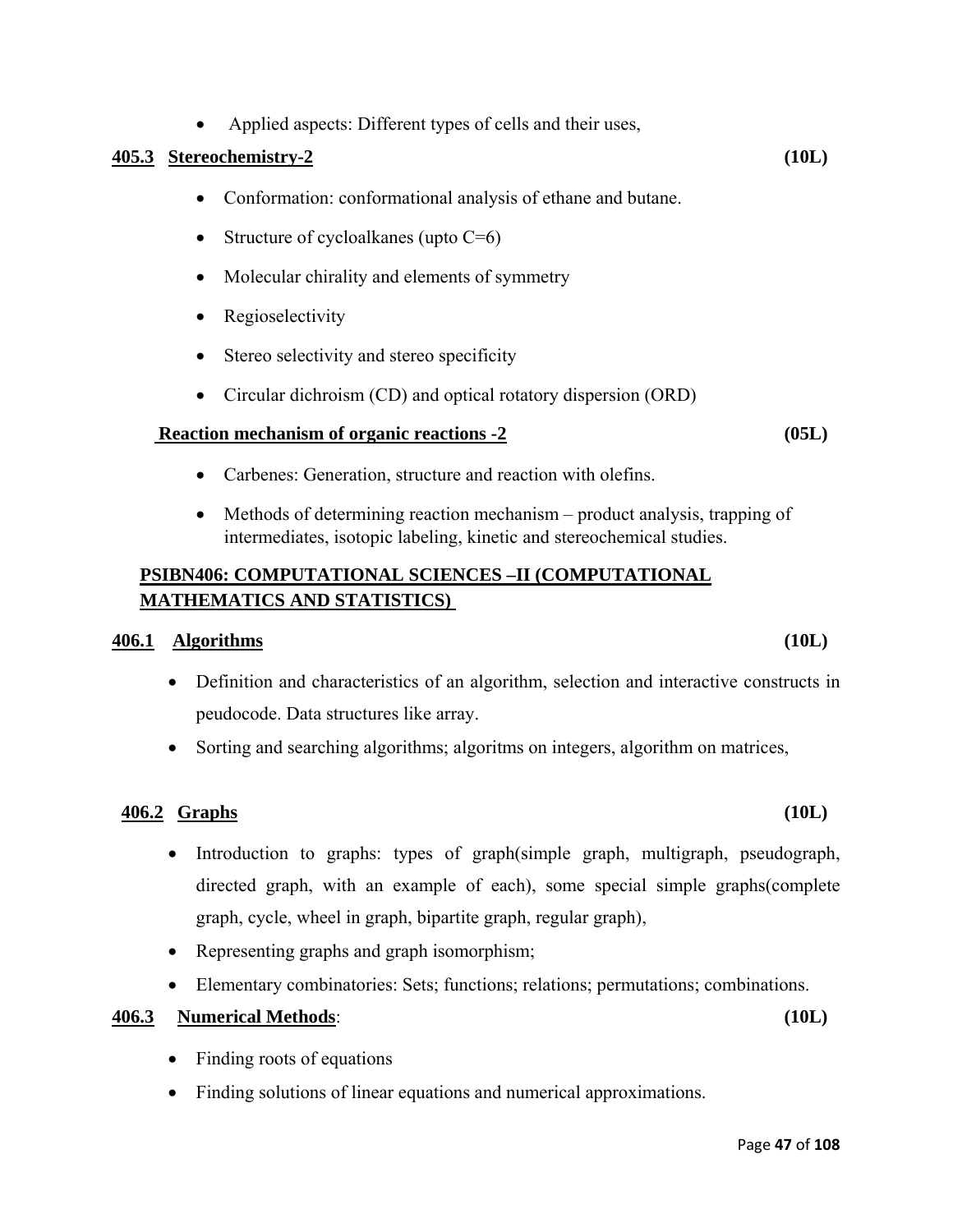#### **PSIBN407: COMPUTATIONAL SCIENCES –II (COMPUTERS)**

#### **407.1 INTRODUCTION TO ALGORITHMS AND C (10L)**

- Fundamentals of algorithms (notion of an algorithm, pseudo-code conventions like assignment statements and basic control structures)
- Algorithmic problems (develop fundamental algorithms for exchange the values of 2 variables with and without temporary variable, counting positive numbers from a set of integers, summation of set of numbers etc
- Analysis of algorithms (running time of an algorithm, worst and average case analysis)
- Different approaches in programming (procedural approach object oriented approach, event driven approach)
- Types of operators (arithmetic, relational, logical, compound assignment, increment and decrement, conditional or ternary etc)
- Type conversions (automatic and explicit type conversions)
- Data input and output functions (formatted I/O, printf (), scanf () etc)
- Iterations (control statements for decision making: branching, looping, jump statements)

#### **407.2 ARRAYS, STRINGS AND SORTING ALGORITHMS (10L)**

- Arrays (declaring array variables, initialization of arrays, accessing array elements)
- Strings (declaring and initializing string variables, character and string handling functions)
- Sorting algorithms (bubble, selection, insertion and merge sort, efficiency of algorithms etc)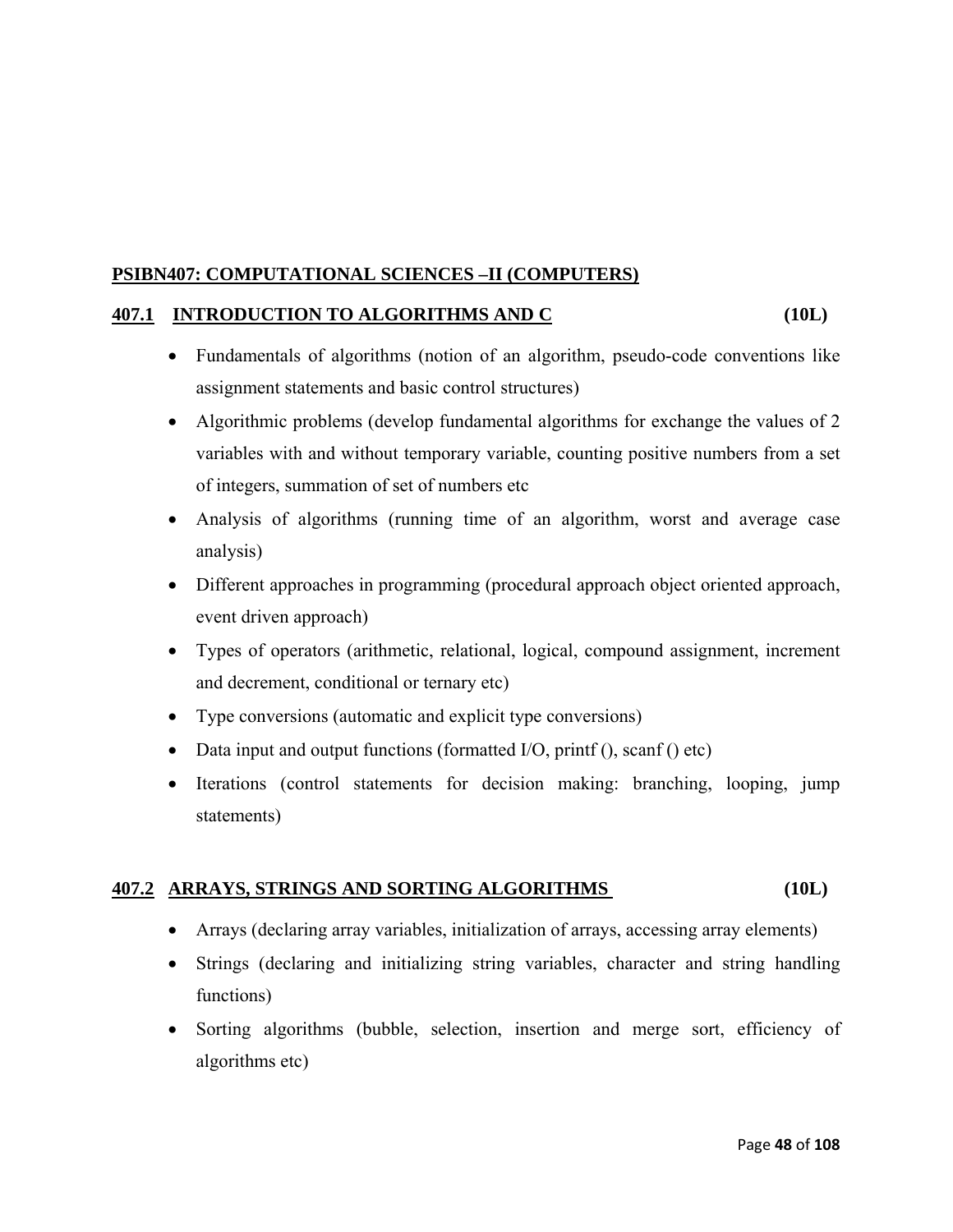- Functions (global and local variables, calling a function by value, difference in functions and macros)
- Storage classes (automatic variables, external variables etc)
- Recursion (definition, recursion functions algorithms for factorial, Fibonacci sequence, tower of Hanoi)
- Structure (declaration of structure, reading and assignment of structure variables, arrays within structures etc)
- Union (defining and working with union

#### **407.3 POINTERS AND FILE HANDLING (10L)**

- Pointers (fundamentals, pointer variables, referencing and de-referencing, pointer arithmetic, chain of pointers, pointers and arrays, pointers and strings, array of pointers etc)
- File handling (different types of files etc)
- Linear link lists (representation of link list in memory, algorithms for traversing a link list, insertion into and deletion from a link list)
- Stacks (definition, array representation of stacks, algorithms for basic operators to add and delete an element from the stack, implement using C)
- Queues (representation of queue, algorithms for basic operators to add and delete an element from the queue, implement using C)

#### **SEMESTER V**

#### **PSIBN501: ENTREPRENEURSHIP SKILLS - I**

#### **PSIBN502: PROJECTS/ASSIGNMENTS/CASE STUDIES**

#### **PSIBN503: BIOLOGICAL SCIENCES-V**

#### **503.1: Basic Molecular biology and Techniques – (15L)**

- Concept of Restriction enzymes,
- Vectors and
- Isolation of chromosomal DNA, plasmid DNA and mRNA.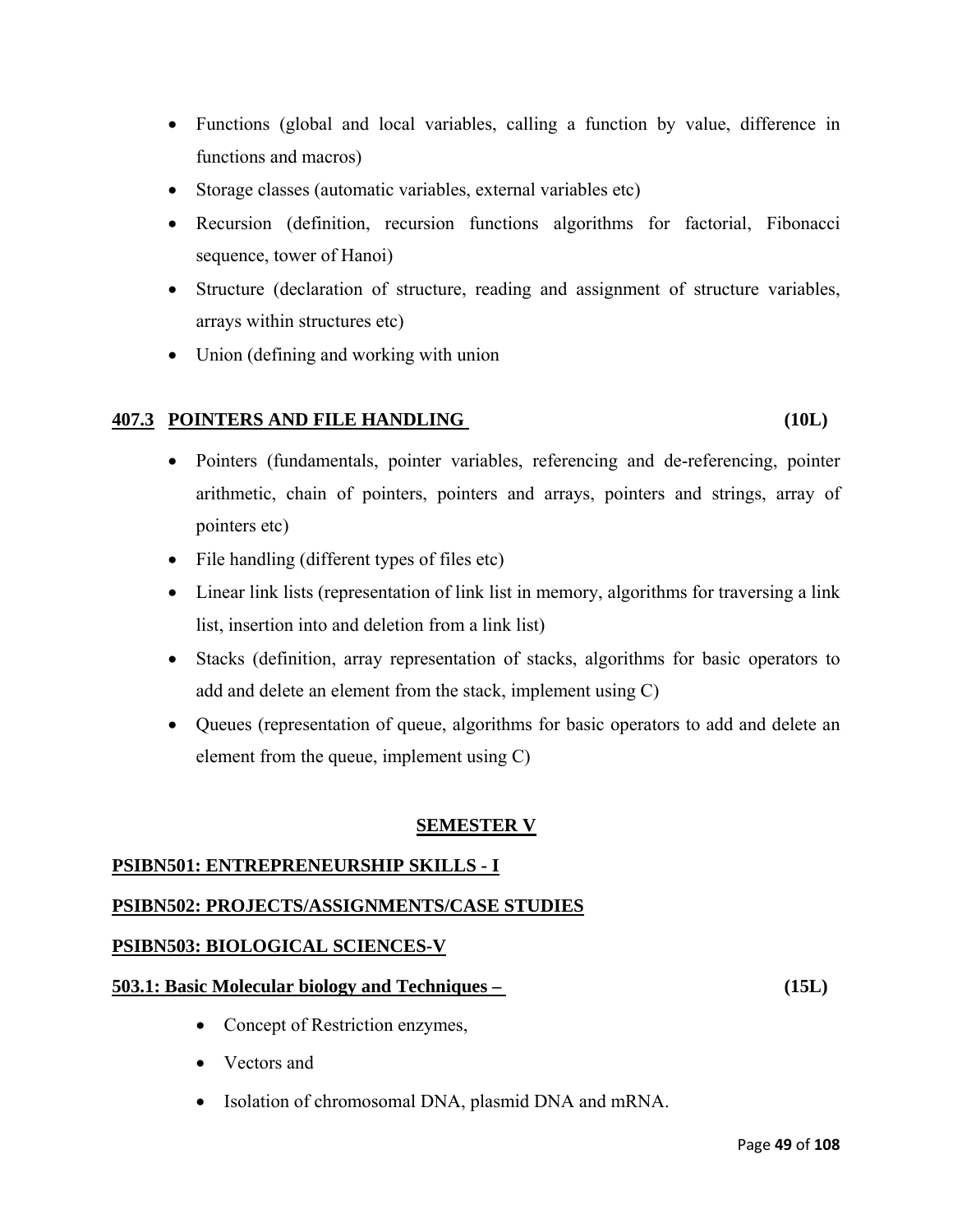- Recombinant DNA technology
- cDNA library.

# **503.2: Genetic engineering (15L)**

Cloning of genes and application of genetic engineering in bacterial, plant and animal systems with examples like insulin production, pest resist plant varieties, transgenic animals, Gene Therapy, Stem cells and their applications

| <b>503.3: Medicinal Botany</b> – Ethanobotany and Pharmacognosy |  | (15L) |
|-----------------------------------------------------------------|--|-------|
|-----------------------------------------------------------------|--|-------|

#### **PSIBN504: CHEMICAL SCIENCES-V**

#### **504.1 Chemistry of natural products (15L)**

- Structure determination of  $-\alpha$  pinine, atropine
- The following commercial synthesis:  $\alpha$  pinine to camphor,  $\alpha$  pinine to menthol, isopentene to citral, citral to β-ionone, pNA to thyroxine; total sysnthesis (including part synthesis) of  $-\alpha$  – terpeneol, atropine.

#### **504.2 Spectroscopic methods of analysis -3 (10L)**

#### ¾ **Nuclear magnetic resonance and EPR**.

- General Introduction
- Theory of NMR, Chemical shift, H-H coupling
- Instrumentation and concept of FT-NMR
- Applications to Biological and organic compounds
- Concepts of 2D and 3D NMR
- Structural elucidation using proton NMR
- Theory of EPR
- Para magnetism and absorption of radiation
- Instrumentation
- Use of free radicals as probe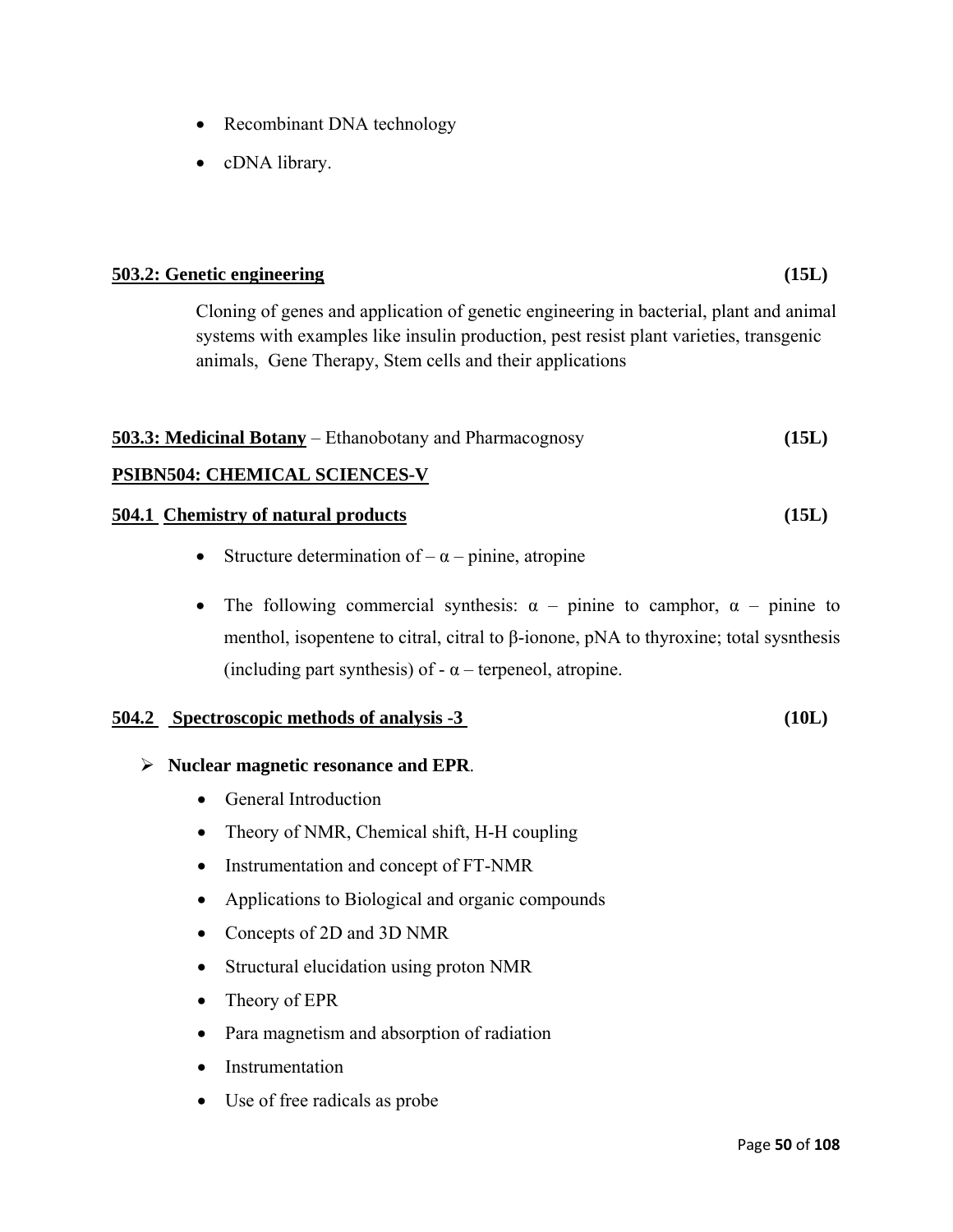- Imaging of free radicals in biological systems
- Paramagnetic oxygen and determination of it
- ¾ **X-ray Diffraction(XRD) and X-ray Fluorescence(XRF)** 
	- Theory of XRD and XRF
	- Crystal structure of solids and concept of crystallography
	- Bragg's law of diffraction
	- Instrumentation of powdered XRD
	- Application in the determination of polymorphs in pharmaceutical compounds
	- Percent crystalanity
	- Single crystal XRD
	- Determination of the 3D structure
	- Wavelength dispersive (WD) and energy dispersive (ED) XRF
	- Instrumentation of WD and EDXRF
	- Applications of XRF for elemental analysis

#### **Photochemistry (05L)**

- Photo-physical processes: Fluorescence and
- Phosphorescence, chemiluminescence, photochemical smog, formation and depletion of ozone layer in stratosphere.

#### **504.3 Separation techniques part II (15L)**

#### ¾ **Chromatographic separation techniques**

- Definition of chromatography and its importance in Analytical chemistry
- History of chromatography
- Classification of chromatographic techniques and their principles
- Theory of chromatography, band broadening, rate and plate theory
- Factors responsible for separation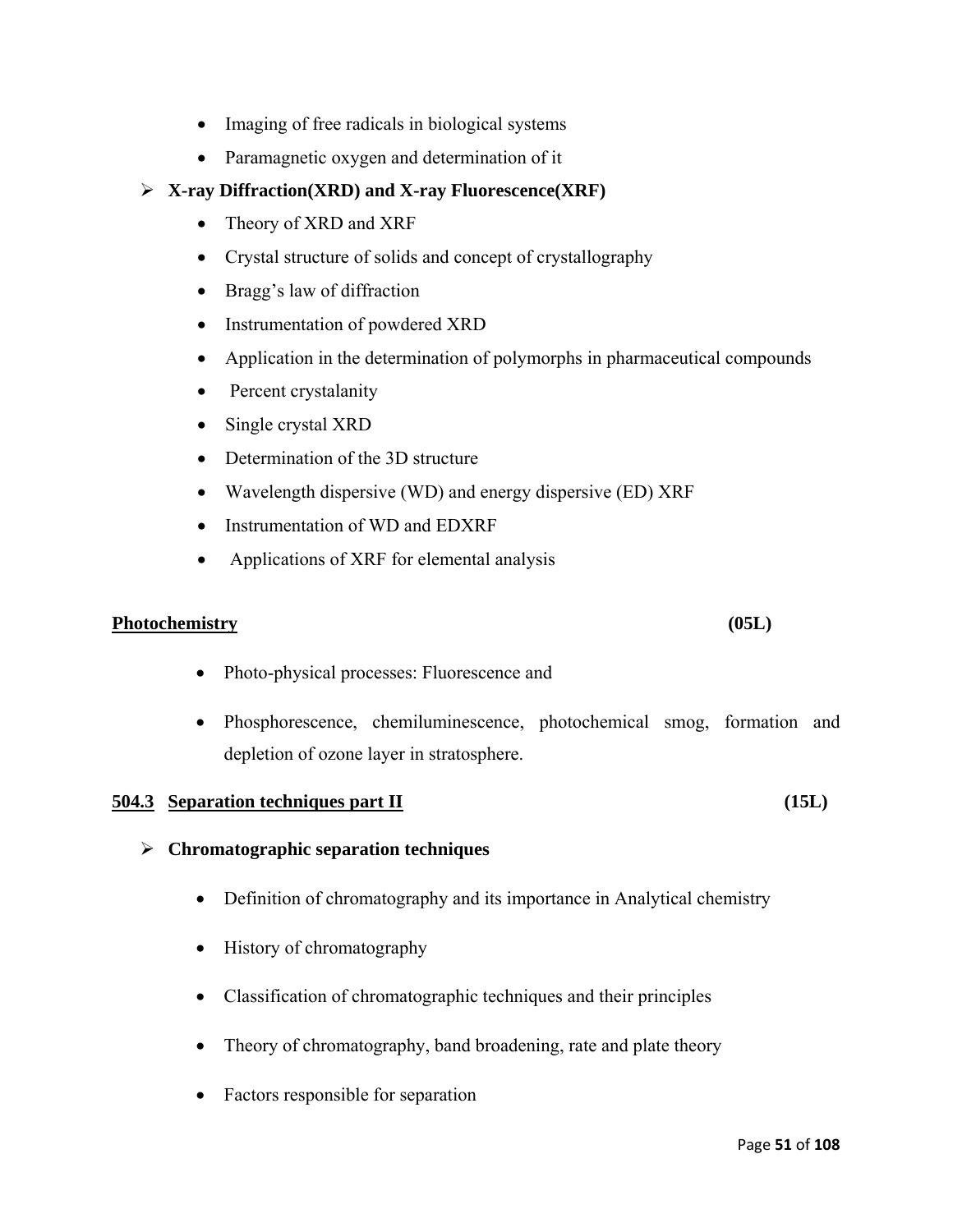- Thin layer Chromatography (TLC), and High Performance TLC and its applications.
- ¾ **Other chromatographic techniques like:** Ion exchange, Gel permeation or size exclusion chromatography, Super critical fluid chromatography, paper chromatography, counter current chromatography etc.

#### **PSIBN505: CHEMICAL SCIENCES-IV**

#### **505.1 Polymers (15L)**

- Introduction: General idea of structure. namings, types of polymers, tacticity, polymerization processes with examples, radical and ionic mechanisms of polymerizations. Characteristic properties of polymers. General ideas of resins, plastics, rubber, idea of plasticizers, stabilizers, stabilizers, fillers.
- Structure, preparation and applications of PE (types and Ziegler Natta process), PP, Teflon, PVC, PC, polyacrylates, PAN, Neoprene, Terylene, Nylons, Phenol/Melamine/Urea-formaldehyde Resins, polyurethane, polycarbonate, epoxy resins (structures of the monomers and those of the polymers are expected.

#### **505.2 Coordination compounds and Organometallics (15L)**

- Transition metal chemistry and coordination compounds
- Valance bond theory, ligand field theory and Molecular orbital theory
- Organometalic compounds in biological sciences
- Nature of carbon metal bond, nomenclature.
- Organolithium compounds
- Organozinc compounds
- Oxymercuration-demercuration and solvomercuration of alkenes

#### **505.3 Biochemical Methods of Analysis (15L)**

- Biochemical investigations: approaches to biochemical investigations using whole animal and plant, organ, tissue slices, isolated tissue and cell. Cell fractionation, protein purification, membrane separations, use of radioisotopes
- Isolation, Purification of RNA, DNA, Proteins, Separation methods, analysis, 1D,2D gel electrophoresis, IEF,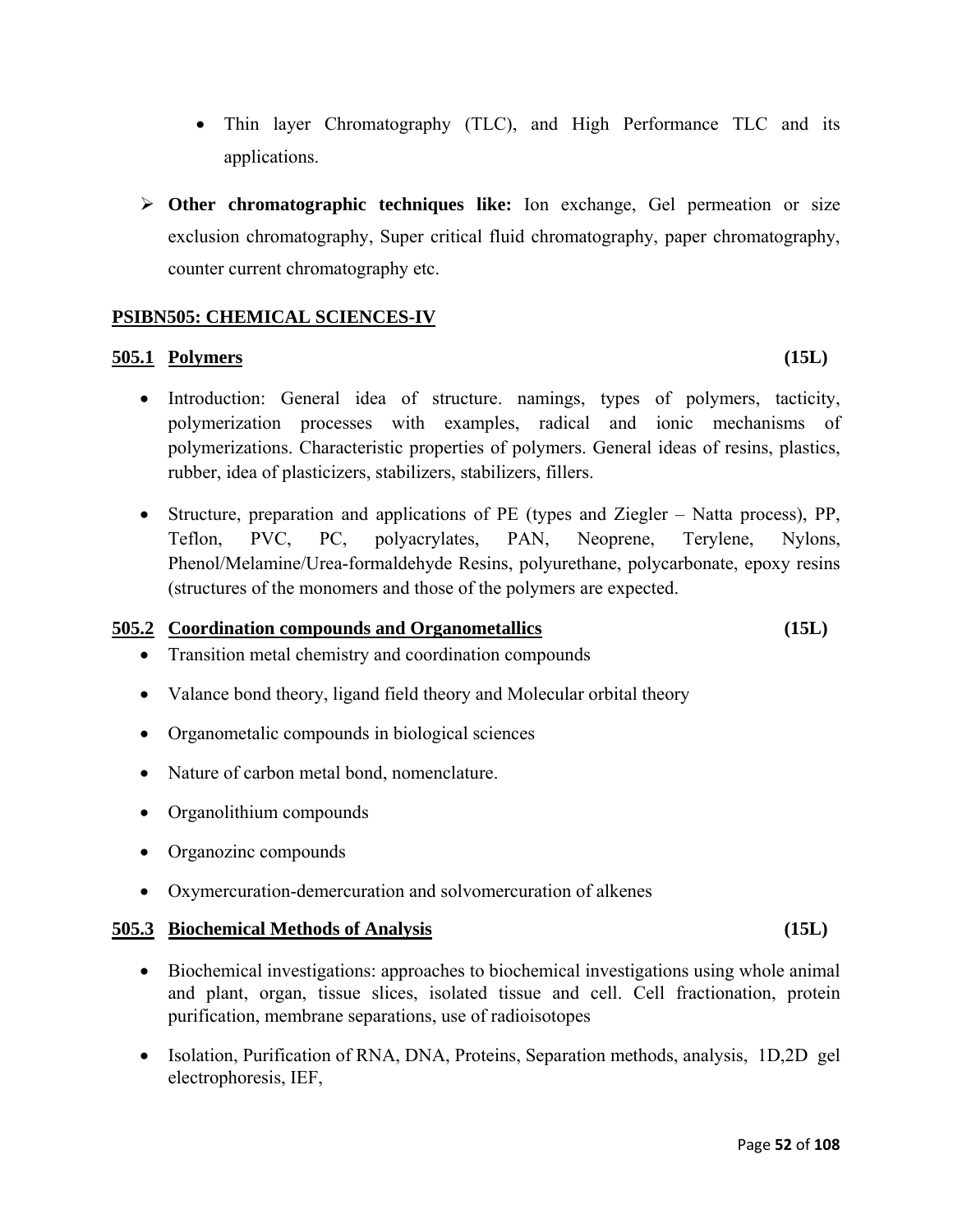- Cloning, expression of recombinant proteins, Gene protein sequencing, Microarray based techniques,
- Isolation, separation, analysis of carbohydrates and lipid molecules,
- RFLP, RAPD, AFLP techniques.
- Electrophysiological methods: ECG, PET, MRI, fMRI, CAT.
- Histochemical and Immunological techniques: Antibody generation, ELISA,
- Western blot, in situ localization by FISH.
- Radiolabelling techniques: safety guidelines, RIA, IRMA.
- Microscopic techniques: fixation, staining, EM, freeze etch, freeze fracture, image processing.

### **PSIBN506: COMPUTATIONAL SCIENCES –II (PRINCIPLES OF COMPUTATIONAL BIOLOGY)**

#### **506.1 Introduction To Various Databases (10L)**

- Introduction to the course. Overview of computational biology and genomics. Introduction to molecular biology for non-biologists: DNA basics, replication, transcription, translation, splicing. DNA sequencing technology. Wholegenome shotgun sequencing strategies.
- Major Bioinformatics resources NCBI, EBI, ExPASY
- Open access bibliographic resources and literature Databases
- Nucleic acid : GenBank, EMBL, DDBJ
- Protein sequence: SWISS PROT, TrEML, PIR.
- Genome Database at NCBI, EBI, TIGR, SANGER

#### **506.2 Heuristic Algorithm (10L)**

• BLAST algorithms

- PSI BLASTalgorithm
- FASTA algorithms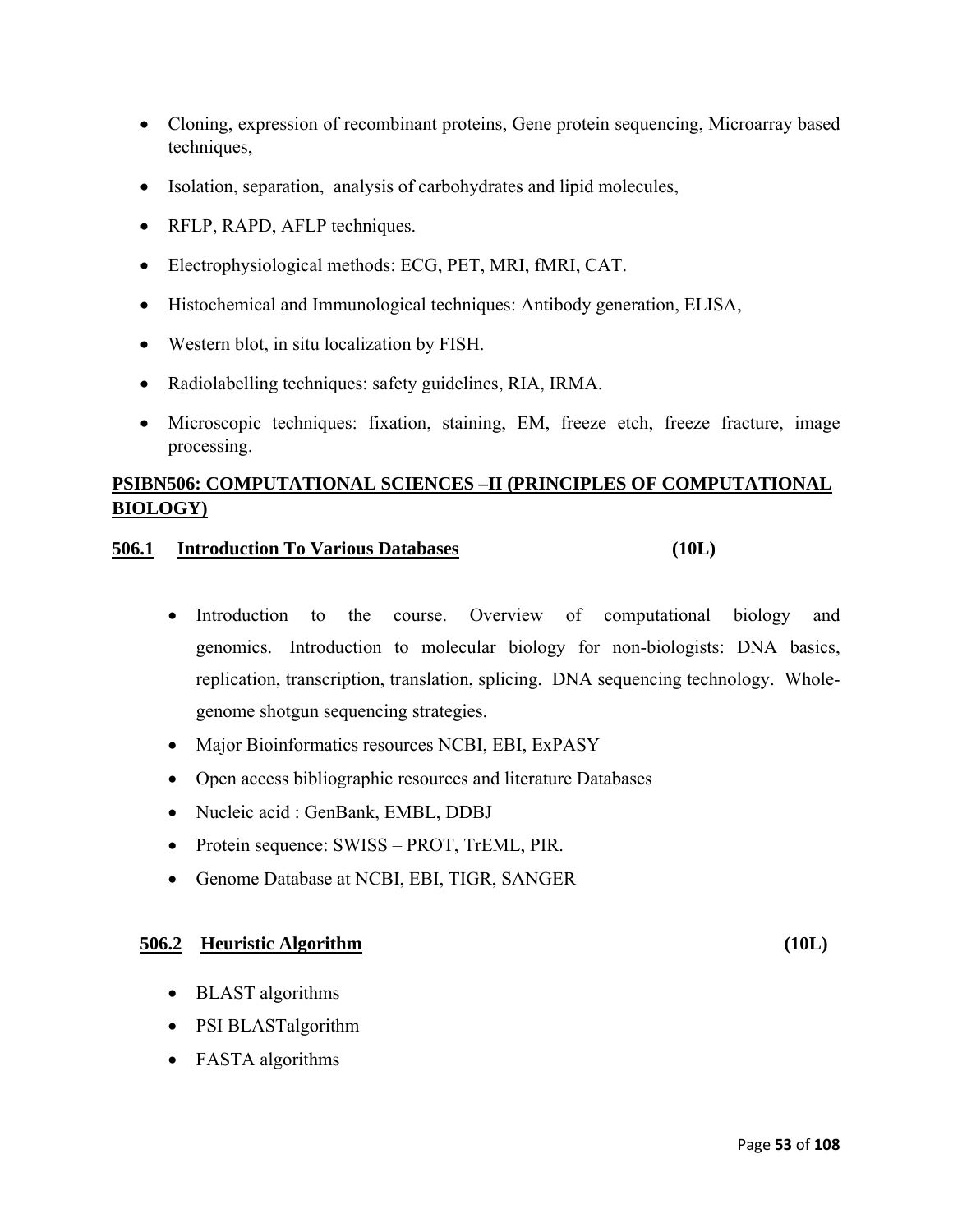- Various versions of basic BLAST and FASTA. Online use of the tools and interpretation of the results
- Strings and graphs. Sequence alignment. Global and local alignment using the Smith-Waterman algorithm. PAM matrices. Sequence alignment using BLAST Large-scale sequence alignment using MUMmer. Sequence assembly: shortest superstring, greedy assembly algorithms. Algorithms for sequencing by hybridization

#### **506.3 Taxonomy and Phylogeny (10L)**

- Phylogenetic analysis
- Basic concepts in Systematics, taxonomy and phylogeny.
- Nature of data used in taxonomy and Phylogeny.
- Definition and description of Phylogenetic trees and various methods
- Clustering method -UPGMA
- Cladistic method Parsimony
- Phylogenetic Analysis software Phylip,

#### **SEMESTER VI**

#### **PSIBN601: ENTREPRENEURSHIP SKILLS - II**

#### **PSIBN602: PROJECTS/ASSIGNMENTS/CASE STUDIES**

#### **PSIBN603: BIOLOGICAL SCIENCES-V**

#### **603.1: Gametogenesis and fertilization (15L)**

- $\triangleright$  Embryogenesis in animals,
	- Development of organ system limb,
	- Developmental signals
		- polarity, differentiation, apoptosis
	- Ageing, regeneration and wound healing.

#### **603.2: Plant embryology** ; **(15L)**

• Microsporogenesis and megasporogenesis in plants,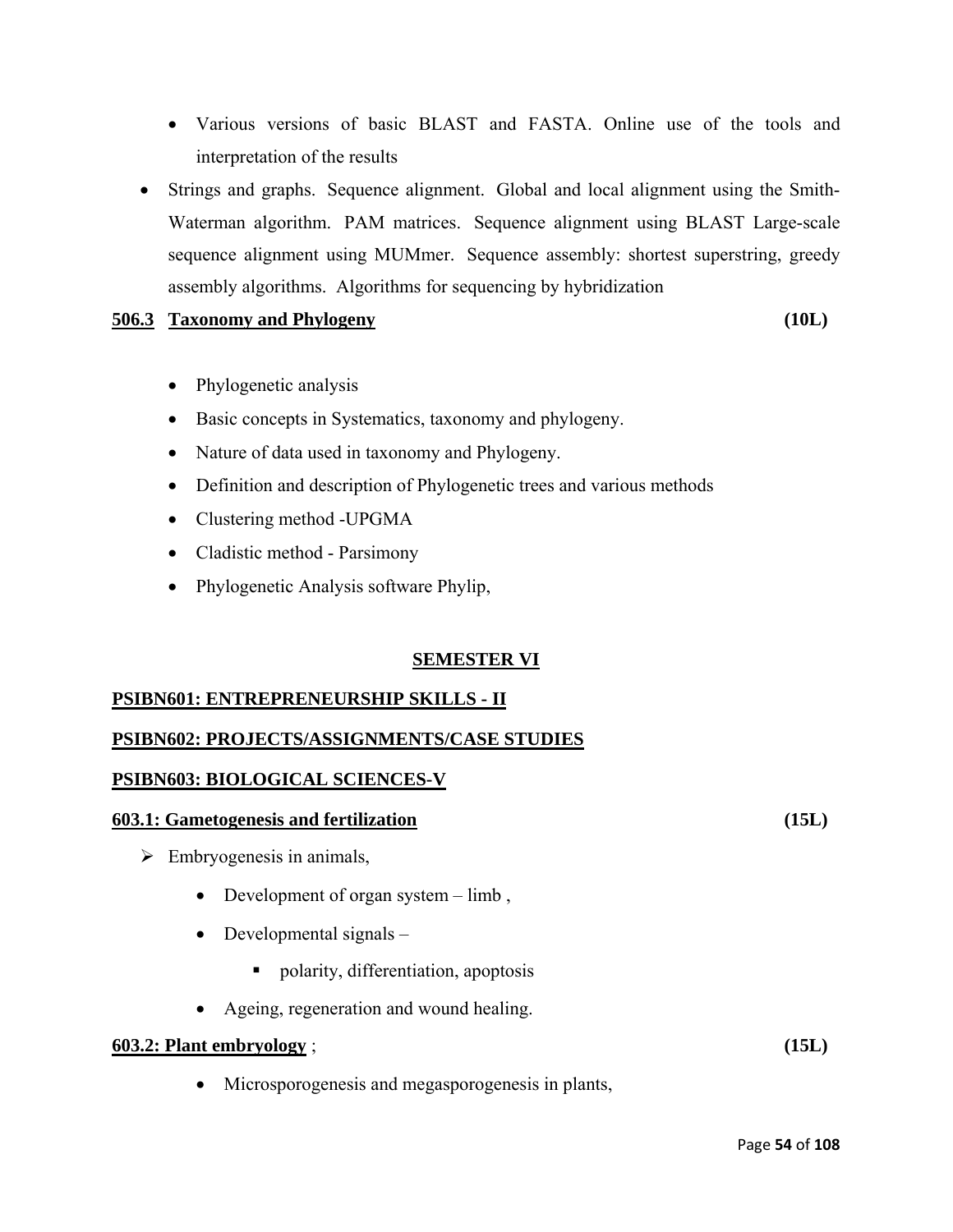Page **55** of **108**

- Fertilization and embryo development
- Pollen morphology, viability and germination
- Plant hormones and development,
- $\triangleright$  Applied techniques
	- In vitro fertilization techniques,
	- Gamete collection and storage (artificial insemination),
	- Seed dormancy, artificial seeds.

#### **603.3: Environmental Regulation of living systems (15L)**

- Biological Clock and Circadian rhythm;
- Photoperiodism
- Vernalization
- Temperature and sex determination (eg. reptiles)
- Hibernation, aestivation, awakening in animals

#### **PSIBN604: CHEMICAL SCIENCES-IV**

#### **604.1 Metabolism and dietetics (15L)**

- Interconversion of carbohydrates, proteins and lipids
- Nucleic acid synthesis
- Regulation of metabolism at cellular level
- Energy requirements and allowances, RQ, basal metabolism, SDA, quantitative and qualitative requirements of constituents of food, biological value of proteins, Protein quality
- Nutritional disorders- Marasmus, kwashiorkor, vitamin deficiency disorders Starvation, Obesity.

#### **604.2 Pharmaceutical Biochemistry (15L)**

• General pharmacology: types of drugs, dosage forms, routes of administration, factors influencing dosage and drug action, absorption, distribution, metabolism, excretion of drugs.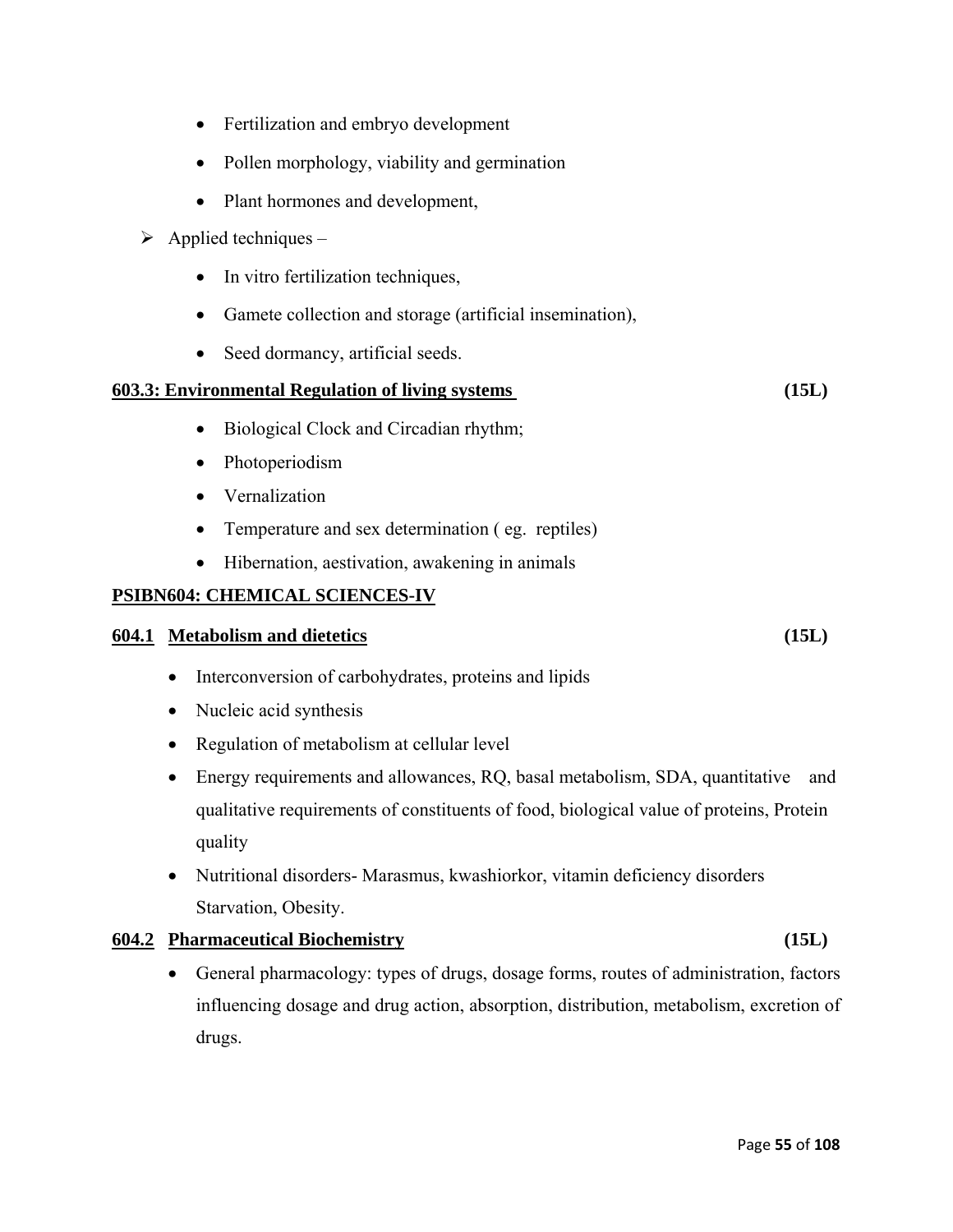- Biological assays and development of new drug: selection of assay methods, applications, principles, methods.
- Physico chemical properties of drugs: ionization, hydrogen bonding, chelation, redox potential, surface activity.
- Development of drug therapy: Modes of action of anti-infective agents, classification of anti microbial drugs, types of bacterial resistance, mechanisms of resistance to antimicrobial drugs, Adverse reactions to anti infective agents, dynamics of combined antibiotic action, indications for combination antimicrobial therapy, causes of failure of chemotherapy, antibiotic abuse.
- Drugs acting on CNS: narcotic analgesics, psycho-pharmacological agents, nature of psychosis, neuroleptics, phenothiazines, antidepressants-classification of depression, hallucinogenic drugs, CNS stimulant, problem of drug dependence.
- Drugs acting on CVS: anti hypertensive drugs (rennin-angiotensin-aldosterone), pharmacotherapy of hypertension.
- Homopoeitic systems: hematinics, anticoagulants, homeostatic agents, mechanism of homeostatis, classification of anti coagulant hypolipidemic agents.
- Chemotherapy of viral diseases: anti viral agents, anti viral drugsthiosemicarbazones, thymidine inhibitors, anamtadine and derivatives, immunopotentiating agents.
- Chemotherapy of cancer: purine pyrimidine analogues, enzymes, hormones, radioactive isotopes.

#### **604.3 Séparation Techniques Part 3 (15L)**

- Liquid Chromatography and its development to HPLC and its applications
- HPLC Instrumentation, Pumps, solvent delivery system, isocratic and gradient programming modes, Sample introduction system, Columns, Detectors. Reversed phase and normal phase chromatography
- Gas Chromatography, Gas Solid and Gas liquid Chromatography and its applications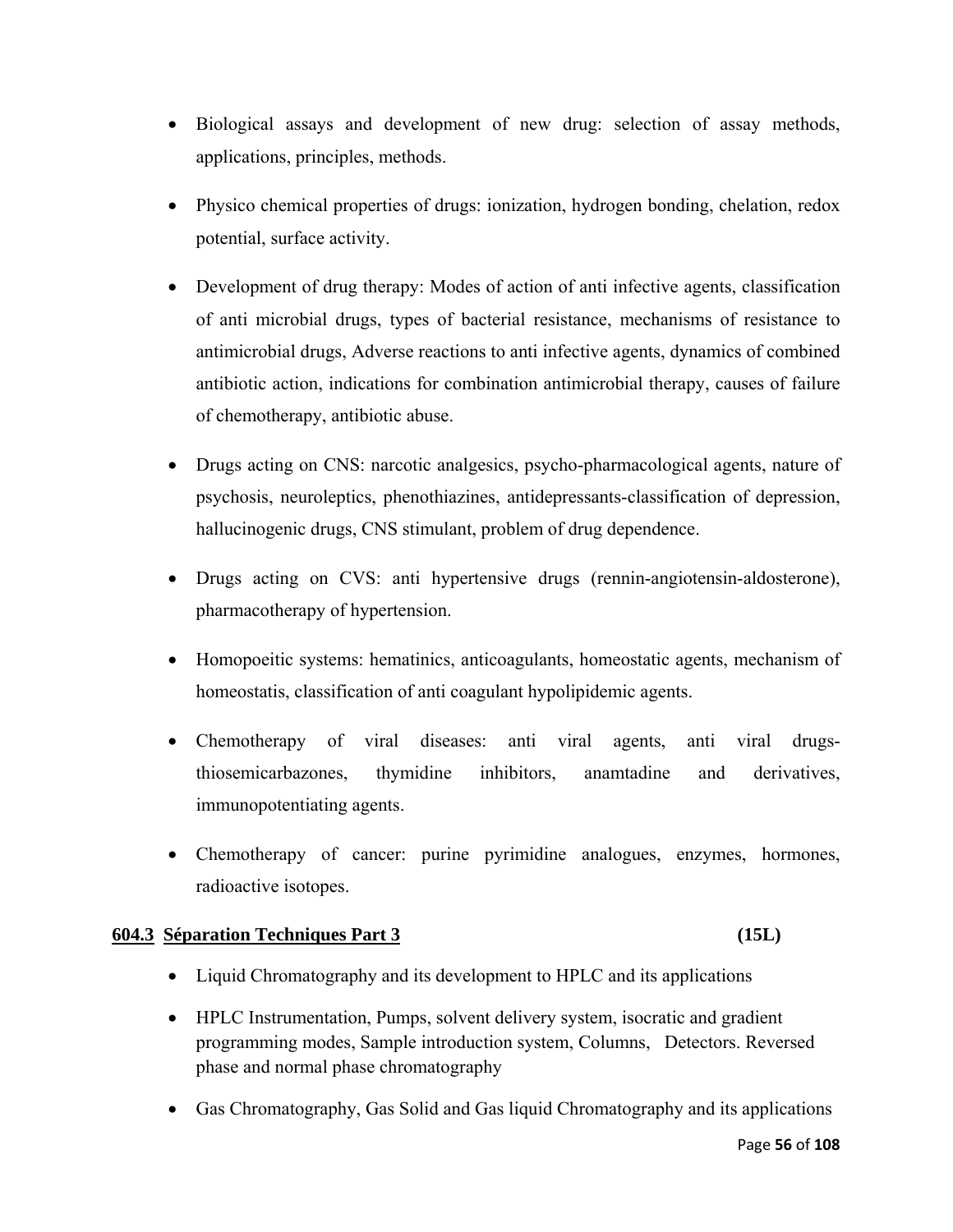• Gas Chromatography Instrumentation, Carrier gas supply, Injectors, Columns, Packed and capillary columns, Column oven and temperature programming, different detectors.

#### **PSIBN605: CHEMICAL SCIENCES-IV**

#### **605.1 Microanalysis (15L)**

- Problems associated with trace analysis
- Special extraction procedures for separating analyte/s from the complex matrix
- Extraction of organic/inorganic analyte from organic/inorganic matrix
- Special techniques and care to be taken during micro analysis.
- importance of automation in micro analysis

#### **605.2 Surface analysis (15L)**

- Surface chemistry, Phenomenon of adsorption, Adsorption isotherms,
- Surface area by BET method
- Pore size distribution
- Particle size analysis
- Catalysis, Heterogeneous and homogenous catalysis
- Other methods of surface analysis at micro level.

#### **605.3 Hyphenated techniques (15L)**

- Introduction to Hyphenated techniques
- History
- Combination of Chromatography Spectroscopy
- Advantages of Hyphenated techniques
- GC-MS and LC-MS and MS/MS
- Speciation techniques
- Other hyphenated technique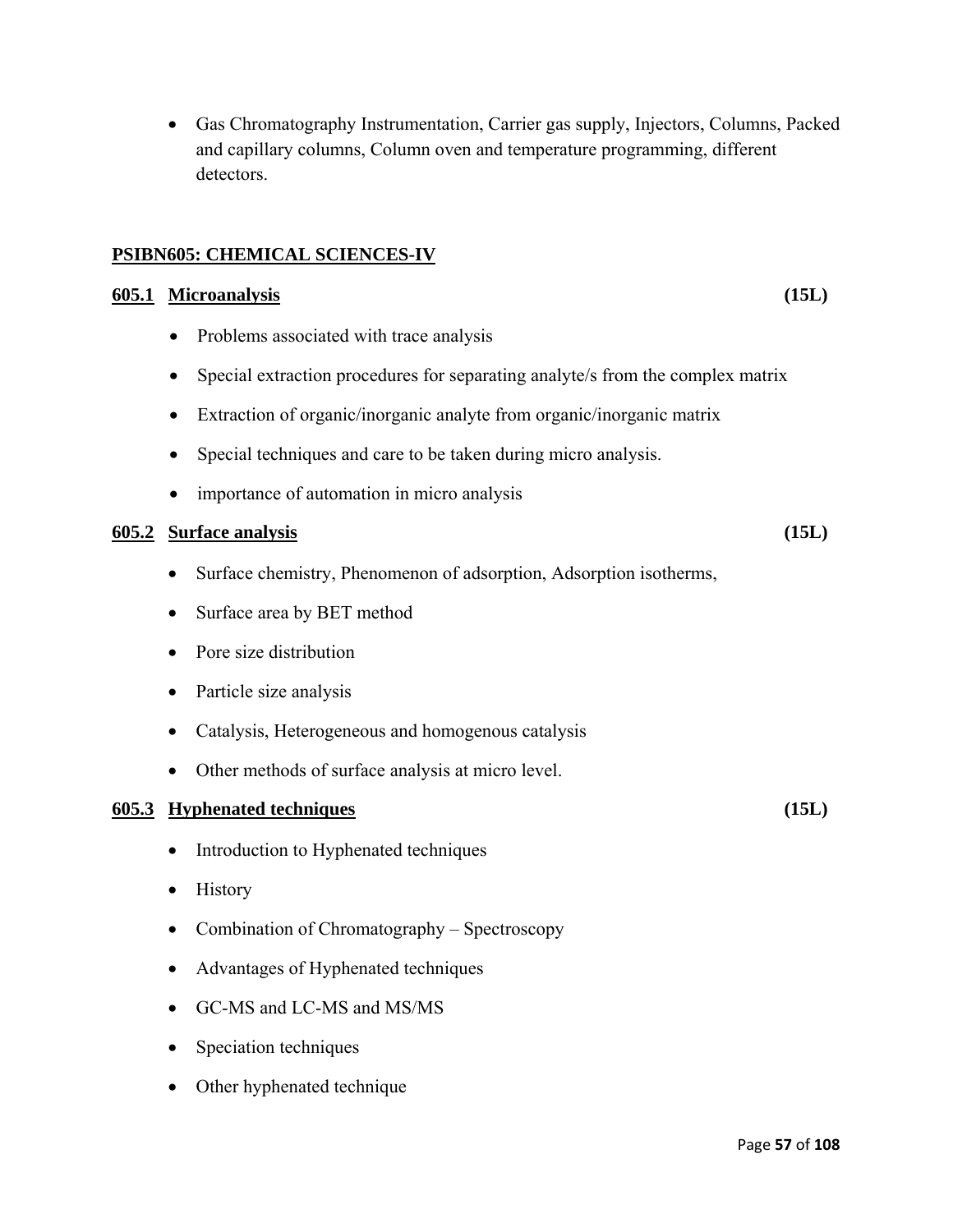• Applications of Hyphenated techniques for bioanalysis

#### **PSIBN606: COMPUTATIONAL SCIENCES –II (PRINCIPLES OF COMPUTATIONAL BIOLOGY)**

#### **606.1 Data mining (10L)**

- Concept of Data mining and definition of sequence patterns, motifs, blocks.
- Various types of pattern representation
- Applying Data mining to global database
- Applying Microarray Data
- Data warehousing
- Gene finding using HMMs, Markov chains, neural nets, and decision trees Computational gene finding in prokaryotes. Frame shift analysis, database search, identification of ribosome binding sites, terminators, and operon structure

#### **606.2 Hidden Markov Model (10L)**

- Applications of HMMs: profile HMMs (HMMer, PFAM).
- Gene finding.
- Multiple sequence alignment and ortholog management.
- Biological background on the structure of genes: exons, introns, and splicing.
- Description of the gene finding problem for prokaryotes and eukaryotes

#### **606.3 Pattern Matching (10L)**

- Analysis and design of combinatorial libraries.
- Chemo-informatics tools for drug discovery
- Combinatorial chemistry
- Chemical Database Preparation for Compound Acquisition or Virtual Screening
- Preparing a Dataset for Compound Acquisition using Similarity and Diversity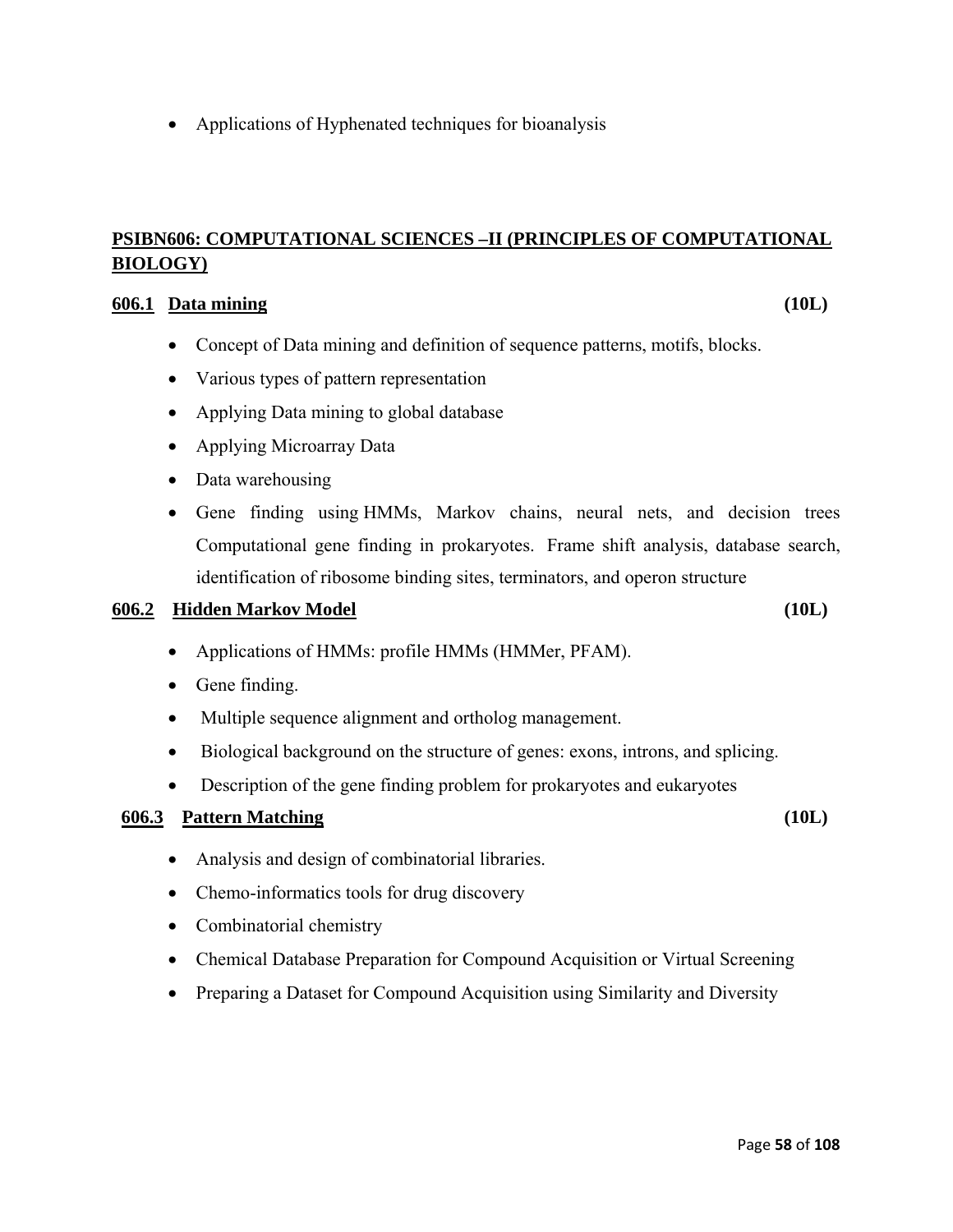### **FOURTH YEAR**

| <b>Semester VII</b>                                        | <b>Semester VIII</b>                                |  |
|------------------------------------------------------------|-----------------------------------------------------|--|
| <b>PSIBN701: Advanced Microbiology</b>                     | <b>PSIBN801: Advanced Microbiology</b>              |  |
| <b>701.1:</b> Advanced Microbiology: Concept of            | <b>801.1:</b> DNA Sequencing (10 L)                 |  |
| microbial contamination and its control in                 | 801.2: DNA fingerprinting principles and            |  |
| manufacturing $(10 L)$                                     | instrumentation (10 L)                              |  |
| <b>701.2:</b> Culture media and their uses & Cell line and | 801.3: Application of Genomics and DNA              |  |
| their maintenance (10 L)                                   | finger printing $(10 L)$                            |  |
| 701.3: Nutraceuticals - Basics (10 L)                      | <b>PSIBN802: Patents, Drug Act and</b>              |  |
| <b>PSIBN702: Patents, Drug Act and Quality</b>             | <b>Quality Management</b>                           |  |
| <b>Management</b>                                          | <b>802.1:</b> Qc and QA (20 L)                      |  |
| 702.1: Intellectual Property rights I (20L)                | 802.2: Concept of GMP, GLP and GCP (10              |  |
| 702.2Drug Act & Regulations(10L)                           | L)                                                  |  |
| <b>PSIBN703: Tissue Culture Techniques (Plant &amp;</b>    | <b>PSIBN803: Tissue Culture Techniques</b>          |  |
| <b>Animal) and Toxicology</b>                              | (Plant & Animal) and Toxicology                     |  |
| 703.1: Plant and Animal Tissue culture techniques          | <b>803.1:</b> Toxicity and toxicity indices<br>(10) |  |
| (10 L)                                                     | $\mathbf{L}$                                        |  |
| 703.2: Tissue culture techniques (Hybridoma                | <b>803.2:</b> Types of toxicity studies (10 L)      |  |
| technology, callus production, micro propagation           | <b>803.3:</b> Regulatory toxicology (10 L)          |  |
| etc.) (10 L)                                               |                                                     |  |
| <b>703.3:</b> Applications of Plant & Animal tissue        |                                                     |  |
| culture techniques (10 L)                                  | <b>PSIBN804: Proteomics, Bioinformatics</b>         |  |
| <b>PSIBN704: Proteomics, Bioinformatics and</b>            | and Pharmacokinetics                                |  |
| <b>Pharmacokinetics</b>                                    | <b>804.1:</b> Immunoassays and ELISA (10 L)         |  |
| <b>704.1:</b> Proteomics (10 L)                            | 804.2: Bioinformatics : Applications (10 L)         |  |
| <b>704.2:</b> Enzymes as markers in diagnosis,             | 804.3: Pharmacokinetics (10 L)                      |  |
| Application of enzymes in Diagnostics, Drug,               |                                                     |  |
| food and other industries, (10 L)                          |                                                     |  |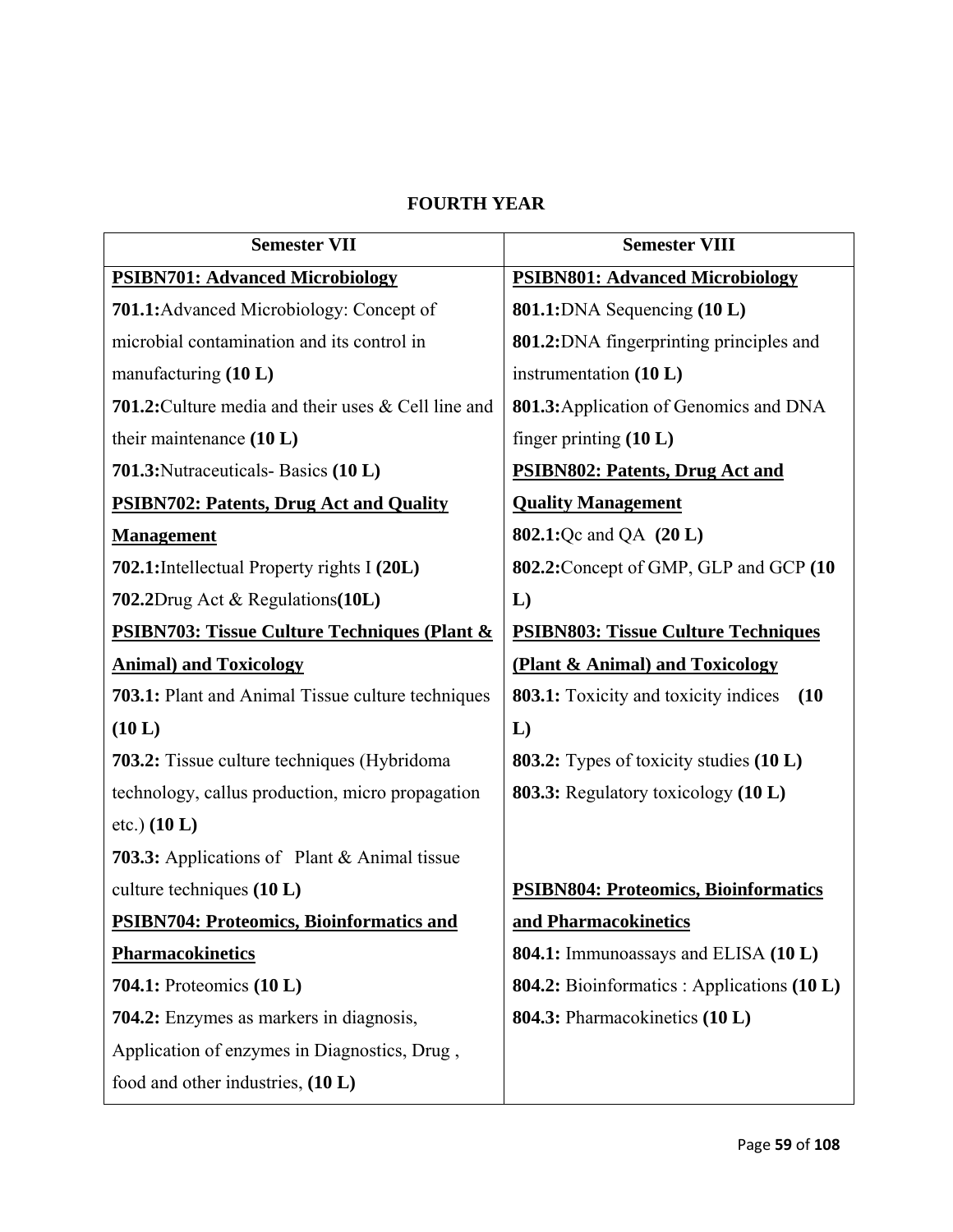#### **SEMESTER VII**

#### **PSIBN701: ADVANCED MICROBIOLOGY**

### **701.1 Advanced Microbiology: Concept of microbial contamination and its control in manufacturing (10L)**

- Introduction to microbial nutrition and media in the context of mass production (e.g. Industrial fermentations) Choice of media components like C sources, N sources and its relationship with primary and secondary metabolite production,
- Sterilization techniques Definition of sterilization, wet and dry sterilization, Death curve of microbial population, Quality of steam, Autoclave and sterilization *in situ*, filter sterilization, Radiation sterilization, terminal sterilization
- Aseptic filling in pharmaceutical industry, Classification Clean rooms / Clean areas

#### **701.2 Culture media and their uses & Cell line and their maintenance (10L)**

- Introduction to nutritional requirements of plants and animal cells for cultivation in laboratory and on commercial scale,
- Media components and their role in production of metabolites and other products,
- Media for Aerobic and anerobic microbial cultivation, Maintenance and use of type cultures and cell lines.
- Process conditions for cultivation of animal and plant cells, Concept of contamination of cell lines and methods to prevent contamination, Use of cell lines in research and for production of commercially important Products

#### **701.3 Nutraceuticals – Basic concepts and ideas. (10L)**

- Introduction to Nutraceuticals science and functional foods: Historical perspective, classification, sources of Nutraceuticals, Relationship of Nutraceuticals Science with medicine, human physiology, Genetics, Food Technology, Chemistry and Nutrition.
- Functional Foods : Definition, Relation of functional foods and Nutraceuticals to food and drugs, Application of herbs as functional foods, Concept of free radicals and antioxidants,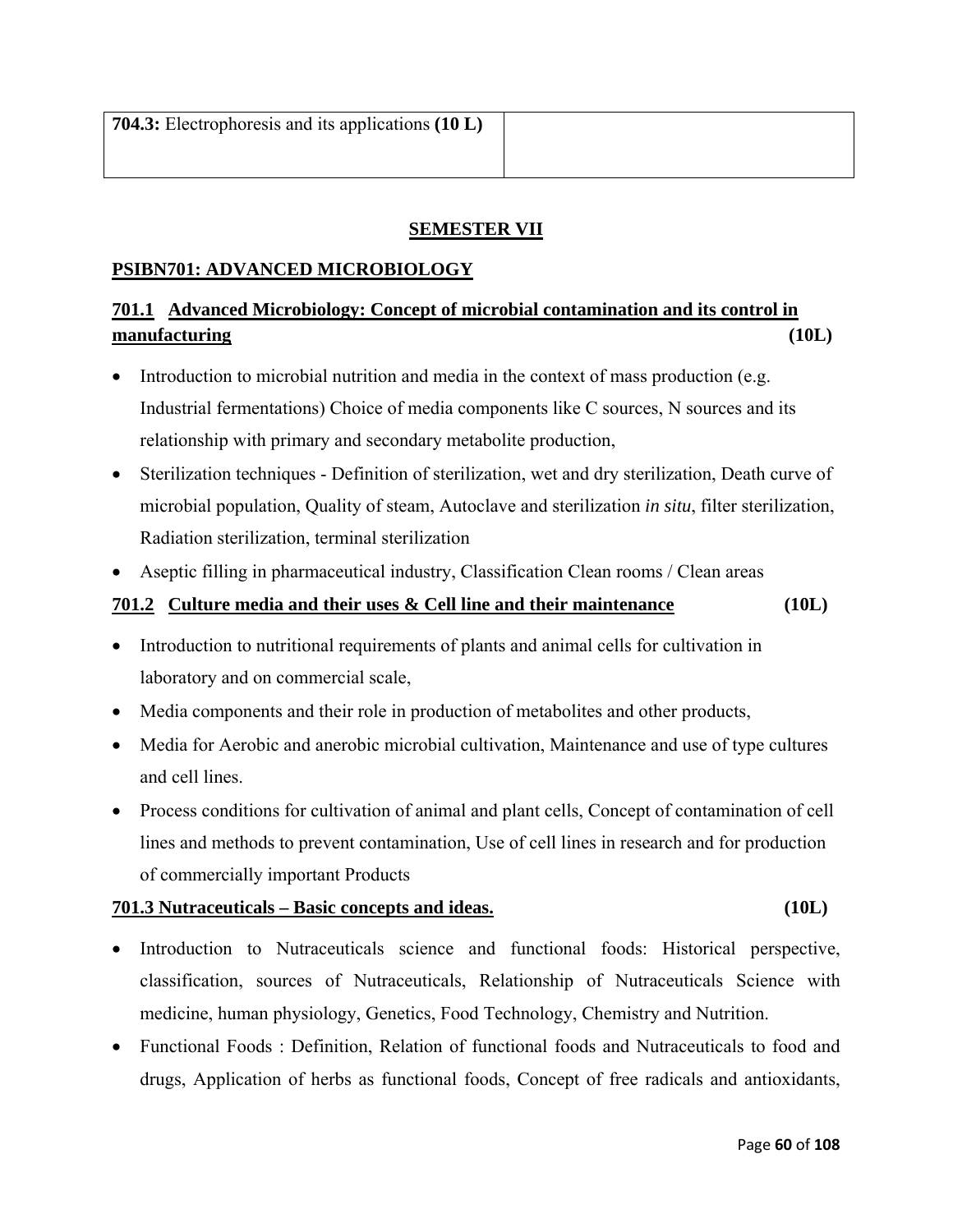Nutritive and Non-nutritive food components with potential health effects, Effect of Processing on nutrients.

#### **PSIBN702: PATENTS, DRUG ACT AND QUALITY MANAGEMENT**

#### **702.1 Intellectual Property rights I (20L)**

- Definition and implication of Intellectual Property rights
- Origin of WTO
- WTO, Membership & Its implications for trade and pharmaceutical industry
- Paris convention, Budapest Convention, PCT
- CITIS, TRIPs & IPR issues in traditional formulations
- Types of intellectual properties other than patents: Trademark and service mark, Logo, Copy right, Geographical Indicator, Trade secret
- Patents : Definition, importance of owning patents, Requirements to be fulfilled for filing of patens, Important patent granting authorities :India, USA, Europe, etc. , Patent servicing, challenging and infringement
- Documentation for patent filing
- Secrecy Agreements related to Intellectual Property: Disclosure agreement, Secrecy agreement, employment agreement, Technology Transfer agreement.
- Indian Patent Laws and International patent laws: Introduction
- Issues in registering new ASU drugs?
- Examples of patent infringements and successful litigations: Basmati Rice, Haldi and Neem patents and examples from Pharma drugs

#### **702.2 Drug Act & Regulations (10L)**

- Indian Drugs and Cosmetics Act
- ICMR guidelines
- Registration requirements for a new drug
- Guidelines regarding Bioanalytical studies
- Introduction to foreign guidelines
- CFR 21 part  $11$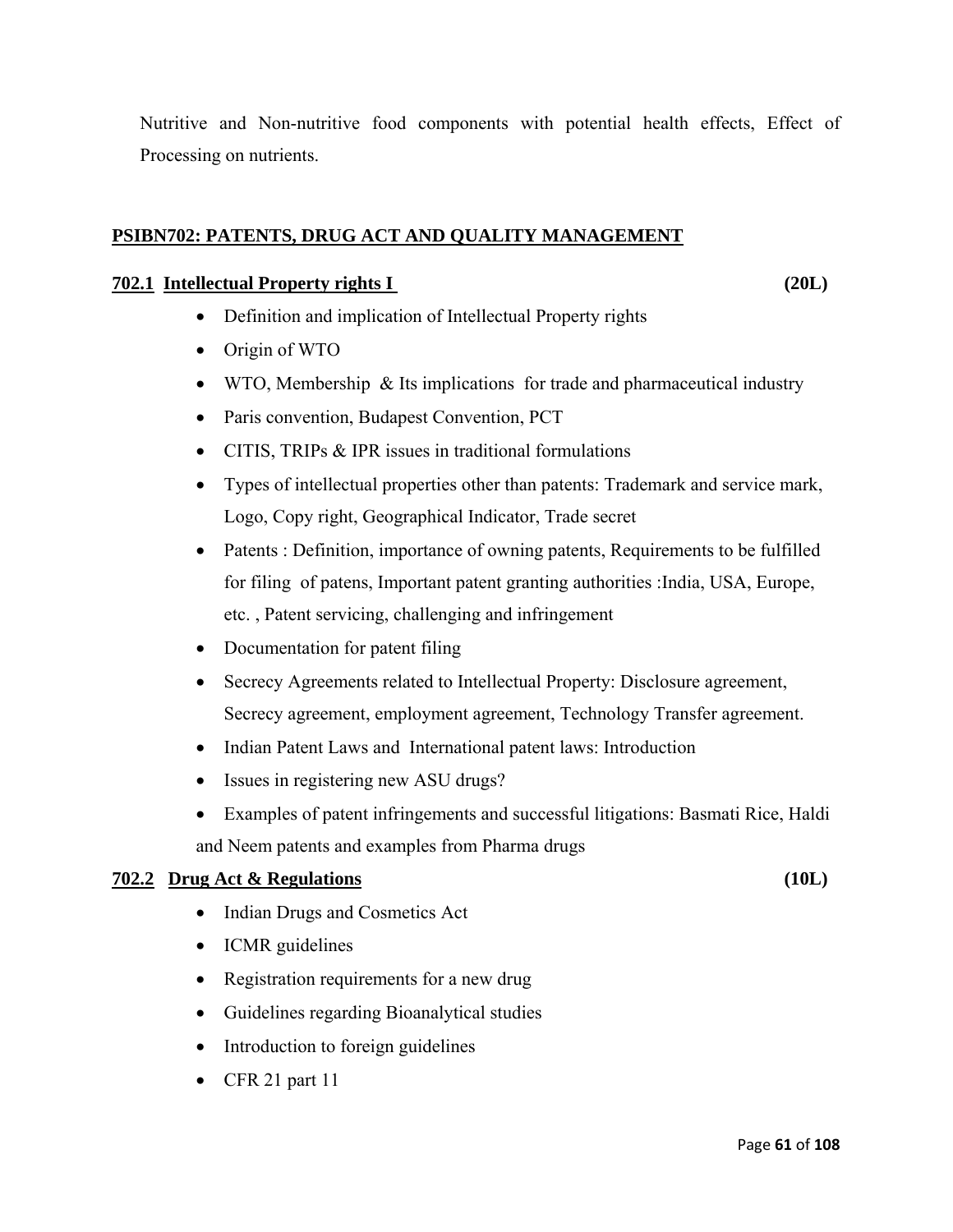# **PSIBN703: TISSUE CULTURE TECHNIQUES (PLANT & ANIMAL) AND TOXICOLOGY**

#### **703.1 Plant Tissue culture techniques (10L)**

- Media and role of plant hormones (Natural and synthetic media)
- **Callus Production**
- Shooting and rooting
- Hardening and further propagation
- Design and requirements of green house/polyhouse

#### **Animal Tissue culture techniques**

- **Media and role of serum**(Natural and synthetic media)
- **Primary and secondary cell lines, Established cell lines**
- **Trypsinization, evaluation of viability and maintenance of cell lines,**  $CO<sub>2</sub>$ incubator
- Specialized cell lines-HeLa cell line, Mouse cell line, CHK cell Lines, etc.

#### **703.2 Tissue culture techniques (10L)**

# • Hybridoma technology: Historical account including Ben Jones proteins, Production of Hybridoma cells, fusognes, selection techniques (e.g. HGPRT system), Propagation of hybridoma cells,

- Design and working of bioreactors.
- Micropropagation of plants, anther cultures, Culture of Haploid plants, Hairy Root culture, Mass culture of plant cells.

#### **703.3 Applications of tissue culture technique (10L)**

• Production of better yielding plants, production of transgenic plants (e.g. B.t. cotton), Secondary metabolite production, propagation of ornamental species (Floriculture, Orchids),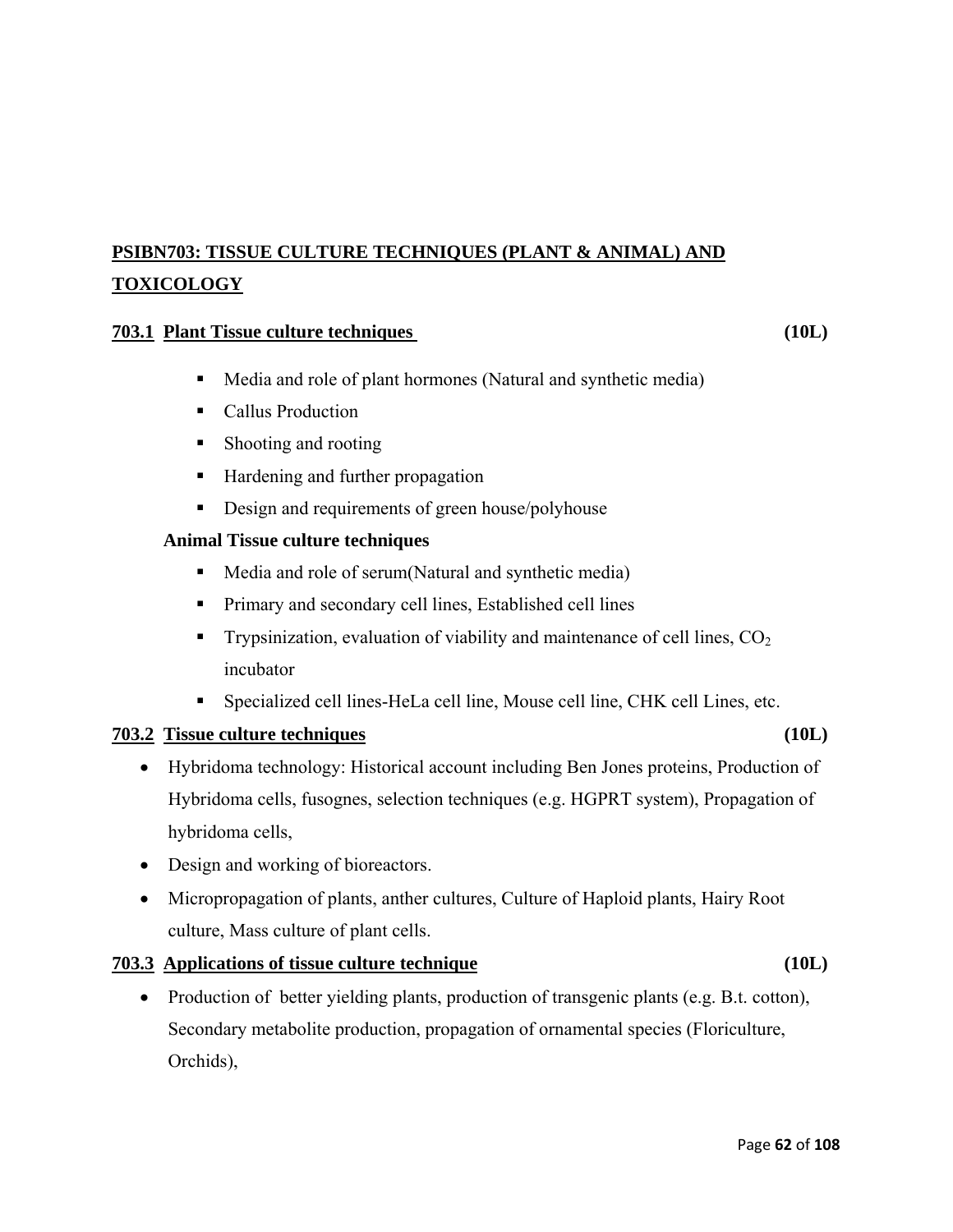• Production of Monoclonal antibodies, vaccines, applications in research and diagnostics, Hybrid cell lines (e.g. mouse and human)

#### **PSIBN704: PROTEOMICS, BIOINFORMATICS AND PHARMACOKINETICS**

# **704.1 Proteomics (10L)**  • Protein separation and identification • Protein fingerprinting techniques • Endogenous peptides and concepts of post transitional modifications • Chemical modification of proteins. **704.2 Enzymology (10L)** • Enzymes like sGPT, SGOT as markers for diagnosis • Enzymes used in diagnostics • Enzymes in drug industry • Enzymes in food industry and Nutraceutical industry • Enzymes in dairy, leather and other industries **704.3 Electrophoresis and its applications (10L)** • Principles of electrophoretic separation • Equipment and process • Agarose gel electrophoresis • PAGE – Native  $&$  SDS • Introduction to Capillary Electrophoresis **SEMESTER VIII PSIBN801: ADVANCED MICROBIOLOGY 801.1 DNA Sequencing (10 L)**  • Principles of DNA sequencing

• DNA & RNA probes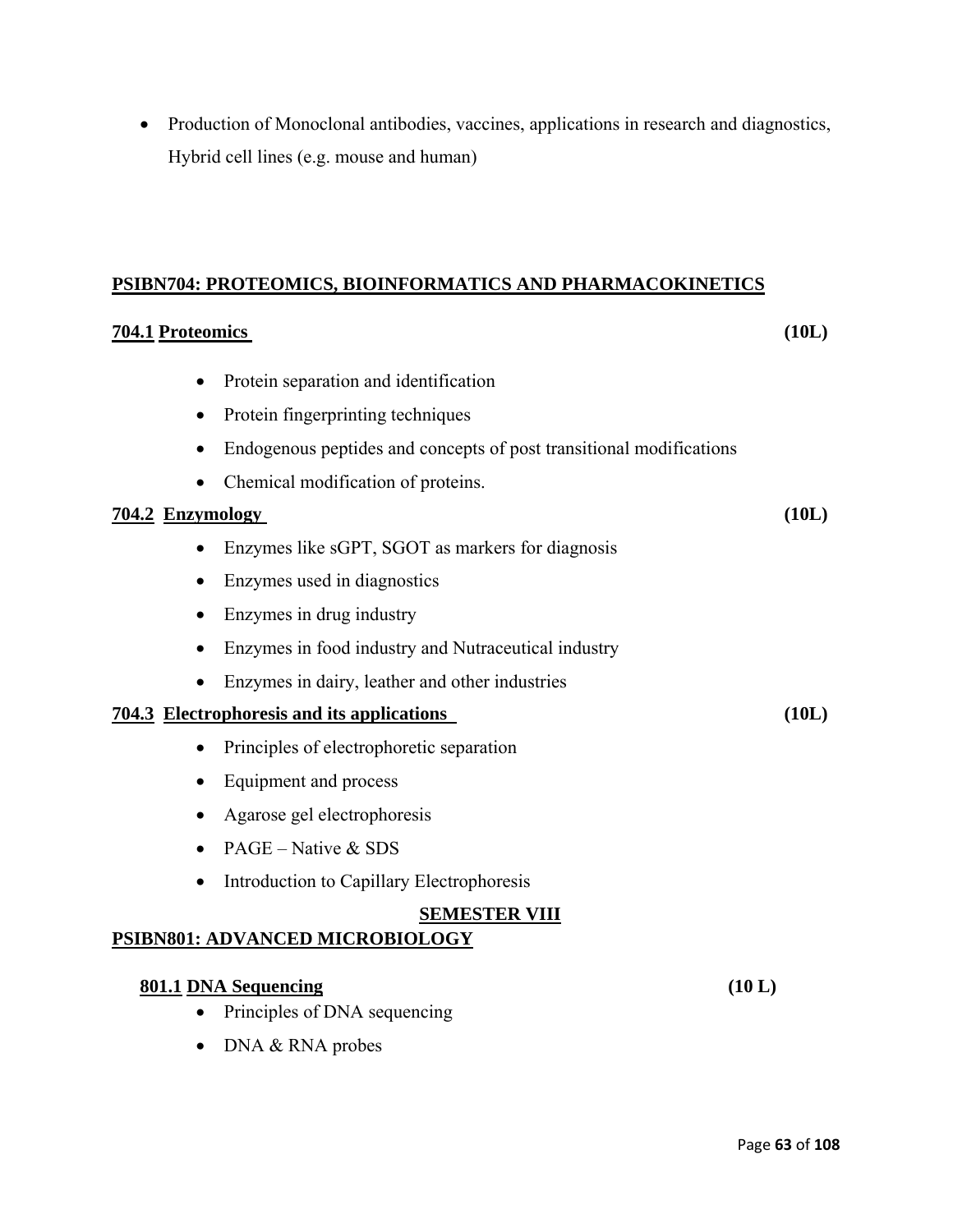- Concepts of Gene manipulation (briefly only for explaining the basics needed for sequencing)
	- Restriction enzymes & their uses
	- Vectors & their uses
	- Producing Transgenic organisms
	- Polymerase Chain Reaction (PCR)

|           | 801.2 DNA fingerprinting principles and instrumentation | (10 L) |
|-----------|---------------------------------------------------------|--------|
|           | • Principles of Thermal Cycler                          |        |
|           | • DNA Amplification using PCR technology                |        |
|           | • cDNA production $&$ its use                           |        |
| $\bullet$ | Gene libraries & their uses                             |        |

#### **801.3 Application of Genomics and DNA finger printing (10 L)**

- Production of oligotides.
- DNA fingerprinting in human
- Applications of DNA fingerprinting.

#### **PSIBN802: PATENTS, DRUG ACT AND QUALITY MANAGEMENT**

#### **802.1 QC and QA (20L)**

- o **Quality Assurance (QA)** 
	- Introduction
		- o What is QA?
		- o Requirements for implementing QA
		- o Guidelines for QA
	- Support work & documentation
	- Audit requirements
	- Personnel Responsibility in QA
	- **Quality Control (QC)** 
		- Introduction
			- o What is QC?
			- o Requirements for implementing QC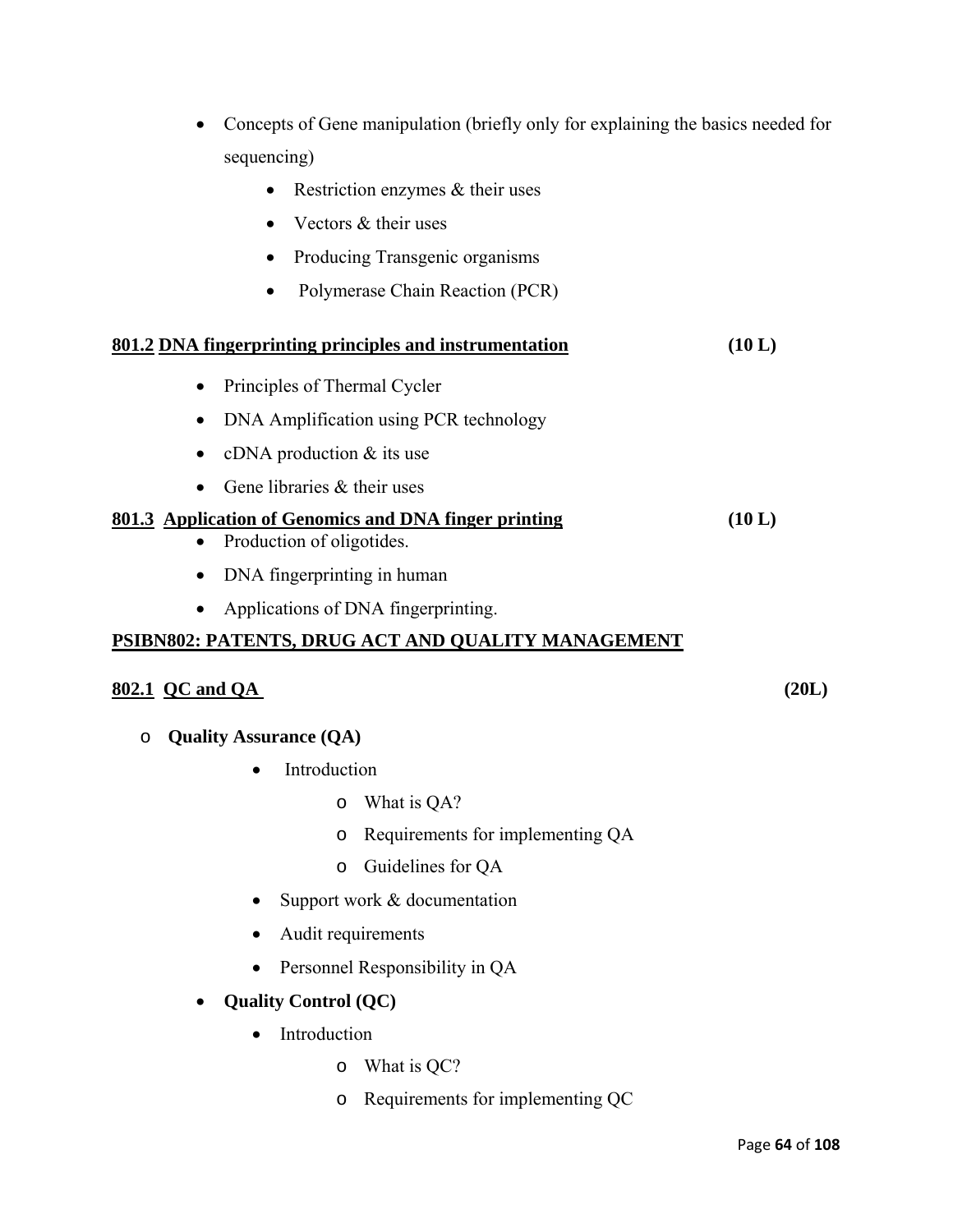- Standardizing an Analytical method
	- o Preliminary requirements of a discriminatory quantization
	- o Detection of the analyte of interest
	- o Separation of analyte form the matrix components
	- o Sample preparation for quantitation
- Validation
- Support work & documentation
- Pharmacopeias and their uses
- Packaging standards and their compliances
- Stability Studies :Factors that influence stability of drug formulations, Guidelines on Stability evaluations

#### **802.2 Concept of GMP, GLP and GCP (10L)**

### • **Good Laboratory Practice (GLP)**

- What is GLP?
- Practicing GLP
- Guidelines to GLP
- Documentation of Laboratory work
- Preparation of SOPs
	- o Calibration records
	- o Validation of methods
	- o Transfer of methods
	- o Documentation of results
- Audits
- Audit reports
- **Good Manufacturing Practice (GMP)**
	- What is GMP?
	- Requirements of GMP implantation
	- Documentation of GMP practices
	- Regulatory certification of GMP
	- Harmonization of SOP of manufacture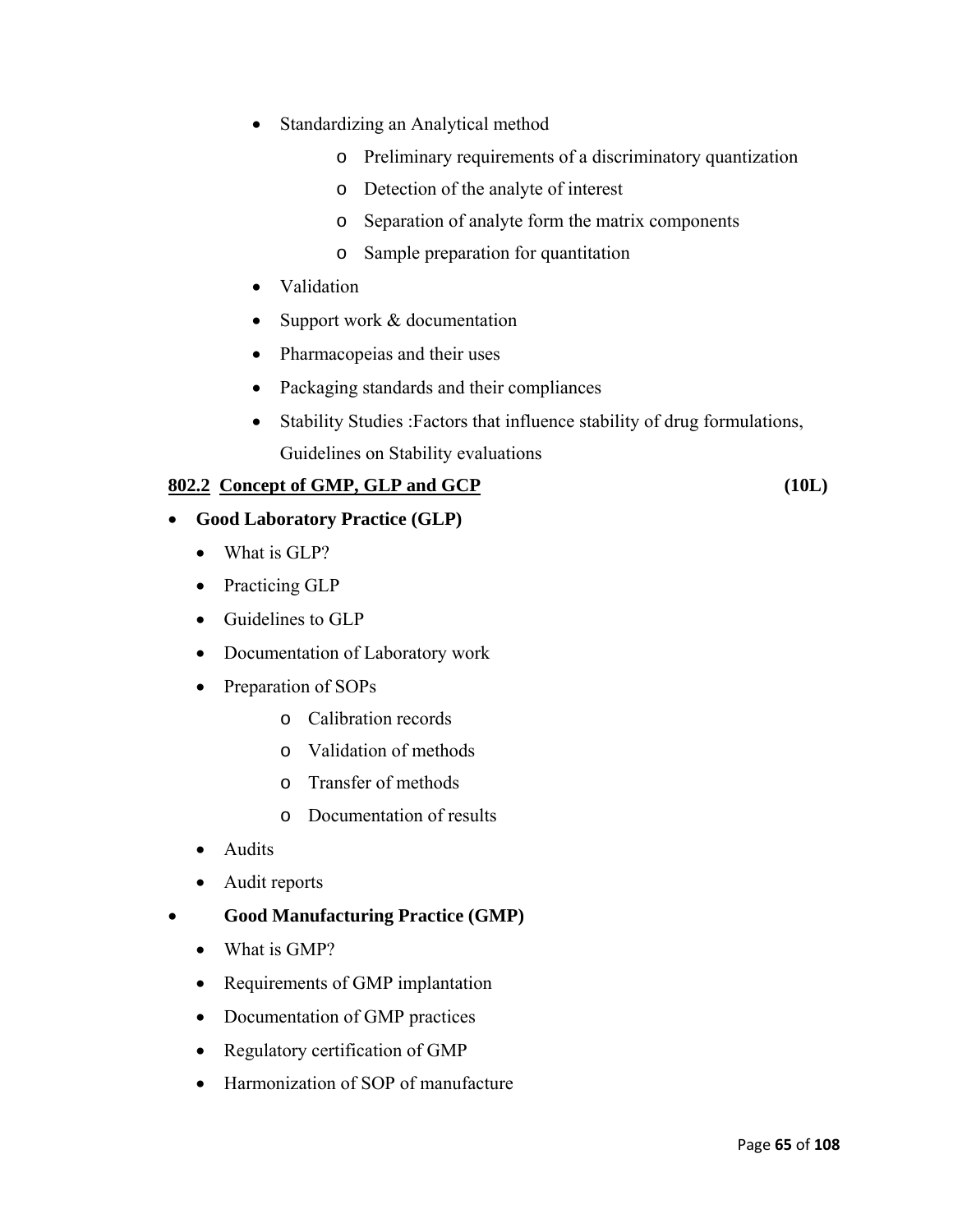| Audit for GMP compliances                                            |        |
|----------------------------------------------------------------------|--------|
| Good Clinical Practice (GCP) -                                       |        |
| What is GCP?,<br>$\bullet$                                           |        |
| Origin of GCP                                                        |        |
| Earlier Guidelines for GCP                                           |        |
| Requirements of GCP compliance                                       |        |
| <u> PSIBN803: TISSUE CULTURE TECHNIQUES (PLANT &amp; ANIMAL) AND</u> |        |
| <u>TOXICOLOGY</u>                                                    |        |
| 803.1 Toxicity and toxicity indices                                  | (10 L) |
| Introduction, scope and types of toxicological studies.              |        |
| Toxicants, their route of entry, distribution<br>$\bullet$           |        |
| Metabolism & elimination of toxicants<br>$\bullet$                   |        |
| Concept of $LD_{50}$ , $ED_{50}$ , NOEL etc.<br>٠                    |        |
| 803.2 Types of toxicity studies                                      | (10 L) |
| Acute, subacute, chronic toxicity studies                            |        |
| Reproductive, behavioral and toxicity studies                        |        |
| Alternatives to animal toxicity studies                              |        |
| 803.3 Regulatory toxicology                                          | (10 L) |
| Types of toxicity studies                                            |        |
| Design considerations.                                               |        |
| <b>Evaluation of results</b>                                         |        |
| Extrapolation to man.                                                |        |
| <b>OECD</b> Guidelines on Toxicological studies                      |        |
| Schedule Y and its interpretation.<br>$\bullet$                      |        |
| <u> PSIBN804: PROTEOMICS, BIOINFORMATICS AND PHARMACOKINETICS</u>    |        |
| 804.1 Immunoassay & ELISA                                            | (10L)  |
| Introduction                                                         |        |

- Definitions
- Theory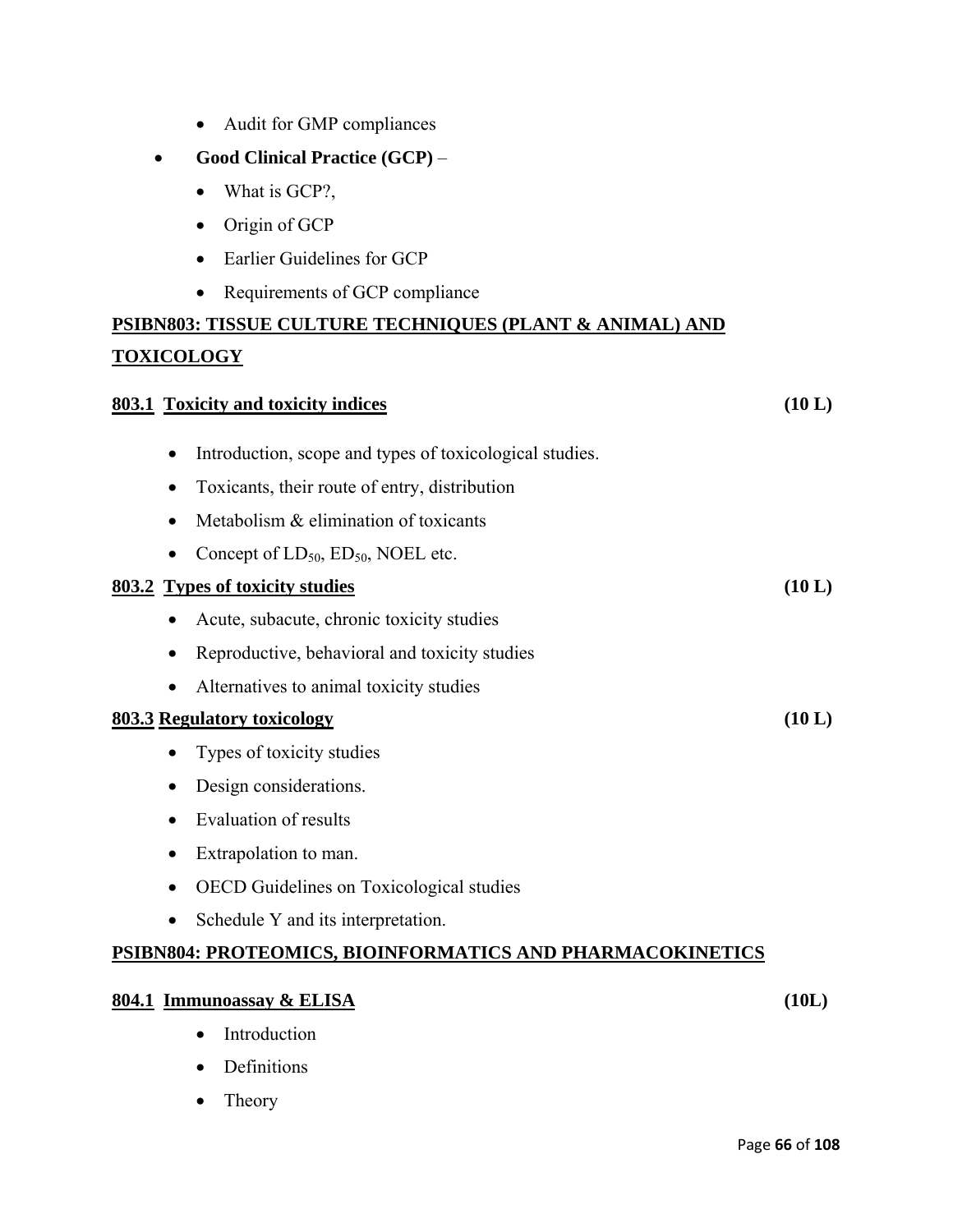- Requirements for immunoassay
- Practical aspects
- Data handling
- Advantages of immunoassay
- Principles and instrumentation in ELISA
- Applications of ELISA

#### **804.2 Bioinformatics (10L)**

- What is bioinformatics ?
- Databases and Search Tools
- Different Search Engines
- Applications of bioinformatics
- Using various libraries
- Internet Applications in bioinformatics
- Inter protocols & Search tools
- Genome & Proteome Analysis

#### **804.3 Basic Pharmacokinetics (10L)**

- Basic concepts of Pharmacokinetics
- Different pharmacokinetic parameters and their meanings
- Basic techniques of evaluating Pharmacokinetic parameters
- Basic types of models in pharmacokinetics

#### **PSIBN 901: Industrial Training**

#### **PSIBN902: Project, report writing and Industrial Visits**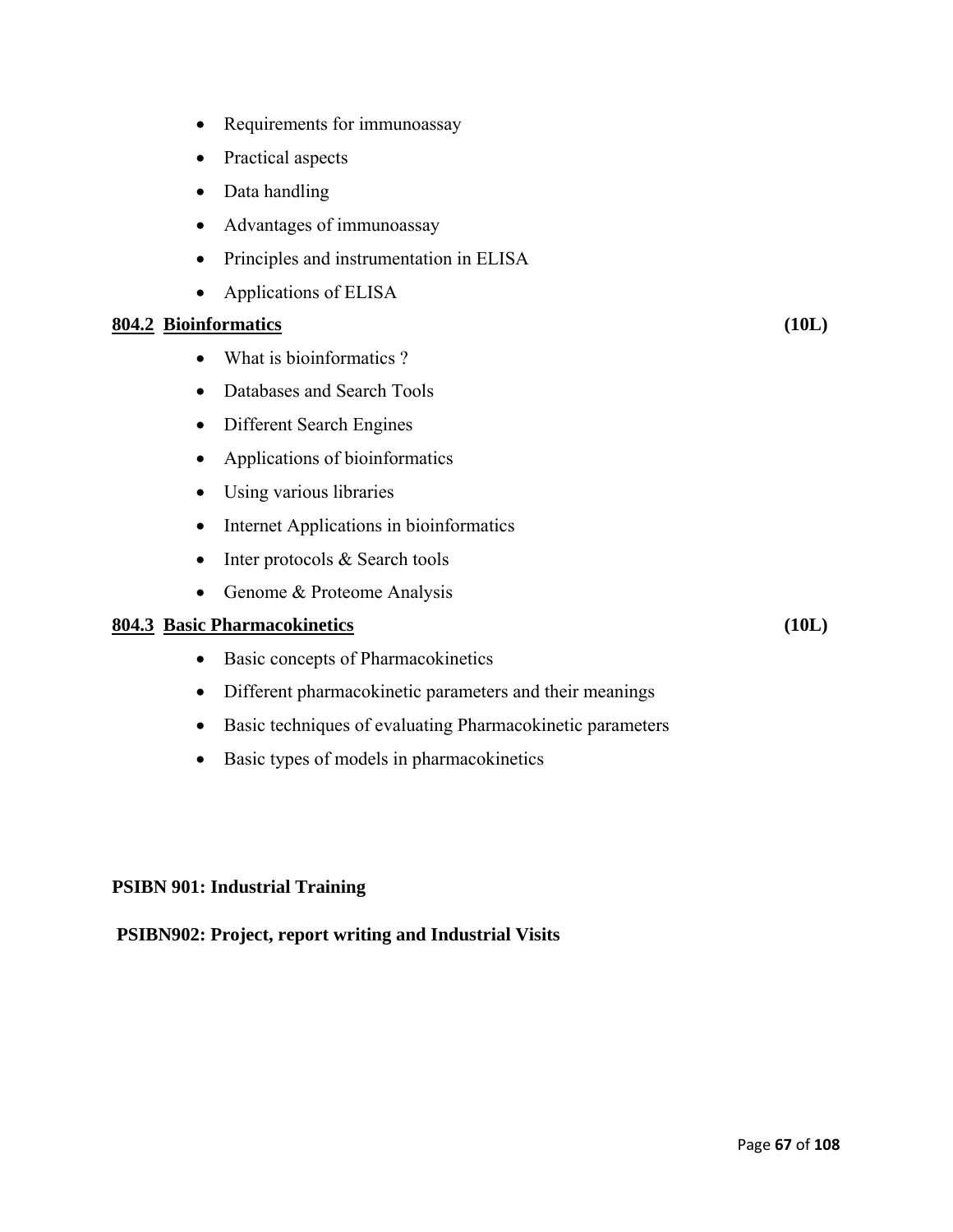### **FIFTH YEAR SPECIALIZATION (BIOANALYSIS)**

| Semester-X                                               |                                           |  |
|----------------------------------------------------------|-------------------------------------------|--|
| <b>PSIBN1001: Different Medicinal Systems,</b>           | PSIBN 1002: GMP, GCP, GLP, Method         |  |
| <b>Pharmacognosy and Standardization of ASU</b>          | <b>Validation and BA/BE Studies, MS</b>   |  |
| drugs                                                    | applications, Metabolite Studies, Thermal |  |
| 1001.1: Indian systems of Medicines (05 L)               | <b>Analysis and Tracer Techniques.</b>    |  |
| 1001.2: Pharmacognacy $(05 L)$                           | 1002.1:GMP, GCP, GLP(10L)                 |  |
| <b>1001.3:</b> Principles of Extractions including Solid | 1002.2: Method Validation $(10 L)$        |  |
| Phase Extraction and Isolation of Analytes (20 L)        | 1002.3:BA/BE Studies- $I(10 L)$           |  |
| 1001.4: Modern Medicine (05 L)                           | 1002.4:MS applications $(10 L)$           |  |
| 1001.5: Standardization of Ayurvedic, Unani and          | 1002.5: Metabolite Studies (10 L)         |  |
| Siddha Drugs $(10 L)$                                    | 1002.6: Thermal Analysis and Tracer       |  |
| 1001.6: Regulatory issues and Good Manufacturing         | Techniques $(10 L)$                       |  |
| Practice $(15 L)$                                        |                                           |  |

### **SEMESTER X**

## **PSIBN1001: DIFFERENT MEDICINAL SYSTEMS, PHARMACOGNOSY AND STANDARDIZATION OF ASU DRUGS**

#### **1001.1 Indian systems of Medicine (ASU) (05L)**

- Principles and practice
- Types of Drug Formulation
- Methods of Manufacture Raw Material To Finished Product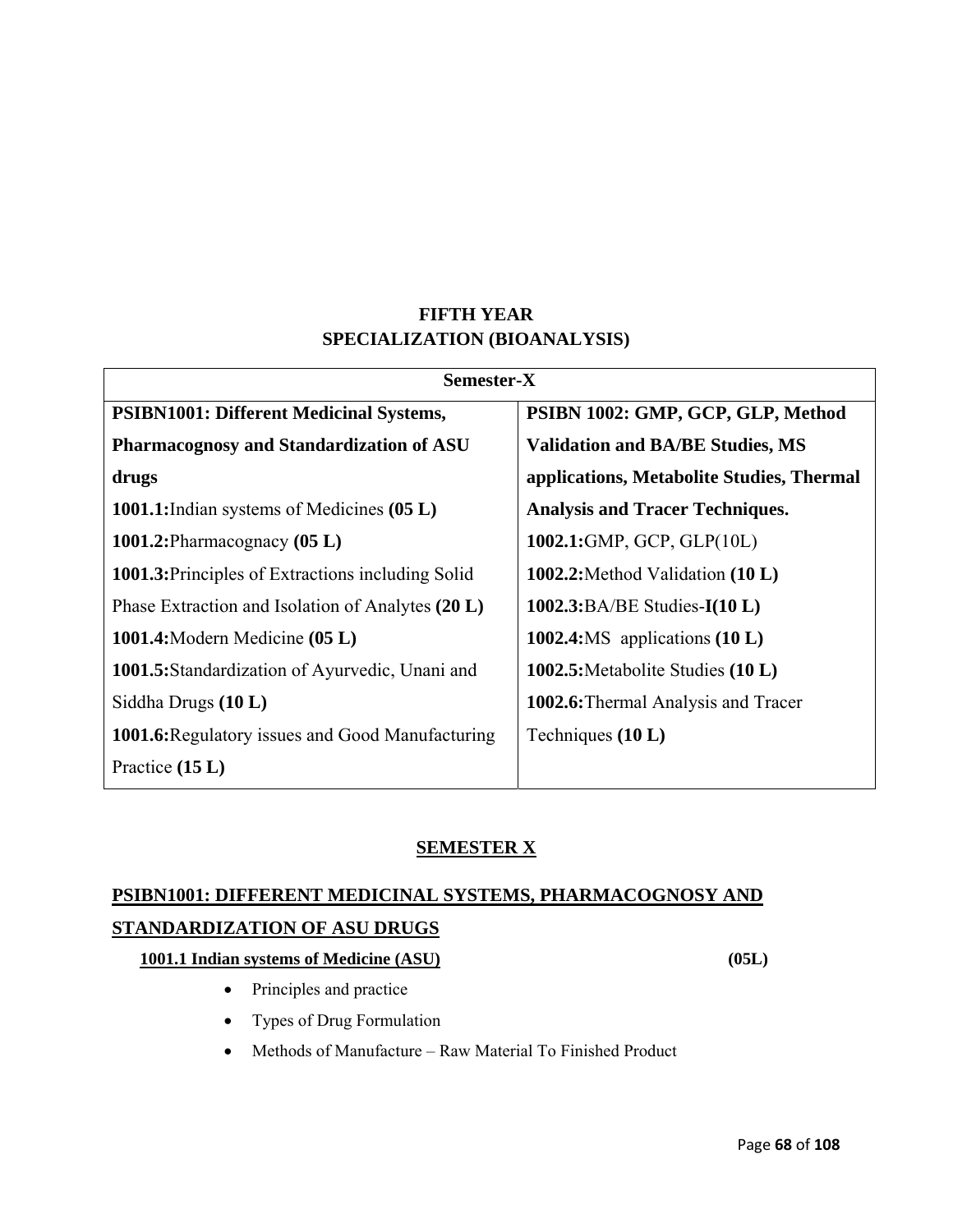#### **1001.2:Pharmacognacy (05L)**

- Introduction, Plants and their medicinal uses
- Plant identification & Authentication
- Concepts of ethanobotany
- Medicinal plants in India, Indian Phyto-geographical regions, Plant collection techniques,Herbaria and its evaluation, Anatomical studies on plant material
- Anatomical, Raw material characterization, Proximate evaluation
- Introduction to Cultivation & production of Natural Drug substances
- Photomicrography

# **1001.3 Principles of Extractions including Solid Phase Extraction and Isolation of Analytes (20L)**

- Introduction
- Physico-chemical properties of drugs and solvents
- Concept of partition & Partition Coefficient
- Solvent properties
- Selection of solvent
- Extraction efficiency
- Solid Phase Extraction (SPE)
	- Introduction
	- General properties of bonded silica sorbents
	- Sorbent/analyte interactions
	- Sample pretreatment of different biological matrices
	- Developing SPE methods
	- Example of an SPE method
- Isolation of analytes
	- Ionisation and its effect on the extraction of drugs
	- The 'First law of drug metabolism'
	- $\blacksquare$  Matrix components & analyte isolation
	- Concentration of extracts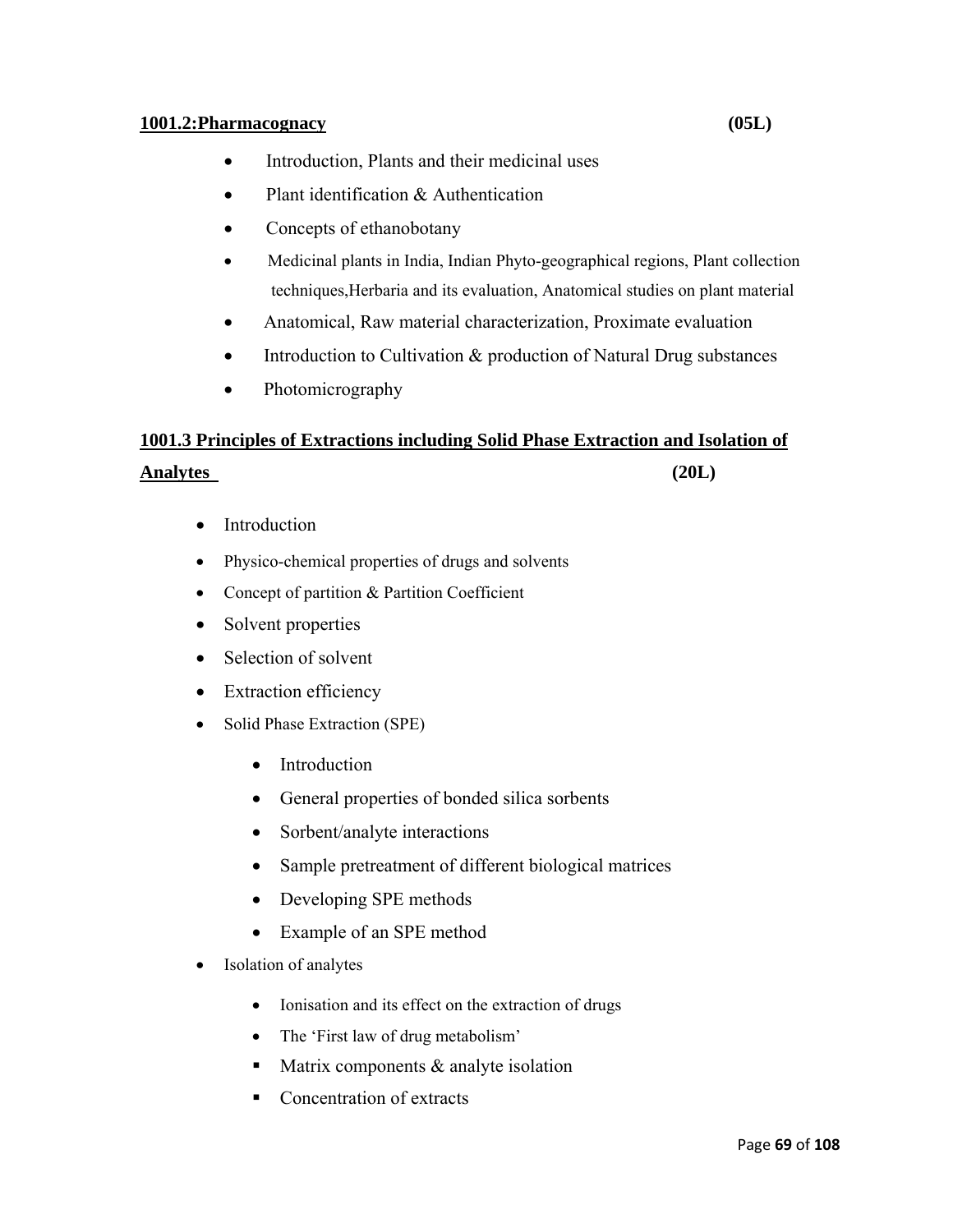- $\blacksquare$  Isolations of fractions
- Purification of isolates

#### **1001.4 Modern Medicine (05L)**

- Principles and practice
- NCE and its evolution into a Drug Molecule
- API and concept of its formulation into a dosage form
- Different types Drug Formulations
- Excipients in various dosage forms

#### **1001.5 Standardization of ASU drugs (10L)**

- Need of standardization of Ayurvedic drugs
- What does standardization involve?
- Bioanalytical tools for standardization
- Clinical studies in Standardization
- Approaches to standardization;
	- Raw materials
	- In-process materials
	- Finished products
- Developing standardized QC methods
- Shelf life studies on finished products

#### **1001.6 Regulatory Aspects of drugs (15L)**

- National initiatives for regulation of drugs
- Schedule T and Schedule Y of Drugs and Cosmetics Act
- International initiatives for regulation of traditional medicine with special reference to
	- WHO guidelines on traditional medicine
	- Approaches of US and EU to traditional medicine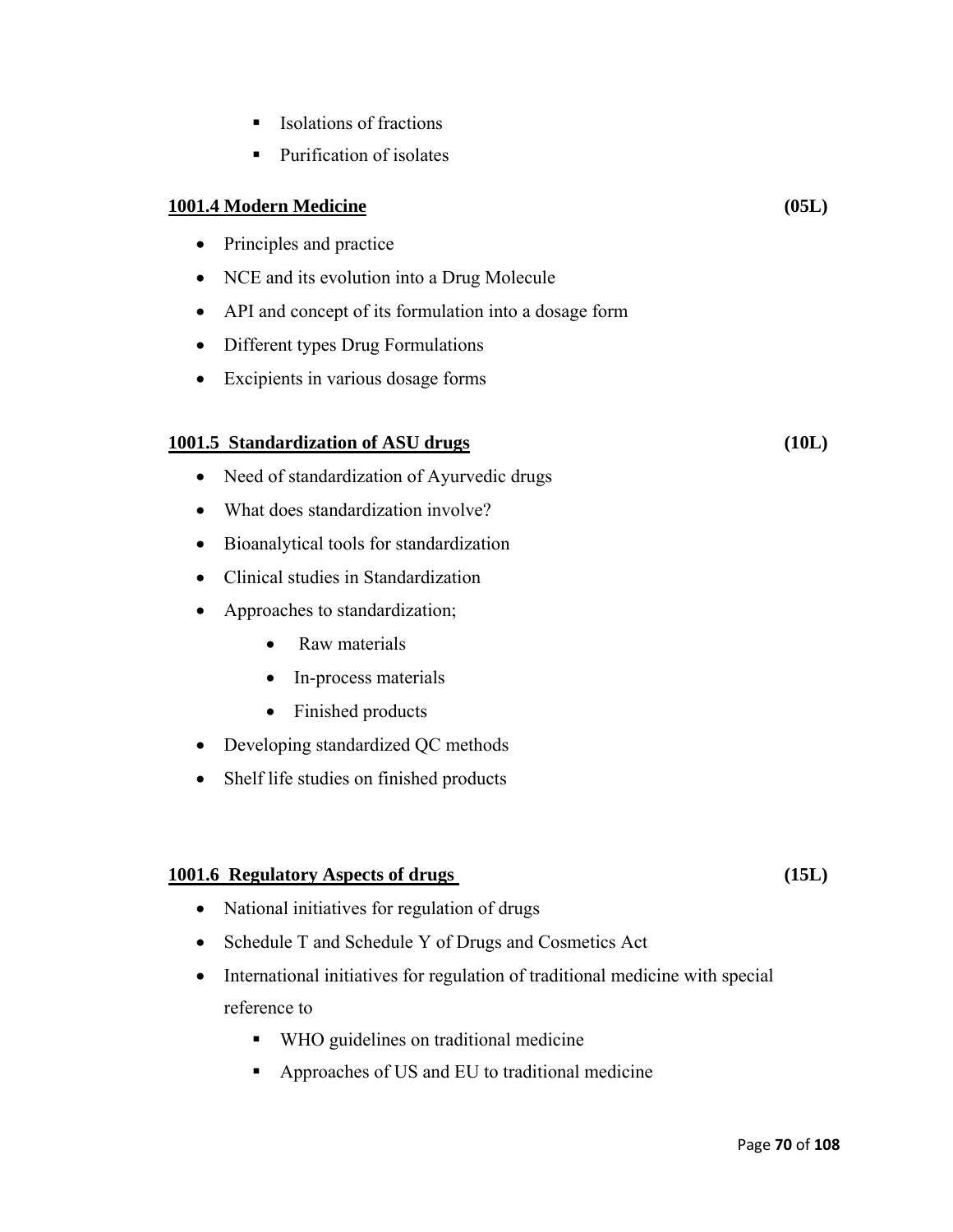# **PSIBN1002: GMP, GCP, GLP, METHOD VALIDATION AND BA/BE STUDIES, MS APPLICATIONS, METABOLITE STUDIES, THERMAL ANALYSIS AND TRACER TECHNIQUES.**

#### **<u>1002.1: GMP, GLP and GCP</u> (10L)** (10L)

• Introduction to GMP, GLP and GLP

#### • **Good Manufacturing Practice**

- Requirements of GMP implantation, Documentation of GMP practices,
- Regulatory certification of GMP, Harmonization of SOP of manufacture ,
- Audit for GMP compliances

#### • **Good Laboratory Practice (GLP)** :

- Practicing GLP , Guidelines to GLP, Documentation of Laboratory work,
- Preparation of SOPs, Calibration records, Validation of methods,
- Transfer of methods, Documentation of results, Audits, Audit reports
- **Good Clinical Practice (GCP)**
	- Origin of GCP , Requirements of GCP compliance, Guidelines for GCP, guidelines of ICH, guidelines of ICMR
	- Ensuring GCP, Documentation of GCP practice, Audit of GCP compliance

### **1002.2 Method Validation** (10L)

- Strategies for Method development
- What and Why of method validation
- Regulatory requirements of validation
- IQ, OQ and PQ of analytical instruments
- Use of Reference standards
- Issues of Method transfer
- Intra and inter lab Validation

#### **1002.3 BA/BE Studies (10L)**

- What is BA?
- Parameters to evaluate BA of a drug
- Factors that influence BA of a drug
- Evaluating BA of a drug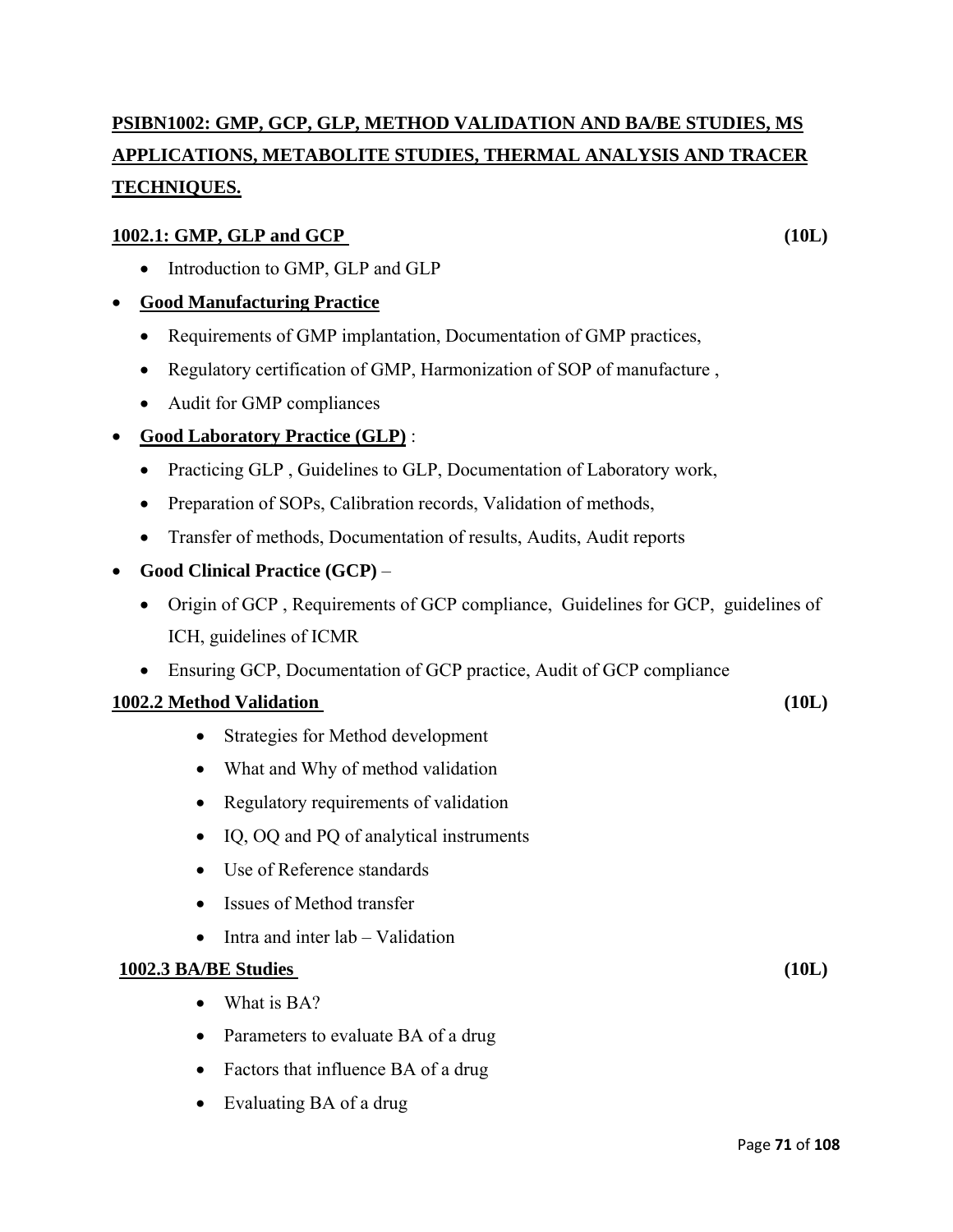- What is BE?
- Parameters to evaluate BE of a drug

• Estimating BA parameters of a drug

- Factors that influence BE of a drug
- Evaluating BE of a drug
- Estimating BE parameters of a drug

#### **1002.4 MS applications (10L)**

- Introduction, Inlets, Ion sources
- Analysers, Detectors
- Data acquisition and processing
- LC/MS Application :Quantification of analyte, Internal standardisation , Developing a quantitative method ,
- An example of thermospray LC/MS, Example of API LC/MS,
- Impurity profiling

#### **1002.5 Metabolite Studies (10L)**

- Principles of Metabolite identification
- Use of Biological systems for Metabolite studies (Liver homogenate assays, Cell line assays, P450 studies etc.)
- Use of Tandem mass spectrometry (MS-MS)
- Isotopically labeled compounds in metabolite identification
- Practical aspects for the identification of metabolites by mass spectrometry

#### **1002.6 Thermal Analysis and Tracer Techniques (10L)**

- Principles of Thermal Analysis
- Instrumentation Requirements
- Applications of Thermal Analysis
- Concept of Radioactivity & Half life
- $\alpha$ , β, γ emitters and their biological applications
- Using tracers in assays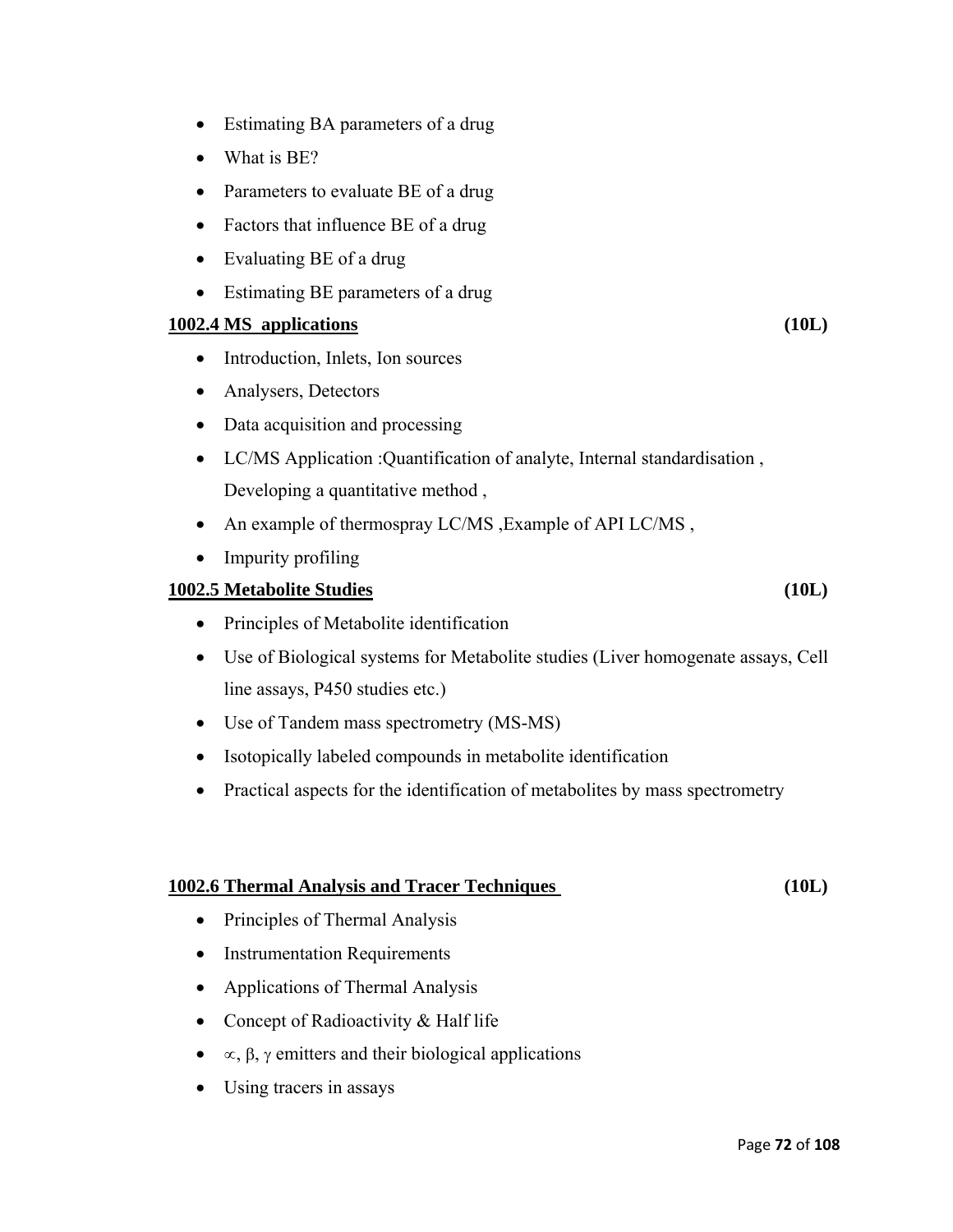- Detectors and counters
- Concept of autoradiography
- Radio labeled probes and their uses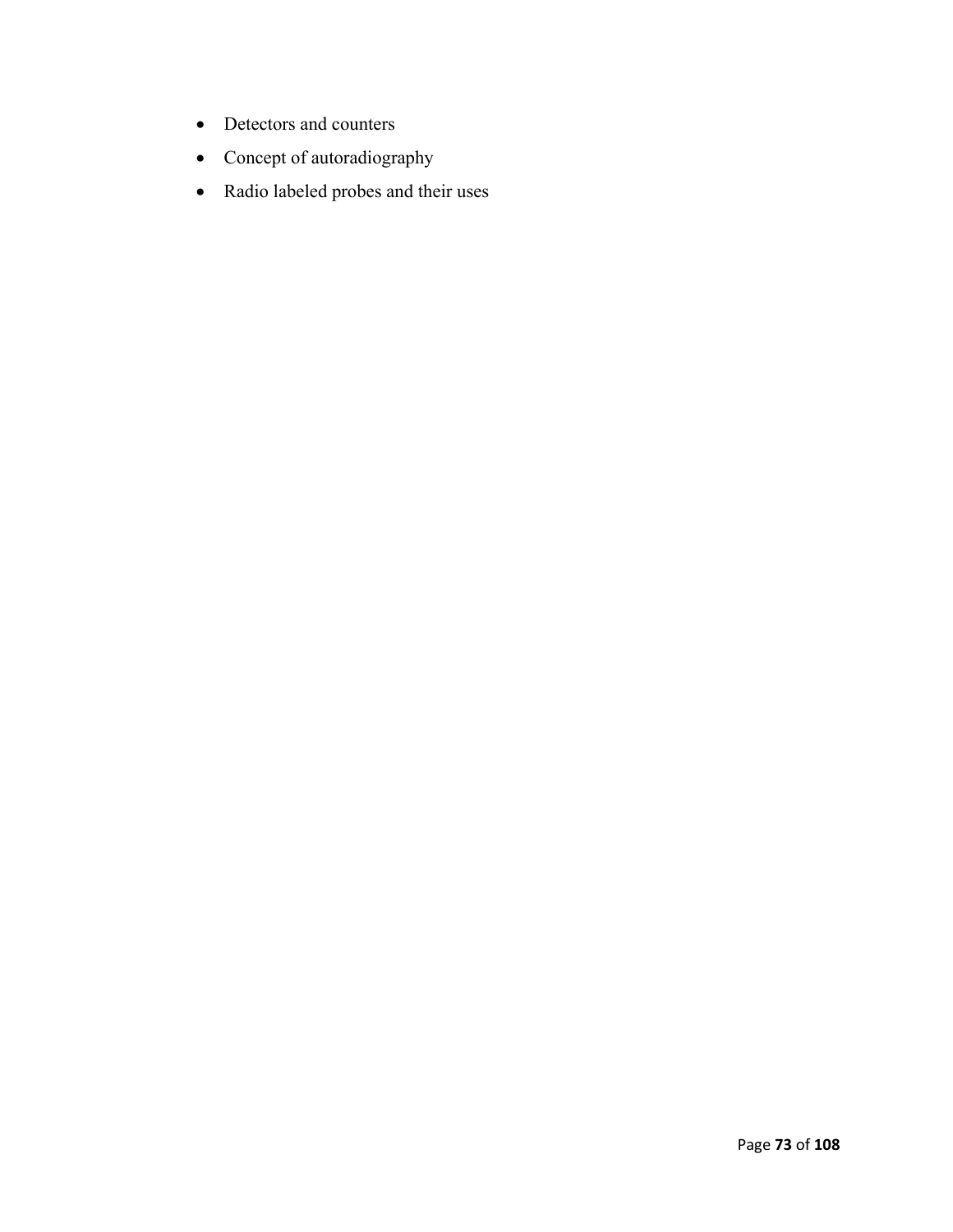## **SPECIALISATION (NUTRACEUTICALS)**

| <b>Semester X</b>                                  |                                                         |  |
|----------------------------------------------------|---------------------------------------------------------|--|
| <b>PSIBN1001: Nutraceuticals and</b>               | <b>PSIBN1002: Nutraceuticals: Evaluation,</b>           |  |
| <b>Functional foods, Food as remedy in</b>         | instrumentation, Product Development label              |  |
| <b>Human nutrition &amp; Nutritional</b>           | claims, Marketing, Future prospects                     |  |
| <b>Genomics</b>                                    | 1002.1:Instrumentation in Nutraceuticals (10 L)         |  |
| <b>1001.1:</b> Structure, Function and property of | 1002.2: Biological testing, organoleptic response       |  |
| Nutraceuticals $(10 L)$                            | and Bioassays $(10 L)$                                  |  |
| 1001.2: Functional Foods-I $(10 L)$                | 1002.3: Preclinical testing and clinical trials (10 L)  |  |
| 1001.3: Human Nutrition $(10 L)$                   | 1002.4:QA QC and Process control $(10 L)$               |  |
| 1001.4: Functional Foods-II $(10 L)$               | 1002.5: Product development and label claims and        |  |
| <b>1001.5:</b> Nutritional Genomics (10 L)         | marketing $(10 L)$                                      |  |
| 1001.6: Clinical Dietetics (10 L)                  | <b>1002.6:</b> Future prospects and new technologies in |  |
|                                                    | development of Nutraceuticals and foods (10 L)          |  |

## **SEMESTER X**

# **PSIBN1001: NUTRACEUTICALS AND FUNCTIONAL FOODS, FOOD AS REMEDY IN HUMAN NUTRITION & NUTRITIONAL GENOMICS**

#### **1001.1:Structure, Function and property of Nutraceuticals**: **(10L)**

Glucosamine, Octacosanol, Lycopene, Carnitine, Melatonin, Ornithine, Alpha Keto glutarate. Use of proanthocyanines, Grape Products, Flaxseed oil as Nutraceuticals

## **1001.2 Functional Foods-I: (10L)**

Sources and role of isoprenoids, isoflavones, flavonoides, caretonoids, Tocotrioenols, Polyundaturated fatty acids, sphingolipids, lecithin, choline, Terpenoids, Vegetable cereals, milk , dairy products as functional foods, Health effects of common beans, Capsicum annum, Mustards, Ginseng, garlic, Grapes, Citrusfruuits, fish oil and sea foods.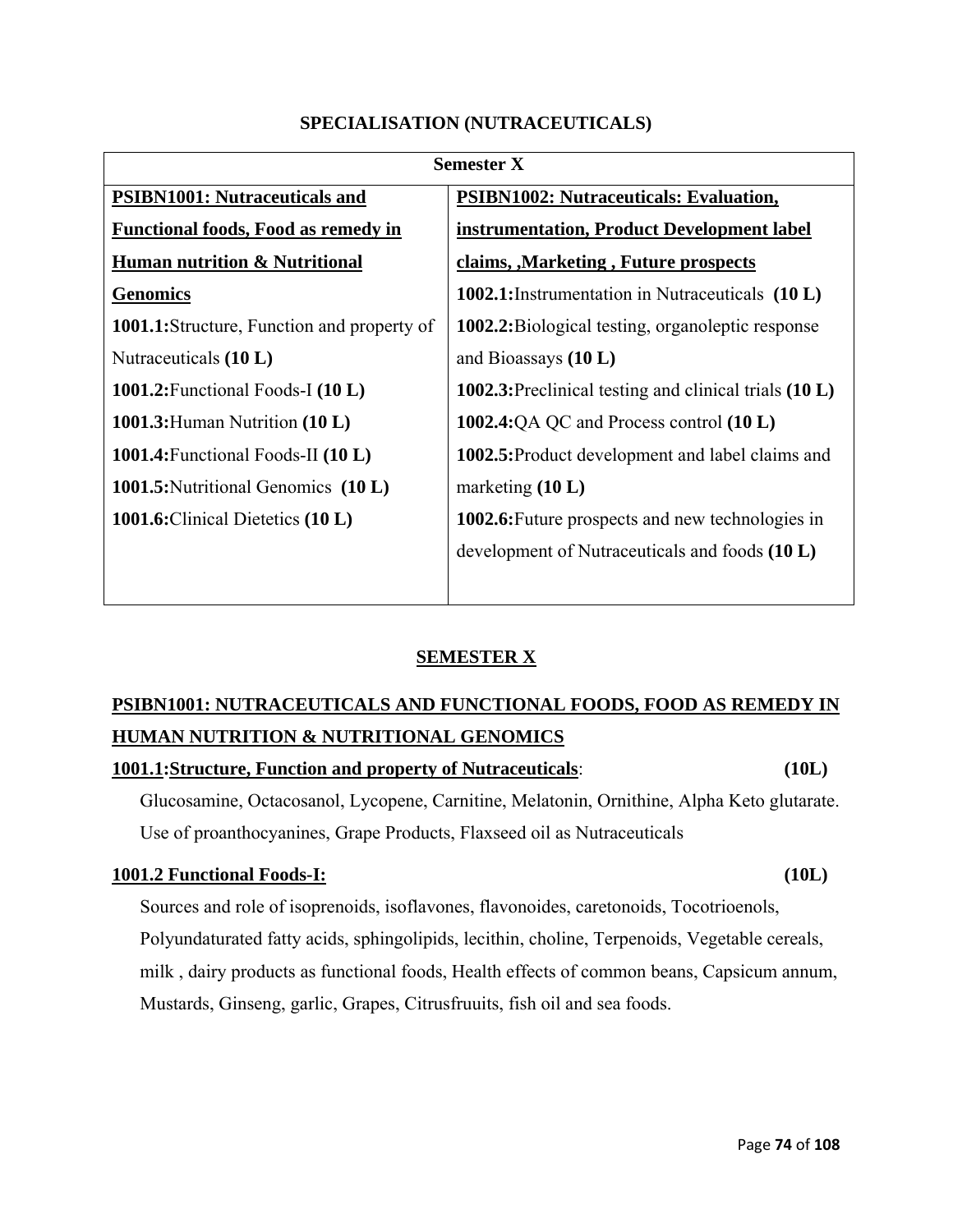#### **1001.3 Human nutrition (10L)**

Nutraceuticals bridge the gap between food and drugs, role of Nutraceuticals in treatment of cognitive decline, arthritis, bronchitis, Circulatory problems, hypoglycemia, Nephralogical disorders, liver disorders, Osteoporosis, Psoriasis, Ulcers, etc. Role of Nutraceuticals rich supplements like bee pollen, caffeine, green tea, Lecithin, Mushroom Extract, chlorophyll, Kelp, Spirulina, etc.

#### **1001.4 Functional Foods-II: (10L)**

Soy proteins and soy isoflavones in human health, Role of Nuts in cardiovascular disease Prevention, Functional foods from what and rice and their health effects, Dietary fibersoccurrence, structures and role in disease prevention.

#### **1001.5 Nutritional Genomics (10L)**

Nutritional genomics as a tool for production of Nutraceuticals, Plants as bioreactors, Tailor made carbohydrates and lipids of plant and non-plant origin, Transgenic plants for the large scale production of proteins for pharmaceutical and industrial uses, plants as alternative for biotransformation of rw materials into special chemicals, production technology for recombinant products using microbes with examples like insulin, growth hormones, erythropoietin, interferons, etc.

#### **1001.6 Clinical Dietetics: (10L)**

Nutritional requirements in terms of recommended dietary allowances, Balanced diet, alterations in normal metabolism and changed nutritional needs, factors affecting Basic Metabolic Rate (BMR) and energy requirements for different activities, Nutrient interactions, Nutritional requirements for different age, physical activity and sports, special needs before and after intensive sports, Nutritional requirements of geriatric population, etc.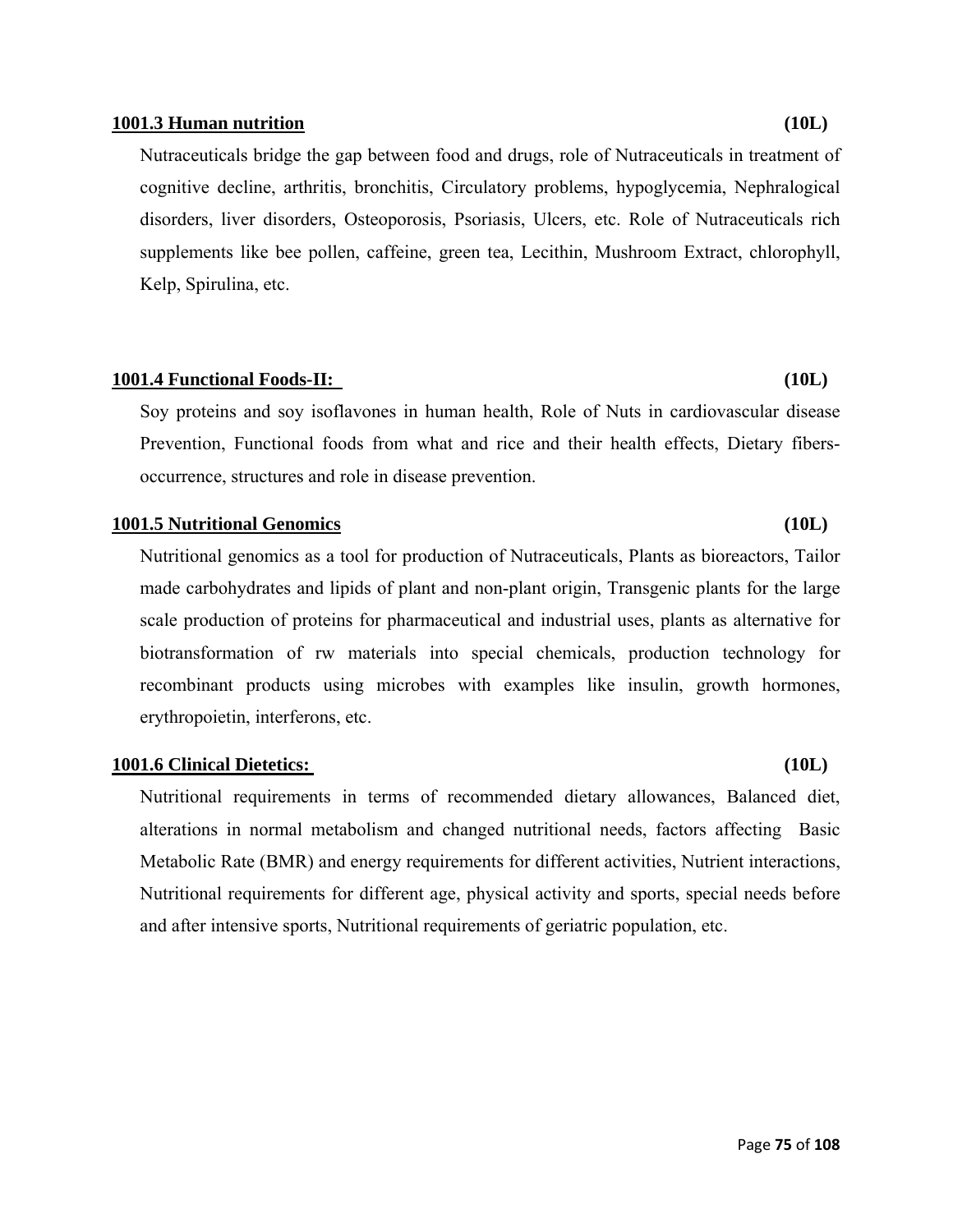#### Page **76** of **108**

# **PSIBN1002: NUTRACEUTICALS: EVALUATION, INSTRUMENTATION, PRODUCT DEVELOPMENT LABEL CLAIMS, MARKETING, FUTURE PROSPECTS**

#### **1002.1 Instrumentation for Nutraceuticals: (10L)**

Evaluation of quality of Nutraceuticals, Centrifugation- Zonal, density gradient, Ultracentrifugation, Electrophoresis- Paper, gel, agarose, Polyacrylamide, isoelectric focusing, 2-D gel, Spectroscopy, Colorimetry, UV\_visible, Flame Photometry, IR, NMR, X-Ray diffraction, Radio-isotopic techniques, chromatography, ion-exchange chromatography gel and affinity chromatography, etc.

#### **1002.2 Biological testing, organoleptic response and Bioassays (10L)**

Testing in vitro and in vivo, sampling for assays, Laboratory setup for microbiological testing, microbiological assays, microbiological testing for Nutraceuticals, basics of organoleptic responses, evaluation methodologies for taste, aroma, etc.. Evaluation of toxicity and safety of new products, emerging models for testing the claims

#### **1002.3 Preclinical testing and clinical trials (10L)**

Need for evaluation of toxicity for Nutraceuticals, acute toxicity studies, multiple exposure studies, pharmacology and pharmaceutical in testing of Nutraceuticals, Phases of clinical trials, Metabolism studies, Clinical trials and regulatory aspects

## **1002.4 Quality Assurance (QA) & Quality Control (QC) (10L)**

Introduction, what is QA? Requirements for implementing QA, Guidelines for QA, Support work & documentation, Audit requirements, Personnel Responsibility in QA, Requirements for implementing QC, concept of Validation of Analytical methods Packaging standards and their compliances, Stability Studies ,Guidelines on Stability evaluations

#### **1002.5 Product development and label claims and marketing (10L)**

Increasing role of Nutraceuticals in management of health and diseases, concept of designer foods for chronic diseases , degenerative diseases, sports, Effect of globalization on food preferences and choice of Nutraceuticals, Overview of packaging and labeling, Various packaging strategies, need of specific regulation governing dietary supplements, outline of compliance label review, Nutritional contents claims, health claims and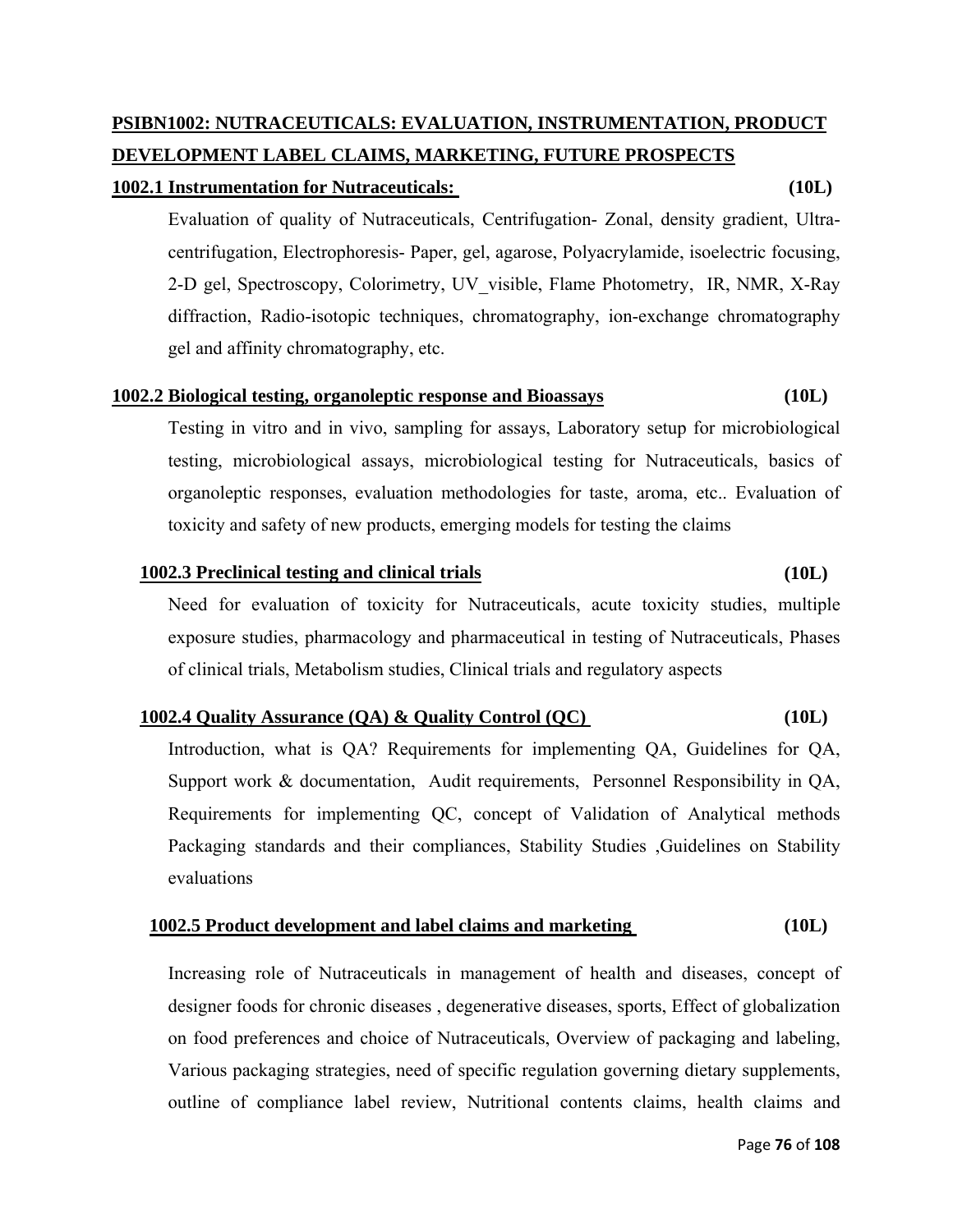regulatory agencies' views on label claims. Marketing techniques, consumer behavior, basics of communication process, advertising and legislation, the art and science of consumer persuasion.

## **1002.6. Future prospects and new technologies in development of Nutraceuticals: 10L)**

New technologies for product development like supercritical fluid extraction, membrane technology, bioprocess technology, etc.

Food industries role in promoting Nutraceuticals, Changing federal laws, Role of regulatory agencies, Intellectual property rights, Impact of Chemi-informatics and Pharma-inforormatics , biotechnology, etc. on future of Nutraceuticals sciences.

## **FIFTH YEAR SPECIALISATION (BIOINFORMATICS)**

Г

| <b>Semester X</b>                                          |                                                   |  |  |
|------------------------------------------------------------|---------------------------------------------------|--|--|
| <b>Skills</b><br><b>PSIBN1001:</b><br>Computational<br>and | <b>PSIBN1002: Molecular Modeling and</b>          |  |  |
| <b>Operating Environments.</b>                             | <b>Drug Design Applications</b>                   |  |  |
| 1001.1: $C++(10 L)$                                        | <b>1002.1:</b> Introduction to Molecular Modeling |  |  |
| 1001.2: HTML & XML (10 L)                                  | (10 L)                                            |  |  |
| 1001.3: Introduction to OOPs concept and JAVA              | 1002.2: Medical Informatics $(10 L)$              |  |  |
| (10 L)                                                     | 1002.3: Combinatorial Chemistry (10 L)            |  |  |
| 1001.4: JDBC $(10 L)$                                      | 1002.4: Drug Designing $(10 L)$                   |  |  |
| 1001.5: Introduction to Perl and data types (10 L)         | 1002.5: Drug Delivery systems (10 L)              |  |  |
| 1001.6: Regular Expressions in Perl (10 L)                 | <b>1002.6:</b> Orphan receptors and reverse       |  |  |
|                                                            | pharmacology $(10 L)$                             |  |  |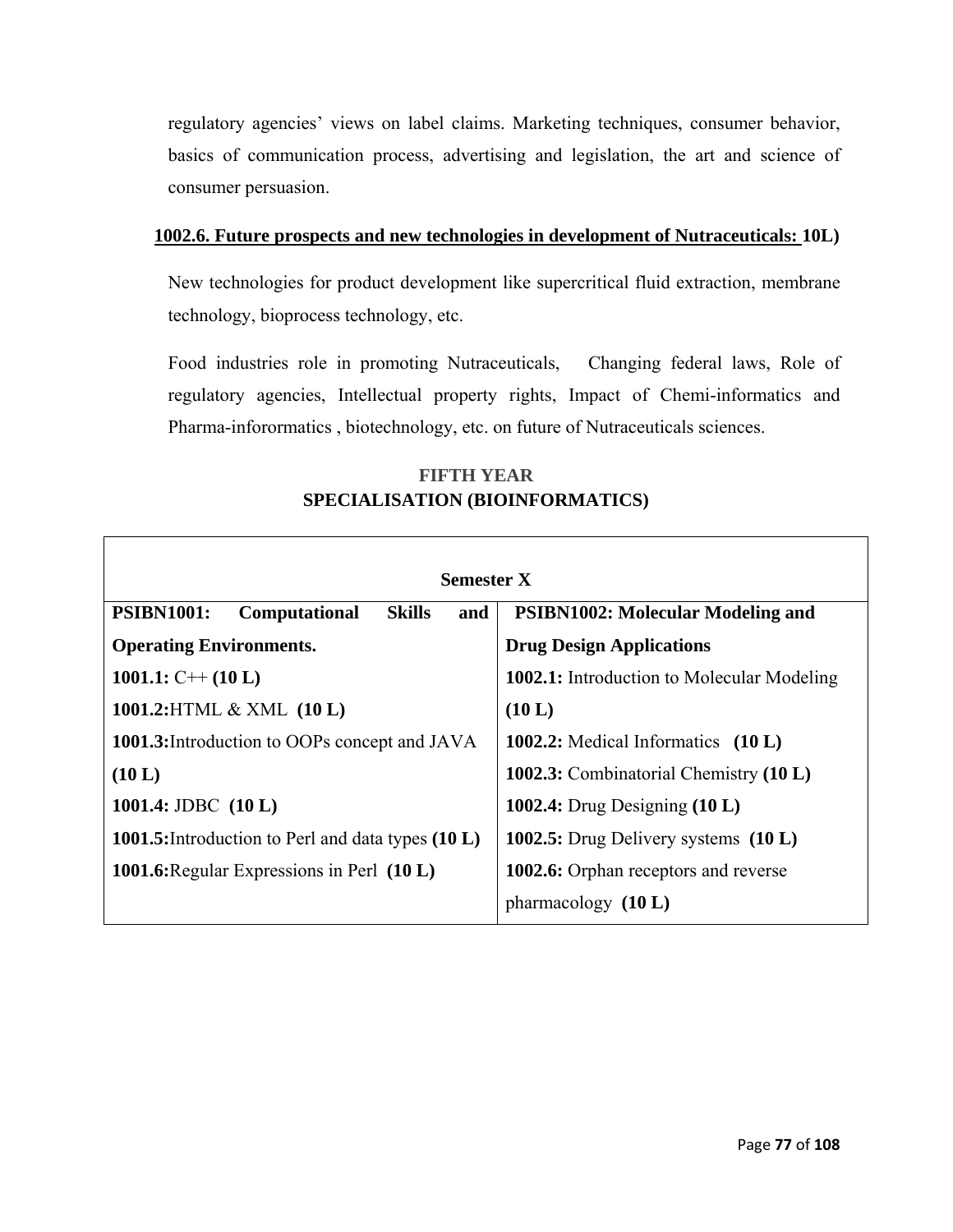## **SEMESTER X**

## **PSIBN1001: COMPUTATIONAL SKILLS AND OPERATING ENVIRONMENTS.**

#### **1001.1:C++ (10L)**

- Basics of object oriented programming.
- Concept of Object, class, Constructor and Destructors,
- Inheritance, Data encapsulation,
- Polymorphism.
- Virtual function and friend function

## **1001.2: HTML & XML** (10L)

- Introduction to HTML and XML, basic HTML tags:
- Tables , hyperlinks, Image Insertion, marquee image mapping,Frame set,
- HTML forms, Get and Post methods,
- Basics of XML
- XML syntax and semantics
- XML Programming (in Java)
- XML software  $&$  its applications

## **1001.3:** Introduction to OOPs concept and JAVA (10L)

- An introduction to object-oriented programming
- Object-oriented programming and Java
- Introduction to Java basics.
- Working with objects, Arrays, Conditionals and Loops
- Creating Classes and Applications in Java, methods
- Java Applets Basics, Graphics, Fonts and Color
- Simple Animation and Threads
- Managing Simple Events and Interactivity
- Creating User Interfaces with AWT
- Modifiers, Access Control and Class Design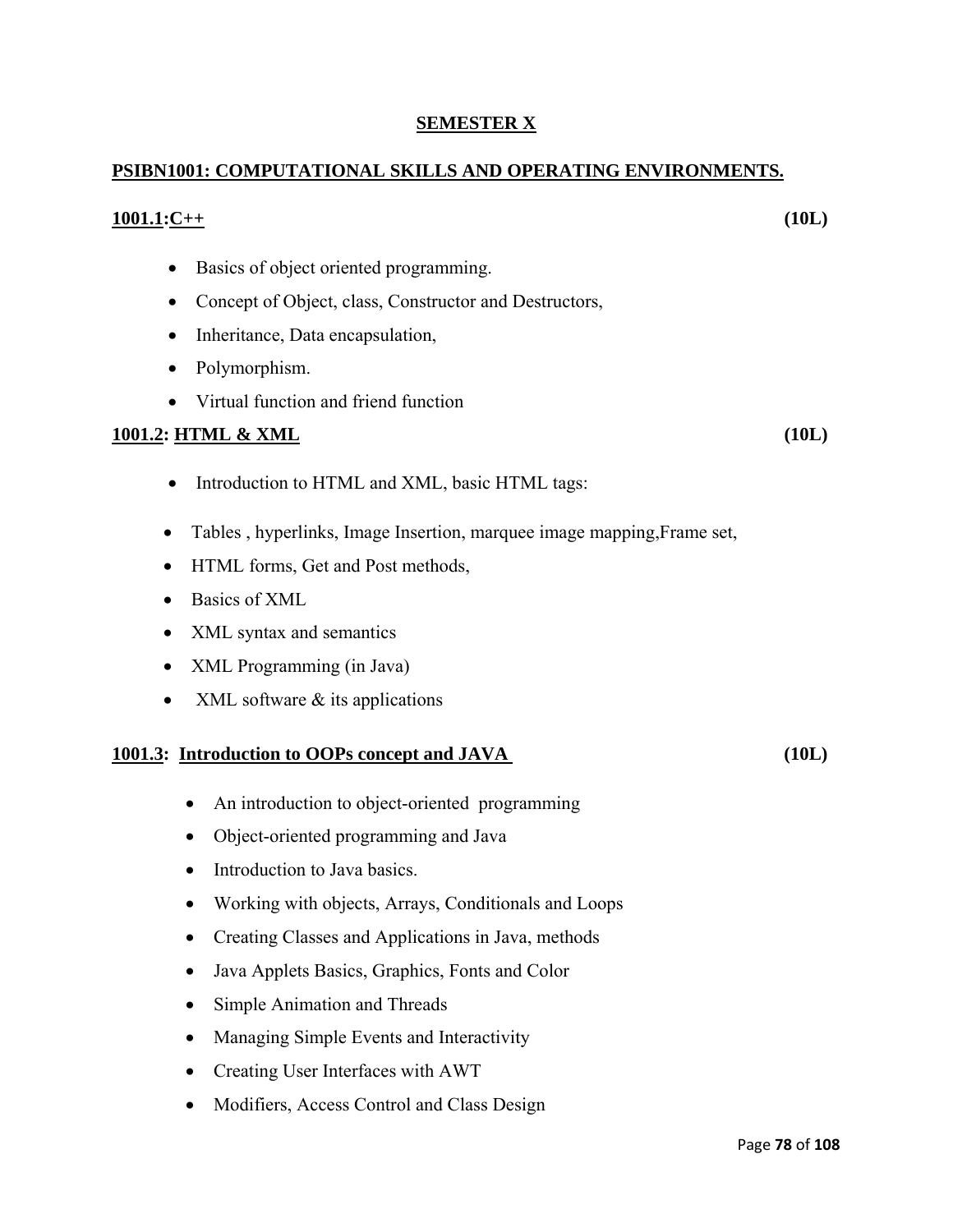- Packages and Interfaces
- Exception, Multithreading, Streams and I/O
- Using Native Methods and Libraries
- Using Biojava

#### **1001.4: JDBC (10L)**

- Introduction to JDBC
- Client Server Application
- Java Drivers
- java.sql Package
- Executing SOL Statements

#### **1001.5: Introduction to Perl and data types (10L)**

- Introduction: What is Perl? Why use Perl in Bioinformatics? History of Perl, Availability, Support, Basic Concepts
- Scalar Data: What Is Scalar Data?, Numbers, Strings, Scalar Operators, Scalar Variables, Scalar Operators and Functions
- Arrays and List Data: What Is a List or Array? Literal Representation, Variables, Array Operators and Functions, Scalar and List Context
- Control Structures: Statement Blocks, basic I/O.
- Hashes, Hash Variables, Literal Representation of a Hash, using Hashes.
- Subroutines, System and User Functions, The local Operator
- Using Bioperl.

#### **1001.6: Regular Expressions in Perl (10L)**

- Concepts of Regular Expressions, Simple Uses of Regular Expressions, metacharacters, quantifiers etc.
- Pattern matching, substitution,
- split and join Functions, Formatting Data, Sorting, Transliteration
- Finding a Substring, Extracting and Replacing a Substring, Variable-length Parameter Lists, Notes on Lexical Variables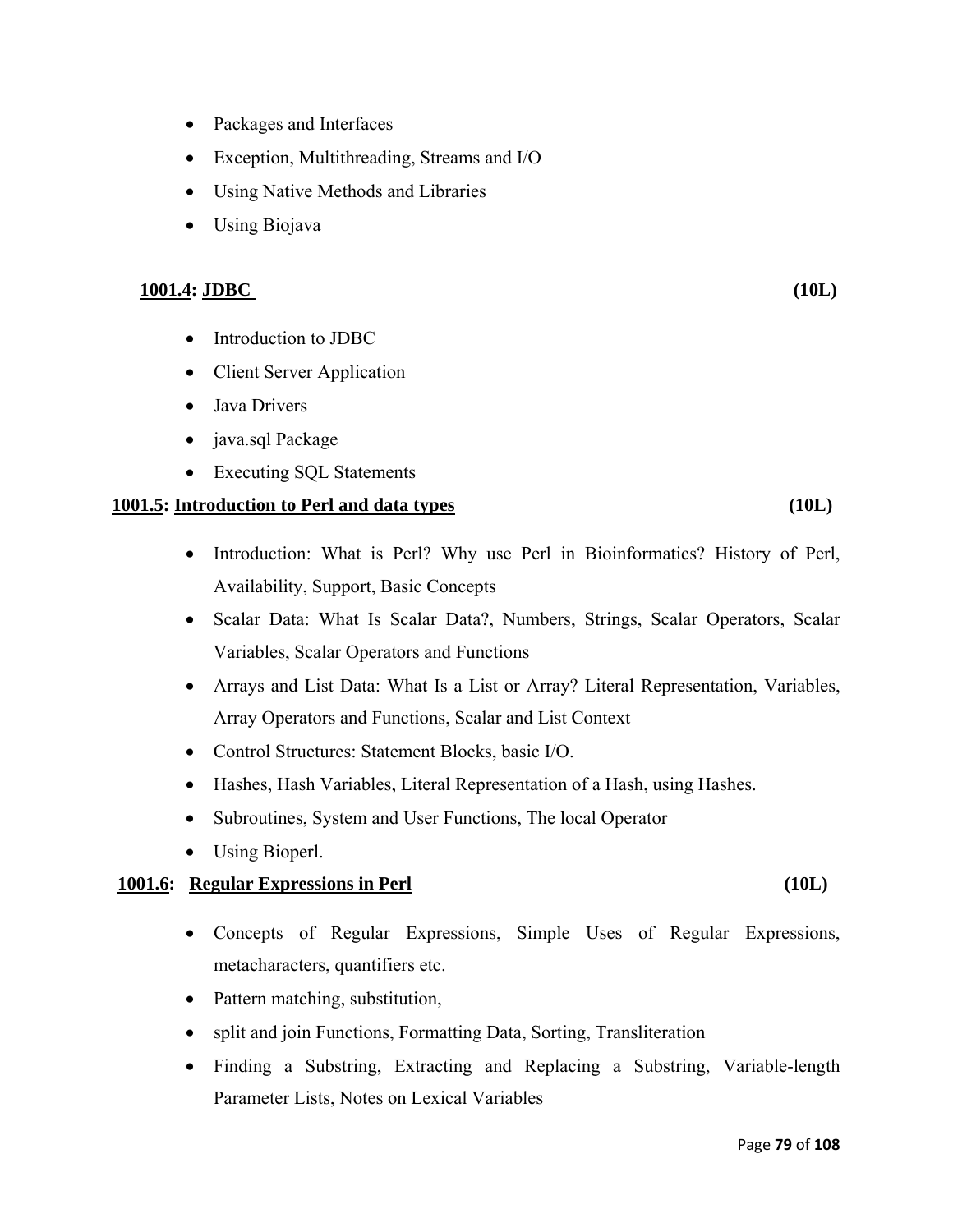# **PSIBN1002: MOLECULAR MODELING AND DRUG DESIGN APPLICATIONS**

## **1002.1: Introduction to Molecular Modelling (10L)**

- Concepts of Molecular modeling,.
- Theory and Practice of Energy minimization, Monte Carlo and Molecular Dynamics simulations.
- Protein structure Prediction an overview. Introduction to ab- inito structure prediction.
- Fold family recognition or threading approaches
- Homology modeling.

## **1002.2 Medical Informatics (10L)**

- Ethics, patient confidentiality and data protection
- Sources of medical data
- Populations: ordination and population characterization: error and variance in populations
- Clinical data: application of linear based models, search algorithms, ANNs, SVMs to case study data.

## **1002.3 Combinatorial Chemistry (10L)**

- Analysis and design of combinatorial libraries.
- Chemo-informatics tools for drug discovery
- Combinatorial chemistry
- Chemical Database Preparation for Compound Acquisition or Virtual Screening
- Preparing a Dataset for Compound Acquisition using Similarity and Diversity

## **1002.4: Drug Designing (10L)**

- Physicochemical properties of drugs &, Introduction to drug designing.
- Concept of receptor/target site.
- lead identification and structure modification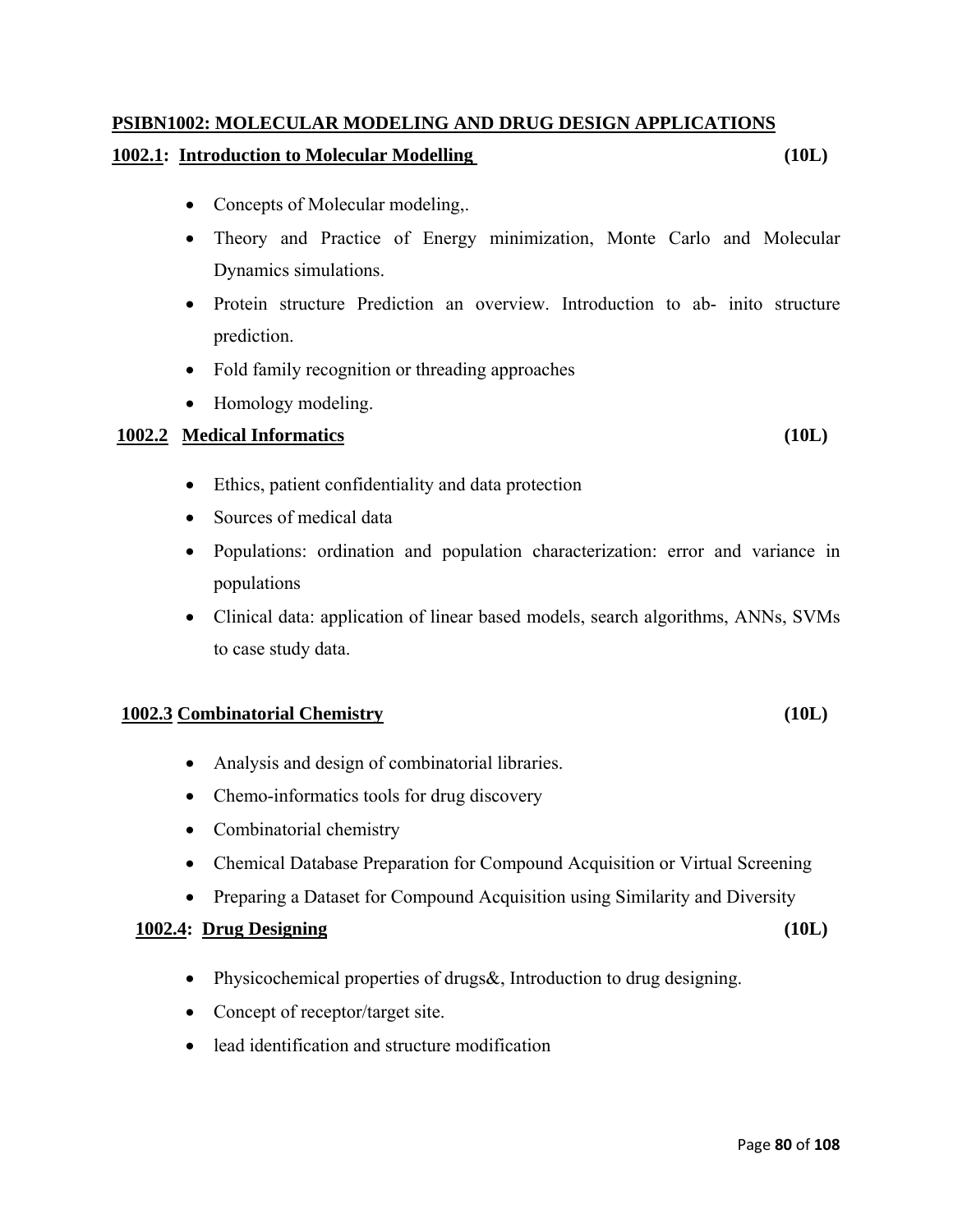- Concepts in molecular recognition, Drug like properties and associated empirical rules, structure based drug design
- Conformational search technique
- Target structure based Drug Design (Active site identification), Characterization of target site.
- Small molecule libraries and the identification of novel drug targets (e.g. via the de-orphanisation of G-protein coupled receptors).

## **1002.5: Drug Delivery systems (10L)**

- Types of drug delivery system.
- Dendrimers
- Molecularly imprinted polymers(MIPs), MIPs in Drug delivery,
- Introduction to Biomedical micro- and nano-technology
- Liposomes: Enzyme-activated, Phototriggering, Thermosensitive

## **1002.6: Orphan receptors and reverse pharmacology (10L)**

- Orphan GPCRs
- Identification of Orphan GPCRs
- Reverse Pharmacology
- Reverse Pharmacology for Orphan GPCRs
- Deorphanisation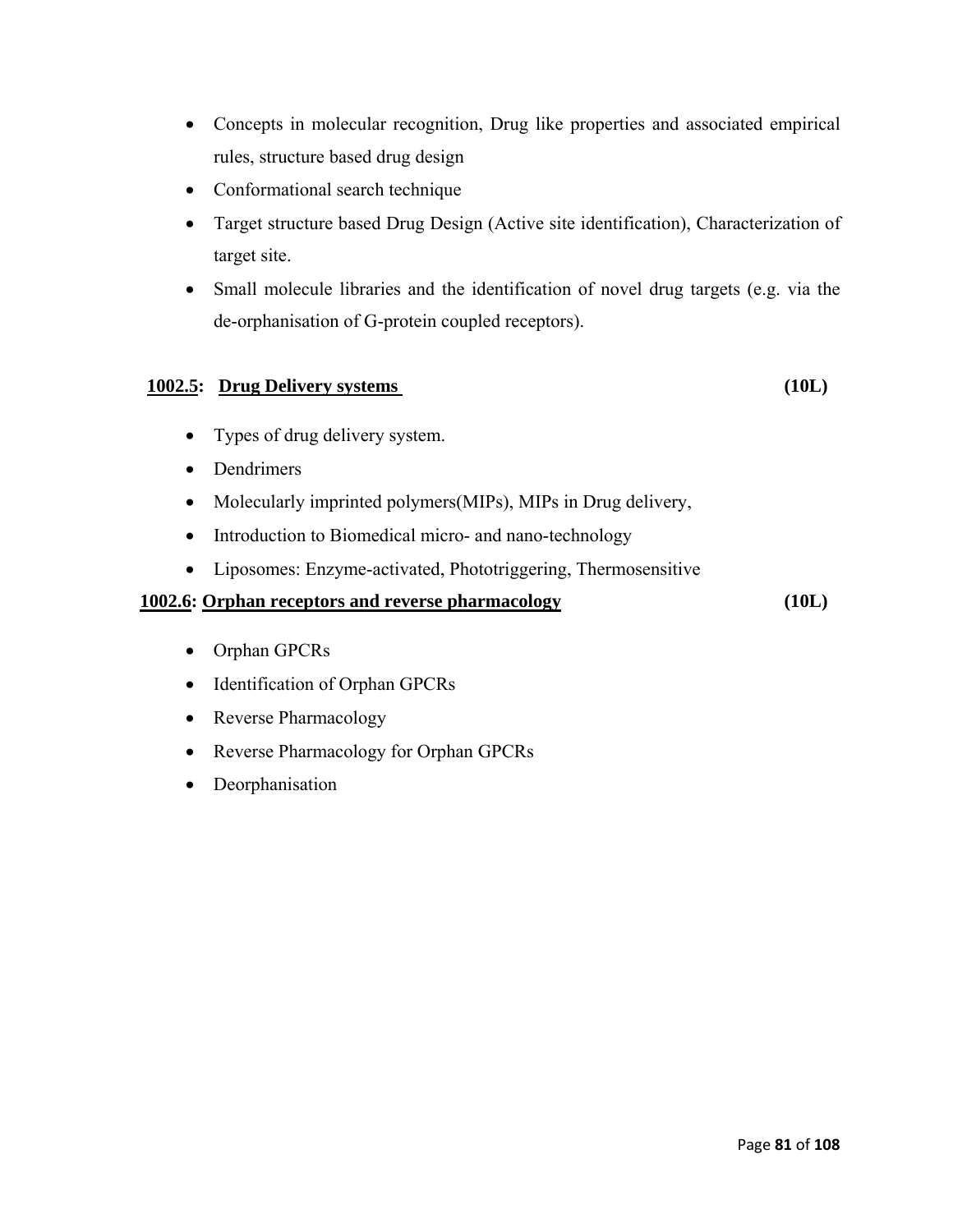## **PRACTICALS**

## **FIRST YEAR**

| <b>SEMESTER-I</b>                                                                                                                                                                                                                                                                                                                          | <b>SEMESTER-II</b>                                                                                                                                                                                                                                      |  |
|--------------------------------------------------------------------------------------------------------------------------------------------------------------------------------------------------------------------------------------------------------------------------------------------------------------------------------------------|---------------------------------------------------------------------------------------------------------------------------------------------------------------------------------------------------------------------------------------------------------|--|
| PSIBNP101: BIOLOGICAL SCIENCES/                                                                                                                                                                                                                                                                                                            | PSIBNP201: BIOLOGICAL                                                                                                                                                                                                                                   |  |
| <b>BIOCHEMISTRY</b>                                                                                                                                                                                                                                                                                                                        | <b>SCIENCES</b>                                                                                                                                                                                                                                         |  |
|                                                                                                                                                                                                                                                                                                                                            | <b>BIOCHEMISTRY</b>                                                                                                                                                                                                                                     |  |
| Qualitative analysis of Carbohydrates:                                                                                                                                                                                                                                                                                                     | Qualitative analysis of lipids; Tests:                                                                                                                                                                                                                  |  |
| Glucose, fructose, maltose, lactose,                                                                                                                                                                                                                                                                                                       | Bromine water, saponification, etc,                                                                                                                                                                                                                     |  |
| sucrose, starch, dextrin. Tests :                                                                                                                                                                                                                                                                                                          | Estimation of saponification value,                                                                                                                                                                                                                     |  |
| Molisch, Anthrone, Iodine, Benedicts,                                                                                                                                                                                                                                                                                                      | estimation of acid value                                                                                                                                                                                                                                |  |
| Fehlings, Barfeods, Seliwanoffs,                                                                                                                                                                                                                                                                                                           |                                                                                                                                                                                                                                                         |  |
| Osazone formation, etc<br>Qualitative analysis of Amino acids:<br>Tests: Xanthoproteic, Millons,                                                                                                                                                                                                                                           | Qualitative tests for functional groups:<br>Aldehydes, ketones, carboxylic acids,<br>alcohol, phenol, ester, ether, amine,                                                                                                                              |  |
| Sakaguchi, Hopkin Cole, Lead acetate,<br>Ninhydrin.                                                                                                                                                                                                                                                                                        | nitro, sulphonyl, sulphydryl,<br>phosphates.                                                                                                                                                                                                            |  |
| Qualitative analysis of Proteins:<br>(Casein, Albumin, Gelatin, Peptone).<br>Tests: Biuret, Folin Ciocalteau,<br>Coagulation by heat, Precipitation by<br>acid, heavy metals, organic solvent,<br>salt, SDS treatment, Neumans test,<br>Confirmatory tests for proteins.<br>Qualitative tests for Nucleic acids:<br>Orcinol, Diphenylamine | Preparation of buffers: Acetate,<br>Phosphate buffers.<br>Colorimetric methods of estimation of<br>proteins by Biuret method, Folin Lowry<br>method<br>Colorimetric method of estimation of<br>Glucose by Folin Wu method and<br>Maltose by DNSA method |  |
| <b>ZOOLOGY</b>                                                                                                                                                                                                                                                                                                                             | ZOOLOGY                                                                                                                                                                                                                                                 |  |
| Animal Tissues-Different type<br>(showing slide)                                                                                                                                                                                                                                                                                           | Classification from Protozoa till<br>Chordata (specimens list will be<br>attached)                                                                                                                                                                      |  |
| Population Count (with Reference to                                                                                                                                                                                                                                                                                                        | Dissection of Cockroach showing                                                                                                                                                                                                                         |  |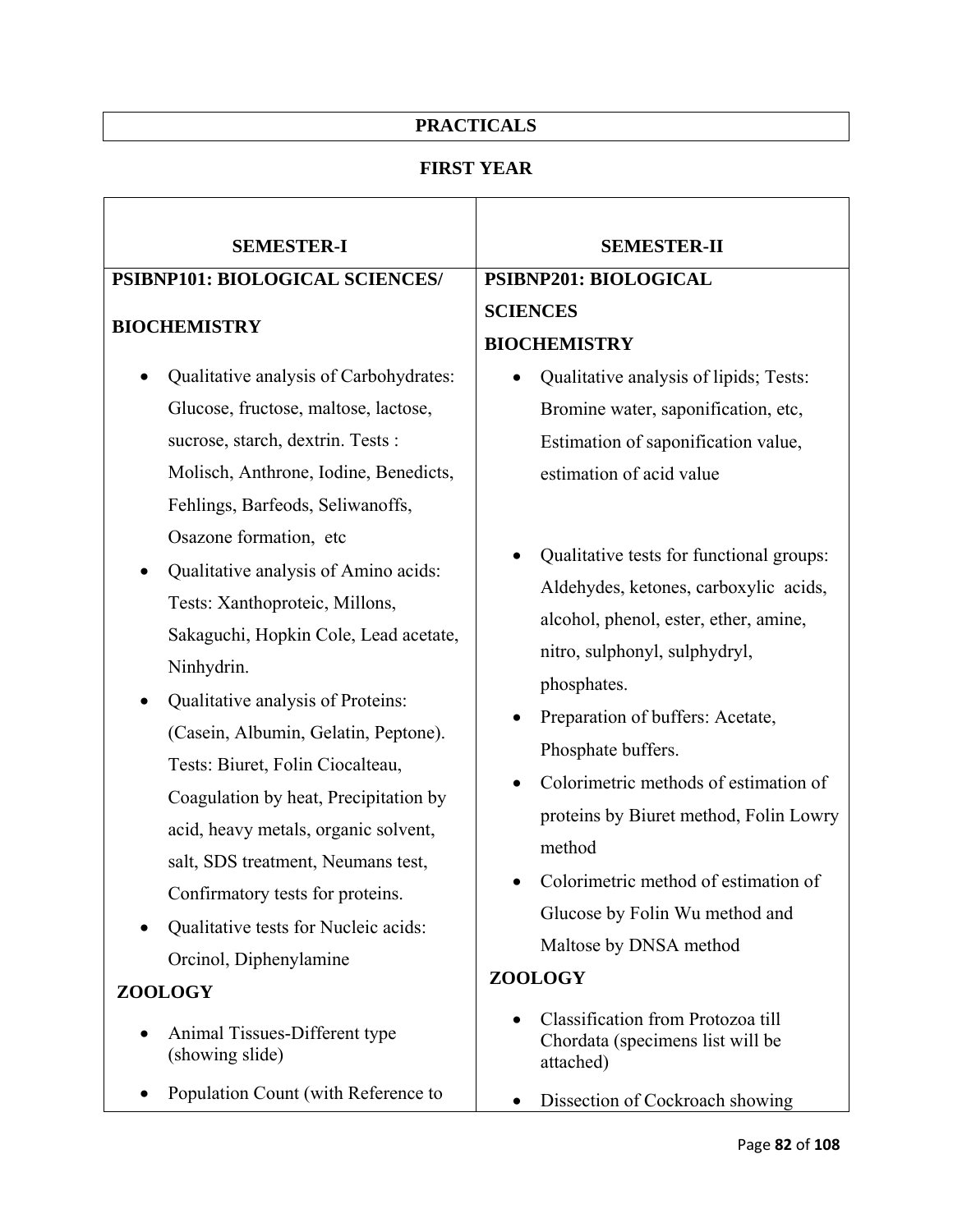## Daphnia

## **a)Chemical Properties of water**

- i. Dissolved O2
- $\overline{\text{i}}$   $\overline{\text{CO2}}$
- iii. Hardness

## **b)Cell organelles**

Observation of slides & Describe their structure Mitochondria, Golgi Bodies, ER, Ribosomes, Lysosomes.

## **BOTANY**

- Morphology of Plants:
	- a) Root
	- b) Stem
	- c) Leaf
	- d) Inflorescence
	- e) Flower
	- f) Fruit
	- g) Seed & seed germination
- Anatomy of Plant Tissues
	- a) Simple
	- b) Complex
	- Classification of plants (Thallophyta to Angiosperms)
	- Water-Role of Water in cells
		- a) Plasmolysis
		- b) Diffusion
		- c) Osmosis

## **MICROBIOLOGY**

- Use of Compound Microscope
- Staining Techniques Monochrome, Negative Differential ( Gram, Acid fast)
- Direct microscopic counts/ Breeds count, Hemocytometer
- Aseptic techniques and safety in a laboratory
- Aerobic, anaerobic, microaerophilic,

Viscera and reproductive system & Rat showing Viscera and Circulatory

system

## **ZOOLOGY**

**a)**Tests for Carbohydrates, Lipids, Proteins

**b)** Physical Properties of Water pH and Turbidity

c ) DNA,RNA Extraction

## **BOTANY**

• Type Specimens

Sunflower(Morphology, Floral formula, T.S of stem and flower, life cycle) Maize (Morphology, Floral formula,

- T.S of stem, inflorescence, life cycle)
- Photosynthesis
	- a) Plants
		- b) Photosynthetic pigments in Algae Physiology
		- c) storage of carbohydrates
		- d) Chemical tests
		- e) Structure
		- f) Oil Seeds
		- g) Saponification

## **MICROBIOLOGY**

- Normal flora of human body
- Viable count with respect to food, soil, milk samples
- Physical methods of Control: Heat, Bacteria proof filters, UV rays, Denaturation, Osmotic Pressure
- Chemical methods of Control: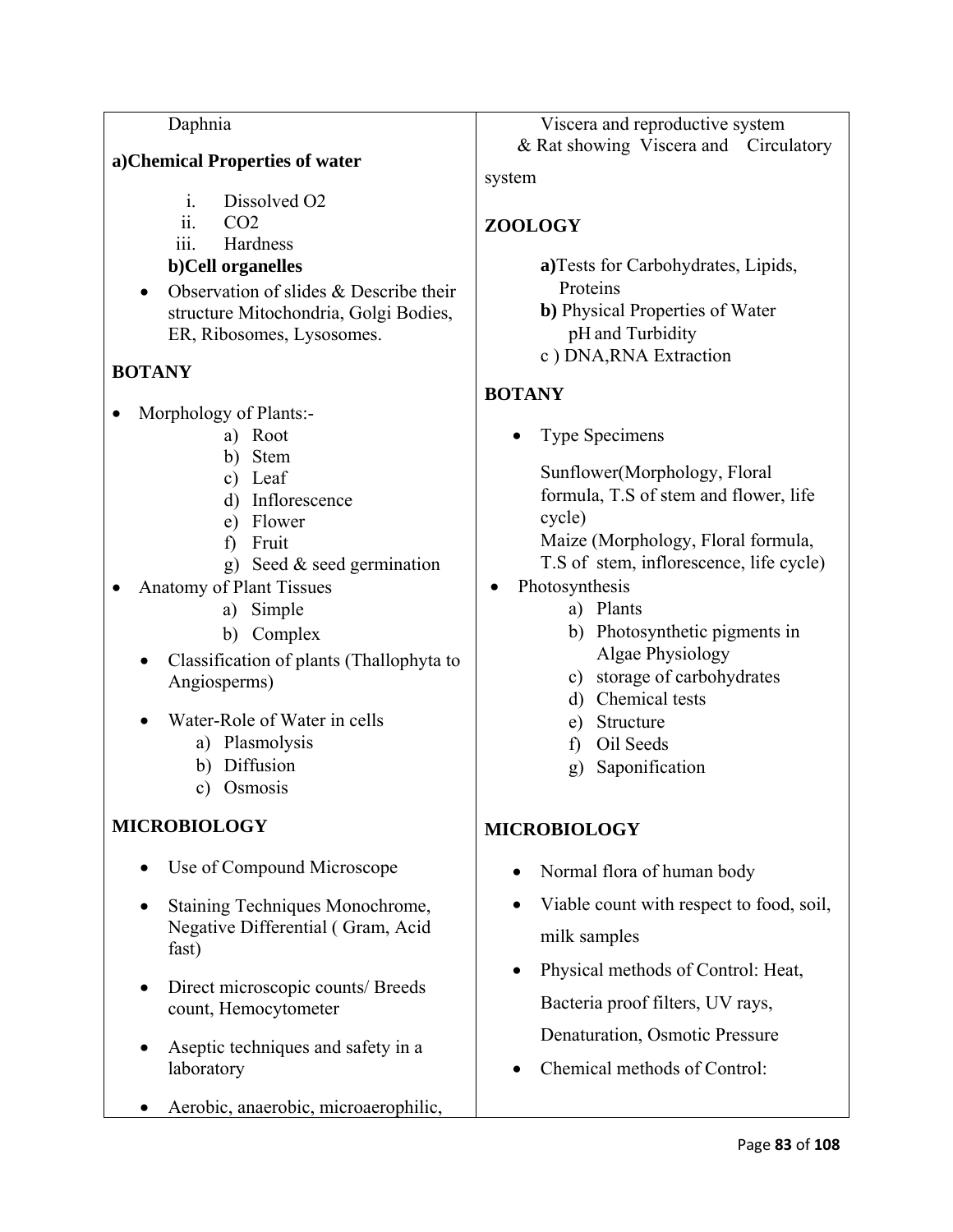| facultative organisms                                                           | Phenolics (phenol coefficient),       |
|---------------------------------------------------------------------------------|---------------------------------------|
| Isolation and Characterization of                                               | Oligodynamic action, Surfactant Dyes, |
| Microorganisms from air/water/soil                                              | Antibiotics, alcohol.                 |
| Study of E.coli                                                                 | Demonstration of phage plaques        |
| Cell wall staining                                                              | Qualitative tests for Proteins, amino |
| Nuclear staining                                                                | acids, lipids, nucleic acids,         |
| Blood staining                                                                  | carbohydrates                         |
|                                                                                 | • Cultivation of Blue green algae,    |
| Media preparation and use :Nutrient<br>٠<br>agar, Sabouraud's agar, MacConkey's | Photosynthetic bacteria and permanent |
| agar, Blood agar                                                                | slides of BGA                         |
| Sugar fermentation by <i>E.coli</i> , yeast                                     | Staining of lipids, spore, capsule,   |
|                                                                                 | metachromatic granules in bacteria    |

| <b>Semester -I</b> |                                                    |           | <b>Semester -II</b>                        |  |
|--------------------|----------------------------------------------------|-----------|--------------------------------------------|--|
|                    | <b>PSIBNP102: CHEMICAL SCIENCES</b>                |           | <b>PSIBN202: CHEMICAL SCIENCES</b>         |  |
|                    | To determine the free energy change $\Delta G$ and | $\bullet$ | Titration of HCl against NaOH              |  |
|                    | equilibrium constant – potentiometrically          |           | Titration of acetic acid against NaOH,     |  |
|                    | To determine the heat of reaction aned heat of     |           | verification of Henderson's euation and    |  |
|                    | neutralization                                     |           | hence determination of pKa value of        |  |
|                    | To determine the elevation in boiling point and    |           | acetic acid                                |  |
|                    | depression in freezing point                       |           | Estimation of Fe using internal indicator  |  |
|                    | Tutorial in IUPAC                                  | $\bullet$ | Estimation of Cu using iodometry and       |  |
|                    | <b>BIOCHEMISTRY</b>                                |           | iodometric method                          |  |
|                    |                                                    |           | Calibration of glass apparatus - Burettes, |  |
|                    | analysis<br>Carbohydrates:<br>Qualitative<br>of    |           | pipettes and standard flasks               |  |
|                    | Glucose, fructose, maltose, lactose, sucrose,      |           | Acid base titration involving NaOH Vs      |  |
|                    | starch, dextrin. Tests : Molisch, Anthrone,        |           | HCl, NaOH Vs Oxalic acid, HCl Vs           |  |
|                    |                                                    |           | Na <sub>2</sub> CO <sub>3</sub>            |  |
|                    | Iodine,<br>Benedicts,<br>Fehlings,<br>Barfeods,    |           | Estimation of Fe and Ba                    |  |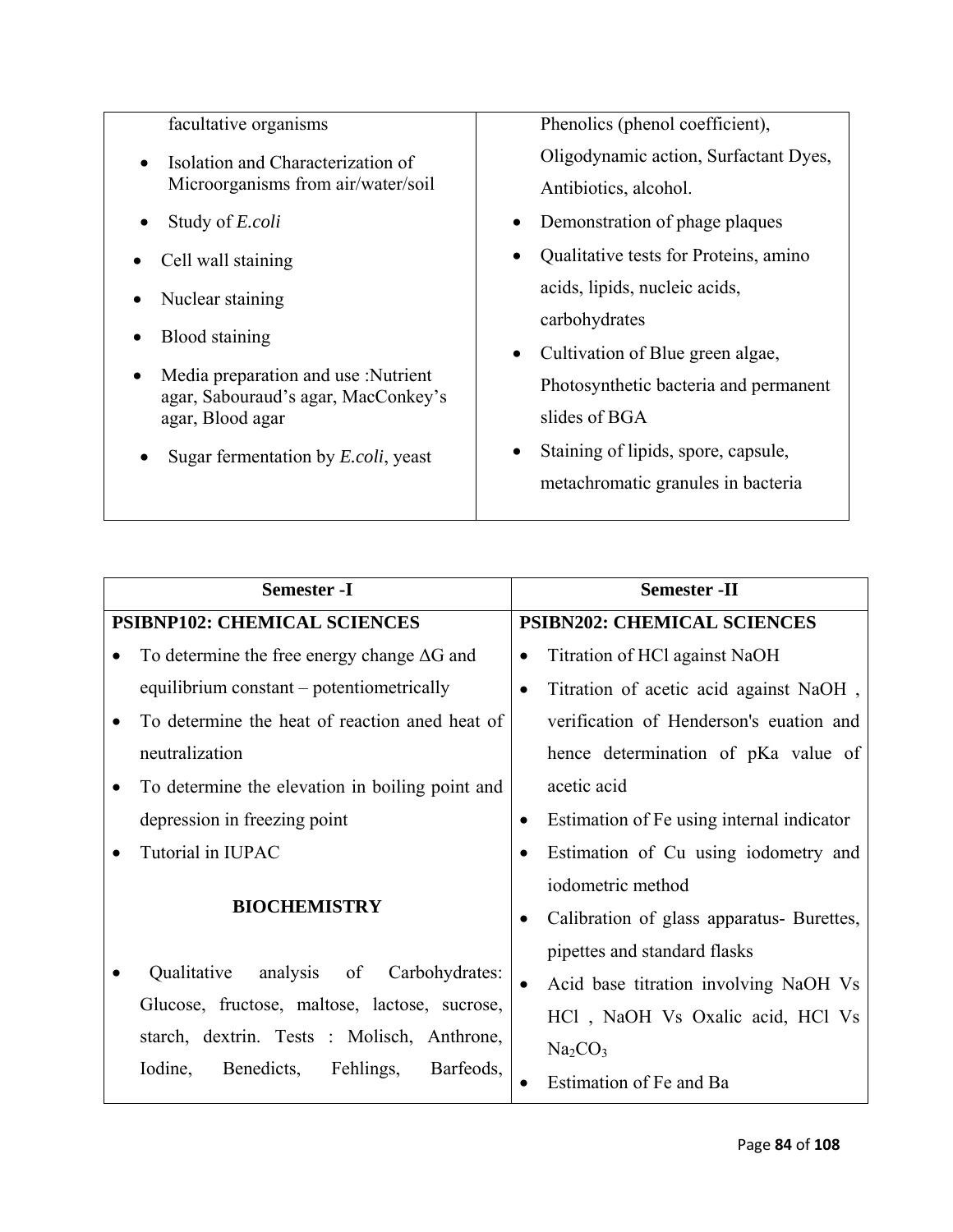| Seliwanoffs, Osazone formation, etc                                                                                                                                                                                                                                                                | Preparation of osazone from glucose<br>$\bullet$                                                                                                                                                                                                                                                                                                                                                                                                                                                                                                                                            |
|----------------------------------------------------------------------------------------------------------------------------------------------------------------------------------------------------------------------------------------------------------------------------------------------------|---------------------------------------------------------------------------------------------------------------------------------------------------------------------------------------------------------------------------------------------------------------------------------------------------------------------------------------------------------------------------------------------------------------------------------------------------------------------------------------------------------------------------------------------------------------------------------------------|
| Qualitative analysis of Amino acids: Tests:                                                                                                                                                                                                                                                        | Preparation of glucosepenta acetate from<br>$\bullet$                                                                                                                                                                                                                                                                                                                                                                                                                                                                                                                                       |
| Xanthoproteic, Millons, Sakaguchi, Hopkin                                                                                                                                                                                                                                                          | glusose                                                                                                                                                                                                                                                                                                                                                                                                                                                                                                                                                                                     |
| Cole, Lead acetate,                                                                                                                                                                                                                                                                                | Estimation of glucose<br>$\bullet$                                                                                                                                                                                                                                                                                                                                                                                                                                                                                                                                                          |
| Ninhydrin. Qualitative analysis of Proteins:                                                                                                                                                                                                                                                       | Estimation of Vit.C                                                                                                                                                                                                                                                                                                                                                                                                                                                                                                                                                                         |
| (Casein, Albumin, Gelatin, Peptone). Tests:<br>Biuret, Folin Ciocalteau, Coagulation by heat,<br>Precipitation by acid, heavy metals, organic<br>solvent, salt, SDS treatment, Neumans test,<br>Confirmatory tests for proteins.<br>Qualitative tests for Nucleic acids: Orcinol,<br>Diphenylamine | <b>BIOCHEMISTRY</b><br>Qualitative analysis of lipids; Tests:<br>Bromine water, saponification, etc,<br>Estimation of saponification value,<br>estimation of acid value<br>Qualitative tests for functional groups:<br>Aldehydes, ketones, carboxylic acids,<br>alcohol, phenol, ester, ether, amine, nitro,<br>sulphonyl, sulphydryl, phosphates.<br>Preparation of buffers: Acetate,<br>Phosphate buffers.<br>Colorimetric methods of estimation of<br>proteins by Biuret method, Folin Lowry<br>method<br>Colorimetric method of estimation of<br>Glucose by Folin Wu method and Maltose |
|                                                                                                                                                                                                                                                                                                    | by DNSA method.                                                                                                                                                                                                                                                                                                                                                                                                                                                                                                                                                                             |
| Potentiometry:-                                                                                                                                                                                                                                                                                    | Conductometry:-                                                                                                                                                                                                                                                                                                                                                                                                                                                                                                                                                                             |
| To determine the standard potential $E^{\circ}$ of a                                                                                                                                                                                                                                               | To verify Oswald's dilution law                                                                                                                                                                                                                                                                                                                                                                                                                                                                                                                                                             |
| chemical cell (Daniel Cell/Cu-Ag cell)                                                                                                                                                                                                                                                             | using acetic acid.                                                                                                                                                                                                                                                                                                                                                                                                                                                                                                                                                                          |
| To determine the amount of Fe(II) and the                                                                                                                                                                                                                                                          | determine $\lambda \alpha$ of<br>strong<br>To<br>$\rm{a}$                                                                                                                                                                                                                                                                                                                                                                                                                                                                                                                                   |
| formal redox potential of Fe (II)- Fe(III) by                                                                                                                                                                                                                                                      | electrolyte (HCl/NaCl).                                                                                                                                                                                                                                                                                                                                                                                                                                                                                                                                                                     |
| potentiometric titration of Fe(II) solution                                                                                                                                                                                                                                                        | Conductometric<br>titration<br>HC <sub>1</sub><br>of                                                                                                                                                                                                                                                                                                                                                                                                                                                                                                                                        |
| sulphate/<br>Potassium<br>against<br>Ceric                                                                                                                                                                                                                                                         | against NaOH.                                                                                                                                                                                                                                                                                                                                                                                                                                                                                                                                                                               |
| dichromate solution.                                                                                                                                                                                                                                                                               | Conductometric titration of Acetic                                                                                                                                                                                                                                                                                                                                                                                                                                                                                                                                                          |
| To determine the standard potential of i) Al/                                                                                                                                                                                                                                                      | acid against NaOH.                                                                                                                                                                                                                                                                                                                                                                                                                                                                                                                                                                          |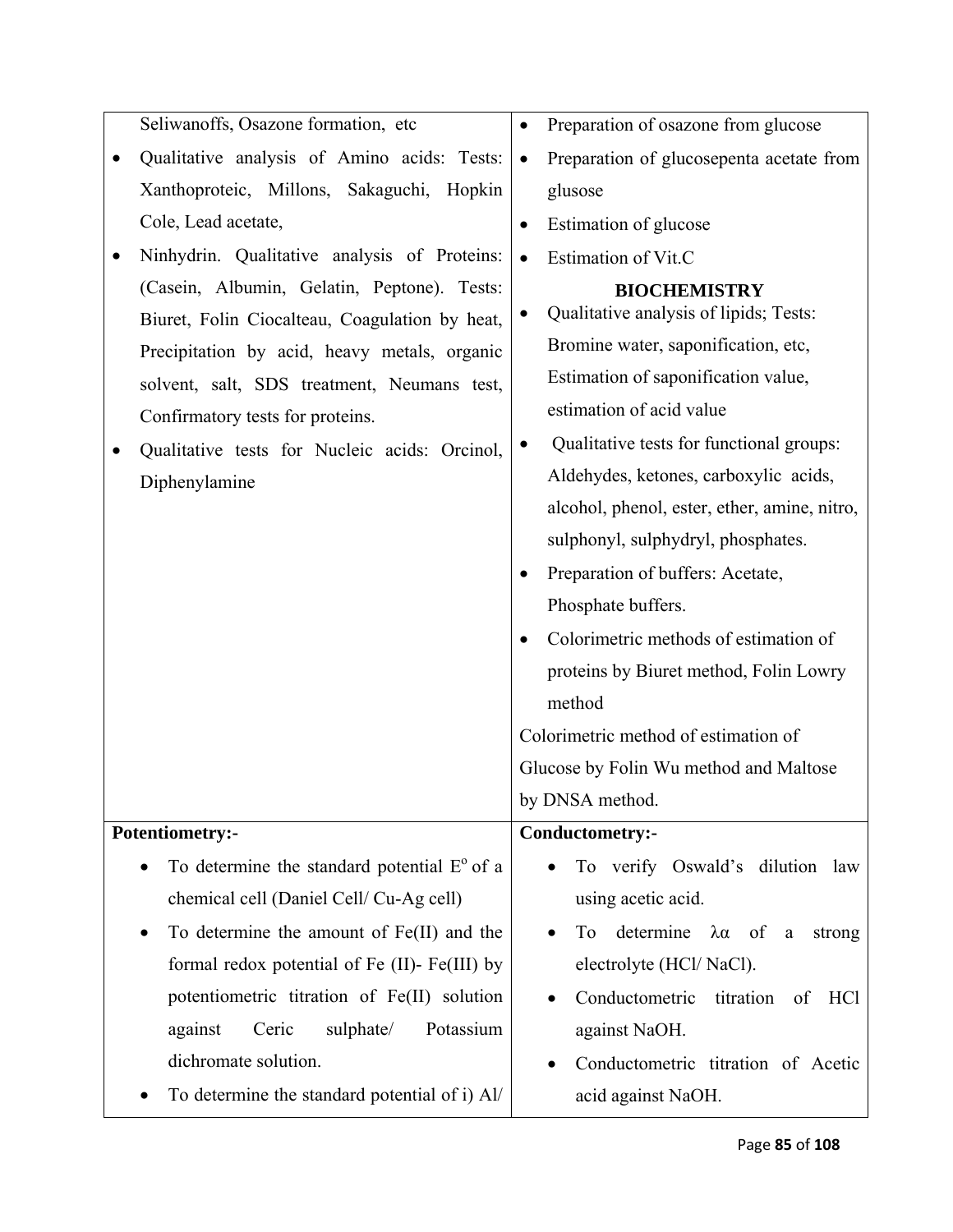| $Al^{3+}$ and ii) $Zn / Zn^{2+}$                              |                                                                         |
|---------------------------------------------------------------|-------------------------------------------------------------------------|
| Demo experiment on GM counter.<br>$\bullet$                   | <b>Chemical Kinetics:-</b>                                              |
| Determination of transport number of Ag                       | To determine the rate of<br>acid                                        |
| and Nitrate ions using Ag electrodes in a                     | hydrolysis of methyl acetate and                                        |
| solution of $AgNO3$                                           | determination of order by graphical                                     |
| To determine the partition co-efficient of $I_2$<br>$\bullet$ | method.                                                                 |
| between water and CCl <sub>4</sub>                            | To determine the order of the acid                                      |
| Tutorials on reactions of aliphatic and<br>$\bullet$          | hydrolysis of methyl acetate by the                                     |
| aromatic compounds.                                           | method of equifractional time.                                          |
| Tutorials in statistics.                                      | Second order reaction between<br>c)<br>$\bullet$                        |
|                                                               | $\circ$ K <sub>2</sub> S <sub>2</sub> O <sub>8</sub> and KI (With equi- |
|                                                               | molar concentrations)                                                   |
|                                                               | $K_2S_2O_8$ and KI (With unequal                                        |
|                                                               | concentrations).                                                        |

| <b>SEMESTER I</b>                          | <b>SEMESTER II</b>                         |
|--------------------------------------------|--------------------------------------------|
| <b>PSIBNP103: COMPUTATIONAL SCIENCES</b>   | <b>PSIBNP203: COMPUTATIONAL SCIENCES</b>   |
| Bar pendulum<br>٠                          | R.P of telescope.                          |
| Y by bending<br>$\bullet$                  | De Sauty's bridge                          |
| Cauchy's constant<br>$\bullet$             | Band pass filter<br>$\bullet$              |
| Figure of merit<br>$\bullet$               | Max power transfer theorem                 |
| <b>LCR</b> Parallel resonance<br>$\bullet$ | Stefan's law                               |
| Low pass filter                            | Demonstration on unit V and unit VI        |
| High pass filter                           | <b>Topics for tutorials and assignment</b> |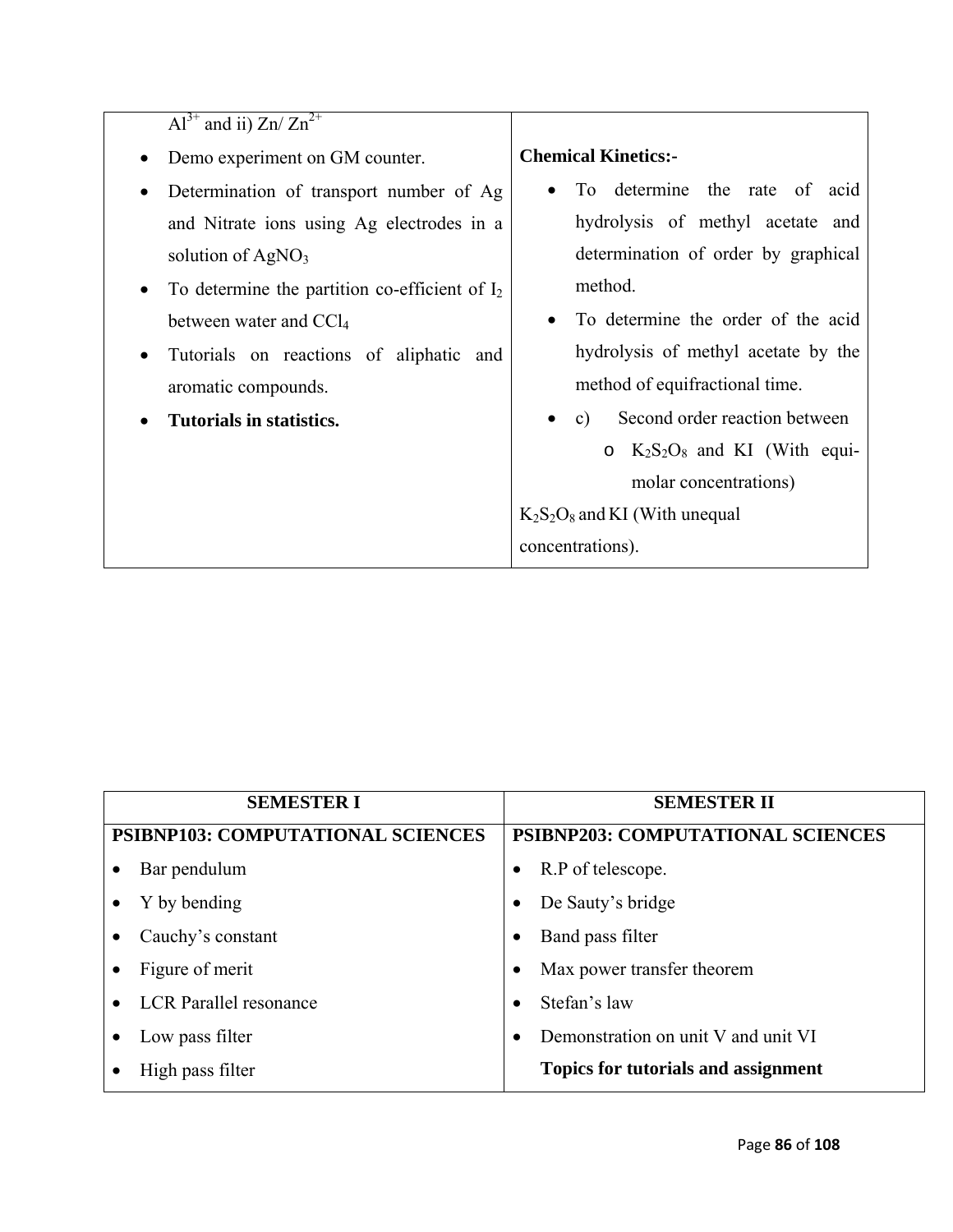| Surface tension                                  | $\bullet$ | Use of statistical packages such as SPSS, metlab |
|--------------------------------------------------|-----------|--------------------------------------------------|
| Cylindrical obstacle                             |           | etc.                                             |
| Topics for tutorials and assignment              |           | Population distribution studies                  |
| linear equations and Matrices<br>$\bullet$       | $\bullet$ | Performing statistical tests such as chi square, |
| Calculus<br>$\bullet$                            |           | <b>ANOVA</b>                                     |
| Ordinary Differential Equations and<br>$\bullet$ |           |                                                  |
| Applications                                     |           |                                                  |
| Second order linear differential equations       |           |                                                  |

## **SECOND YEAR**

| <b>SEMESTER-III</b>                                                                                                                                                                                                                                                                                                                                                                                                                                                                                                | <b>SEMESTER-IV</b>                                                                                                                                                                                                                                                                                                                                                                                                                                                                                                                                                                                                                                                                                |
|--------------------------------------------------------------------------------------------------------------------------------------------------------------------------------------------------------------------------------------------------------------------------------------------------------------------------------------------------------------------------------------------------------------------------------------------------------------------------------------------------------------------|---------------------------------------------------------------------------------------------------------------------------------------------------------------------------------------------------------------------------------------------------------------------------------------------------------------------------------------------------------------------------------------------------------------------------------------------------------------------------------------------------------------------------------------------------------------------------------------------------------------------------------------------------------------------------------------------------|
| PSIBNP301: BIOLOGICAL SCIENCES                                                                                                                                                                                                                                                                                                                                                                                                                                                                                     | PSIBNP401: BIOLOGICAL SCIENCES                                                                                                                                                                                                                                                                                                                                                                                                                                                                                                                                                                                                                                                                    |
| ZOOLOGY                                                                                                                                                                                                                                                                                                                                                                                                                                                                                                            | ZOOLOGY                                                                                                                                                                                                                                                                                                                                                                                                                                                                                                                                                                                                                                                                                           |
| Respiratory - Observation of Gills of<br>Fish, Lungs of Frog, Air sacs of Birds,<br>Lungs of Mammals<br>Digestive:-Ruminant Stomach<br>Excretory system:-Dissect Rat for<br>Excretory system<br>Demonstrate<br>1) Amylase Activity with Reference to<br>pH & Temperature<br>Isolation of UV induced mutants and<br>characterization. Replica Plating<br>Technique<br>Study of different enzymes. Qualitative-<br>Kinetics, inhibition, effect of factors for<br>any one enzyme<br>Study of bioluminescent bacteria | Circulatory system-<br>Heart of Fish, Frog, Rat (Comparative<br>Account)<br>Nervous system-<br>Comparative Brain of Fish, Frog Rat<br>Anabolic ,Catabolic & amphibolic<br>Pathway, Secondary metabolites in plants<br>a) Phytosterol<br>b) Genetics<br>c) Mitosis<br>d) Meiosis<br>Isolation and extraction of PHB granule<br>$\bullet$<br>from bacteria<br><b>Effect of biosurfactants</b><br>$\bullet$<br>Isolation of antibiotic producers<br>$\bullet$<br>Extraction and analysis of biopolymers<br>$\bullet$<br>Study of lactobacillus and<br>$\bullet$<br>Streptococcus, in flavor production<br>from curd<br>Study of growth curve of <i>E.coli</i><br>Antibiotic disc- Kirby Bauer Method |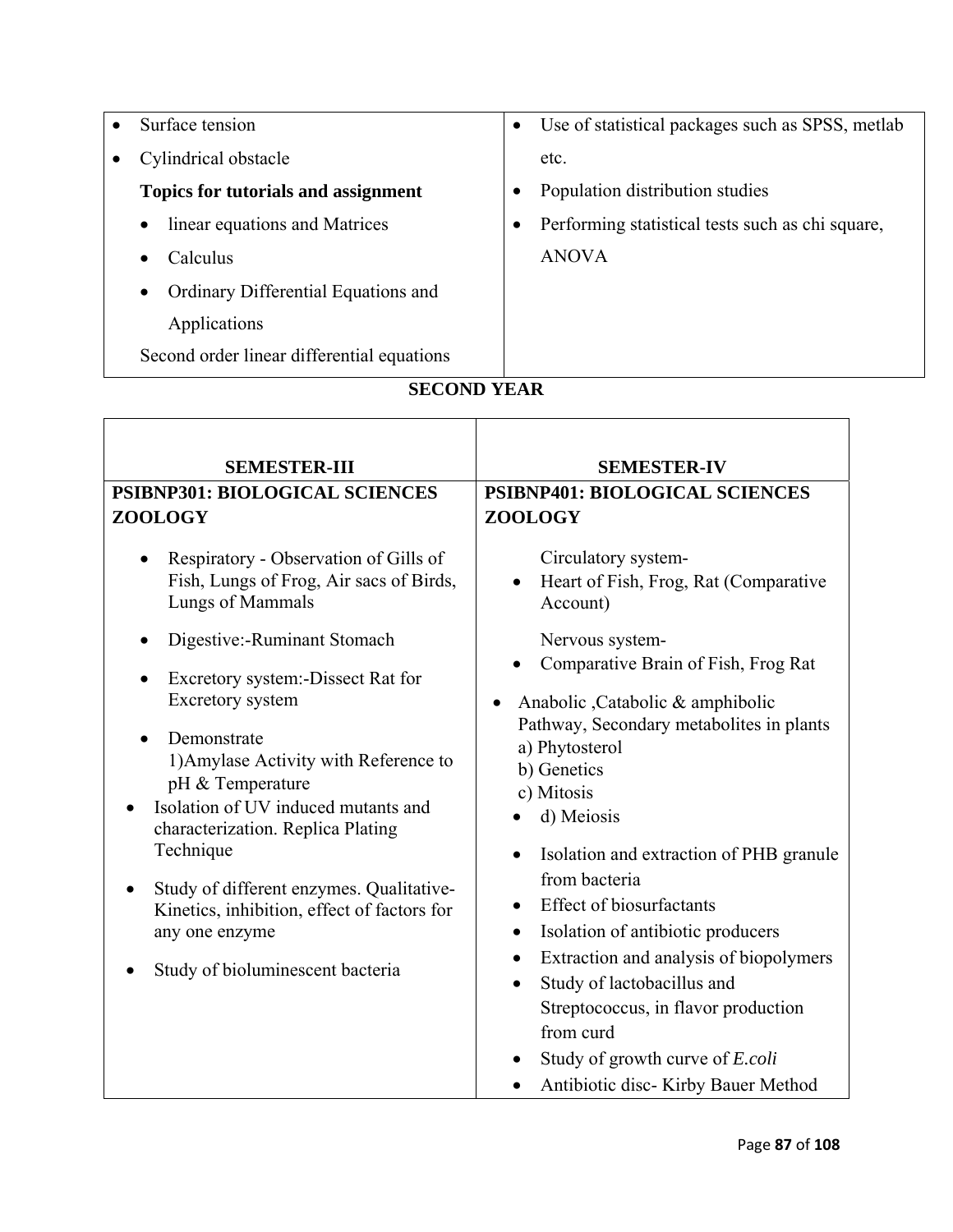| Antibiotic spectrum studies<br>$\bullet$                          |
|-------------------------------------------------------------------|
| Plaque count and morphology                                       |
| Antigen antibody reactions                                        |
| Blood groups, agglutination,<br>$\bullet$                         |
| precipitation, flocculation reactions                             |
| Isoagglutinin titre- Widal, VDRL tests                            |
| Preparation of Antigens                                           |
| Use of diagnostic tests- ELISA, RIA<br>$\bullet$<br>demonstration |

| <b>SEMESTER III</b>                         | <b>SEMESTER IV</b>                                      |  |
|---------------------------------------------|---------------------------------------------------------|--|
| <b>PSIBNP 302: CHEMICAL SCIENCES</b>        | <b>PSIBNP 402: CHEMICAL SCIENCES</b>                    |  |
| Complete identification of an organic       | To test the validity of the Beer-Lambert's              |  |
| compound                                    | Law (using methylene blue) and to                       |  |
| Identification by micro-scale techniques    | determine                                               |  |
| following – Preliminary tests, solubility,  | $\lambda$ max<br>$\Omega$                               |  |
| Elemental detection, group tests,           | molar absorptivity constant<br>$\circ$                  |  |
| Physical constant determination             | Calibration of spectrophotometer in the                 |  |
| Organic derivative preparation              | visible range, using KMnO4                              |  |
| Bromination of aniline                      | Determination of the stability constant of<br>$\bullet$ |  |
| Iodoform of acetone                         | Fe(III)- salicylic acid system by                       |  |
| 2,4-DNP of benzaldehyde                     | spectrophotometric method                               |  |
| Picric acid derivative of naphthalene       | Determination of IR spectra of<br>$\bullet$             |  |
| Oxidation of benzaldehyde with<br>$\bullet$ | compounds                                               |  |
| KMnO4                                       | Estimation of Fe using AAS<br>$\bullet$                 |  |
| Acetylation of salicylic acid               | Estimation of caffeine by UV<br>$\bullet$               |  |
| Nitration of salicylic acid<br>$\bullet$    | spectrophotometry                                       |  |
| Hydrolysis of Ethyl benzoate                | Conductometry                                           |  |
| Calibration of polarimeter using            | To study the kinetics of saponification of              |  |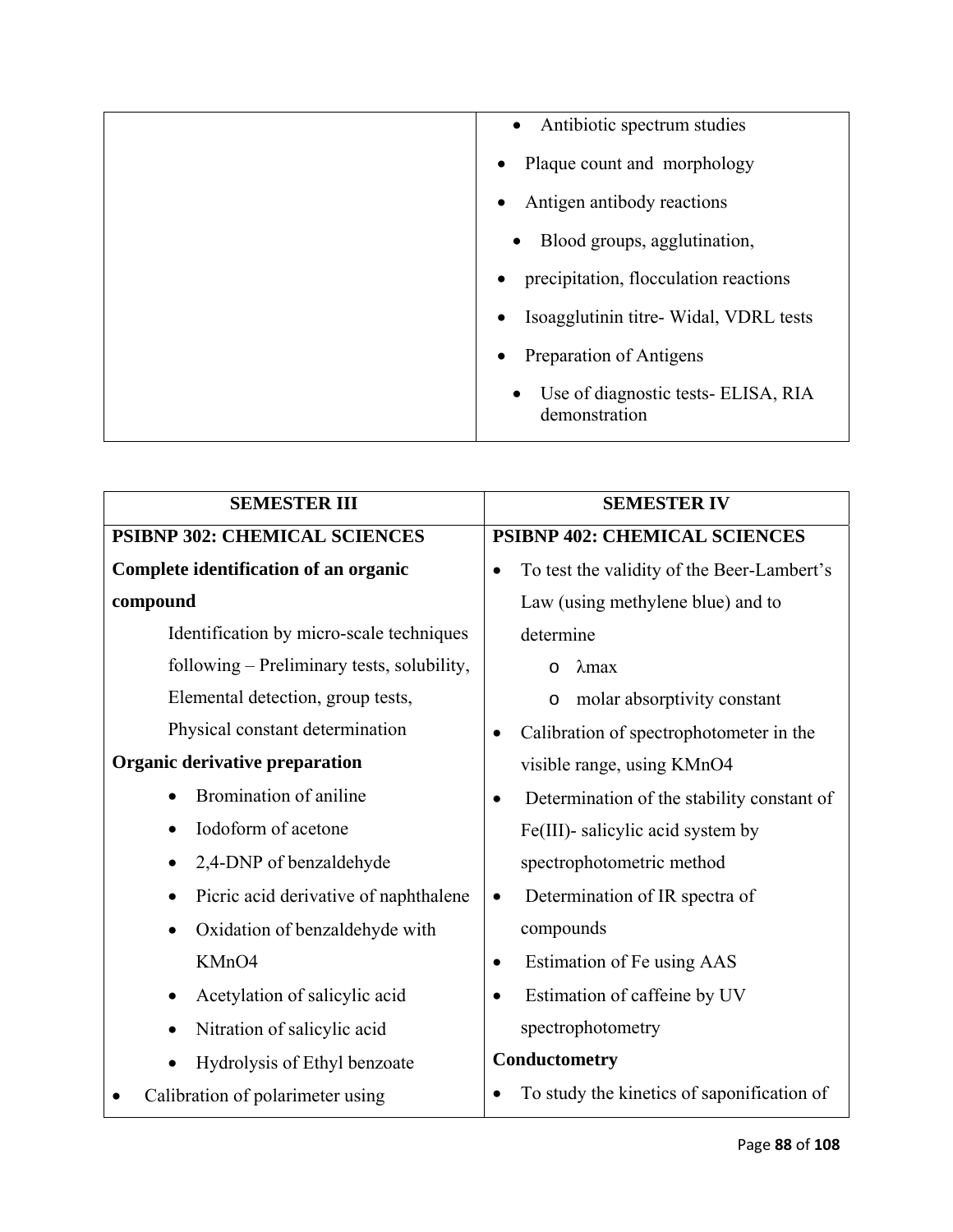| glucose/sucrose          |                                               | ethyl acetate                                          |  |  |  |  |
|--------------------------|-----------------------------------------------|--------------------------------------------------------|--|--|--|--|
| <b>Organic synthesis</b> |                                               | Titration of a mixture of strong acid and<br>$\bullet$ |  |  |  |  |
| $\Omega$                 | Nitration of nitrobenzene                     | weak acid against strong base                          |  |  |  |  |
| $\circ$                  | Azo-coupling reaction (Diazotization          | <b>Potentiometry</b>                                   |  |  |  |  |
|                          | of 4- Nitro aniline with $\alpha$ - naphthol) | To determine the standard potential of<br>$\bullet$    |  |  |  |  |
| $\circ$                  | p-Bromoacetanilide from acetanilide           | Cu/Cu $2+$ or Ag/Ag+                                   |  |  |  |  |
| $\circ$                  | Oxime of cyclohexane                          | pH-metry                                               |  |  |  |  |
| $\circ$                  | Reduction of benzophenone to                  | Identification of an acid by acid-base                 |  |  |  |  |
|                          | Benzhydrol                                    | titration pH-metrically                                |  |  |  |  |
|                          |                                               | pH titration of sodium carbonate against<br>$\bullet$  |  |  |  |  |
|                          |                                               | HCl to demonstrate the selection of                    |  |  |  |  |
|                          |                                               | indicators for two inflections.                        |  |  |  |  |
|                          |                                               | Quantitative analysis of biological                    |  |  |  |  |
|                          |                                               | samples                                                |  |  |  |  |

| <b>SEMESTER III</b>                                | <b>SEMESTER IV</b>                         |  |  |  |
|----------------------------------------------------|--------------------------------------------|--|--|--|
| <b>PSIBNP303: COMPUTATIONAL SCIENCES</b>           | PSIBNP403: COMPUTATIONAL                   |  |  |  |
| Introduction and overview of general computer      | <b>SCIENCES</b>                            |  |  |  |
| operation (Windows and Linux platforms). Use       | Use of SQL Server and mySQL,               |  |  |  |
| of various search engines, email etc.              | Writing Basic SQL select queries.          |  |  |  |
| Writing programs based on C                        | Creating databases in SQL and<br>$\bullet$ |  |  |  |
| Finding prime numbers, Fourier series<br>$\bullet$ | Oracle, using various data types           |  |  |  |
| Reading a DNA sequence, Translating<br>$\bullet$   | and granting privileges.                   |  |  |  |
| into RNA sequence.                                 | <b>Topics for tutorials and assignment</b> |  |  |  |
| From DNA or RNA to Polypeptide<br>$\bullet$        | Use of statistical packages such as SPSS,  |  |  |  |
| sequence                                           | metlab etc.                                |  |  |  |
| <b>Topics for tutorials and assignment</b>         | Population distribution studies            |  |  |  |
| linear equations and Matrices                      | Performing statistical tests such as chi   |  |  |  |
| Calculus                                           | square, ANOVA                              |  |  |  |
| Ordinary Differential Equations and                |                                            |  |  |  |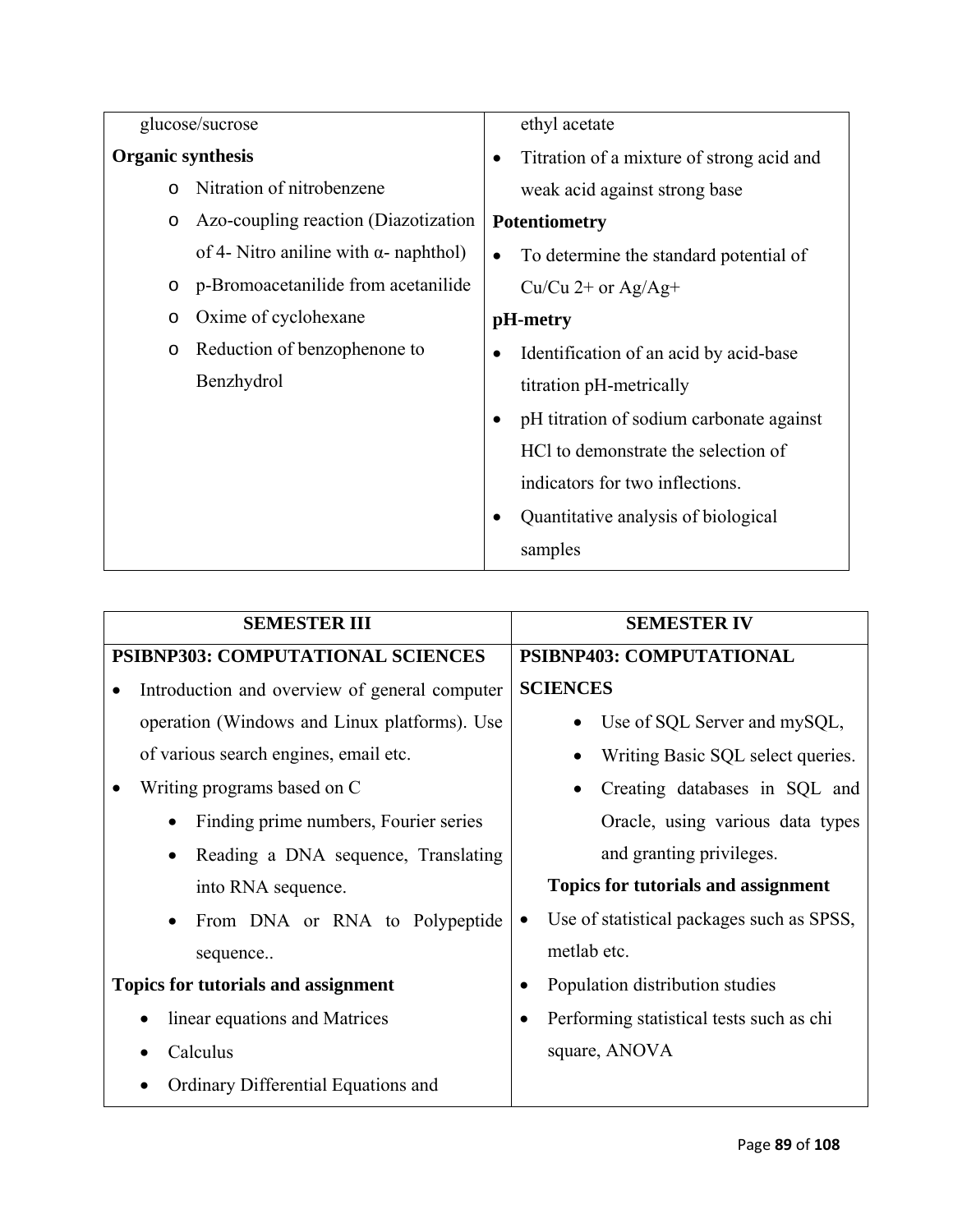| Applications                               |  |
|--------------------------------------------|--|
| Second order linear differential equations |  |

## **THIRD YEAR**

| <b>SEMESTER-V</b>                                                                                                                                                                                                                                                                                                                                                                               | <b>SEMESTER-VI</b>                                                                                                                                                                                                              |
|-------------------------------------------------------------------------------------------------------------------------------------------------------------------------------------------------------------------------------------------------------------------------------------------------------------------------------------------------------------------------------------------------|---------------------------------------------------------------------------------------------------------------------------------------------------------------------------------------------------------------------------------|
| <b>PSIBNP501: BIOLOGICAL SCIENCES</b><br>Medicinal Botany<br>$\bullet$<br>Pharmacognosy<br>Isolation and quantification of chromosomal<br>DNA- plasmid DNA, RNA and characterization<br>Demonstration of Transformation conjugation,<br>Restriction enzyme, PCR, Transduction<br>Study of <i>E.coli</i> , <i>Pichia pastoris</i> , <i>Saccharomyces</i><br><i>cerevisiae</i> as genetic systems | PSIBNP601: BIOLOGICAL<br><b>SCIENCES</b><br>Slide of limb Bud<br>1)<br>Development<br>2) Study of Chick Embryo<br>• Plant Embryology<br>a) Microsporogenesis<br>Megasporogenesis<br>b)<br>c) Pollen Biology<br>3) Seed dormancy |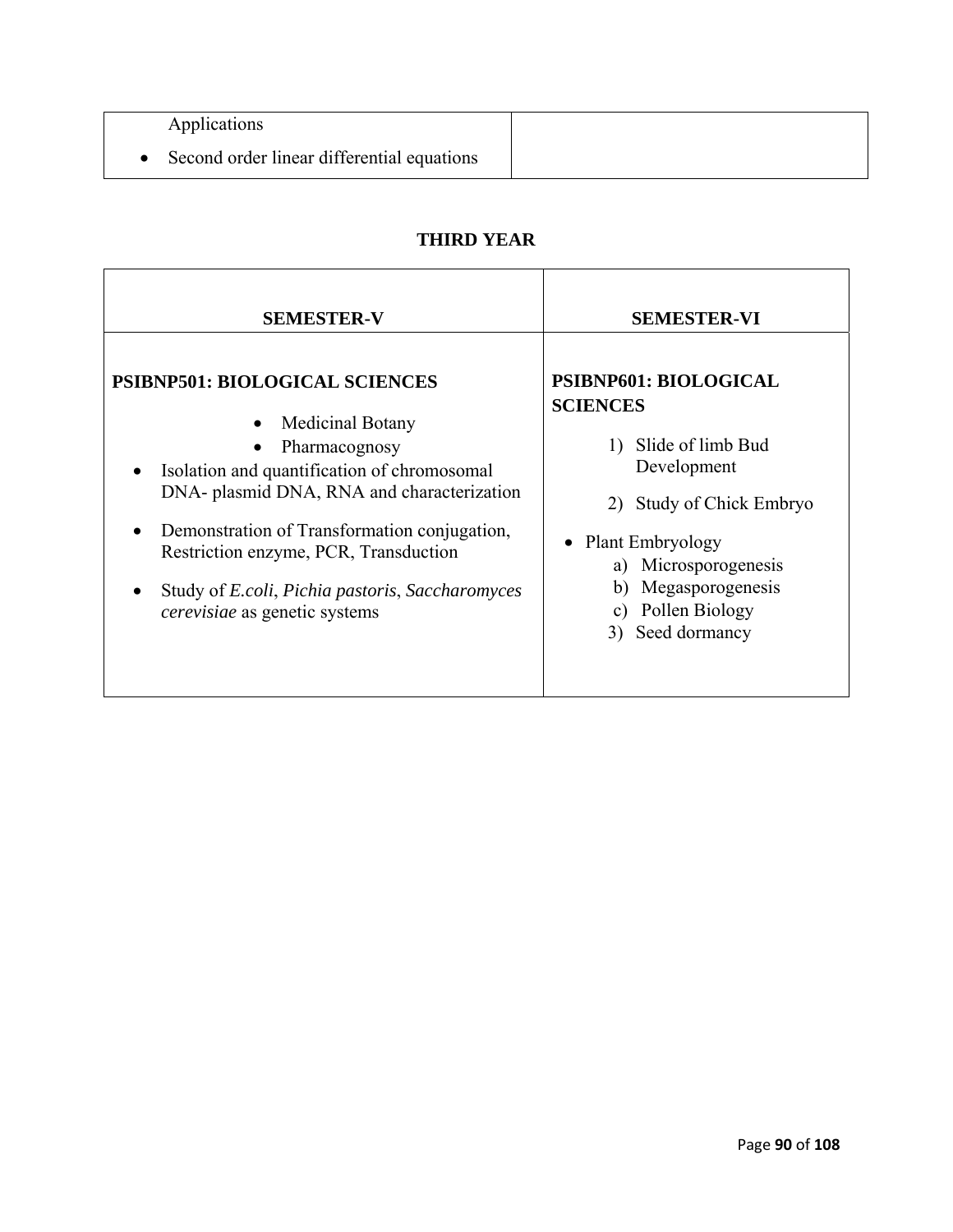| <b>SEMESTER - V</b>                       | <b>SEMESTER - VI</b>                                 |  |  |  |  |
|-------------------------------------------|------------------------------------------------------|--|--|--|--|
| <b>PSIBNP 502: CHEMICAL SCIENCES</b>      | PSIBNP 602: CHEMICAL SCIENCES                        |  |  |  |  |
| <b>Separation of Organic mixtures</b>     | Demo experiment on NMR and XRD                       |  |  |  |  |
| Water soluble + Water<br>$\circ$          | <b>Separation technique</b>                          |  |  |  |  |
| insoluble ( $Solid + Solid$ )             | A) PAPER CHROMATOGRAPHY -                            |  |  |  |  |
| Water insoluble + Water<br>$\circ$        | Separation of natural pigments                       |  |  |  |  |
| insoluble ( $Solid + Solid$ )             | <b>B) TLC - Alkaloids</b>                            |  |  |  |  |
| Volatile liquid + Non-volatile<br>$\circ$ | C) HPTLC - To develop the fingerprinting             |  |  |  |  |
| liquid (Liquid + Liquid ) by              | pattern of natural products                          |  |  |  |  |
| fractional distillation method            | D) HPLC - Separation of modern drug                  |  |  |  |  |
| Volatile liquid + Water<br>$\circ$        | (Diclofenac sodium) from their                       |  |  |  |  |
| insoluble solid ( $Liquid + Solid$        | combination formulation.                             |  |  |  |  |
| ) by distillation method                  | <b>E) GC</b> - Separation of solvent mixtures        |  |  |  |  |
|                                           | (Methanol and Ethanol, Toluene and                   |  |  |  |  |
| <b>Solvent Extraction</b>                 | Methanol)                                            |  |  |  |  |
| Determination of Fe and Mg from their     | F) ION-EXCHANGE                                      |  |  |  |  |
| mixture                                   | Estimation of sodium using cation<br>a.              |  |  |  |  |
|                                           | exchanger                                            |  |  |  |  |
| <b>Tutorials in Photochemistry</b>        | b. Estimation of Mg in a mixture of                  |  |  |  |  |
| <b>Viscosity measurements:-</b>           | Mg and Zn solution using anion                       |  |  |  |  |
| To determine the molecular weight of      | exchange resin column                                |  |  |  |  |
| polyvinyl alcohol using viscometer.       | Inductively Coupled Plasma demonstration.            |  |  |  |  |
|                                           | Particle size analysis of active pharmaceutical<br>٠ |  |  |  |  |
| <b>Gravimetric Analysis:</b>              | ingredient (API) using pharmacopoeial                |  |  |  |  |
| Estimation of Ni and Zn.                  | standards.                                           |  |  |  |  |
|                                           | Demonstration of hyphenated techniques on<br>٠       |  |  |  |  |
|                                           | GC-IR<br>$\circ$                                     |  |  |  |  |
|                                           | GC-MS<br>$\circ$                                     |  |  |  |  |
|                                           | LC-MS.<br>$\circ$                                    |  |  |  |  |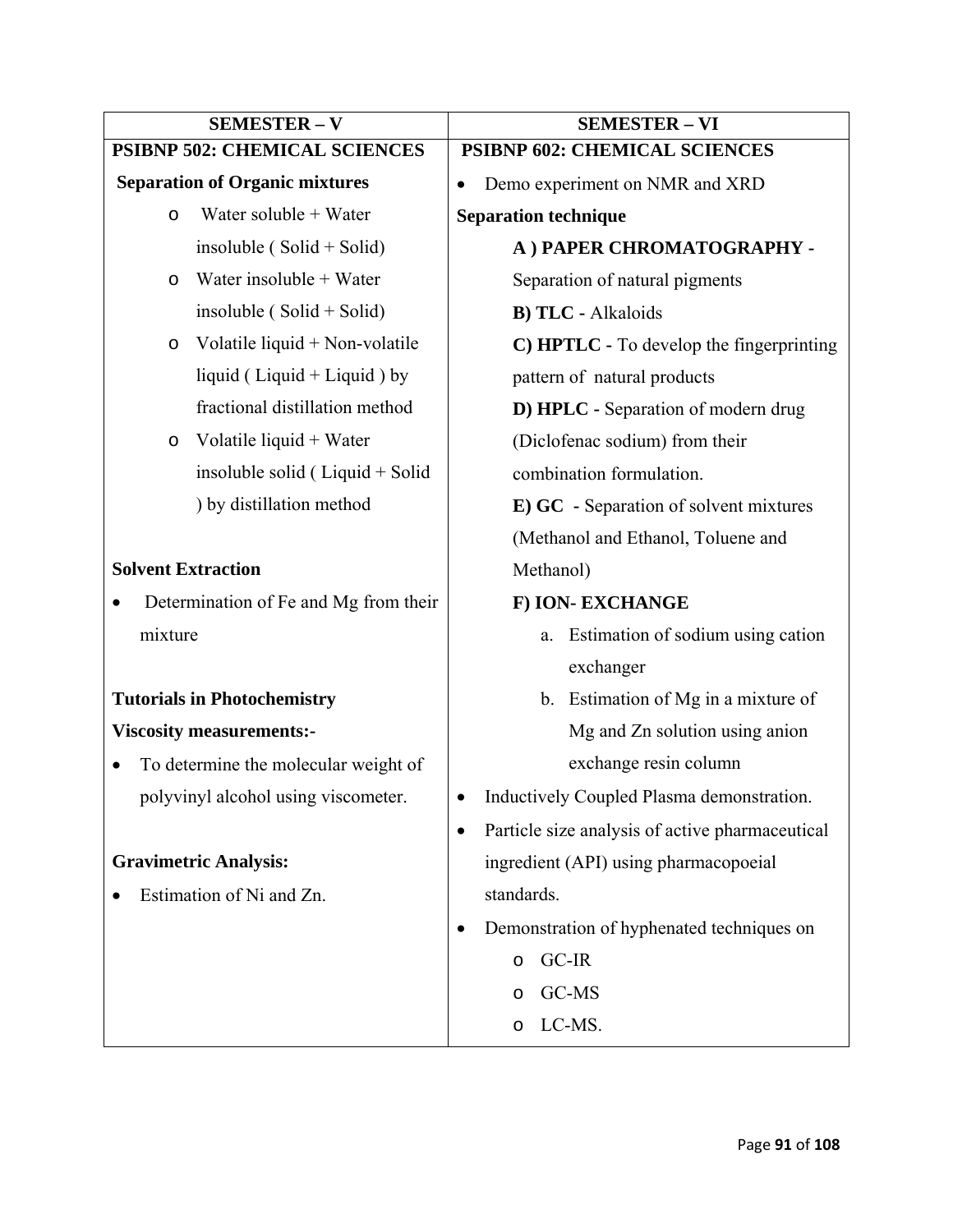| <b>SEMESTER V</b>                                     | <b>SEMESTERVI</b>                              |  |  |  |  |  |
|-------------------------------------------------------|------------------------------------------------|--|--|--|--|--|
| <b>PSIBNP503: COMPUTATIONAL SCIENCES</b>              | PSIBNP603: COMPUTATIONAL                       |  |  |  |  |  |
| Different types of search engines $\&$<br>$\bullet$   | <b>SCIENCES</b>                                |  |  |  |  |  |
| important sites viz NCBI, EBI, Swiss-                 | Use of BLAST and its variants                  |  |  |  |  |  |
| Prot, PDB etc.                                        | (especially Psi-BLAST) for the                 |  |  |  |  |  |
| Biological Databases: Study of different<br>$\bullet$ | identification of very similar and             |  |  |  |  |  |
| Biological databases (esp. the ones                   | divergent sequences.                           |  |  |  |  |  |
| below),<br>Format,<br>their<br>given                  | of FASTA and<br>Use<br><i>its</i><br>$\bullet$ |  |  |  |  |  |
| distinguishing features, Uses<br>and                  | comparison with BLAST.                         |  |  |  |  |  |
| Applications.                                         | Multiple sequence<br>alignment<br>$\bullet$    |  |  |  |  |  |
| Sequence databases: EMBL, DDBJ,                       | using ClustalW and preparation                 |  |  |  |  |  |
| GenBank, Uniprot, PIR, TrEMBL                         | of simple phylogenetic trees                   |  |  |  |  |  |
| Domain database: Prosite, PRINT,<br>$\bullet$         | using Tree View etc.                           |  |  |  |  |  |
| Pfam, BLOCK                                           |                                                |  |  |  |  |  |
| Structure database: PDB, use of                       |                                                |  |  |  |  |  |
| Rasmol, protein explorer.                             |                                                |  |  |  |  |  |
| Specialized database: KEGG, PUBMED, OMIM              |                                                |  |  |  |  |  |

## **FOURTH YEAR**

| <b>SEMESTER VII</b>                          | <b>SEMESTER VIII</b>                     |  |  |  |  |
|----------------------------------------------|------------------------------------------|--|--|--|--|
| PSIBNP701:                                   | PSIBNP801:                               |  |  |  |  |
| Sterility testing (Microbial load) of<br>п   | Plant DNA extraction and separation<br>п |  |  |  |  |
| drug formulations                            | using agarose Gel                        |  |  |  |  |
| Zone of inhibition assay for penicillin<br>ш | PCR (PCR Kit may be used) for Plant<br>٠ |  |  |  |  |
| (using spiked plasma and formulation)        | DNA and RFLP (RFLP kit may be            |  |  |  |  |
| Zone of exhibition assay for Vitamin<br>٠    | used) (e.g. <i>Phyllanthus</i> sps.)     |  |  |  |  |
| $B_{12}$                                     | DNA sequencing using sample from a<br>٠  |  |  |  |  |
| Study of ANY TEN I P monographs              | suitable organism                        |  |  |  |  |
| and their identification using               | <b>OR</b>                                |  |  |  |  |
| characteristic features of nutraceutically   | Identification of Genetically Modified   |  |  |  |  |
| important plants like; <i>Phyllanthus</i>    | Organism (GMO identification kit may     |  |  |  |  |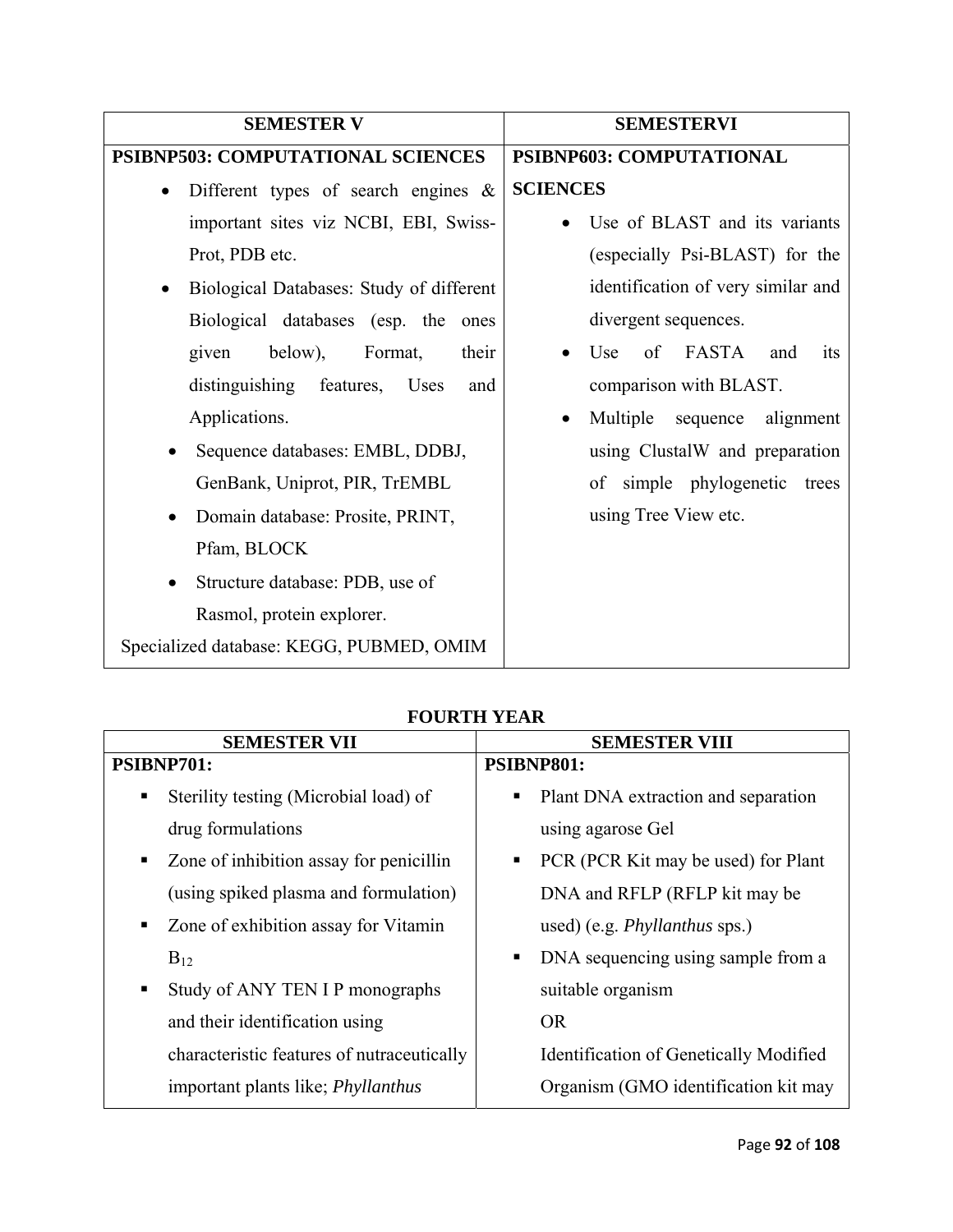| emblica, Curcuma longa, Zinziber                 | be used)                                |
|--------------------------------------------------|-----------------------------------------|
| officinalis, Solanaceae (Withania                | Estimation of crude fat contents of     |
| somnifera), Aloe vera, Lilliaceae (Alium         | foods by Soxhlet's method (Butter,      |
| sativum), Lamiaceae (Ocimum sanctum),            | Margarine, edible oil).                 |
| Apiaceae ( <i>Coriandrum sps</i> ) and Liliaceae | Microbial examination of water -- total |
| (Asparagus sps.) Centella asiatica.              | and coliform count.                     |
| TLC separation of Plant pigments –               |                                         |
| Curcumin and carotene.                           |                                         |
|                                                  |                                         |

|           | <b>SEMESTER VII</b>                         |           | <b>SEMESTER VIII</b>                    |  |  |  |
|-----------|---------------------------------------------|-----------|-----------------------------------------|--|--|--|
|           | PSIBNP702:                                  |           | PSIBNP802:                              |  |  |  |
|           | Liquid – liquid extraction of a modern drug | $\bullet$ | Immunoassay for HCG in urine            |  |  |  |
|           | from plasma and formulations (e.g.          | $\bullet$ | HPTLC fingerprinting of Herbal raw      |  |  |  |
|           | Diclofenac sodium, Glimiperide,             |           | material (e.g. Asteracantha longifolia, |  |  |  |
|           | Aceclofenac, Metformin etc.)                |           | Ricinus cummunis, Calotropis gigantia)  |  |  |  |
|           | Separation of human serum / plasma          | $\bullet$ | Determination of Caffeine from a given  |  |  |  |
|           | proteins / egg white using PAGE             |           | sample by                               |  |  |  |
|           | (Protein molecular weight determination     |           | i) uv spectrophotometry                 |  |  |  |
|           | kit may be used)                            |           | ii)HPTLC                                |  |  |  |
| $\bullet$ | IR analysis of a modern drug (e.g.          |           | iii)HPLC                                |  |  |  |
|           | Diclofenac Sodium, etc.)                    | $\bullet$ | HPLC separation of modern drugs from    |  |  |  |
| ٠         | Determination of percentage purity of       |           | their combination formulation (e.g.     |  |  |  |
|           | $CaCO3/MgCO3$ by                            |           | Diclofenac Sodium & Paracetamol,        |  |  |  |
|           | i)Titrimetry                                |           | Metformin & Glimiperide etc.)           |  |  |  |
|           | ii) Complexometry                           |           |                                         |  |  |  |
|           | iii) IE chromatography                      |           |                                         |  |  |  |
|           |                                             |           |                                         |  |  |  |

## **FOURTH YEAR**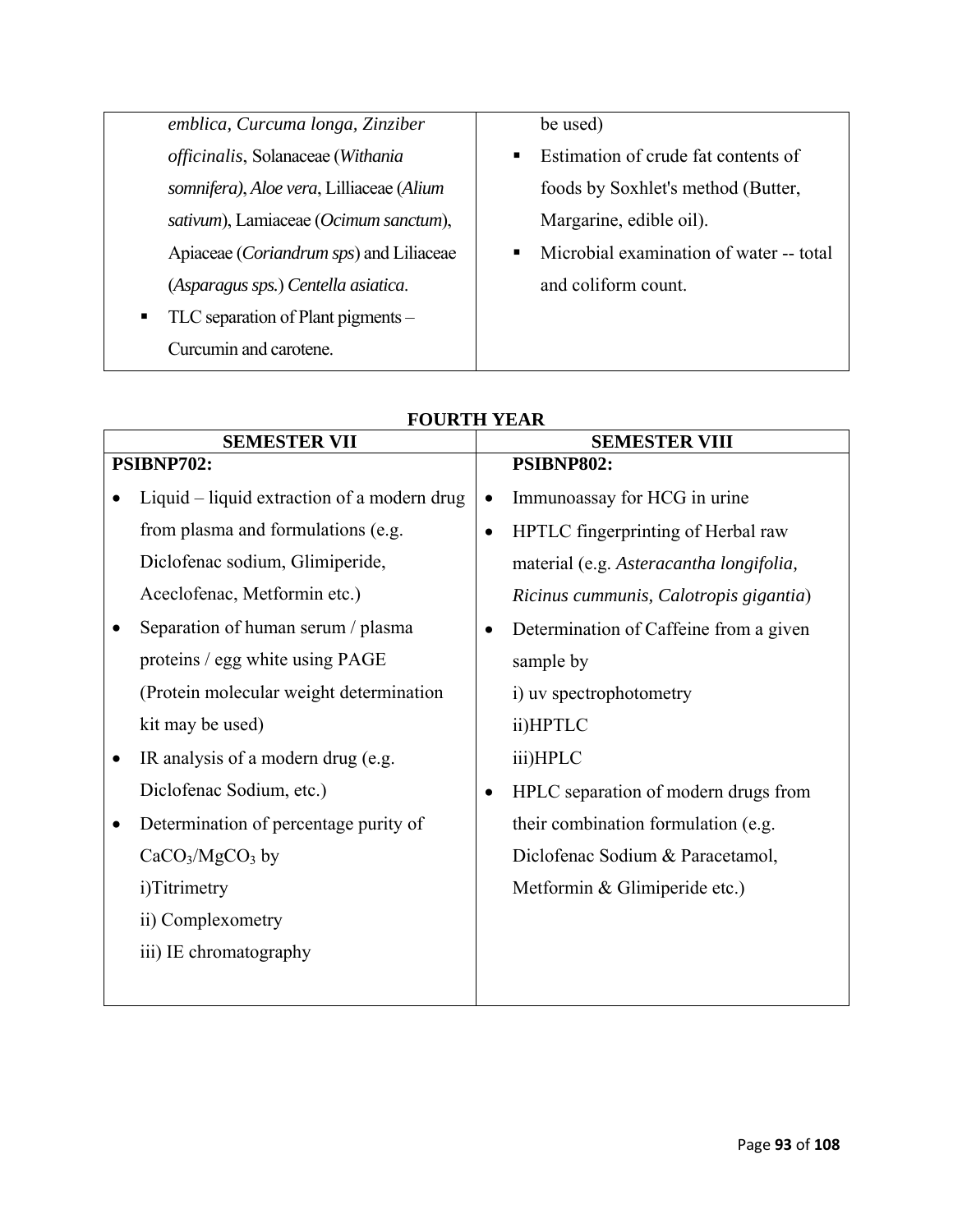| <b>SEMESTER VII</b>                                    | <b>SEMESTER VIII</b>                                      |  |  |  |  |
|--------------------------------------------------------|-----------------------------------------------------------|--|--|--|--|
| PSIBNP703:                                             | PSIBNP803                                                 |  |  |  |  |
| Trypsinisation of suitable Rat / mice<br>$\bullet$     | Gas Chromatograhic separation of<br>$\bullet$             |  |  |  |  |
| tissue and obtaining isolated cells and                | solvent mixtures (e.g. Menthol $\&$                       |  |  |  |  |
| staining for viable count.                             | Ethanol, Toluene & Methanol etc.)                         |  |  |  |  |
| Preparation of calibration graphs for Li,<br>$\bullet$ |                                                           |  |  |  |  |
| Na, and K by flame Photometry using                    | LD $_{50}$ evaluation using a suitable model<br>$\bullet$ |  |  |  |  |
| their solutions of appropriate                         | (e.g. Daphnia / rice weekil)                              |  |  |  |  |
| concentrations and studying                            |                                                           |  |  |  |  |
| interference of                                        | Mass Fingerprinting of peptides using                     |  |  |  |  |
| i) K in Na estimation                                  | a suitable sample.                                        |  |  |  |  |
| <b>OR</b>                                              | (DEMONSTRATION)                                           |  |  |  |  |
| ii) Na in Li estimation                                |                                                           |  |  |  |  |
| <b>OR</b>                                              |                                                           |  |  |  |  |
| iii)Li in K estimation                                 |                                                           |  |  |  |  |

## **FOURTH YEAR**

| <b>SEMESTER VII</b>                           | <b>SEMESTER VIII</b>                        |  |  |  |  |
|-----------------------------------------------|---------------------------------------------|--|--|--|--|
| <b>PSIBNP704:</b>                             | PSIBNP804                                   |  |  |  |  |
| Prepare specific reagents and conduct         | Evaluate the given data of protein and      |  |  |  |  |
| qualitative test for the presence of          | nucleic acid sequence using a global        |  |  |  |  |
| alkaloids, tannins, lignans, steroids and     | database with appropriate search engine /   |  |  |  |  |
| glycosides using TLC. Compare the results     | software (e.g. BIOEDIT). Prepare a report   |  |  |  |  |
| using standards (if available).               | stating the steps involved and a brief      |  |  |  |  |
| • Tertiary structure and function prediction  | analysis of the findings.                   |  |  |  |  |
| using homology modelling and <i>ab initio</i> | Evaluate the given data of peptide sequence |  |  |  |  |
| method.                                       | using a global database with appropriate    |  |  |  |  |
| • Validation of predicted structure.          | search engine / software (e.g. BIOEDIT).    |  |  |  |  |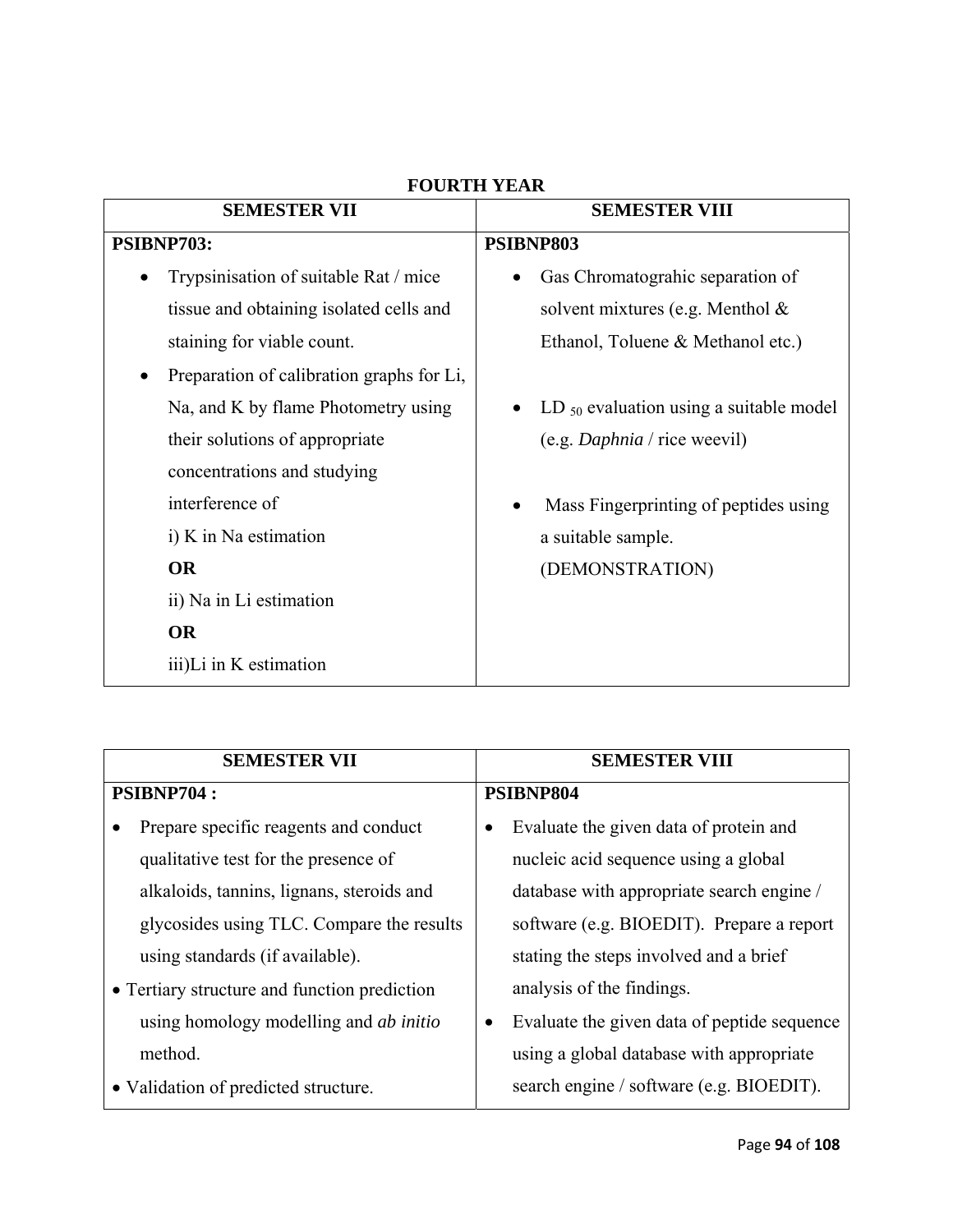• Visualization of 3D protein structure using Rasmol, VMD • LC/MS quantitation of a modern drug (e.g. Diclofenac Sodium, Ezetimibe etc.) Prepare a report stating the steps involved and a brief analysis on the functional annotation of the peptide

## **PSIBN 901: Industrial Training**

## **PSIBN902 Project, report writing and Industrial Visits**

#### **PSIBN903: Seminar and Field Visits**

#### **FIFTH YEAR PRACTICAL**

#### **SPECIALIZATION (BIOANALYSIS)**

#### **SEMESTER X**

## **PSIBNP1001:**

o Preparation of Herbarium of following medicinal plants;

- *1) Asteracantha longifolia*
- *2) Trigonella forename*
- *3) Clitoris ternate*
- *4) Corundum sativa*
- *5) Achyranthus aspera*
- *6) Scoparia dulcis*
- *7) Amaranthus spinosa*
- *8) Phyllanthus amarus*
- *9) Calotropris gigantea*
- *10) Vitex nigundo*
- o Individual student must **submit** herbaria of ANY THREE from the above list but in each institution herbarium of all the listed plants must be prepared.

o **Microscopic evaluation of sections and powders of the following medicinal plants;**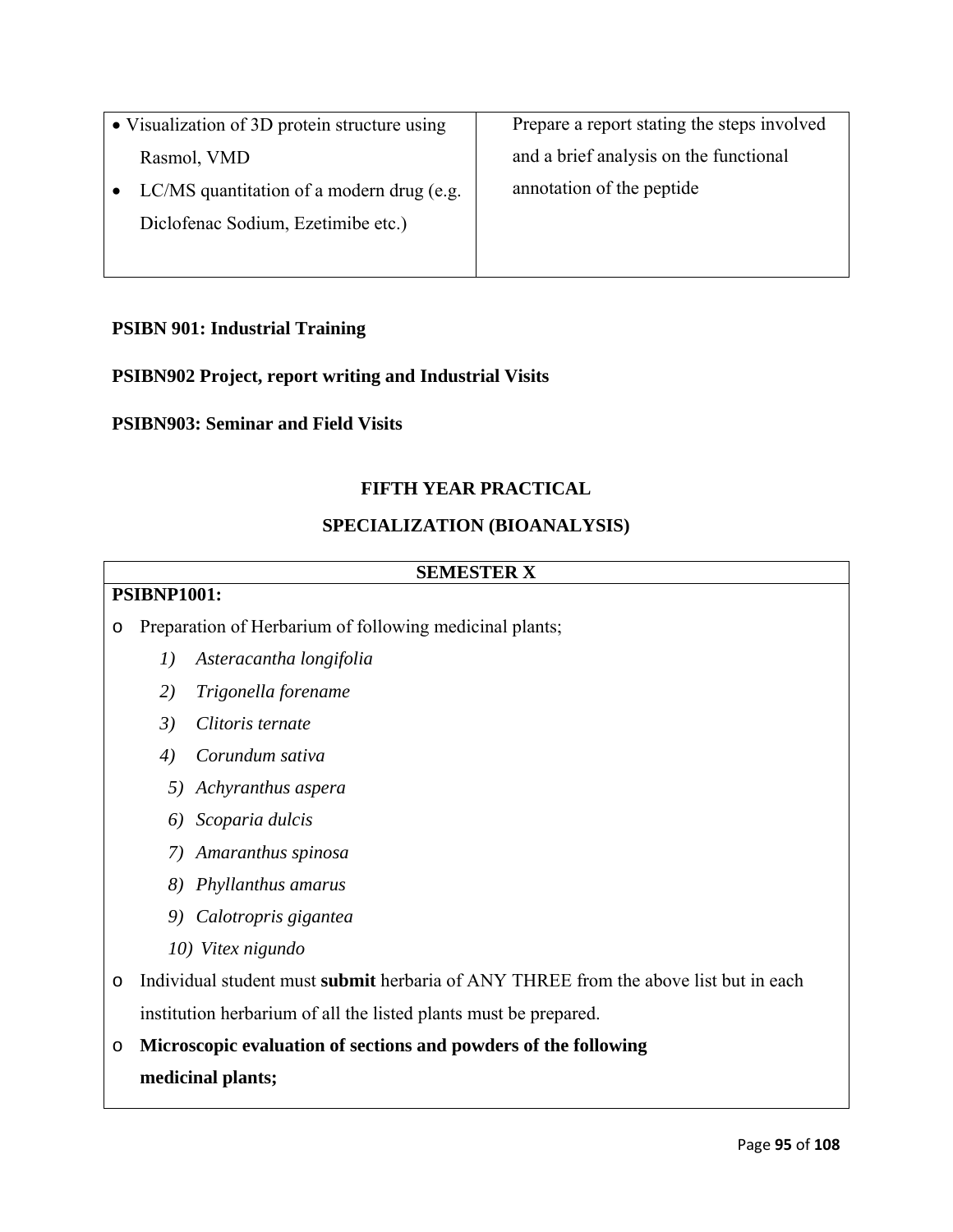- 1) *Emblica officinalis* (Amla dried fruit)
- *2) Glycerrhiza glabra* (Yeshtimadhu) Rhizome
- *3) Vitex nigundo* Leaves
- 4) *Ricinus communis*  Leaves
- 5) *Tinospora cordifolia* Stem
- 6) *Asteracantha Longifolia* Whole plant
- *7) Achyranthas aspera* Whole plant
- 8) *Calotropis gigantea* Leaves
- 9) *Colocasia* (Arum ) Leaves
- 10) *Phyllanthus amarus* Whole plant
- o Calculation in terms of percent occurrence of key anatomical characteristics in the powder to be recorded.
- o Individual student must report findings of ANY THREE from the above list but in each institution evaluation on all the listed plants must be carried out.
- Gas Chromatographic separation of solutes from their matrix (e.g. Diclofenac sodium from its formulation, Methanol from plasma etc.)
- AAS of a suitable Ayurvedic metal bhasma preparation (e.g *Tamara bhasma* )
- Determination of iron from a given sample / sample solution by
	- i) Redox titration

ii)Colorimetry

- iii)Atomic Absorption Spectroscopy
	- o SPE of a modern drug from formulation (e.g. Atorvastatin, Diclofenac sodium, Sibutramine etc.)
	- o SPE of a modern drug from plasma (e.g. Atorvastatin, Diclofenac sodium, Sibutramine etc.)
	- o Immunoassay of HEPALISA in serum.
	- o HPTLC separation of a modern drug from plasma and its formulations (e.g. Diclofenac sodium, Glimiperide, Aceclofenac, Metformin etc.)
	- o HPTLC detection of herbal raw material from its formulations (e.g. *Asteracantha longifolia* from LUKOL / SPEMAN, *Vitex nigundo* from PANCHGUN TAILA, *Glycerrizha glabra* from ANU TAILA)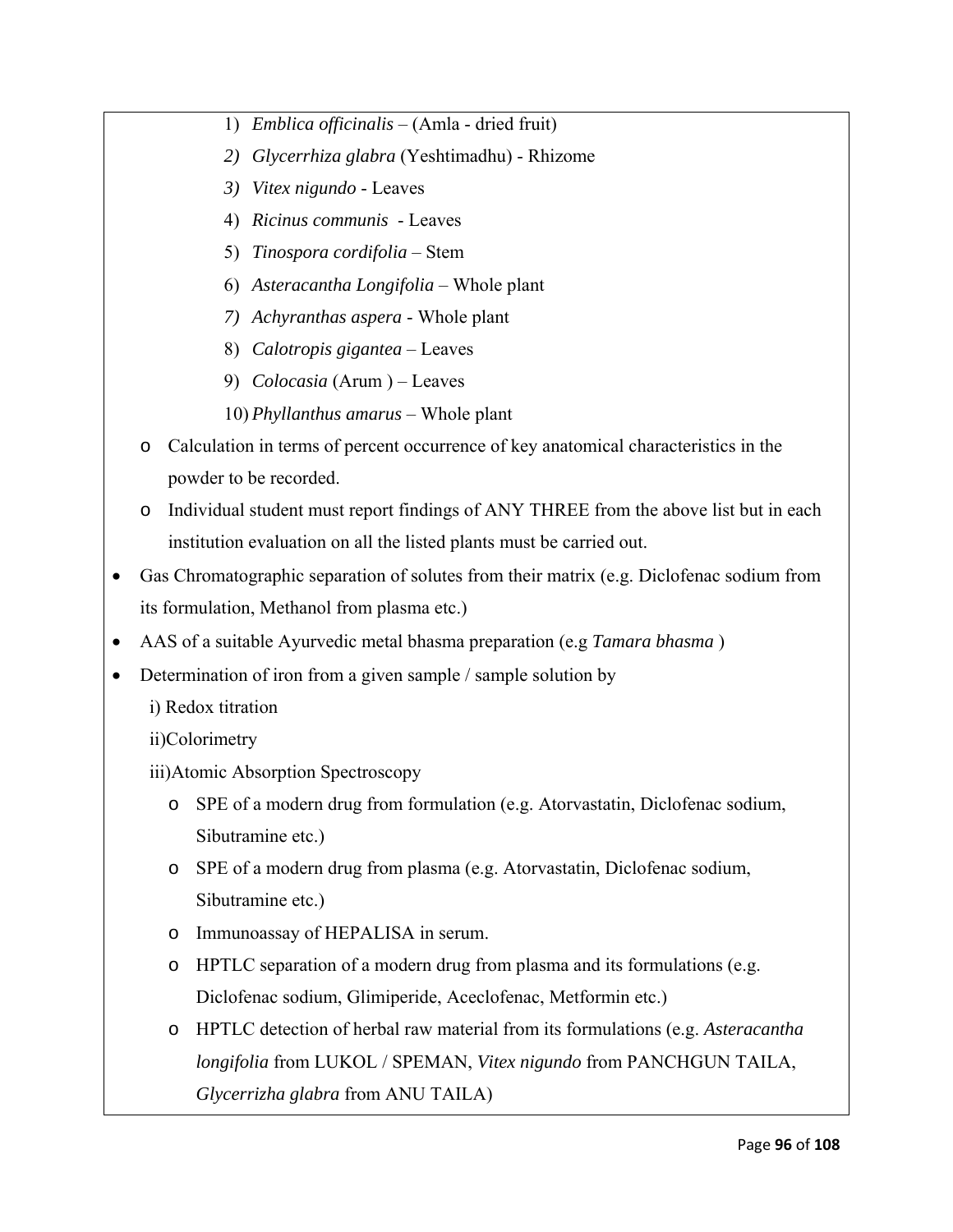- DNA fingerprint (Genomic DNA isolation kit may be used) of two bacterial strains (e.g. Resistant and wild strains of *E. coli*)
- Study of matrix effect on IR spectra using solution IR technique and quantitate the solute from a given sample. Identify solute from a given solution using IR library and carry out quantitative assay.
- IR patterns of an Ayurvedic Bhasma preparation (e.g. calcium containing shanka bhasma – comparison with pure  $CaCO<sub>3</sub>$  and formulations like Calcium supplement tablets)
- CE separation of a modern drug from plasma and its formulation (e.g. Diclofenac sodium)
- Carry out Friability Test, Hardness test & dissolution test on any one tablet preparation
	- CE separation of peptides (e.g. erythropoietin as per E.P.)

## **SEMESTER X**

## **PSIBNP1002:**

- o HPLC separation of a modern drug from plasma and its formulations (e.g. Diclofenac sodium, Glimiperide, Aceclofenac, Metformin etc.)
- o HPLC separation of herbal raw material from its formulation (e.g. *Asteracantha longifolia* from LUKOL / SPEMAN, *Phyllanthus amarus* from LIV 52, *Tribulus terrestris* from Ghokshuradi guggul etc.)

 CCl4 liver dysfunction in rats and evaluation using liver function tests (An experimental comparison using suitable groups of controls, natural recovery and treatment with known hepatoprotectants to be carried out)

- BA  $\&$  BE of a modern drug (Demonstration witnessing an actual trial)
- LC/MS/MS qunatitation of a modern drug from plasma (e.g. Diclofenac Sodium)
- LC/MS/MS quantitation of meatbilite of a modern drug from plasma (eg. Mycopenolic acid, metabolite of Mycophenolate mofitil)
- GC/MS separation of plant essential oil (Demonstration)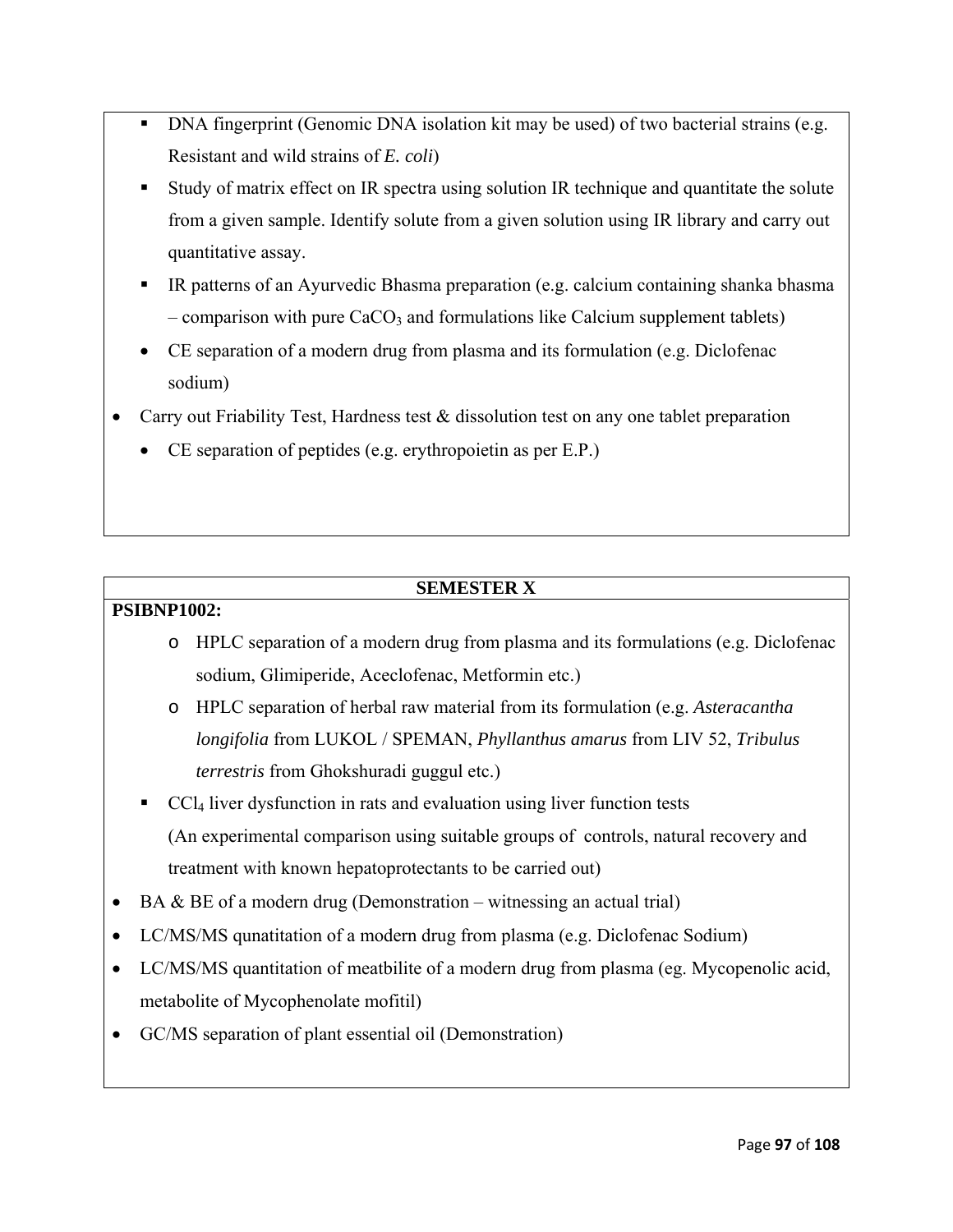## **FIFTH YEAR**

## **SPECIALIZATION (NUTRACEUTICAL)**

#### **Semester X**

#### **PSIBNP1001:**

• Study of following Parasites/Vectors/pests: Identification, Habits and control measures (museum specimens / slides):

*Entamoeba histolytica, Taenia sps, Ascaris lumbricoides, Ancylostoma dueodenaei, Trichinella spiralis, Trichura trichuris,* Mosquito (*Culex and Anopheles*), House fly, Green bottle fly*,* Head Louse, Cockroach (*Periplanata & Blatta*), bed bug, Mus sps. (Mouse) and Rattus sps. (House rat)

- Estimation of crude fiber/pectic substances from plant material.
- Determination of Acid value, Saponification and Iodine number of natural fats & oils.
- Estimation of ascorbic acid from lemon & amla juice by titration method.
- Estimation of Ca, Na and K in various foodstuffs by flame photometry.
- Detection and estimation of metals ANY ONE from Fe, Cu, Zn, Mg, Se, and ANY ONE from - As, Hg, Pb,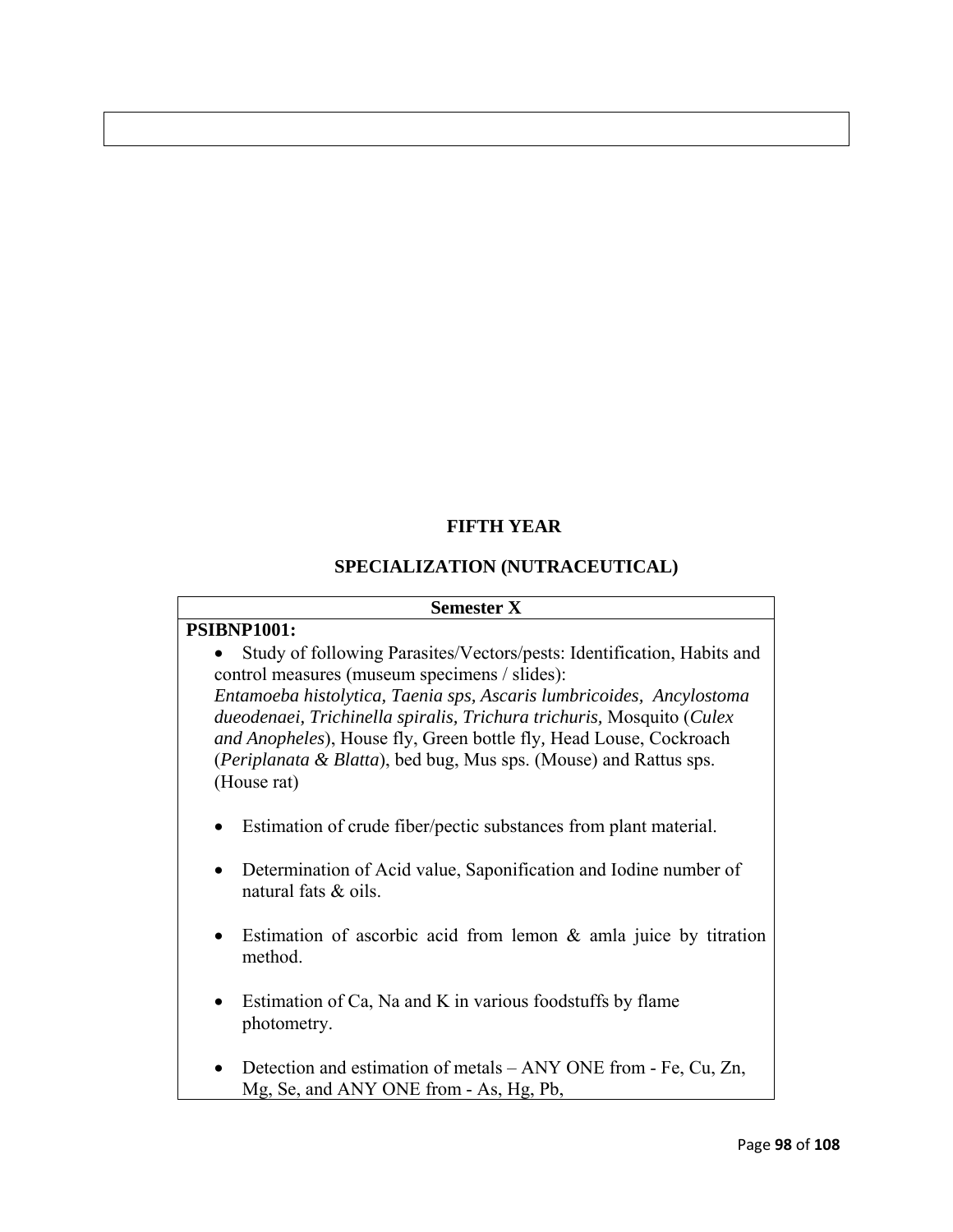- Assessment of purity and quality using appropriate standard tests for the following;
- a. Milk and Paneer, Butter/ ghee and hydrogenated fat (Vanaspati Ghee)
- b. Spices and condiments
- c. Tea and coffee
- d. Fruit juice
- e. Pulses
- Estimation of total Nitrogen of foods by Kjeldahl and Micro Kjeldahl methods.
- To separate the Milk proteins on Native and SDS gels.
- Assessment of quality of beverages -- tea and coffee.
- Microbial Role in production of alcohol (arishta / asavas).
- Production of industrially important enzymes by micro-organisms
- (Protease and amylase).
- Estimation of enzymatic browning in foods.
- Isolation and estimation of Vitamin B2 by HPLC
- HPLC estimation of Eugenol from Clove and clove oil.
- TLC estimation of piperine from Pepper.
- Estimation of choline.

## **NUTRACEUTICAL**

## **Semester X**

## **PSIBN1002:**

- Estimation of total phenols and chlorogenic acid (Phenolic compound) in plant material.
- To estimate cholesterol content in given sample by Lievermann-Burchard method.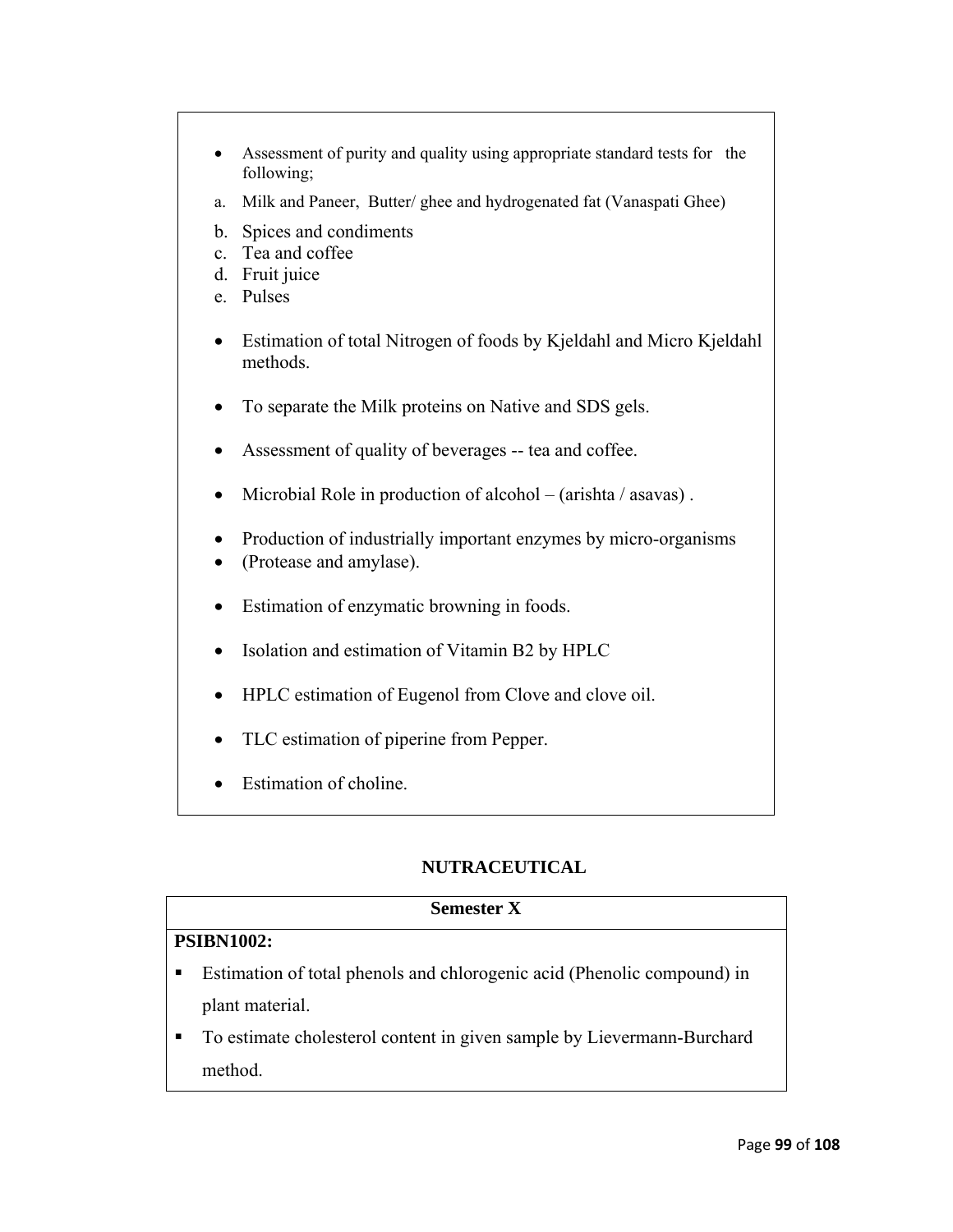- Estimation of preservatives and antioxidants from food sample.
- Fractionation of proteins from given sample (milk / Soya milk / Liver homogenate) using ammonium sulfate precipitation.)
- To study the gluten formation and factors affecting them.
- To study the gelatinization and factors affecting them.
- Detection of food additives (list to be given MSG, Flavours, Colours biological and non-biological etc.) in packaged food products.
- Study of comparative antimicrobial activity of the following: Penicillin and Curcuma / thyme.Microbial production of citric acid by *Aspergillus niger*.
- Preparation of traditional health products e.g. Satavari kalp, Gulkand, Amla syrup, Bilwa jam.
- **Extraction and identification of Isoflavones by TLC.**
- Estimation of concentration of starch in a given sample.
- Estimation of volatile substances from food products / beverages using GC.
- Extraction and estimation of total sugars from food products (dairy product, Fruit juices, bread).
- To study nutritional composition (Proteins, carbohydrates, lipids, vitamin C and presence of secondary metabolites) of the following: Bee honey, Mushrooms, dairy products, Beans, Spinach, Carrot, Apple, Amla, Pineapple, Papaya, Lentil and Soya.
- Extraction and estimation of oil or crude fat content in oil seeds.

## **REPORT OF PROJECT UNDERTAKEN**

- o The project should involve industrial training of 8 to 12 weeks period
- o Project must involve application of knowledge and skills as prescribed in the syllabus and data evaluation must involve application of biostatistics.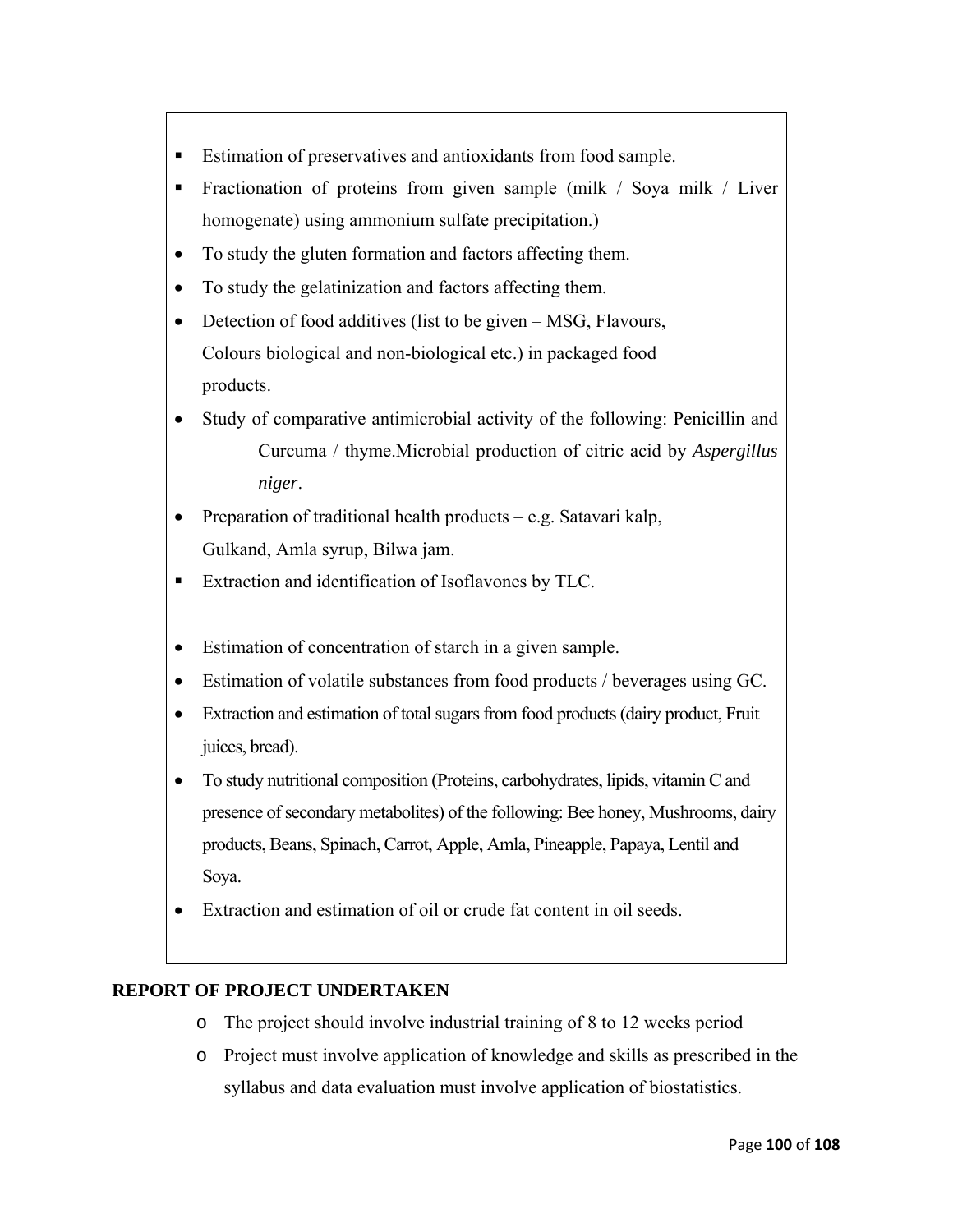o The project report and observations / data generated will be presented and defended before the panel of examiners.

## **Suggested plan for projects**:

- Preparation of Functional food/ Nutraceutical product (Any Four)
- Rich in Vitamins
- Rich in Minerals
- $\blacksquare$  Rich in proteins
- Rich in carotenoids and vitamin A
- Rich in medicinally important secondary metabolites
- $\blacksquare$  Rich in antioxidants
- o Prepare a market survey report on the any one Nutraceutical functional food product.

(Related to Paper IV of 4th year where there is a Project report writing/industrial visit.)

## **FIFTH YEAR SPECIALIZATION (BIOINFORMATICS) SEMESTER X**

## **PSIBNP1001:**

- Preparing a sample WebPages for self in HTML .(self website)
- Writing simple programs in Java like finding prime numbers, Fourier series etc.
- Java applets and servelets.
- **JDBC**: connecting to a database (mySQL)
- Using perl for writing small scripts like
- Reading a DNA sequence, Translating into RNA sequence.from DNA or RNA to Polypeptide sequence etc.
- Using Hashes
- Retrieving and writing to databases (mySQL) using perl database connectivity.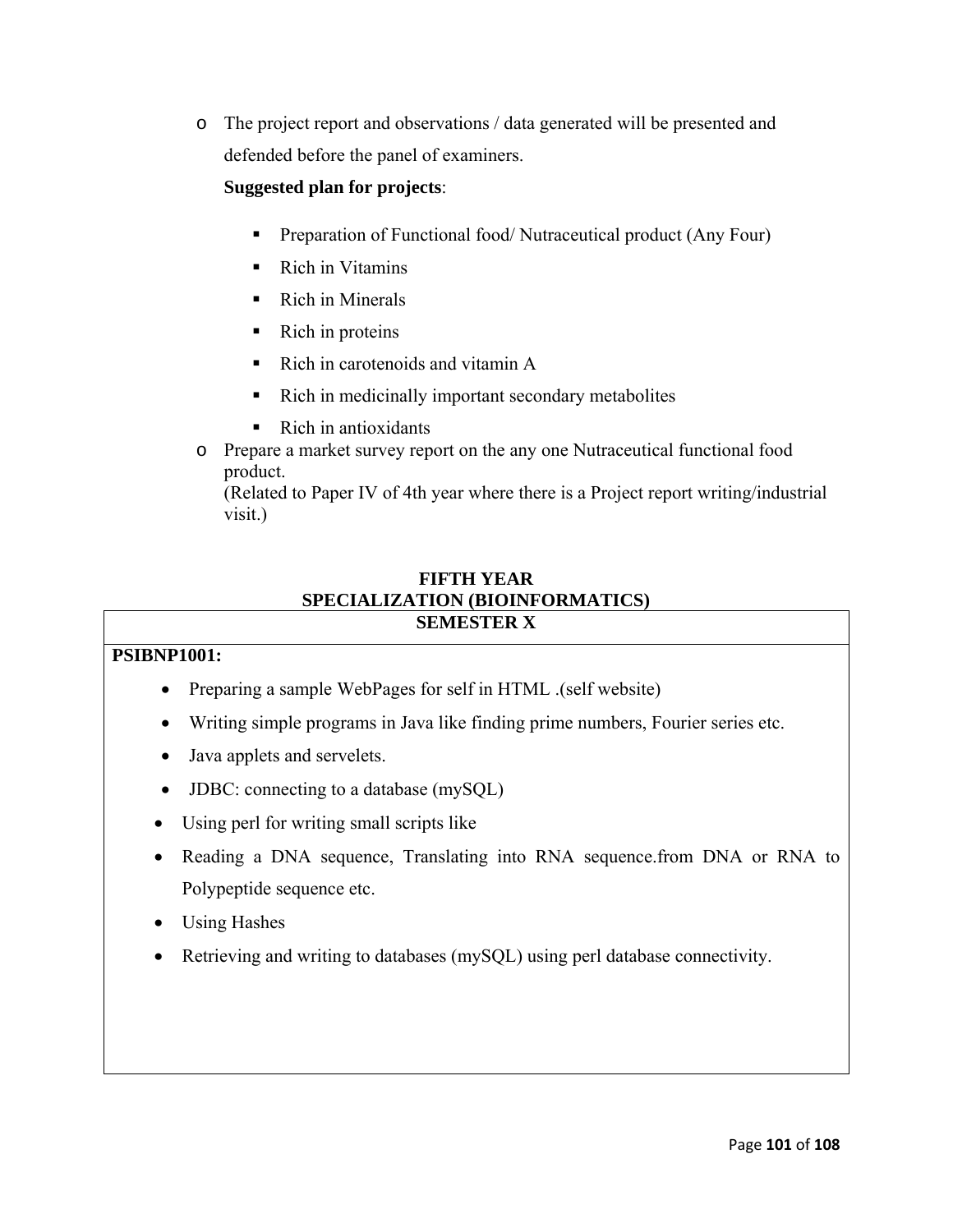## **BIOINFORMATICS**

## **SEMESTER X**

## **PSIBNP1002:**

- Microarry and clinical data analysis
- Use of ANN or SVM as a prediction server.
- Target Structure Based Drug Design
- Active site identification,
- Characterization of target site,
- Docking
- Analysis

| Paper                | Code                             | Semester - I |                         |         | $Semester - II$ |         |                |         |                             |
|----------------------|----------------------------------|--------------|-------------------------|---------|-----------------|---------|----------------|---------|-----------------------------|
|                      |                                  | Lec          | Credit                  | Practic | Credit          | Lecture | Credit         | Practic | Credit                      |
|                      |                                  | tur          | S                       | al      | S               | S       | S              | al      | S                           |
|                      |                                  | es           |                         |         |                 |         |                |         |                             |
| Foundation<br>Course | <b>PSIBN101/201</b>              | 30           | $\overline{2}$          |         | $\blacksquare$  | 30      | 2              |         |                             |
| Biological           | <b>PSIBN102/202</b>              | 90           | 6                       | 60      | $\mathbf{2}$    | 90      | 6              | 60      | 2                           |
| Sciences             | <b>PSIBN103/203</b><br>PSIBNP101 |              |                         |         |                 |         |                |         |                             |
| Chemical<br>Sciences | <b>PSIBN104/204</b>              | 90           | 6                       | 60      | $\overline{2}$  | 90      | 6              | 60      | $\mathcal{D}_{\mathcal{L}}$ |
|                      | <b>PSIBN105/205</b><br>PSIBNP102 |              |                         |         |                 |         |                |         |                             |
| Computation          | <b>PSIBN106/206</b>              | 60           | $\overline{\mathbf{4}}$ | 60      | $\overline{2}$  | 60      | $\overline{4}$ | 60      | 2                           |
| al Sciences          | <b>PSIBN107/207</b><br>PSIBNP103 |              |                         |         |                 |         |                |         |                             |
| <b>TOTAL</b>         |                                  | 270          | 18                      | 180     | 6               | 270     | 18             | 180     | 6                           |
| <b>TOTAL CREDITS</b> |                                  | 24           |                         |         | 24              |         |                |         |                             |

## **R. 8147 Distribution of Credits (Semester I to X)**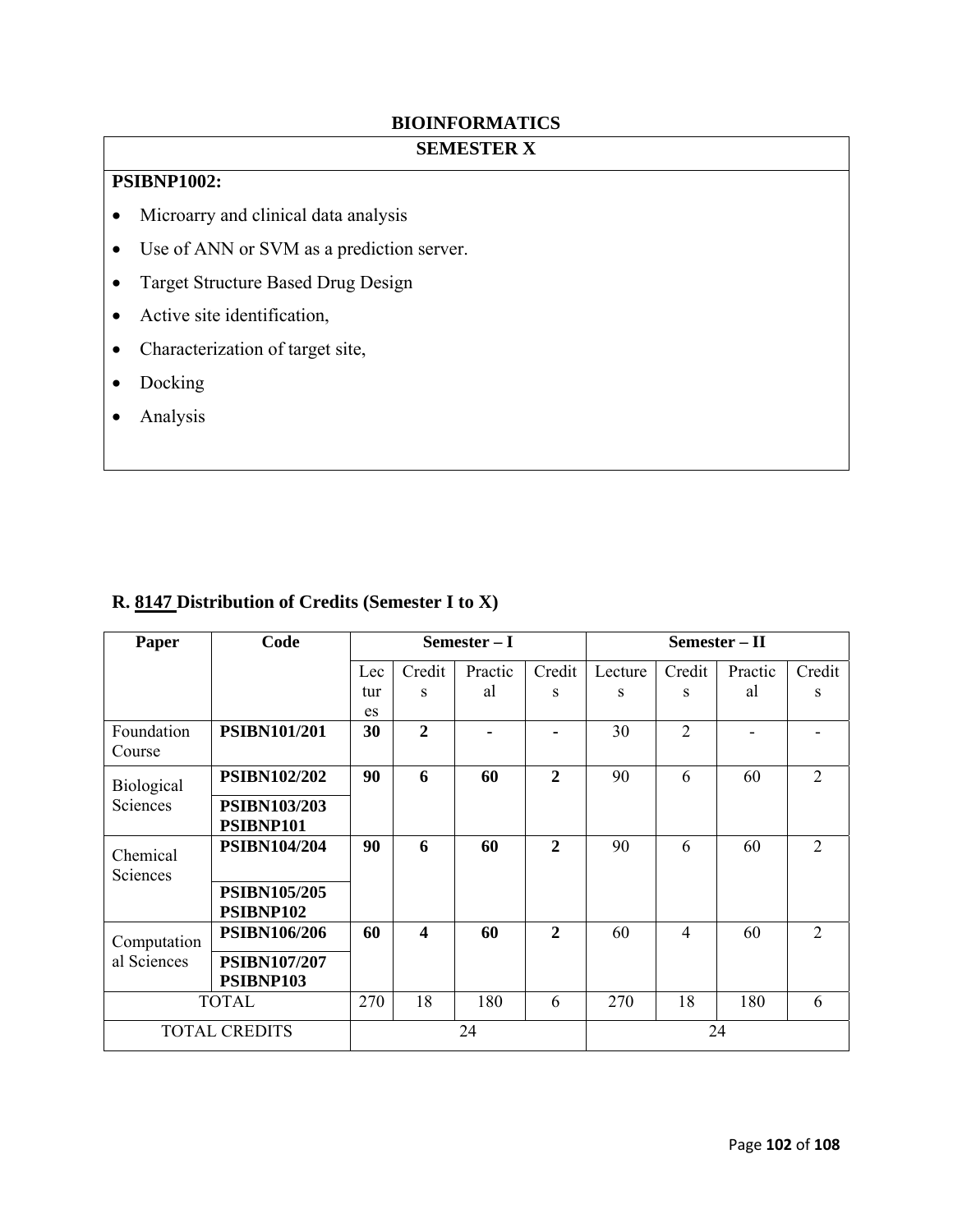| Paper                                                      | Code                                                        |          | Semester - III |           |                | Semester - IV |                |           |                |  |
|------------------------------------------------------------|-------------------------------------------------------------|----------|----------------|-----------|----------------|---------------|----------------|-----------|----------------|--|
|                                                            |                                                             | Lectures | Credits        | Practical | Credits        | Lectures      | Credits        | Practical | Credits        |  |
| Environmental<br><b>Studies</b>                            | <b>PSIBN301</b>                                             | 30       | 2              |           |                |               |                |           |                |  |
| Technical<br>Communication<br>skills                       | <b>PSIBN401</b>                                             |          |                |           |                | 30            | $\overline{2}$ |           |                |  |
| <b>Biological</b><br>Sciences<br>(Theory and<br>Practical) | PSIBN302/402<br><b>PSIBN303/403</b><br><b>PSIBNP301/401</b> | 90       | 6              | 60        | $\overline{2}$ | 90            | 6              | 60        | $\overline{2}$ |  |
| Chemical<br>Sciences<br>(Theory and<br>Practical)          | PSIBN304/404<br><b>PSIBN305/405</b><br><b>PSIBNP302/402</b> | 90       | 6              | 60        | $\overline{2}$ | 90            | 6              | 60        | $\overline{2}$ |  |
| Computational<br>Sciences<br>(Theory and<br>Practical)     | PSIBN306/406<br><b>PSIBN307/407</b><br><b>PSIBNP303/403</b> | 60       | 4              | 60        | $\overline{2}$ | 60            | $\overline{4}$ | 60        | $\overline{2}$ |  |
| <b>TOTAL</b>                                               |                                                             | 270      | 18             | 180       | 6              | 250           | 18             | 180       | 6              |  |
| <b>TOTAL CREDITS</b>                                       |                                                             | 24       |                |           |                | 24            |                |           |                |  |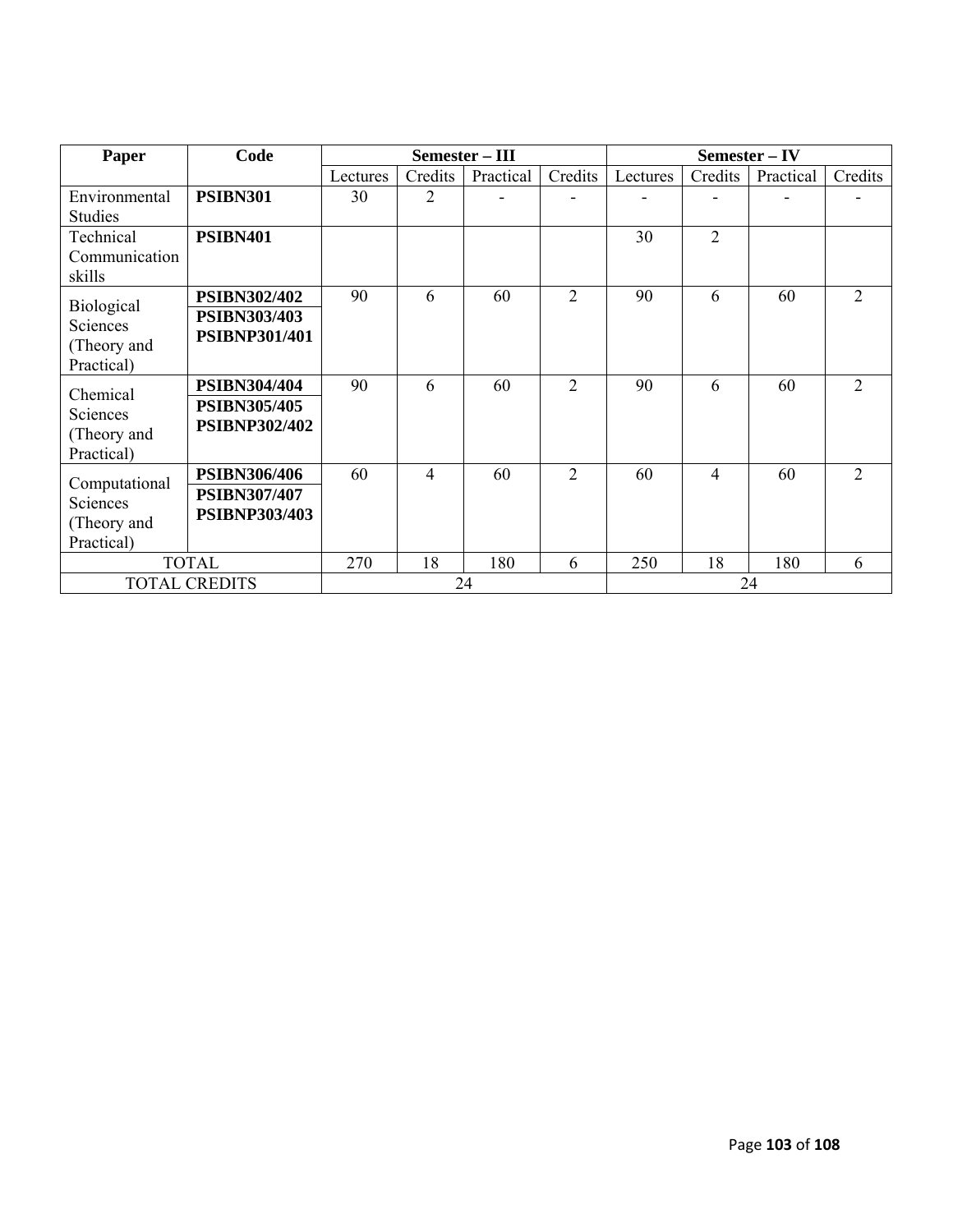| Paper                | Code                 |          |                | Semester - VI |                          |                            |                |         |                |
|----------------------|----------------------|----------|----------------|---------------|--------------------------|----------------------------|----------------|---------|----------------|
|                      |                      | Lectures | Credits        | Practical     | Credit                   | Lectur                     | Credits        | Practic | Credit         |
|                      |                      |          |                |               | S                        | $\mathop{\rm es}\nolimits$ |                | al      | S              |
| Biological           | <b>PSIBN503/603</b>  | 45       | $\overline{3}$ | 60            | $\overline{2}$           | $\overline{45}$            | $\overline{3}$ | 60      | $\overline{2}$ |
| Sciences             | <b>PSIBNP501/601</b> |          |                |               |                          |                            |                |         |                |
| (Theory and          |                      |          |                |               |                          |                            |                |         |                |
| Practical)           |                      |          |                |               |                          |                            |                |         |                |
| Chemical             | <b>PSIBN504/604</b>  | 90       | 6              | 60            | $\overline{2}$           | 90                         | 6              | 60      | $\overline{2}$ |
| Sciences             |                      |          |                |               |                          |                            |                |         |                |
| (Theory and          | <b>PSIBN505/605</b>  |          |                |               |                          |                            |                |         |                |
| Practical)           | <b>PSIBNP502/602</b> |          |                |               |                          |                            |                |         |                |
| Computational        | PSIBN506/606         | 45       | $\overline{3}$ | 60            | $\overline{2}$           | 45                         | $\overline{3}$ | 60      | $\overline{2}$ |
| Sciences             | <b>PSIBNP503/603</b> |          |                |               |                          |                            |                |         |                |
| (Theory and          |                      |          |                |               |                          |                            |                |         |                |
| Practical)           |                      |          |                |               |                          |                            |                |         |                |
| Entrepreneurshi      | <b>PSIBN501/601</b>  | 60       | $\overline{4}$ |               | $\overline{\phantom{a}}$ | 60                         | $\overline{4}$ |         |                |
| p Skills -           |                      |          |                |               |                          |                            |                |         |                |
| (Business            |                      |          |                |               |                          |                            |                |         |                |
| Economics,           |                      |          |                |               |                          |                            |                |         |                |
| Knowledge            |                      |          |                |               |                          |                            |                |         |                |
| Management,          |                      |          |                |               |                          |                            |                |         |                |
| Innovation, &        |                      |          |                |               |                          |                            |                |         |                |
| Principles of        |                      |          |                |               |                          |                            |                |         |                |
| Corporate            |                      |          |                |               |                          |                            |                |         |                |
| Management)          |                      |          |                |               |                          |                            |                |         |                |
| Projects /           | <b>PSIBN502/602</b>  |          |                | 60            | $\overline{2}$           |                            |                | 60      | $\overline{2}$ |
| Assignments /        |                      |          |                |               |                          |                            |                |         |                |
| <b>Case Studies</b>  |                      |          |                |               |                          |                            |                |         |                |
|                      |                      |          |                |               |                          |                            |                |         |                |
|                      | <b>TOTAL</b>         | 240      | 16             | 240           | 8                        | 240                        | 16             | 240     | 8              |
| <b>TOTAL CREDITS</b> |                      | 24       |                |               |                          | 24                         |                |         |                |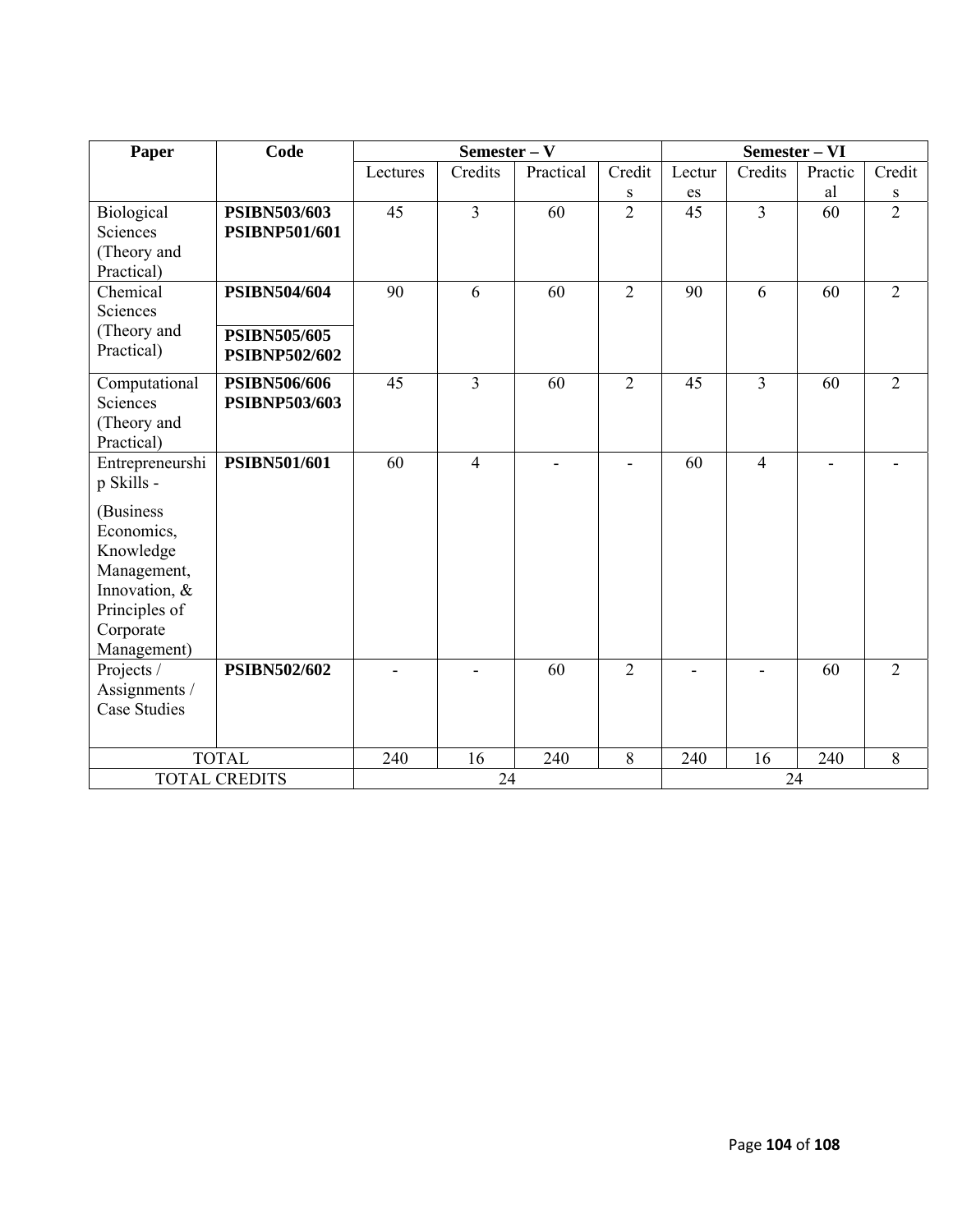## **Note:- Total Credits (Semester I-VI) : 144**

| Sr.No                   | <b>Subject</b>                        | <b>Credits</b>       | <b>Total</b> |
|-------------------------|---------------------------------------|----------------------|--------------|
| $\mathbf 1$             | <b>Biological Sciences</b>            | $16+16+10$           | 42 credits   |
| $\overline{2}$          | <b>Chemical Sciences</b>              | $16+16+16$           | 48 credits   |
| 3                       | <b>Computational Sciences</b>         | $12 + 12 + 10$       | 34 credits   |
| $\overline{\mathbf{4}}$ | FC                                    |                      | 04 credits   |
| 5                       | <b>Environmental Science</b>          |                      | 02 Credits   |
| 6                       | <b>Technical Communication Skills</b> |                      | 02 credits   |
| 7                       | Entrepreneurship Skill                |                      | 08 credits   |
| 8                       | Projects/Assignments/Case Studies     |                      | 04 credits   |
|                         |                                       | <b>Total credits</b> | 144 credits  |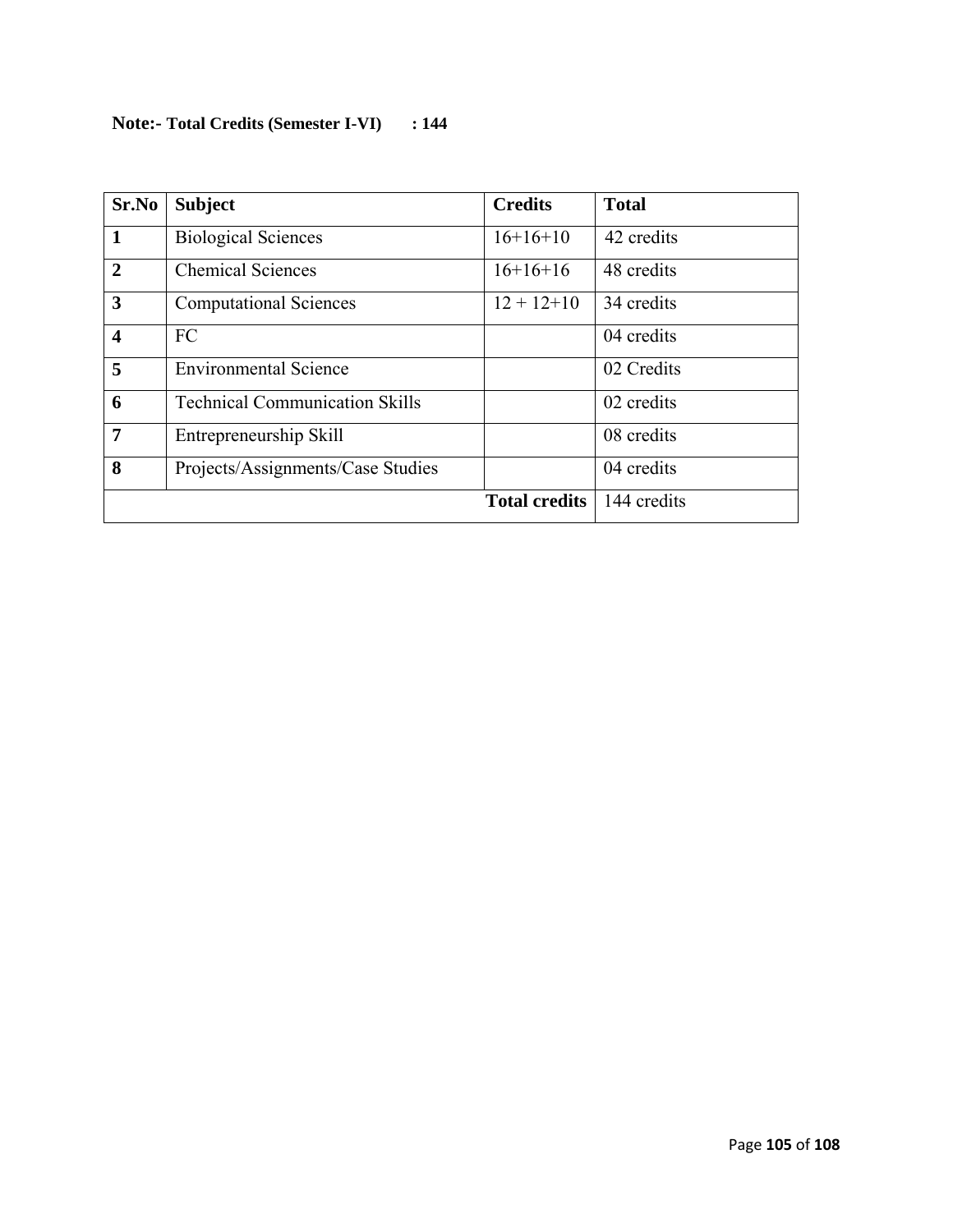## **Fourth Year / MSc Part I**

| Paper                | Code                 | Semester – VII |         |           | Semester – VIII |          |         |           |                             |
|----------------------|----------------------|----------------|---------|-----------|-----------------|----------|---------|-----------|-----------------------------|
|                      |                      | Lectures       | Credits | Practical | Credits         | Lectures | Credits | Practical | Credits                     |
| Advanced             | <b>PSIBN701/801</b>  | 60             | 4       | 60        | 2               | 60       | 4       | 60        | 2                           |
| microbiology,        | <b>PSIBNP701/801</b> |                |         |           |                 |          |         |           |                             |
| molecular            |                      |                |         |           |                 |          |         |           |                             |
| biology,             |                      |                |         |           |                 |          |         |           |                             |
| Genomics             |                      |                |         |           |                 |          |         |           |                             |
| Intellectual         | <b>PSIBN702/802</b>  | 60             | 4       | 60        | $\overline{2}$  | 60       | 4       | 60        | 2                           |
| Property Rights,     | <b>PSIBNP702/802</b> |                |         |           |                 |          |         |           |                             |
| Drug act, Quality    |                      |                |         |           |                 |          |         |           |                             |
| management           |                      |                |         |           |                 |          |         |           |                             |
| Tissue culture       | <b>PSIBN703/803</b>  | 60             | 4       | 60        | $\overline{2}$  | 60       | 4       | 60        | $\mathcal{D}_{\mathcal{L}}$ |
| (Plant and           | <b>PSIBNP703/803</b> |                |         |           |                 |          |         |           |                             |
| Animal) and          |                      |                |         |           |                 |          |         |           |                             |
| Toxicology           |                      |                |         |           |                 |          |         |           |                             |
| Proteomics,          | <b>PSIBN704/804</b>  | 60             | 4       | 60        | $\overline{2}$  | 60       | 4       | 60        | $\overline{2}$              |
| Bioinformatics,      | <b>PSIBNP704/804</b> |                |         |           |                 |          |         |           |                             |
| Pharmacokinetics     |                      |                |         |           |                 |          |         |           |                             |
| <b>TOTAL</b>         |                      | 240            | 16      | 240       | 8               | 240      | 16      | 240       | 8                           |
| <b>TOTAL CREDITS</b> |                      |                |         | 24        |                 |          |         | 24        |                             |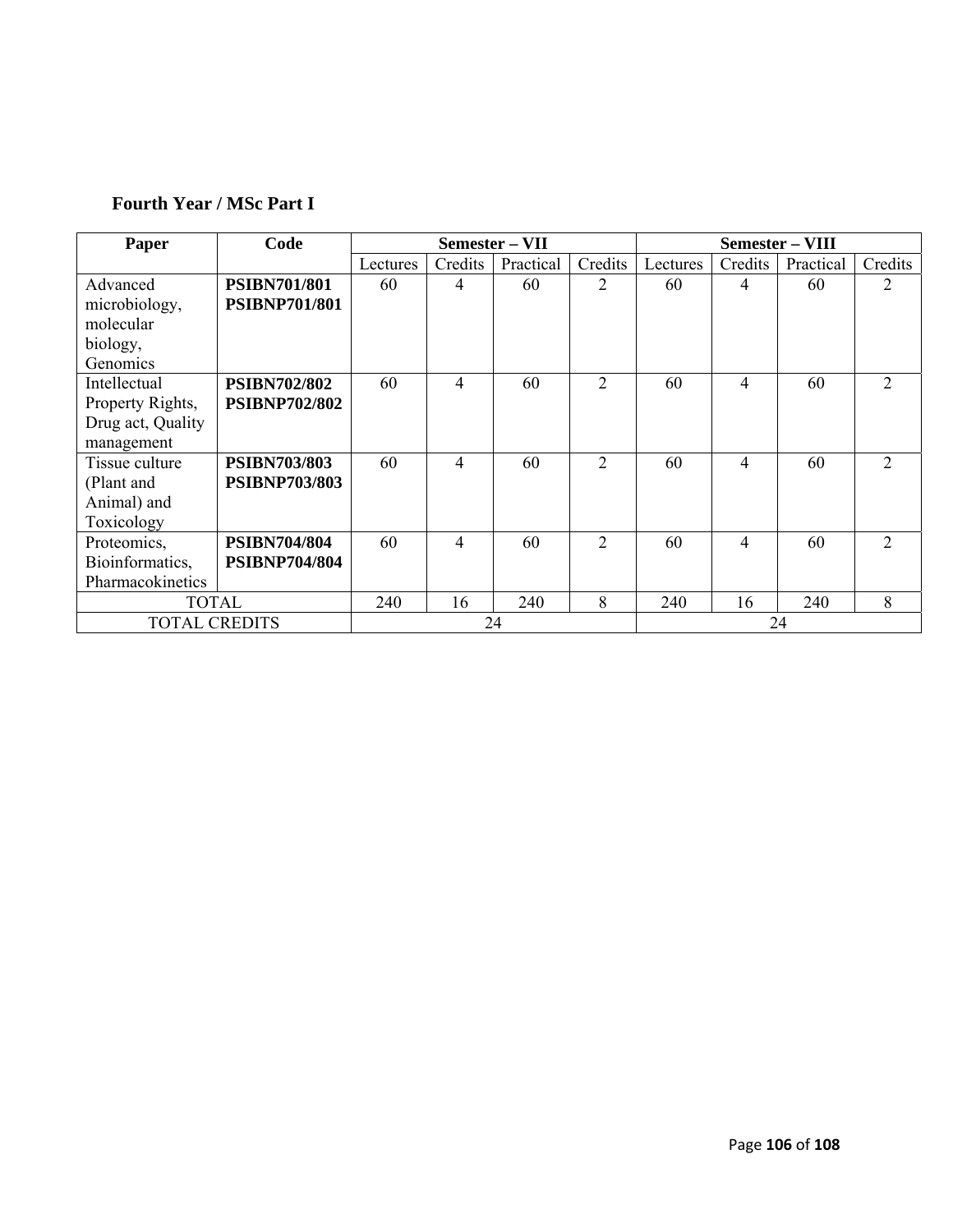## **Fifth Year / MSc Part II (Specialization – Bioanalysis / Nutraceuticals / Bioinformatics)**

| Paper                                                                                                                                            | Code                           | Semester-<br>IX                    | Semester $- X$ |         |           |         |
|--------------------------------------------------------------------------------------------------------------------------------------------------|--------------------------------|------------------------------------|----------------|---------|-----------|---------|
|                                                                                                                                                  |                                | Industrial<br>training<br>/project | Lectures       | Credits | Practical | Credits |
| Different Medicinal Systems,<br>Pharmacognosy, Standardization<br>of ASU                                                                         | <b>PSIBN1001</b><br>PSIBNP1001 |                                    | 120            | 8       | 120       | 4       |
| Application of GMP, GCP, GLP,<br>Method Validation, BA/BE,<br>Metabolite isolation and<br>identification, Thermal analysis,<br>Tracer techniques | <b>PSIBN1002</b><br>PSIBNP1002 |                                    | 120            | 8       | 120       | 4       |
| <b>Industrial Training</b>                                                                                                                       | PSIBN901                       | 12                                 |                |         |           |         |
| Project / Report writing /<br>Industrial visits                                                                                                  | PSIBN902                       | 12                                 |                |         |           |         |
| <b>TOTAL CREDITS</b>                                                                                                                             |                                | 24                                 |                |         | 24        |         |

## **BIOANALYSIS**

## **NUTRACEUTICALS**

| Paper                           | Code             | Semester – | Semester $- X$ |         |           |         |  |
|---------------------------------|------------------|------------|----------------|---------|-----------|---------|--|
|                                 |                  | IX         |                |         |           |         |  |
|                                 |                  | Industrial | Lectures       | Credits | Practical | Credits |  |
|                                 |                  | training   |                |         |           |         |  |
|                                 |                  | /project   |                |         |           |         |  |
| Nutraceuticals and functional   | <b>PSIBN1001</b> |            | 120            | 8       | 120       | 4       |  |
| foods, food as remedy in        | PSIBNP1001       |            |                |         |           |         |  |
| human nutrition and nutritional |                  |            |                |         |           |         |  |
| genomics                        |                  |            |                |         |           |         |  |
| Nutraceuticals; Evaluation,     | <b>PSIBN1002</b> |            | 120            | 8       | 120       | 4       |  |
| instrumentation, product        | PSIBNP1002       |            |                |         |           |         |  |
| development, label claims,      |                  |            |                |         |           |         |  |
| marketing and future prospects  |                  |            |                |         |           |         |  |
| <b>Industrial Training</b>      | PSIBN901         | 12         |                |         |           |         |  |
|                                 |                  |            |                |         |           |         |  |
| Project / Report writing /      | PSIBN902         | 12         |                |         |           |         |  |
| Industrial visits               |                  |            |                |         |           |         |  |
| <b>TOTAL CREDITS</b>            |                  | 24         |                | 24      |           |         |  |